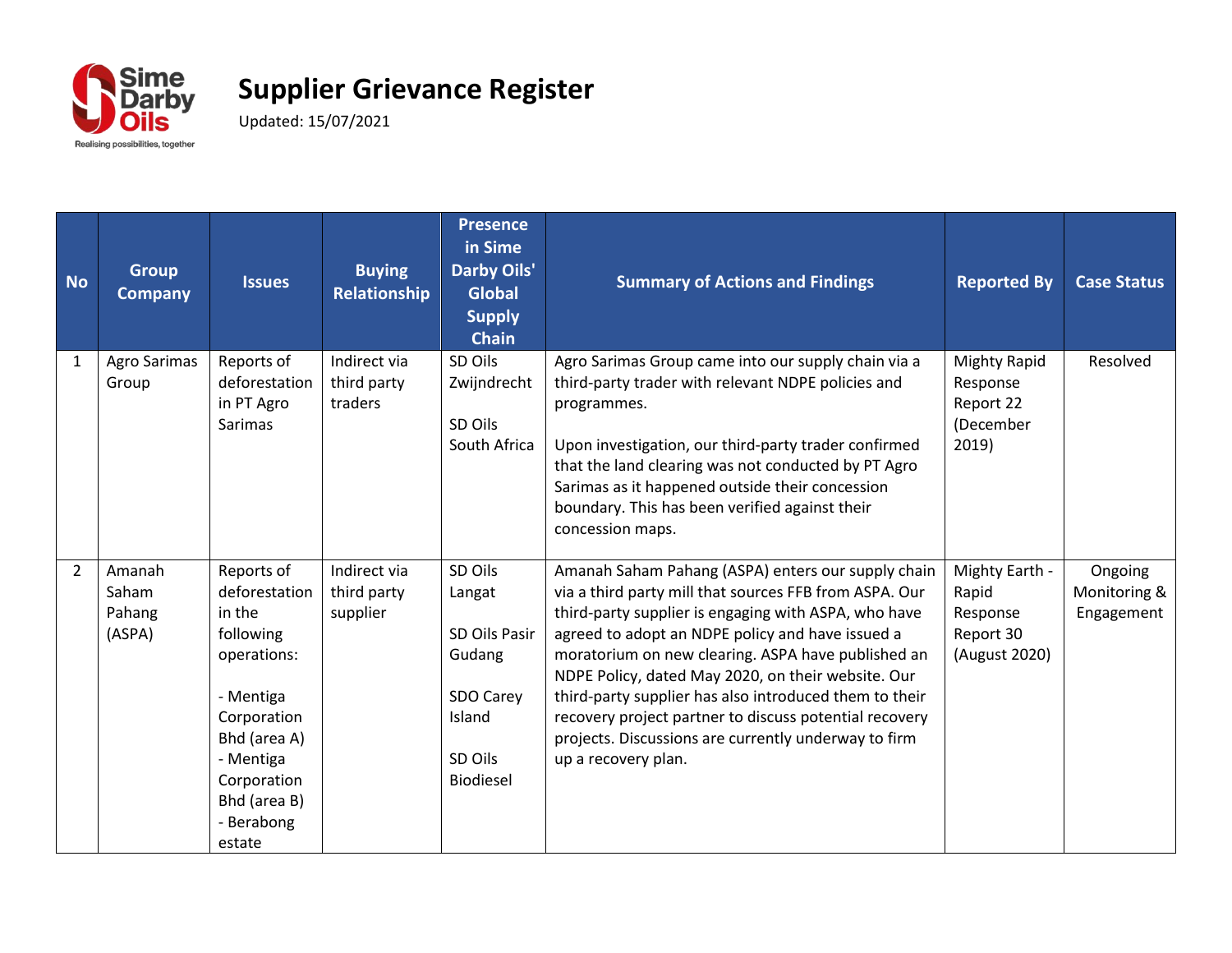

| <b>No</b> | <b>Group</b><br><b>Company</b> | <b>Issues</b>      | <b>Buying</b><br><b>Relationship</b> | <b>Presence</b><br>in Sime<br><b>Darby Oils'</b><br><b>Global</b><br><b>Supply</b><br><b>Chain</b> | <b>Summary of Actions and Findings</b>                                                                  | <b>Reported By</b>            | <b>Case Status</b> |
|-----------|--------------------------------|--------------------|--------------------------------------|----------------------------------------------------------------------------------------------------|---------------------------------------------------------------------------------------------------------|-------------------------------|--------------------|
| 3         | Anglo-                         | Reports of         | Indirect via                         | SD Oils                                                                                            | PT Kahayan Agro Plantation (PT KAP) is not specifically                                                 | Mighty Earth -                | Resolved           |
|           | Eastern                        | deforestation      | third party                          | South Africa                                                                                       | in our supply chain, although other affiliated Anglo                                                    | Rapid                         |                    |
|           | Plantations                    | and land           | traders                              |                                                                                                    | Eastern Plantation mills are. PT KAP came into our                                                      | Response                      |                    |
|           |                                | conflicts in       |                                      | SD Oils                                                                                            | supply chain via third party traders with relevant NDPE                                                 | Report 1 (Nov                 |                    |
|           |                                | the following      |                                      | Zwijndrecht                                                                                        | policies and programmes.                                                                                | 2017)                         |                    |
|           |                                | operations:        |                                      |                                                                                                    | - A review of PT KAP's HCV report has been conducted                                                    | Greenpeace -<br>Deforestation |                    |
|           |                                | - PT Kahayan       |                                      |                                                                                                    | and they have also agreed to a moratorium on land                                                       | <b>Case Studies</b>           |                    |
|           |                                | Agro               |                                      |                                                                                                    | clearing. HCS assessment has been commissioned for                                                      | (Dec 2017)                    |                    |
|           |                                | Plantation         |                                      |                                                                                                    | PT KAP and the report is being peer reviewed.                                                           | Mighty Earth -                |                    |
|           |                                | (PT KAP)           |                                      |                                                                                                    | Confirmation was also received that PT KAP is not                                                       | Rapid                         |                    |
|           |                                |                    |                                      |                                                                                                    | sourcing from PT Guntur Madu Agrotama (PT GMA).                                                         | Response                      |                    |
|           |                                | Suspected of       |                                      |                                                                                                    |                                                                                                         | Report 14                     |                    |
|           |                                | sourcing non-      |                                      |                                                                                                    | - AEP have officially published their NDPE policy, dated                                                | (Apr 2019)                    |                    |
|           |                                | compliant          |                                      |                                                                                                    | June 2019, on their website.                                                                            | Mighty Earth -                |                    |
|           |                                | material           |                                      |                                                                                                    |                                                                                                         | Rapid                         |                    |
|           |                                | from PT            |                                      |                                                                                                    | - The HCSA peer review was completed in December                                                        | Response                      |                    |
|           |                                | <b>Guntur Madu</b> |                                      |                                                                                                    | 2019, but was disputed by Mighty Earth. PT KAP has                                                      | Report 15                     |                    |
|           |                                | Agrotama (PT       |                                      |                                                                                                    | agreed to continue the moratorium on new                                                                | (May 2019)                    |                    |
|           |                                | GMA)               |                                      |                                                                                                    | developments until the dispute is resolved.                                                             | Mighty Earth -                |                    |
|           |                                |                    |                                      |                                                                                                    |                                                                                                         | Rapid                         |                    |
|           |                                |                    |                                      |                                                                                                    | - PT KAP has completed a ground-truthed review of<br>the area under dispute, which was suggested by the | Response<br>Report 24 Jan     |                    |
|           |                                |                    |                                      |                                                                                                    | HCSA Secretariat as a pathway to resolve the issue.                                                     | 2020)                         |                    |
|           |                                |                    |                                      |                                                                                                    | The HCSA team are planning to visit the disputed site,                                                  | Mighty Earth -                |                    |
|           |                                |                    |                                      |                                                                                                    | however, have been unable to make the visit due to                                                      | Rapid                         |                    |
|           |                                |                    |                                      |                                                                                                    | the covid-19 pandemic. The objective of the visit is to                                                 | Response                      |                    |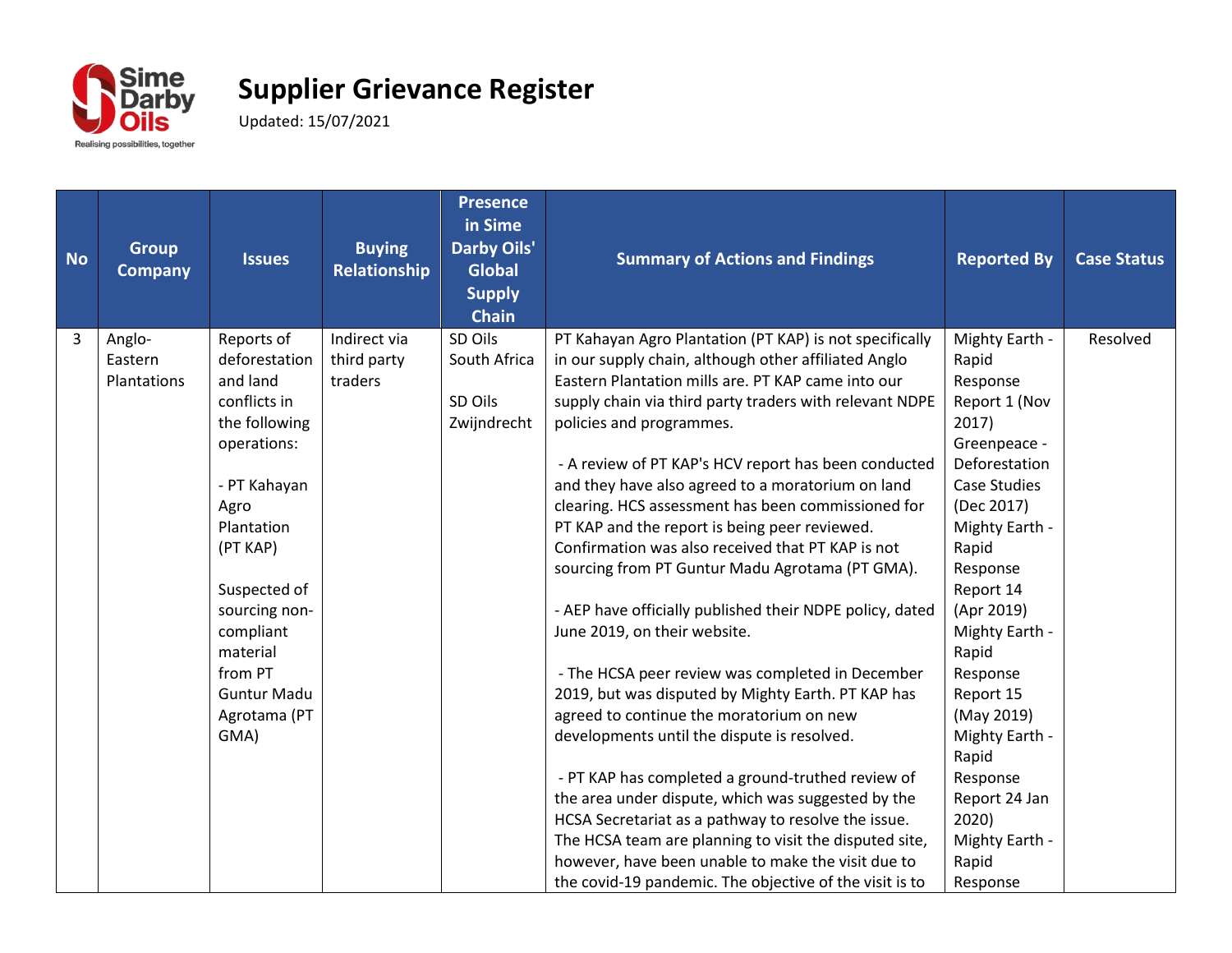

| <b>No</b> | <b>Group</b><br><b>Company</b> | <b>Issues</b>                                                            | <b>Buying</b><br>Relationship          | <b>Presence</b><br>in Sime<br><b>Darby Oils'</b><br><b>Global</b><br><b>Supply</b><br><b>Chain</b> | <b>Summary of Actions and Findings</b>                                                                                                                                                                                                                                                                                                                                                                                                               | <b>Reported By</b>                                              | <b>Case Status</b> |
|-----------|--------------------------------|--------------------------------------------------------------------------|----------------------------------------|----------------------------------------------------------------------------------------------------|------------------------------------------------------------------------------------------------------------------------------------------------------------------------------------------------------------------------------------------------------------------------------------------------------------------------------------------------------------------------------------------------------------------------------------------------------|-----------------------------------------------------------------|--------------------|
|           |                                |                                                                          |                                        |                                                                                                    | engage with local communities who are expecting the<br>disputed area to be developed into smallholder<br>plasma plantations. Local community consent will be<br>key to the successful conservation of the disputed<br>area.<br>- HCSA peer review report is now available here :<br>http://highcarbonstock.org/wp-<br>content/uploads/2019/12/HCSA-Peer-Review-Report-<br>PT-KAP-Final-Response-271119.pdf                                           | Report 25<br>(Mar 2020)                                         |                    |
| 4         | Asian Agri                     | Potential<br>deforestation<br>detected in:<br>- PT Usaha<br>Sawit Unggul | Indirect via<br>third party<br>traders | SD Oils<br>South Africa                                                                            | PT Usaha Sawit Unggul is not specifically in our supply<br>chain, but affiliated Asian Agri mills are. Asian Agri<br>came into our supply chain via third party traders with<br>relevant NDPE policies.<br>Third party traders have investigated the<br>deforestation report by Mighty Earth and confirmed<br>that the clearing detected is not in the PT Usaha Sawit<br>Unggul concession. This has been verified against their<br>concession maps. | Mighty Earth -<br>Rapid<br>Response<br>Report 17<br>(July 2019) | Resolved           |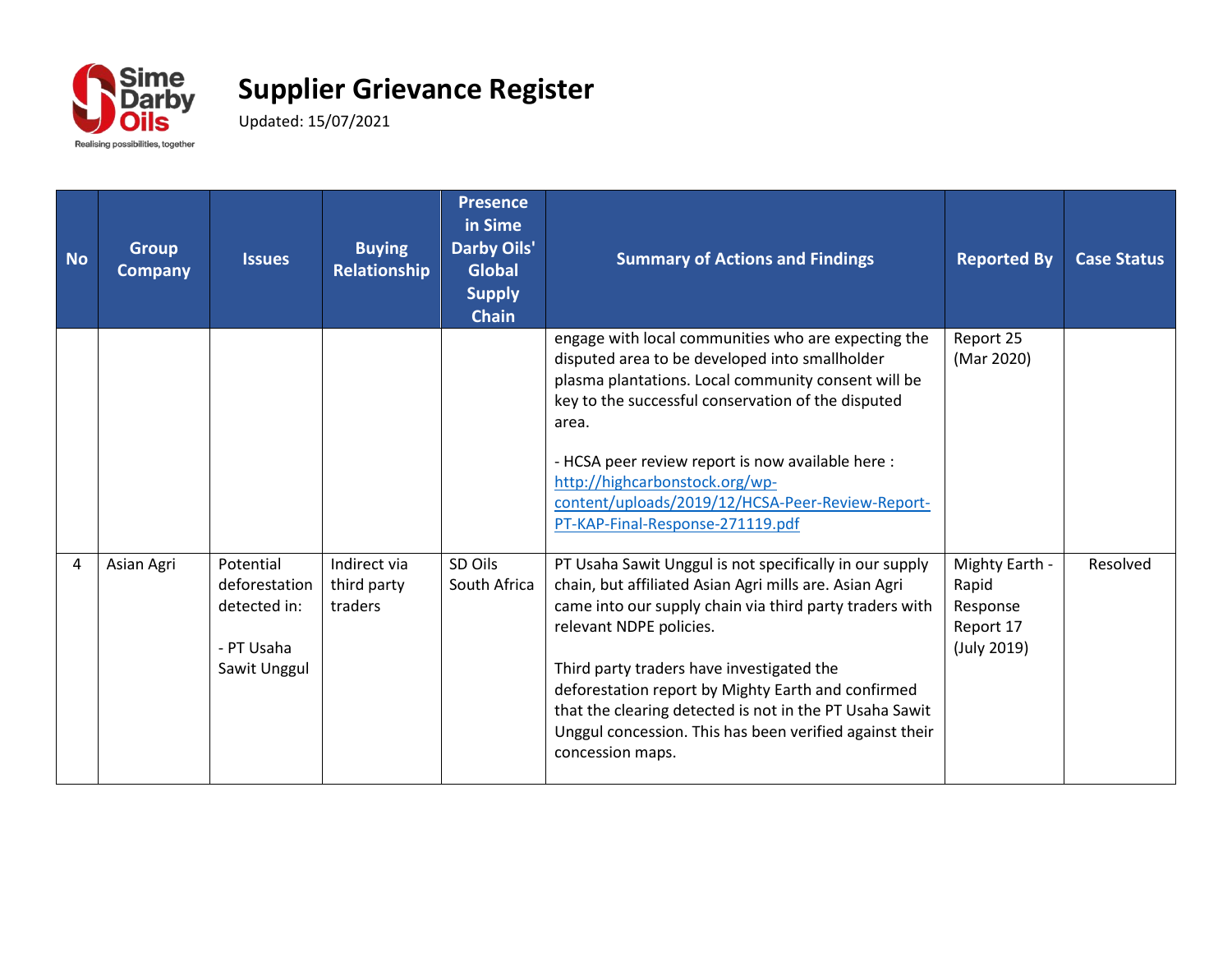

| <b>No</b> | <b>Group</b><br><b>Company</b>       | <b>Issues</b>                                                                                                      | <b>Buying</b><br><b>Relationship</b>   | <b>Presence</b><br>in Sime<br>Darby Oils'<br><b>Global</b><br><b>Supply</b><br><b>Chain</b> | <b>Summary of Actions and Findings</b>                                                                                                                                                                                                                                                                                                                                                                                                                                                                                                                                                                                                                                                                    | <b>Reported By</b>                                                                                                                | <b>Case Status</b> |
|-----------|--------------------------------------|--------------------------------------------------------------------------------------------------------------------|----------------------------------------|---------------------------------------------------------------------------------------------|-----------------------------------------------------------------------------------------------------------------------------------------------------------------------------------------------------------------------------------------------------------------------------------------------------------------------------------------------------------------------------------------------------------------------------------------------------------------------------------------------------------------------------------------------------------------------------------------------------------------------------------------------------------------------------------------------------------|-----------------------------------------------------------------------------------------------------------------------------------|--------------------|
| 5         | Astra<br>International<br><b>Tbk</b> | Reports of<br>deforestation<br>at PT<br>Agincourt<br>Resources<br>Tbk (Astra<br>Group's gold<br>mining<br>company) | Indirect via<br>third party<br>traders | SD Oils<br>Zwijndrecht<br>SD Oils<br>South Africa                                           | Astra Agro Lestari (Astra Group's palm oil division) is in<br>our supply chain indirectly via third party traders with<br>relevant NDPE policies and commitments.<br>This allegation is related to the gold mining industry<br>and a commodity that we do not source. This is<br>therefore not relevant to Sime Darby Oils' supply<br>chain. We are however open to discussions with<br>stakeholders on how best to collaborate on<br>deforestation events in the landscapes that we are<br>connected to.                                                                                                                                                                                                 | Mighty Earth -<br>Rapid<br>Response<br>Report 33<br>(May 2021)<br>Mighty Earth -<br>Rapid<br>Response<br>Report 34<br>(June 2021) | Not Relevant       |
| 6         | <b>Bakrie Group</b>                  | Reports of<br>deforestation<br>in the<br>following<br>operations:<br>$-$ PT<br>Menthobi<br>Mitra Lestari           | Indirect via<br>third party<br>traders | SD Oils<br>South Africa<br>SD Oils<br>Zwijndrecht                                           | PT Menthobi Mitra Lestari is not specifically in our<br>supply chain, although other affiliated Bakrie Group<br>operations are. Bakrie Group came into our supply<br>chain via third party traders with relevant NDPE<br>policies.<br>Upon investigation of the deforestation report by<br>Mighty Earth, it was verified that the clearing detected<br>was not located in PT Menthobi Mitra Lestari's<br>concession.<br>PT Bakrie Sumatera Plantations Tbk has now issued a<br>public statement to the effect that 'PT Menthobi Mitra<br>Lestari is no longer a part of PT Bakrie Sumatera<br>Plantations Tbk or Bakrie Group since 2017. Therefore,<br>the case is now resolved as confirmed with Mighty | Mighty Earth -<br>Rapid<br>Response<br>Report 16<br>(June 2019)                                                                   | Resolved           |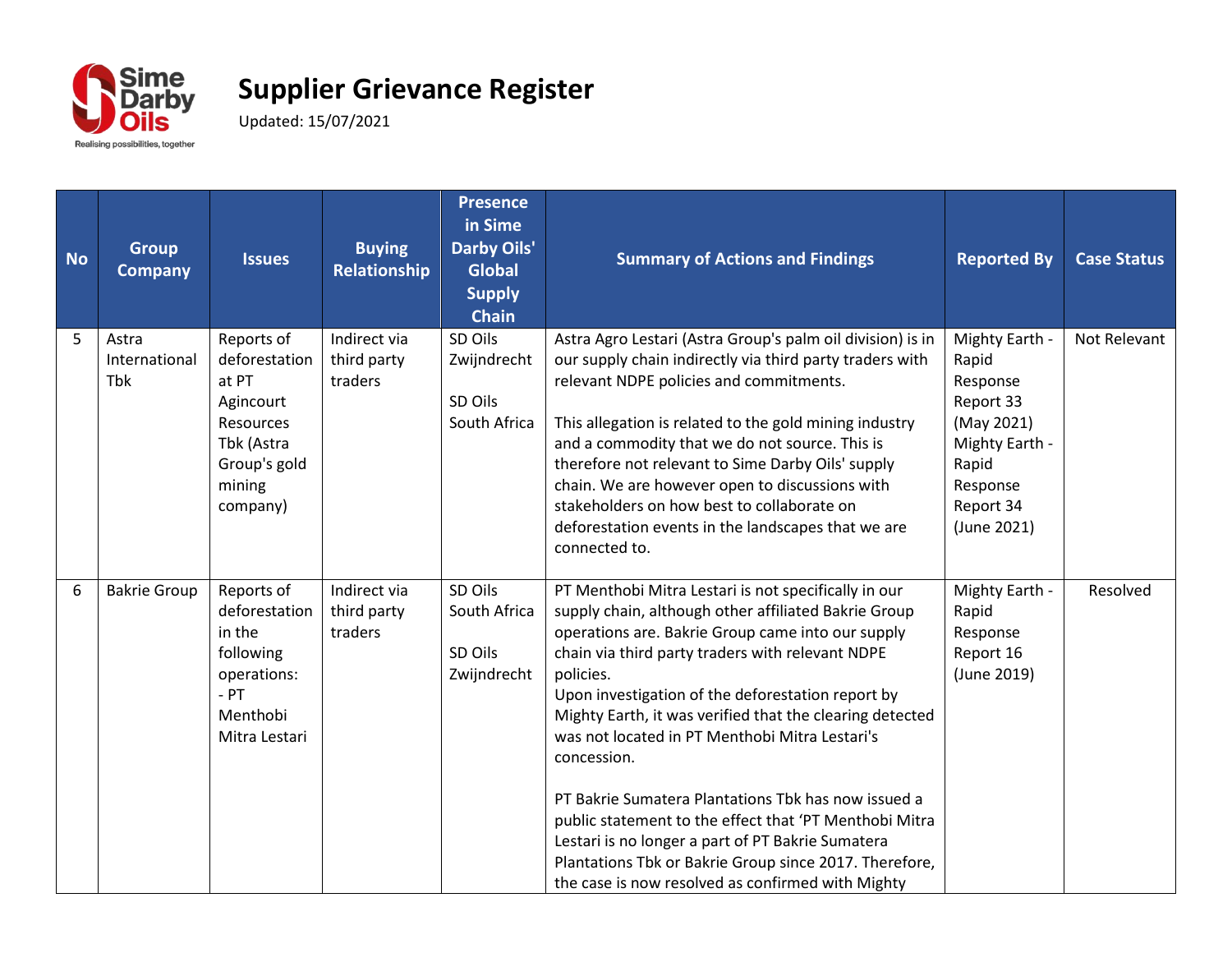

| <b>No</b> | <b>Group</b><br><b>Company</b> | <b>Issues</b>                                                                                            | <b>Buying</b><br>Relationship          | <b>Presence</b><br>in Sime<br><b>Darby Oils'</b><br><b>Global</b><br><b>Supply</b><br><b>Chain</b> | <b>Summary of Actions and Findings</b>                                                                                                                                                                                                                                                                                                                                                                                   | <b>Reported By</b>                                                    | <b>Case Status</b>           |
|-----------|--------------------------------|----------------------------------------------------------------------------------------------------------|----------------------------------------|----------------------------------------------------------------------------------------------------|--------------------------------------------------------------------------------------------------------------------------------------------------------------------------------------------------------------------------------------------------------------------------------------------------------------------------------------------------------------------------------------------------------------------------|-----------------------------------------------------------------------|------------------------------|
|           |                                |                                                                                                          |                                        |                                                                                                    | Earth.<br>https://www.bakriesumatera.com/files/Pernyataan<br>Perusahaan BSP 31012020.pdf                                                                                                                                                                                                                                                                                                                                 |                                                                       |                              |
| 7         | <b>BBC Holdings</b><br>Sdn Bhd | Reports of<br>deforestation<br>in the<br>following<br>operations:<br>- Almabumi<br>Plantation<br>Sdn Bhd | Indirect via<br>third party<br>traders | SD Oils<br>Zwijndrecht                                                                             | Almabumi Plantation Sdn Bhd is not specifically in our<br>supply chain, however another mill affiliated to BBC<br>Holding Sdn Bhd is. Supplies from BBC Holding Sdn<br>Bhd are predominantly via third party traders who<br>have NDPE policies and commitments. We have<br>started engagements to investigate the allegations,<br>however, were informed that our third-party trader is<br>no longer sourcing from them. | Mighty Earth -<br>Rapid<br>Response<br>Report 21<br>(Nov 2019)        | No Longer in<br>Supply Chain |
| 8         | Borneo<br>Pacific Group        | Reports of<br>deforestation<br>in the<br>following<br>operations:<br>- PT Arjuna<br>Utama Sawit          | Indirect via<br>third party<br>traders | SD Oils<br>Zwijndrecht                                                                             | Supply came through a third-party trader with NDPE<br>commitments and an active supplier management<br>programme. Borneo Pacific is no longer in SDO's<br>supply chain as our third-party trader has ceased<br>sourcing from them.                                                                                                                                                                                       | Mighty Earth -<br>Rapid<br>Response<br>Report 23<br>(January<br>2020) | No Longer in<br>Supply Chain |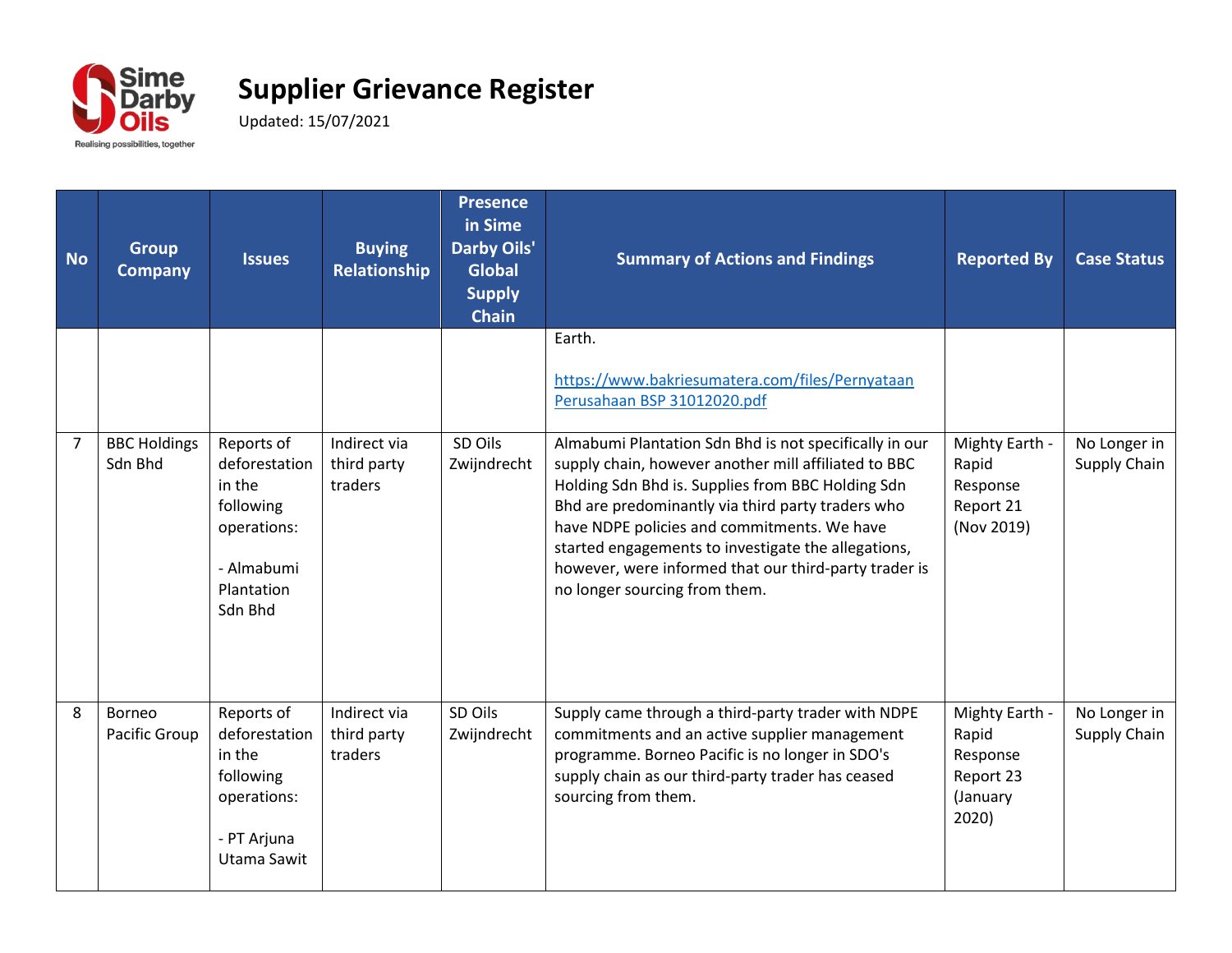

| <b>No</b> | <b>Group</b><br><b>Company</b>           | <b>Issues</b>                                                                                                                                                                                                    | <b>Buying</b><br>Relationship          | <b>Presence</b><br>in Sime<br><b>Darby Oils'</b><br><b>Global</b><br><b>Supply</b><br><b>Chain</b> | <b>Summary of Actions and Findings</b>                                                                                                                                                                                                                                                                                                                                                                                                                                                                                                                                                                                                                  | <b>Reported By</b>                                                                                                                                                                                 | <b>Case Status</b>           |
|-----------|------------------------------------------|------------------------------------------------------------------------------------------------------------------------------------------------------------------------------------------------------------------|----------------------------------------|----------------------------------------------------------------------------------------------------|---------------------------------------------------------------------------------------------------------------------------------------------------------------------------------------------------------------------------------------------------------------------------------------------------------------------------------------------------------------------------------------------------------------------------------------------------------------------------------------------------------------------------------------------------------------------------------------------------------------------------------------------------------|----------------------------------------------------------------------------------------------------------------------------------------------------------------------------------------------------|------------------------------|
| 9         | <b>Bumi Gading</b><br>Prima              | Reports of<br>deforestation<br>in the<br>following<br>operations:<br>- PT Bumi<br>Agro                                                                                                                           | Indirect via<br>third party<br>traders | SD Oils<br>South Africa                                                                            | PT Bumi Agro is not specifically in our supply chain, but<br>other affiliated mills are. Bumi Gading Prima came into<br>our supply chain via a third-party trader with relevant<br>NDPE commitments.<br>We have initiated engagement with our third-party<br>trader to investigate this allegation.<br>Bumi Gading Prima is no longer in our supply chain<br>since January 2021.                                                                                                                                                                                                                                                                        | Mighty Earth -<br>Rapid<br>Response<br>Report 33<br>(May 2021)                                                                                                                                     | No Longer in<br>Supply Chain |
| 10        | Bumitama /<br>Lim<br>Hariyanto<br>Family | Reports of<br>deforestation<br>, peat<br>clearance<br>and fires, in<br>the following<br>operations:<br>- PT Andalan<br><b>Sukses</b><br>Makmur (PT<br>ASMR)<br>$-PT$<br><b>Bumitama</b><br>Gunajaya<br>Abadi (PT | Indirect via<br>third party<br>traders | SD Oils<br>Zwijndrecht<br>SD Oils<br>South Africa                                                  | PT Bumitama Gunajaya Abadi supply came through a<br>third-party trader. Third party traders and Bumitama<br>have relevant NDPE policies. Bumitama is also<br>reporting regularly on progress of issues raised:<br>- PT ASMR issues have been closed<br>- PT BGA issues are closely monitored via RSPO<br>complaints facility<br>- PT DAS clarification available at:<br>http://www.bumitama-<br>agri.com/asset/upload/storage/report/News%20Relea<br>se%20-%20PT%20DAS%20clarification.pdf<br>Further direct engagement with Bumitama confirmed<br>that the areas located under the concession of PT<br>Damai Agro Sejahtera (DAS) were not cleared but | Friends of the<br>Earth - Up in<br>Smoke Report<br>(December<br>2015)<br>Forest Hints -<br>Article (April<br>2017)<br><b>Mighty Earth</b><br>Rapid<br>Response<br>Report #22<br>(December<br>2019) | Resolved                     |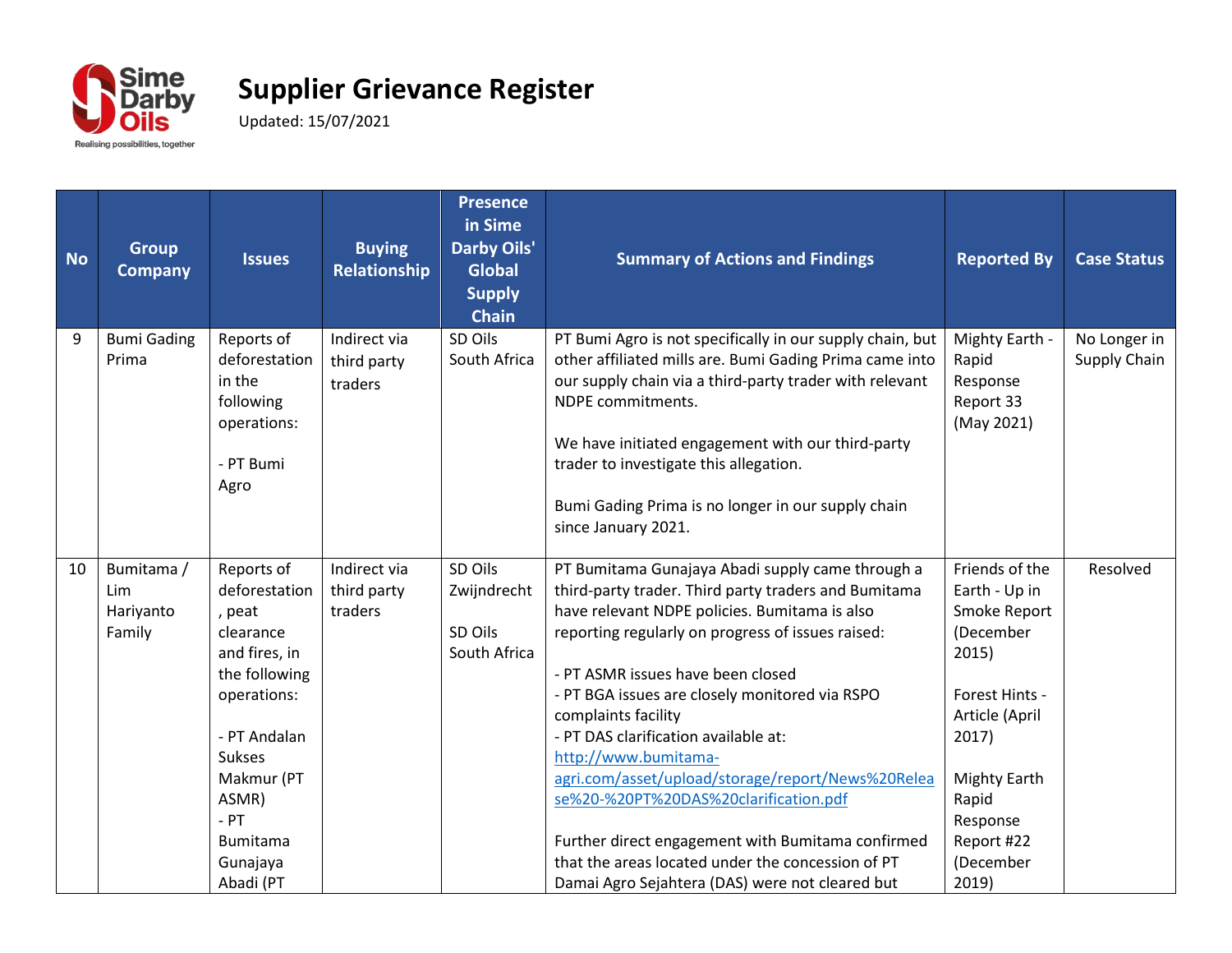

| <b>No</b> | <b>Group</b><br><b>Company</b> | <b>Issues</b>                                       | <b>Buying</b><br>Relationship | <b>Presence</b><br>in Sime<br><b>Darby Oils'</b><br><b>Global</b><br><b>Supply</b><br><b>Chain</b> | <b>Summary of Actions and Findings</b>                                                                                                                                                                                                                                                                                                                                                                                                                                                                                                                                                                                                                                                                                                                                                                                                                                                                                                                                                                                                                                                          | <b>Reported By</b> | <b>Case Status</b> |
|-----------|--------------------------------|-----------------------------------------------------|-------------------------------|----------------------------------------------------------------------------------------------------|-------------------------------------------------------------------------------------------------------------------------------------------------------------------------------------------------------------------------------------------------------------------------------------------------------------------------------------------------------------------------------------------------------------------------------------------------------------------------------------------------------------------------------------------------------------------------------------------------------------------------------------------------------------------------------------------------------------------------------------------------------------------------------------------------------------------------------------------------------------------------------------------------------------------------------------------------------------------------------------------------------------------------------------------------------------------------------------------------|--------------------|--------------------|
|           |                                | BGA)<br>- PT Damai<br>Agro<br>Sejahtera (PT<br>DAS) |                               |                                                                                                    | impacted by forest fires during the peak of the dry<br>season in September 2019. While the change in<br>vegetation colour from the satellite imagery may seem<br>as a result of land-clearing, the ground-truthing check<br>identified varied extent of damage, from apparently<br>un-impacted to scorched and burned vegetation.<br>Bumitama's response regarding land clearing in PT<br>Andalan Sukses Makmur (as reported in Mighty Earth<br>Rapid Response Report No. 23) is that ground checking<br>in PT ASMR and hotspot reports revealed that this is<br>not a result of land clearing, but a fire scar from forest<br>fires that occurred in the area in September 2019.<br>These areas are owned by the local community and<br>thus enclaved from the management of the company.<br>They were set-aside for conservation based on the<br>rapid HCS assessment and peat delineation study<br>conducted in April 2014 (refer to Bumitama's 12<br>September 2014 Announcement: http://ir.bumitama-<br>agri.com/static-files/5ce66171-9006-449f-9189-<br>b206eca3e0c7) (January 15, 2020) |                    |                    |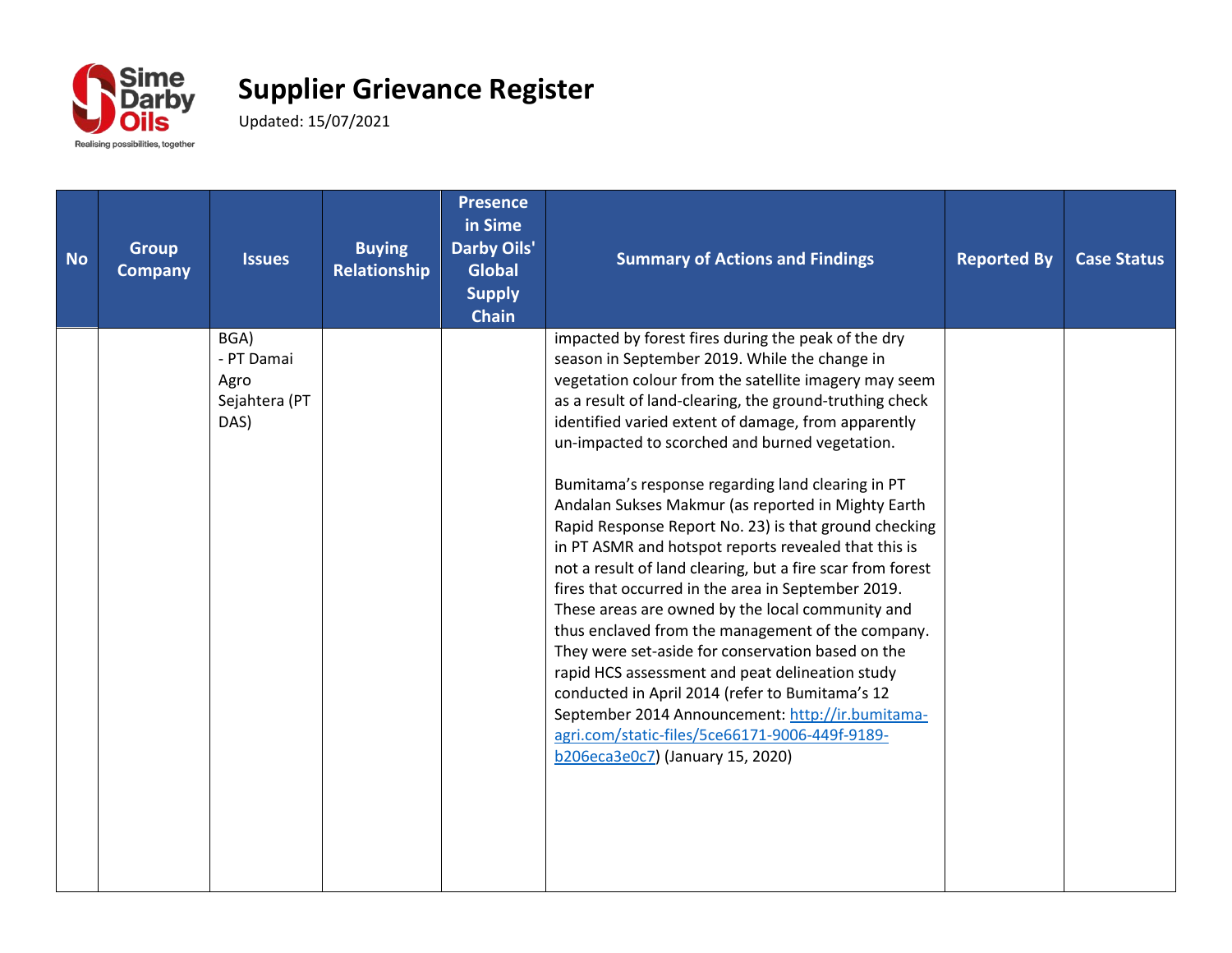

| <b>No</b> | <b>Group</b><br><b>Company</b>                                | <b>Issues</b>                                                                                            | <b>Buying</b><br><b>Relationship</b>   | <b>Presence</b><br>in Sime<br><b>Darby Oils'</b><br><b>Global</b><br><b>Supply</b><br><b>Chain</b> | <b>Summary of Actions and Findings</b>                                                                                                                                                                                                                                                                                                                                                                                                                                                                                                                                                                                                                                                                                                                                        | <b>Reported By</b>                                                         | <b>Case Status</b>                    |
|-----------|---------------------------------------------------------------|----------------------------------------------------------------------------------------------------------|----------------------------------------|----------------------------------------------------------------------------------------------------|-------------------------------------------------------------------------------------------------------------------------------------------------------------------------------------------------------------------------------------------------------------------------------------------------------------------------------------------------------------------------------------------------------------------------------------------------------------------------------------------------------------------------------------------------------------------------------------------------------------------------------------------------------------------------------------------------------------------------------------------------------------------------------|----------------------------------------------------------------------------|---------------------------------------|
| 11        | <b>Bunga</b>                                                  | Value<br>Greenworld<br>Sdn Bhd                                                                           | Indirect via<br>third party<br>traders | SD Oils<br>Zwijndrecht                                                                             | Value Greenworld Sdn Bhd Is not specifically in our<br>supply chain. However, other mills owned by the<br>parent company, Bunga Realty Sdn Bhd, are indirectly<br>in our supply chain via spot market purchases.                                                                                                                                                                                                                                                                                                                                                                                                                                                                                                                                                              | <b>Mighty Earth</b><br>Rapid<br>Response<br>Report 32 (Jan<br>2021)        | Ongoing<br>Monitoring &<br>Engagement |
| 12        | Central Cipta<br>Murdaya /<br>Hardaya<br>Plantations<br>Group | Reports of<br>deforestation<br>in the<br>following<br>operations:<br>- PT Hardaya<br>Inti<br>Plantations | Indirect via<br>third party<br>traders | SD Oils<br>Zwijndrecht<br>SD Oils<br>South Africa                                                  | The Hardaya Plantations Group came into our supply<br>chain via third party traders with relevant NDPE<br>policies.<br>Hardaya Plantations has issued a moratorium on land<br>clearing and are investigating assessments required<br>for further development. They are also seeking<br>support to strengthen capacity to manage NDPE<br>requirements. The company is being monitored on a<br>monthly basis by traders to ensure that they respect<br>the moratorium on land clearing until NDPE<br>requirements can be addressed.<br>PT Hardaya Inti Plantations entered our supply chain<br>via a spot purchase in the 1st quarter 2018. Raw<br>materials sourced from Central Cipta Murdaya /<br>Hardaya Plantations Group have not entered our<br>supply chain since then. | Greenpeace -<br>Deforestation<br><b>Case Studies</b><br>(December<br>2017) | No Longer in<br>Supply Chain          |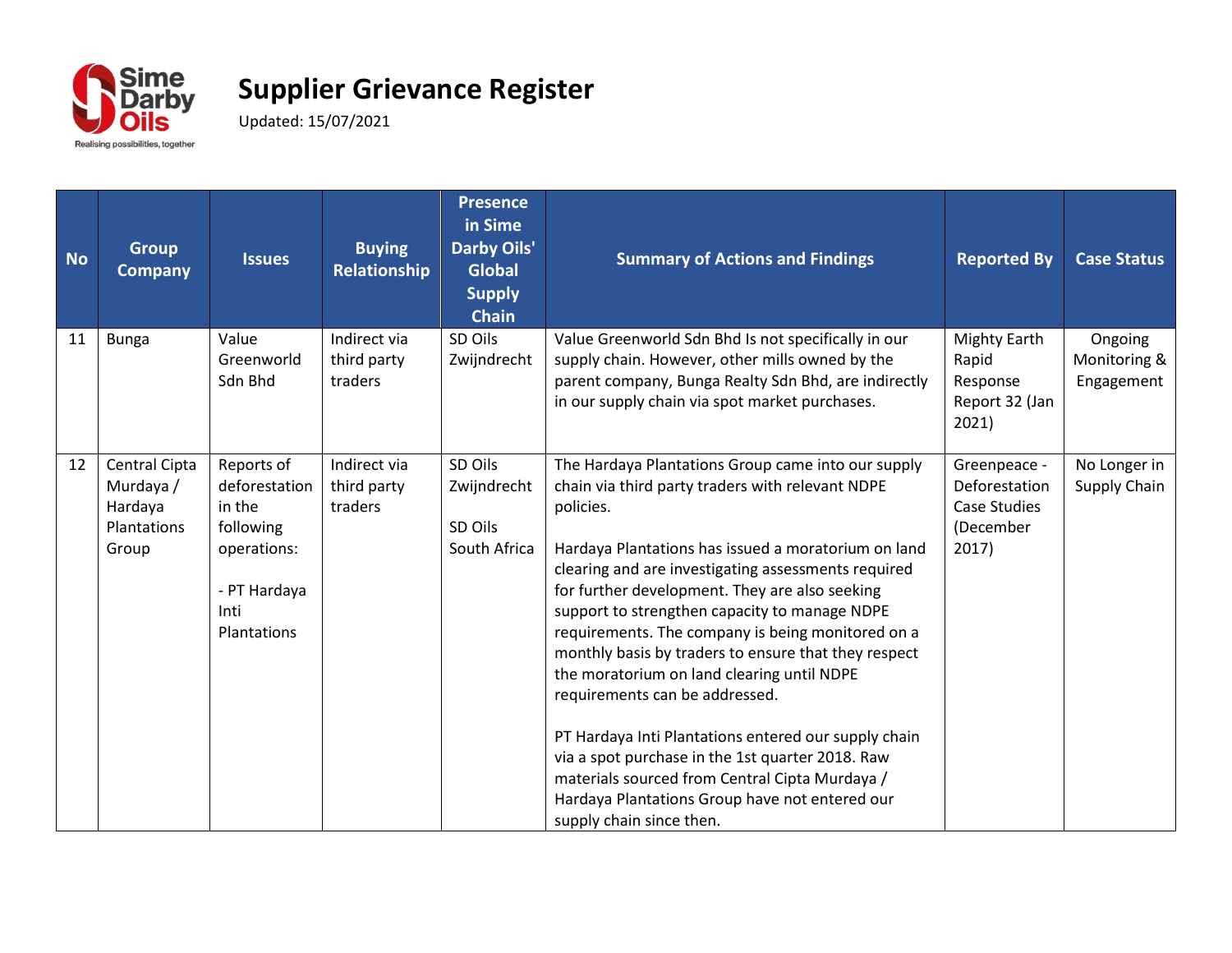

| <b>No</b> | <b>Group</b><br><b>Company</b>               | <b>Issues</b>                                                                                                                   | <b>Buying</b><br><b>Relationship</b>   | <b>Presence</b><br>in Sime<br><b>Darby Oils'</b><br><b>Global</b><br><b>Supply</b><br><b>Chain</b> | <b>Summary of Actions and Findings</b>                                                                                                                                                                                                                                                                                                                                                                                                                                                                                                                                                    | <b>Reported By</b>                                                     | <b>Case Status</b> |
|-----------|----------------------------------------------|---------------------------------------------------------------------------------------------------------------------------------|----------------------------------------|----------------------------------------------------------------------------------------------------|-------------------------------------------------------------------------------------------------------------------------------------------------------------------------------------------------------------------------------------------------------------------------------------------------------------------------------------------------------------------------------------------------------------------------------------------------------------------------------------------------------------------------------------------------------------------------------------------|------------------------------------------------------------------------|--------------------|
| 13        | <b>Dhanista</b><br>Surya<br>Nusantara        | Reports of<br>deforestation<br>in the<br>following<br>operations:<br>$-$ PT<br>Sabhantara<br>Rawi Sentosa                       | Indirect via<br>third party<br>traders | SD Oils<br>Zwijndrecht                                                                             | PT Sabhantara Rawi Sentosa is not specifically in our<br>supply chain, but other affiliated mills are. Dhanista<br>Surya Nusantara came into our supply chain via third<br>party traders with relevant NDPE policies.<br>The third-party trader who engaged with Dhanista<br>Surya Nusantara advised that the reported land<br>clearing was not conducted by the company, as it<br>happened outside their concession boundary. This has<br>been verified against their concession maps.                                                                                                   | Mighty Earth -<br>Rapid<br>Response<br>Report 21<br>(November<br>2019) | Resolved           |
| 14        | <b>Dharma</b><br>Satya<br>Nusantara<br>(DSN) | Reports of<br>deforestation<br>in the<br>following<br>operations:<br>- PT Putra<br>Utama<br>Lestari (area<br>1) and (area<br>2) | Indirect via<br>third party<br>traders | SD Oils<br>Zwijndrecht<br>SD Oils<br>Liverpool                                                     | PT Putra Utama Lestari is not specifically in our supply<br>chain, however other mills affiliated to its parent<br>company are. Supplies from Dharma Satya Nusantara<br>are predominantly via a third-party trader who have<br>NDPE policies and commitments. We have started<br>engagements to investigate the allegations.<br>The third-party trader who engaged with Dharma<br>Satya Nusantara advised that the reported land<br>clearing was not conducted by the company, it<br>happened outside their concession boundary. This has<br>been verified against their concession maps. | Mighty Earth<br>Rapid<br>Response<br>Report #20<br>(Oct 2019)          | Resolved           |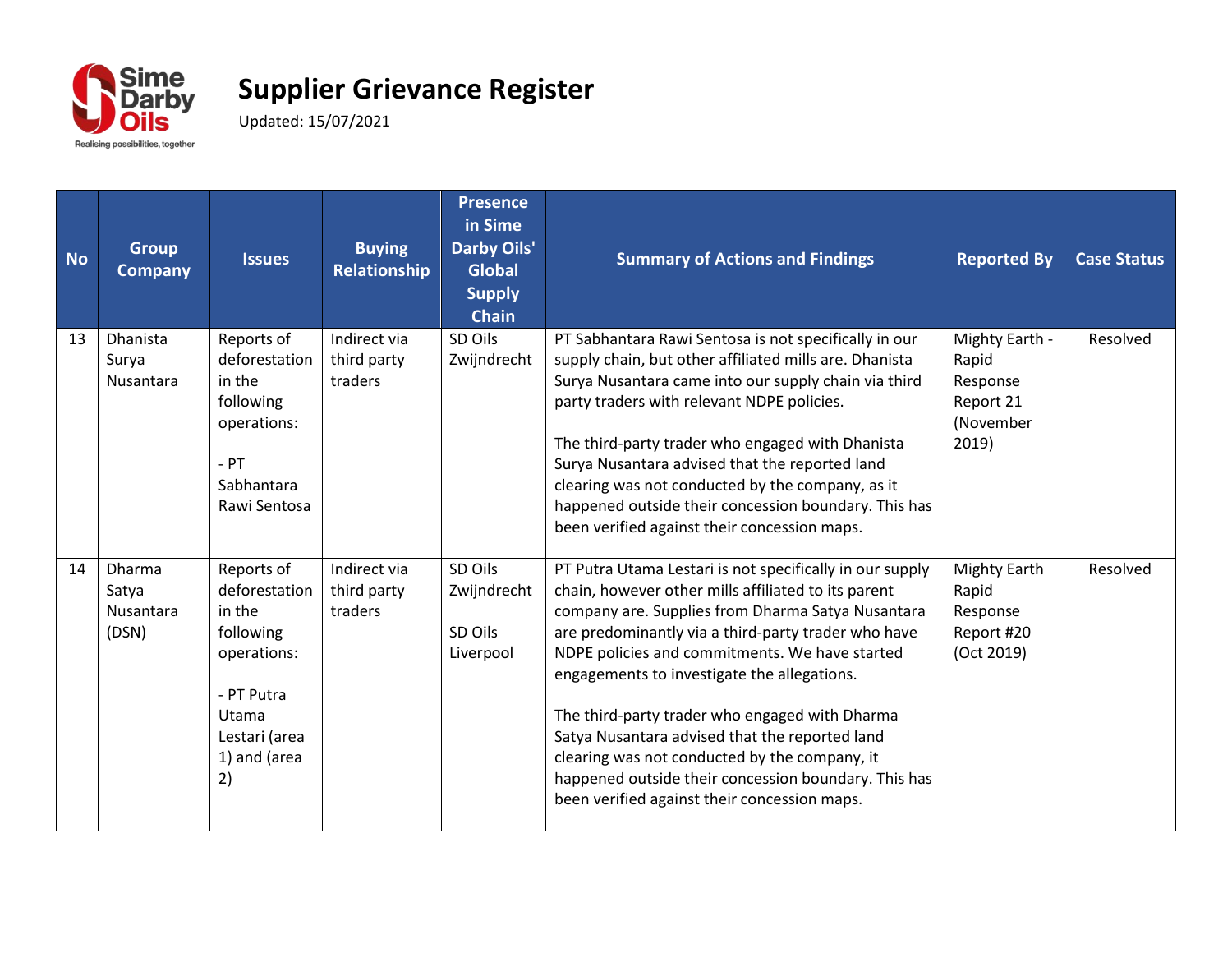

| <b>No</b> | <b>Group</b><br><b>Company</b> | <b>Issues</b>                                                                                                                                                                        | <b>Buying</b><br><b>Relationship</b>   | <b>Presence</b><br>in Sime<br><b>Darby Oils'</b><br><b>Global</b><br><b>Supply</b><br><b>Chain</b> | <b>Summary of Actions and Findings</b>                                                                                                                                                                                                                                                                                                                                                                                                                                                                                                                                                                                                                                                                                                                            | <b>Reported By</b>                                                                        | <b>Case Status</b>           |
|-----------|--------------------------------|--------------------------------------------------------------------------------------------------------------------------------------------------------------------------------------|----------------------------------------|----------------------------------------------------------------------------------------------------|-------------------------------------------------------------------------------------------------------------------------------------------------------------------------------------------------------------------------------------------------------------------------------------------------------------------------------------------------------------------------------------------------------------------------------------------------------------------------------------------------------------------------------------------------------------------------------------------------------------------------------------------------------------------------------------------------------------------------------------------------------------------|-------------------------------------------------------------------------------------------|------------------------------|
| 15        | Djarum                         | Reports of<br>deforestation<br>in the<br>following<br>operations:<br>$-$ PT<br>Gemilang<br>Sawit<br>Kencana (PT<br>GSK)<br>- PT Hartono<br>Plantations<br>Indonesia (PT<br>HPI Agro) | Indirect via<br>third party<br>traders | SD Oils<br>South Africa                                                                            | PT Gemilang Sawit Kencana (PT GSK) and PT Hartono<br>Plantations Indonesia (PT HPI Agro) are not specifically<br>in our supply chain, however other mills affiliated to<br>its parent company are. Supplies from Djarum<br>affiliated mills are predominantly via a third-party<br>trader who have NDPE policies and commitments.<br>Engagement with Djarum has been initiated since<br>December 2017, when the allegations of non-<br>compliance with NDPE policies were raised. Djarum<br>committed to NDPE policy requirements and a<br>moratorium on expansion, until relevant assessments<br>are completed. Monthly monitoring is also in place to<br>ensure commitment to the moratorium.<br>Djarum is no longer in our supply chain since January<br>2021. | Greenpeace -<br>Deforestation<br><b>Case Studies</b><br>(December<br>2017)                | No Longer in<br>Supply Chain |
| 16        | Double<br>Dynasty              | Reports of<br>deforestation                                                                                                                                                          | Direct<br>purchases                    | SD Oils<br>Bintulu                                                                                 | Radiant Lagoon Sdn Bhd and Mutiara Pelita Genaan<br>Plantation Sdn Bhd are not specifically in our supply                                                                                                                                                                                                                                                                                                                                                                                                                                                                                                                                                                                                                                                         | Mighty Earth -<br>Rapid                                                                   | Ongoing<br>Monitoring &      |
|           | Group                          | and land<br>conflict in the<br>following<br>operations:<br>- Radiant<br>Lagoon Sdn                                                                                                   |                                        | SD Oils<br>Carey Island<br><b>KCP</b><br>SD Oils<br>Zwijndrecht                                    | chain, although a mill affiliated to the Double Dynasty<br>Group is.<br>Status of engagement with Double Dynasty includes:<br>- agreement to a stop-work-order for all new<br>developments in their oil palm operations pending the<br>outcome of relevant High Conservation Value and High                                                                                                                                                                                                                                                                                                                                                                                                                                                                       | Response<br>Report 13<br>(March 2019)<br>Mighty Earth -<br>Rapid<br>Response<br>Report 15 | Engagement                   |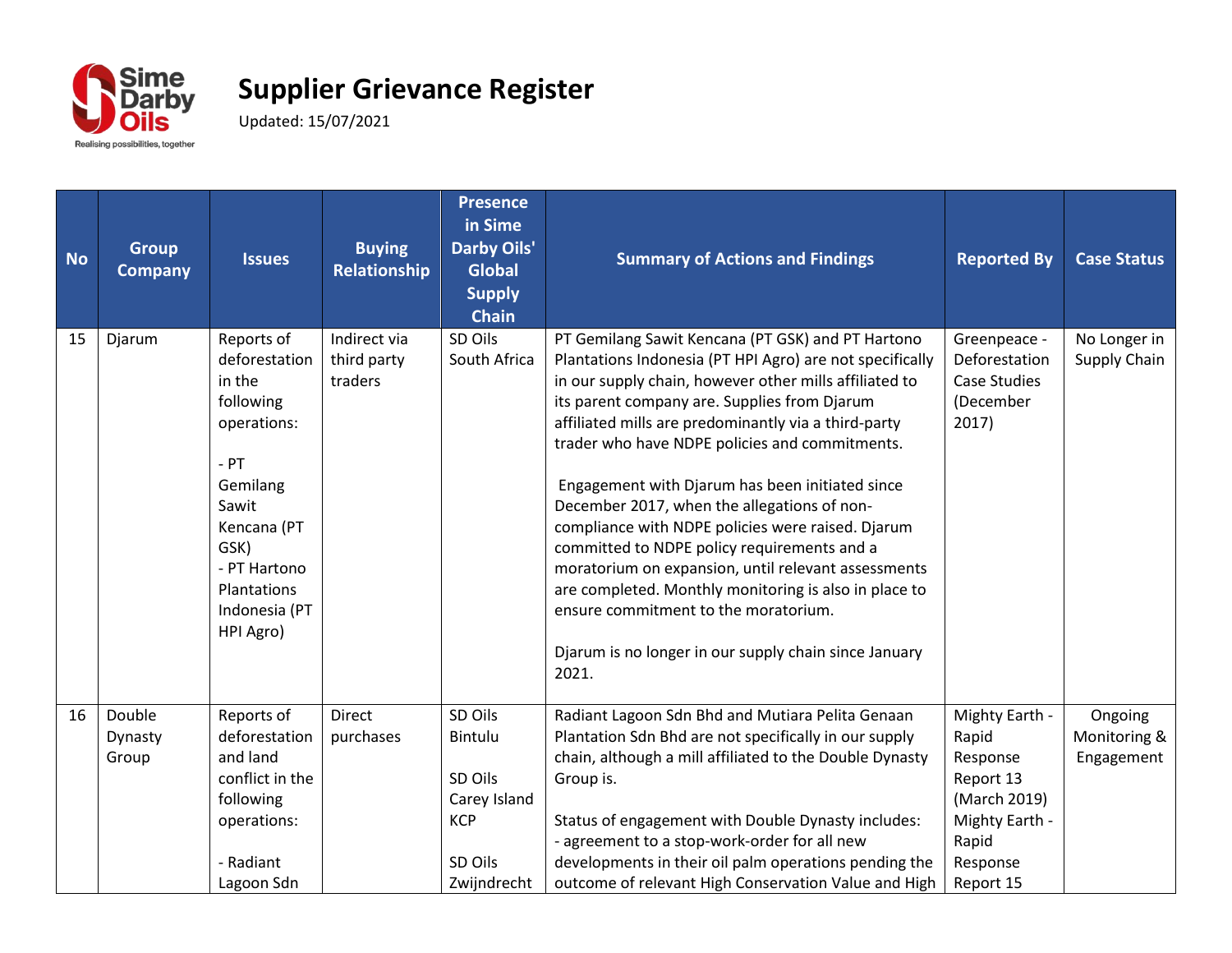

| <b>No</b> | <b>Group</b><br><b>Company</b> | <b>Issues</b>           | <b>Buying</b><br>Relationship | <b>Presence</b><br>in Sime<br><b>Darby Oils'</b><br><b>Global</b><br><b>Supply</b><br><b>Chain</b> | <b>Summary of Actions and Findings</b>                                                                      | <b>Reported By</b> | <b>Case Status</b> |
|-----------|--------------------------------|-------------------------|-------------------------------|----------------------------------------------------------------------------------------------------|-------------------------------------------------------------------------------------------------------------|--------------------|--------------------|
|           |                                | <b>Bhd</b>              |                               |                                                                                                    | <b>Carbon Stock Assessments.</b>                                                                            | (May 2019)         |                    |
|           |                                | - Mutiara               |                               | SD Oils                                                                                            | - commitment to secure the Free, Prior and Informed                                                         | Mighty Earth -     |                    |
|           |                                | Pelita<br>Genaan        |                               | South Africa                                                                                       | Consent (FPIC) of local communities before further<br>expansion.                                            | Rapid<br>Response  |                    |
|           |                                | Plantation              |                               |                                                                                                    | - monthly monitoring of Double Dynasty's operations                                                         | Report 21          |                    |
|           |                                | Sdn Bhd                 |                               |                                                                                                    | is in place to assess the implementation of these                                                           | (November          |                    |
|           |                                | -DDB Bawan              |                               |                                                                                                    | commitments.                                                                                                | 2019)              |                    |
|           |                                | Plantation              |                               |                                                                                                    |                                                                                                             |                    |                    |
|           |                                | Sdn Bhd                 |                               |                                                                                                    | Progress updates:                                                                                           |                    |                    |
|           |                                | (Peat                   |                               |                                                                                                    | 1. Radiant Lagoon Sdn Bhd (ME Report #13) - DD has                                                          |                    |                    |
|           |                                | development<br>and land |                               |                                                                                                    | confirmed with local regulators on terminating their                                                        |                    |                    |
|           |                                | conflict)               |                               |                                                                                                    | work in Radiant Lagoon. An environmental consultant<br>has been appointed to carry out work to rehabilitate |                    |                    |
|           |                                |                         |                               |                                                                                                    | historical clearing.                                                                                        |                    |                    |
|           |                                |                         |                               |                                                                                                    | 2. Mutiara Pelita Genaan Plantation Sdn Bhd (ME                                                             |                    |                    |
|           |                                |                         |                               |                                                                                                    | Report #15) - DD confirmed that the alleged                                                                 |                    |                    |
|           |                                |                         |                               |                                                                                                    | deforestation is not within Mutiara Pelita Genaan                                                           |                    |                    |
|           |                                |                         |                               |                                                                                                    | project boundary.                                                                                           |                    |                    |
|           |                                |                         |                               |                                                                                                    | 3. DDB Bawan Sdn Bhd (ME Report #21) - DD                                                                   |                    |                    |
|           |                                |                         |                               |                                                                                                    | confirmed that they have a stop work order on all land                                                      |                    |                    |
|           |                                |                         |                               |                                                                                                    | clearing on the sites at DDB Bawan (Block 13 Lot 34                                                         |                    |                    |
|           |                                |                         |                               |                                                                                                    | and Lot 35) and have agreed to conduct soil                                                                 |                    |                    |
|           |                                |                         |                               |                                                                                                    | investigation to confirm the site is peat or not peat.                                                      |                    |                    |
|           |                                |                         |                               |                                                                                                    | The final peat verification report dated September                                                          |                    |                    |
|           |                                |                         |                               |                                                                                                    | 2020 has been shared with us and confirms that the                                                          |                    |                    |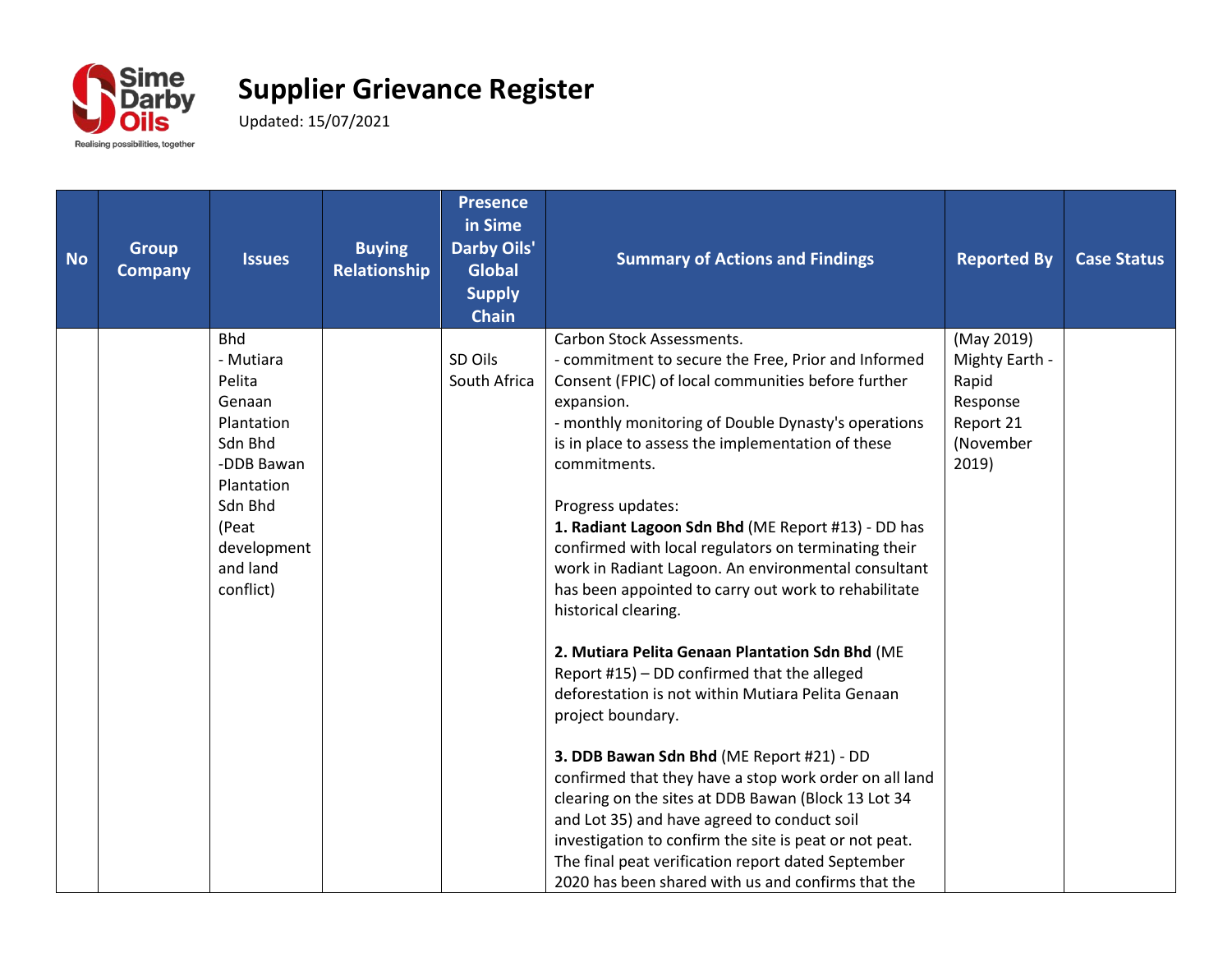

| <b>No</b> | <b>Group</b><br><b>Company</b> | <b>Issues</b>                                                                                                                                          | <b>Buying</b><br>Relationship          | <b>Presence</b><br>in Sime<br><b>Darby Oils'</b><br><b>Global</b><br><b>Supply</b><br><b>Chain</b> | <b>Summary of Actions and Findings</b>                                                                                                                                                                                                                                                                                                                                                                                                                                                                                                                                                                                    | <b>Reported By</b>                                                                                                                        | <b>Case Status</b> |
|-----------|--------------------------------|--------------------------------------------------------------------------------------------------------------------------------------------------------|----------------------------------------|----------------------------------------------------------------------------------------------------|---------------------------------------------------------------------------------------------------------------------------------------------------------------------------------------------------------------------------------------------------------------------------------------------------------------------------------------------------------------------------------------------------------------------------------------------------------------------------------------------------------------------------------------------------------------------------------------------------------------------------|-------------------------------------------------------------------------------------------------------------------------------------------|--------------------|
|           |                                |                                                                                                                                                        |                                        |                                                                                                    | soil within the concession area is categorized as<br>neither muck nor peat as classified and defined by<br>RSPO Peatlands Working Group 2 (PLWG-2).<br>Double Dynasty received the Final HCV Report for DDB<br>Bawan from their ALS-licensed assessor in April 2021.<br>They have submitted the report to us for further<br>review.<br>Additionally, DDB Bawan is also currently undergoing<br>Stage 2 of the MSPO Certification, due for completion<br>in May 2021.                                                                                                                                                      |                                                                                                                                           |                    |
| 17        | Eagle High<br>Plantation       | Reports of<br>peat clearing,<br>deforestation<br>in the<br>following<br>operations:<br>- PT Arrtu<br>Energy<br>Resources<br>- PT Tandan<br>Sawit Papua | Indirect via<br>third party<br>traders | SD Oils<br>Zwijndrecht                                                                             | <b>PT Arrtu Energy Resources</b><br>PT Arrtu Energy Resources is not specifically in our<br>supply chain, however other mills affiliated to Eagle<br>High Plantation are. Supplies from Eagle High<br>Plantation are via a third-party trader who have NDPE<br>policies and commitments.<br>Third-party trader reported that the area in question<br>in PT Arrtu Energie Resources (AER) was caused by fire<br>incidents trigged by extreme dry weather conditions in<br>Indonesia. The fire outside PT AER's concession area<br>has spread into their concession and caused the fire in<br>PT AER during the dry period. | Mighty Earth -<br>Rapid<br>Response<br>Report 22<br>(December<br>2019)<br>Mighty Earth -<br>Rapid<br>Response<br>Report 34<br>(June 2021) | Resolved           |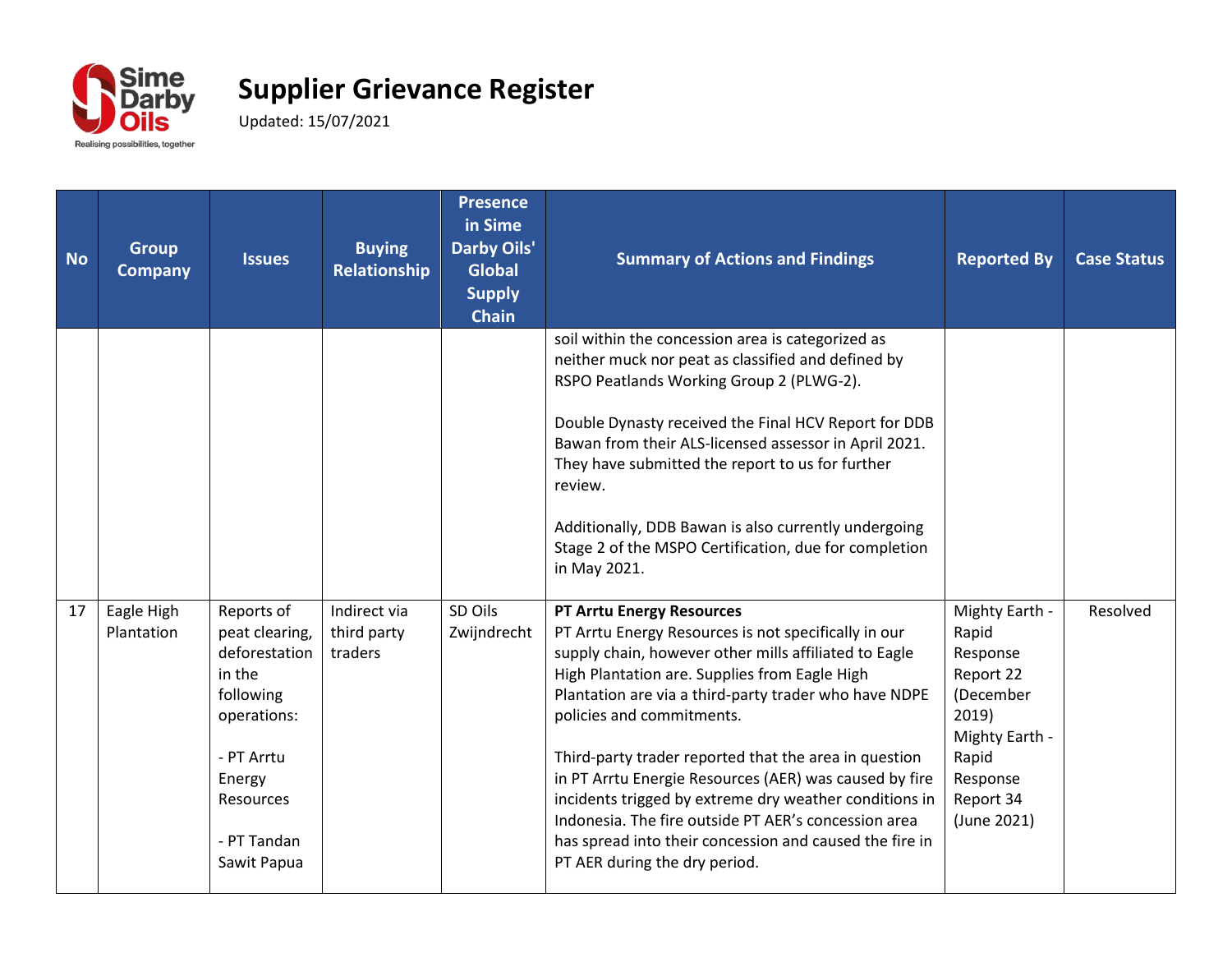

| <b>No</b> | <b>Group</b><br><b>Company</b> | <b>Issues</b> | <b>Buying</b><br>Relationship | <b>Presence</b><br>in Sime<br><b>Darby Oils'</b><br><b>Global</b><br><b>Supply</b><br><b>Chain</b> | <b>Summary of Actions and Findings</b>                                                                    | <b>Reported By</b> | <b>Case Status</b> |
|-----------|--------------------------------|---------------|-------------------------------|----------------------------------------------------------------------------------------------------|-----------------------------------------------------------------------------------------------------------|--------------------|--------------------|
|           |                                |               |                               |                                                                                                    | PT Tandan Sawit Papua                                                                                     |                    |                    |
|           |                                |               |                               |                                                                                                    | Our third party trader has investigated this allegation                                                   |                    |                    |
|           |                                |               |                               |                                                                                                    | and confirmed that the land clearing detected was not                                                     |                    |                    |
|           |                                |               |                               |                                                                                                    | conducted by PT TSP. Eagle High, their parent                                                             |                    |                    |
|           |                                |               |                               |                                                                                                    | company, is a member of RSPO since 2008 and they                                                          |                    |                    |
|           |                                |               |                               |                                                                                                    | have also published their NDPE policy since 2018.<br>Their land development are therefore being guided by |                    |                    |
|           |                                |               |                               |                                                                                                    | the RSPO P&C as well as NDPE policy requirements.                                                         |                    |                    |
|           |                                |               |                               |                                                                                                    |                                                                                                           |                    |                    |
|           |                                |               |                               |                                                                                                    | PT TSP carried out a site visit to investigate the                                                        |                    |                    |
|           |                                |               |                               |                                                                                                    | allegation and the report is available here. Based on                                                     |                    |                    |
|           |                                |               |                               |                                                                                                    | the outcome of the investigation, it appeared that the                                                    |                    |                    |
|           |                                |               |                               |                                                                                                    | land clearing was conducted by villagers in the area                                                      |                    |                    |
|           |                                |               |                               |                                                                                                    | without PT TSP's consent. The community members                                                           |                    |                    |
|           |                                |               |                               |                                                                                                    | claimed that they were unaware that the area belongs                                                      |                    |                    |
|           |                                |               |                               |                                                                                                    | to PT TSP. PT TSP has therefore conducted<br>socialisation and engagement with the local                  |                    |                    |
|           |                                |               |                               |                                                                                                    | communities and managed to secure their                                                                   |                    |                    |
|           |                                |               |                               |                                                                                                    | commitment in stopping the illegal land clearance                                                         |                    |                    |
|           |                                |               |                               |                                                                                                    | inside PT TSP.                                                                                            |                    |                    |
|           |                                |               |                               |                                                                                                    |                                                                                                           |                    |                    |
|           |                                |               |                               |                                                                                                    | PT TSP has also engaged with local authorities,                                                           |                    |                    |
|           |                                |               |                               |                                                                                                    | including Arso Timur District Government and Keerom                                                       |                    |                    |
|           |                                |               |                               |                                                                                                    | Regency Government on the said issue, where the                                                           |                    |                    |
|           |                                |               |                               |                                                                                                    | local authority has agreed to hold further meeting                                                        |                    |                    |
|           |                                |               |                               |                                                                                                    | with the community leaders to provide clarity on the                                                      |                    |                    |
|           |                                |               |                               |                                                                                                    | PT TSP boundary. In the meantime, PT TSP will put up                                                      |                    |                    |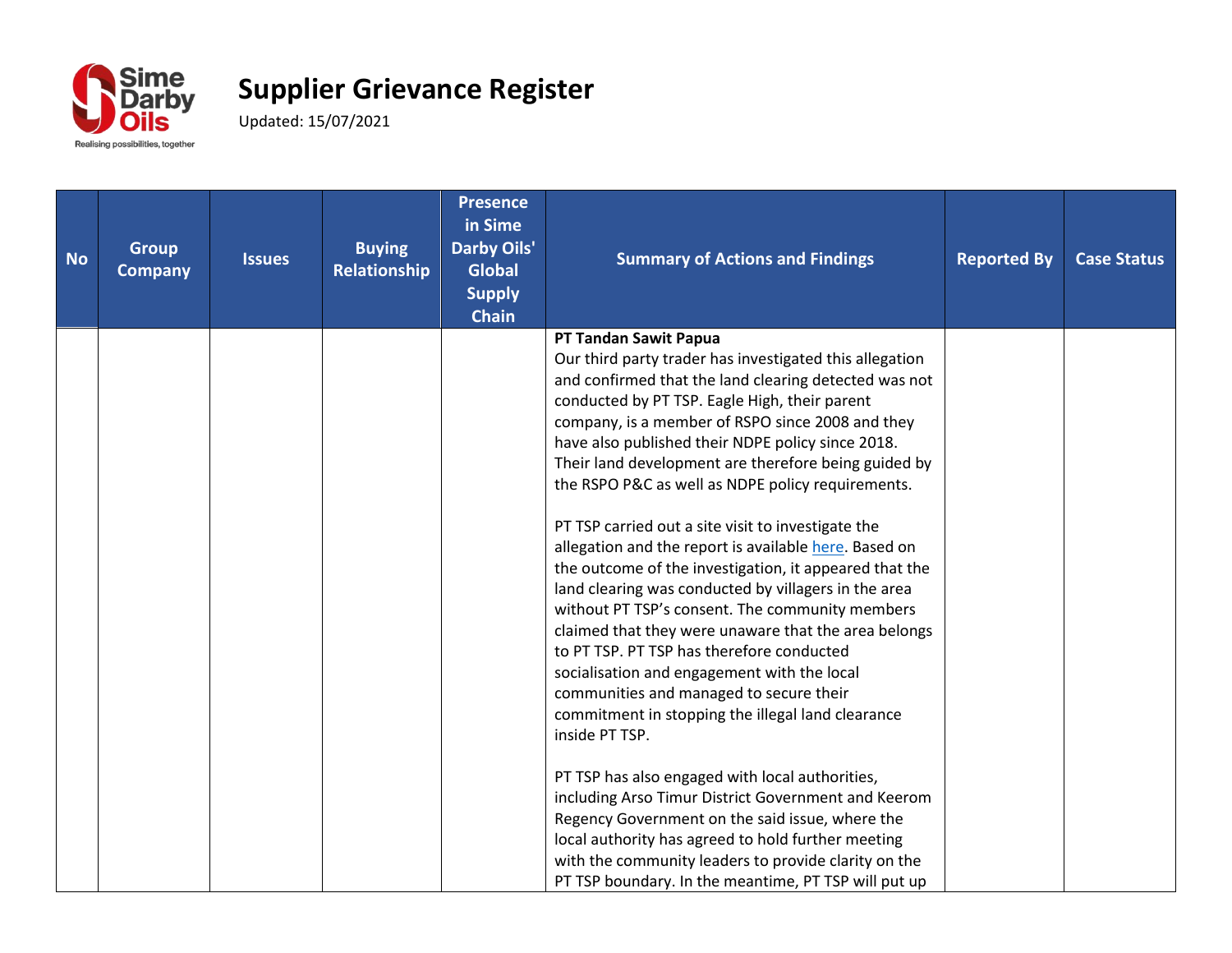

| <b>No</b> | <b>Group</b><br><b>Company</b>                                               | <b>Issues</b>                                                                                                                      | <b>Buying</b><br>Relationship | <b>Presence</b><br>in Sime<br><b>Darby Oils'</b><br><b>Global</b><br><b>Supply</b><br><b>Chain</b> | <b>Summary of Actions and Findings</b>                                                                                           | <b>Reported By</b>                                                                                                                                                                                                                                                   | <b>Case Status</b>           |
|-----------|------------------------------------------------------------------------------|------------------------------------------------------------------------------------------------------------------------------------|-------------------------------|----------------------------------------------------------------------------------------------------|----------------------------------------------------------------------------------------------------------------------------------|----------------------------------------------------------------------------------------------------------------------------------------------------------------------------------------------------------------------------------------------------------------------|------------------------------|
|           |                                                                              |                                                                                                                                    |                               |                                                                                                    | signboard in the area to notify external parties on the<br>ownership of PT TSP.                                                  |                                                                                                                                                                                                                                                                      |                              |
| 18        | Evershine<br>Asset<br>Management<br>/ Everbright<br>Resources<br>Corporation | Reports of<br>deforestation<br>and peat<br>clearing in<br>the following<br>operations:<br>$-$ PT<br>Kapuasindo<br>Palm<br>Industry | <b>Direct</b><br>purchases    | SD Oils<br>Bintulu                                                                                 | PT Kapuasindo Palm Industry entered our supply chain<br>via spot purchases. There have been no supplies from<br>them since 2018. | Mighty Earth -<br>Rapid<br>Response<br>Report 5 (June<br>2018)<br>Mighty Earth -<br>Rapid<br>Response<br>Report 6 (July<br>2018)<br>Mighty Earth -<br>Rapid<br>Response<br>Report 12 (Jan<br>2019)<br>Mighty Earth -<br>Rapid<br>Response<br>Report 17 (Jul<br>2019) | No Longer in<br>Supply Chain |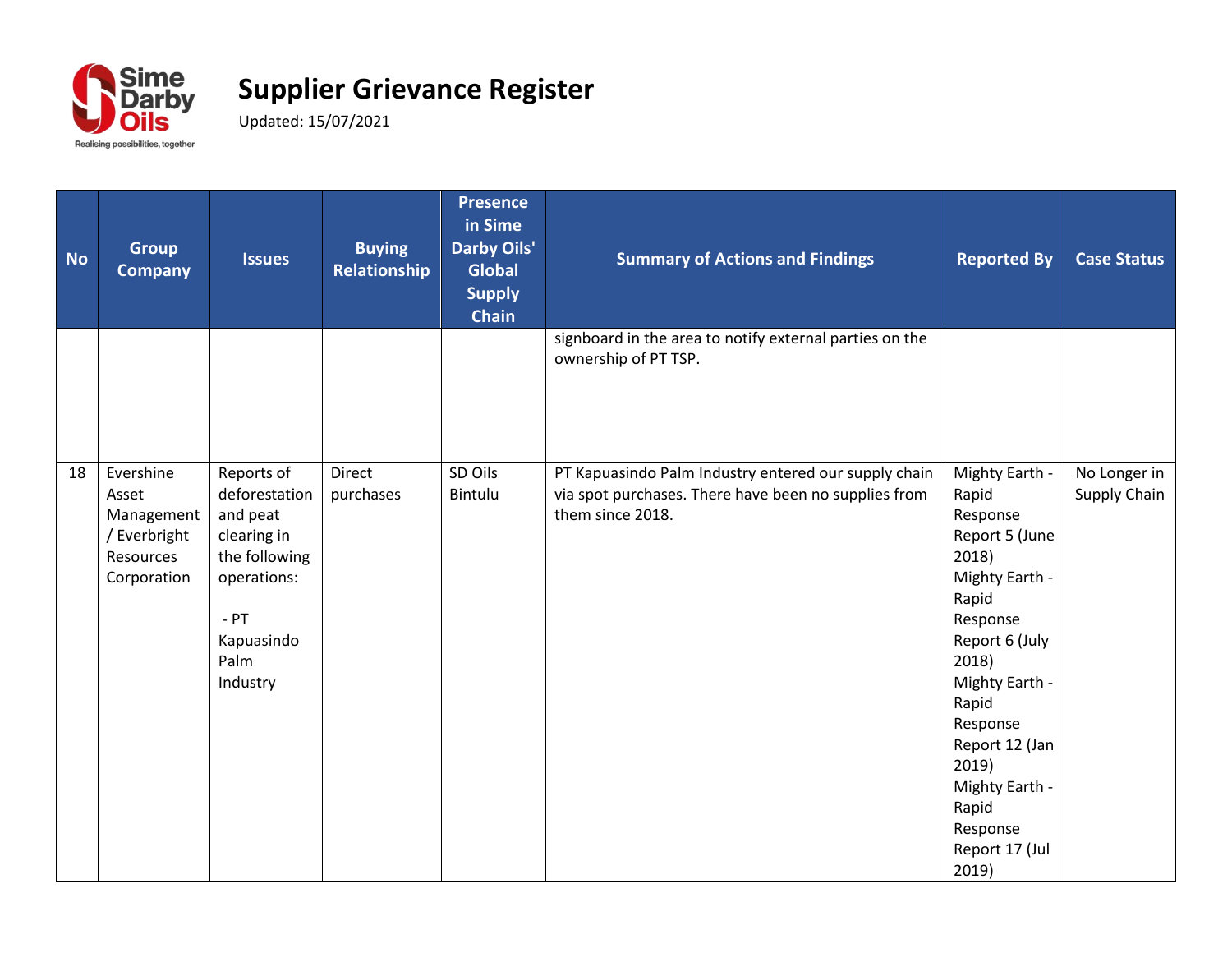

| <b>No</b> | <b>Group</b><br><b>Company</b> | <b>Issues</b>             | <b>Buying</b><br>Relationship | <b>Presence</b><br>in Sime<br><b>Darby Oils'</b><br><b>Global</b><br><b>Supply</b><br><b>Chain</b> | <b>Summary of Actions and Findings</b>                                 | <b>Reported By</b>                                             | <b>Case Status</b> |
|-----------|--------------------------------|---------------------------|-------------------------------|----------------------------------------------------------------------------------------------------|------------------------------------------------------------------------|----------------------------------------------------------------|--------------------|
|           |                                |                           |                               |                                                                                                    |                                                                        | Mighty Earth -<br>Rapid<br>Response<br>Report 19<br>(Sep 2019) |                    |
| 19        | Felda Global                   | Reports of                | <b>Direct</b>                 | SDO South                                                                                          | We have been engaging with FGV directly. Current                       | <b>Wall Street</b>                                             | Ongoing            |
|           | Ventures                       | labour issues             | purchases and                 | Africa                                                                                             | updates on their progress on social and labour issues                  | Journal -                                                      | Monitoring &       |
|           | (FGV)                          | in their                  | indirect via                  |                                                                                                    | include:                                                               | Article (July                                                  | Engagement         |
|           |                                | Malaysian                 | third party                   | SDO Bintulu                                                                                        |                                                                        | 2015)                                                          |                    |
|           |                                | operations.               | traders                       |                                                                                                    | - FGV adopted a Social Compliance & Human Rights                       | Greenpeace -                                                   |                    |
|           |                                |                           |                               | <b>SDO Pasir</b>                                                                                   | action Plan in August 2017.                                            | Deforestation                                                  |                    |
|           |                                | Reports of                |                               | Gudang                                                                                             | - FGV is developing plans to address directives from                   | <b>Case Studies</b>                                            |                    |
|           |                                | deforestation             |                               |                                                                                                    | the RSPO Complaints panel.                                             | (December                                                      |                    |
|           |                                | and peatland              |                               | SD Oils                                                                                            |                                                                        | 2017)                                                          |                    |
|           |                                | clearing in               |                               | Langat                                                                                             | FGV has submitted an appeal against the Roundtable                     | Mighty Earth -                                                 |                    |
|           |                                | Kalimantan,<br>Indonesia: |                               | SD Oils Port                                                                                       | On Sustainable Palm Oil (RSPO) Complaints Panel's                      | Rapid                                                          |                    |
|           |                                |                           |                               | Klang                                                                                              | decision of 13 January 2020.<br>Link to appeal: https://bit.ly/39LqIV7 | Response<br>Report 9                                           |                    |
|           |                                | - PT Temila               |                               |                                                                                                    | Link to press release: https://bit.ly/2woqEgn                          | (October                                                       |                    |
|           |                                | Agro Abadi                |                               | SD Oils                                                                                            |                                                                        | 2018)                                                          |                    |
|           |                                | - PT Citra                |                               | Zwijndrecht                                                                                        | While we are not supplied by FGV's Indonesian                          | <b>Mighty Rapid</b>                                            |                    |
|           |                                | Niaga                     |                               |                                                                                                    | operations, we have been engaging with FGV directly                    | Response                                                       |                    |
|           |                                | Perkasa                   |                               | <b>SDOils Carey</b>                                                                                | on the cases in Kalimantan, Indonesia. Current                         | Report #20                                                     |                    |
|           |                                |                           |                               | Island                                                                                             | updates on their progress on these cases include:                      | (Oct 2019)                                                     |                    |
|           |                                |                           |                               |                                                                                                    |                                                                        |                                                                |                    |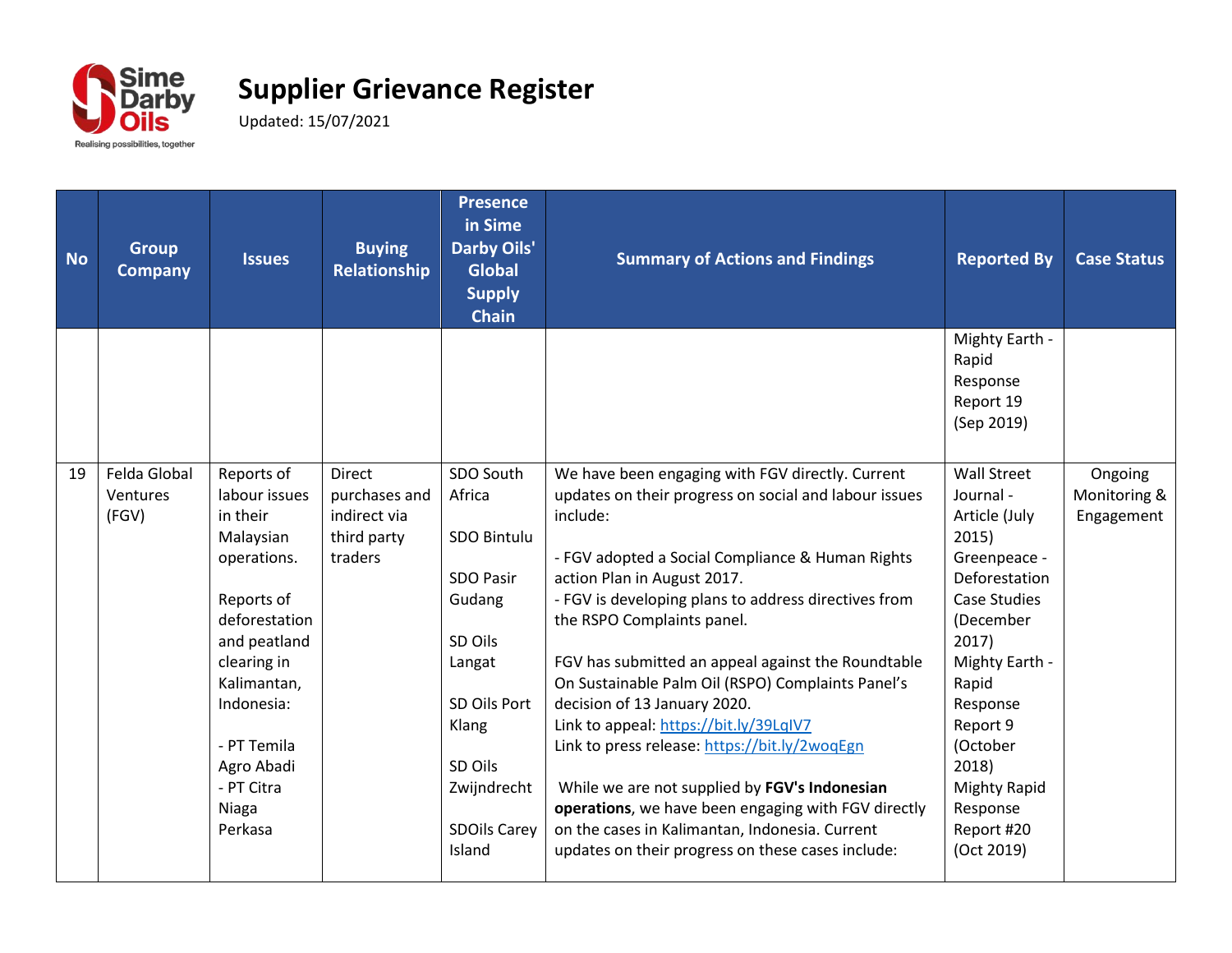

| <b>No</b> | <b>Group</b><br><b>Company</b> | <b>Issues</b> | <b>Buying</b><br>Relationship | <b>Presence</b><br>in Sime<br><b>Darby Oils'</b><br><b>Global</b><br><b>Supply</b><br><b>Chain</b> | <b>Summary of Actions and Findings</b>                                                                                                                                | <b>Reported By</b> | <b>Case Status</b> |
|-----------|--------------------------------|---------------|-------------------------------|----------------------------------------------------------------------------------------------------|-----------------------------------------------------------------------------------------------------------------------------------------------------------------------|--------------------|--------------------|
|           |                                |               |                               |                                                                                                    | - FGV have a stop work order in place at PT Temila<br>Agro Abadi, PT Citra Niaga Perkasa and Asian<br><b>Plantation Limited.</b>                                      |                    |                    |
|           |                                |               |                               |                                                                                                    | - HCS assessments have been commissioned and a<br>peat restoration plan published.                                                                                    |                    |                    |
|           |                                |               |                               |                                                                                                    | FGV is also reporting publicly on progress. Regular<br>updates can be found at:                                                                                       |                    |                    |
|           |                                |               |                               |                                                                                                    | http://www.fgvholdings.com/sustainability/stakehold<br>er-engagement/sustainability-updates/                                                                          |                    |                    |
|           |                                |               |                               |                                                                                                    | PT Temila Agro Abadi<br>Since April 2017, FGV has stopped all new planting in<br>Kalimantan concession area and as a result this has                                  |                    |                    |
|           |                                |               |                               |                                                                                                    | caused pressure to the local community to develop<br>their land on their own. FGV has lodged a police report                                                          |                    |                    |
|           |                                |               |                               |                                                                                                    | dated 21/08/2018 to ensure that the authorities have<br>been made aware of these incidences. Similarly, they<br>have also confirmed these incidences to the RSPO.     |                    |                    |
|           |                                |               |                               |                                                                                                    | PT Citra Niaga Perkasa<br>FGV's internal investigation revealed that the land that                                                                                    |                    |                    |
|           |                                |               |                               |                                                                                                    | was cleared belongs to the local community. The land<br>clearing has been carried out by the landowner since                                                          |                    |                    |
|           |                                |               |                               |                                                                                                    | June 2019 for paddy planting. FGV wishes to reiterate<br>that the stop work order for FGV Kalimantan (PT Citra<br>Niaga Perkasa and PT Termila Agro Abadi) remains to |                    |                    |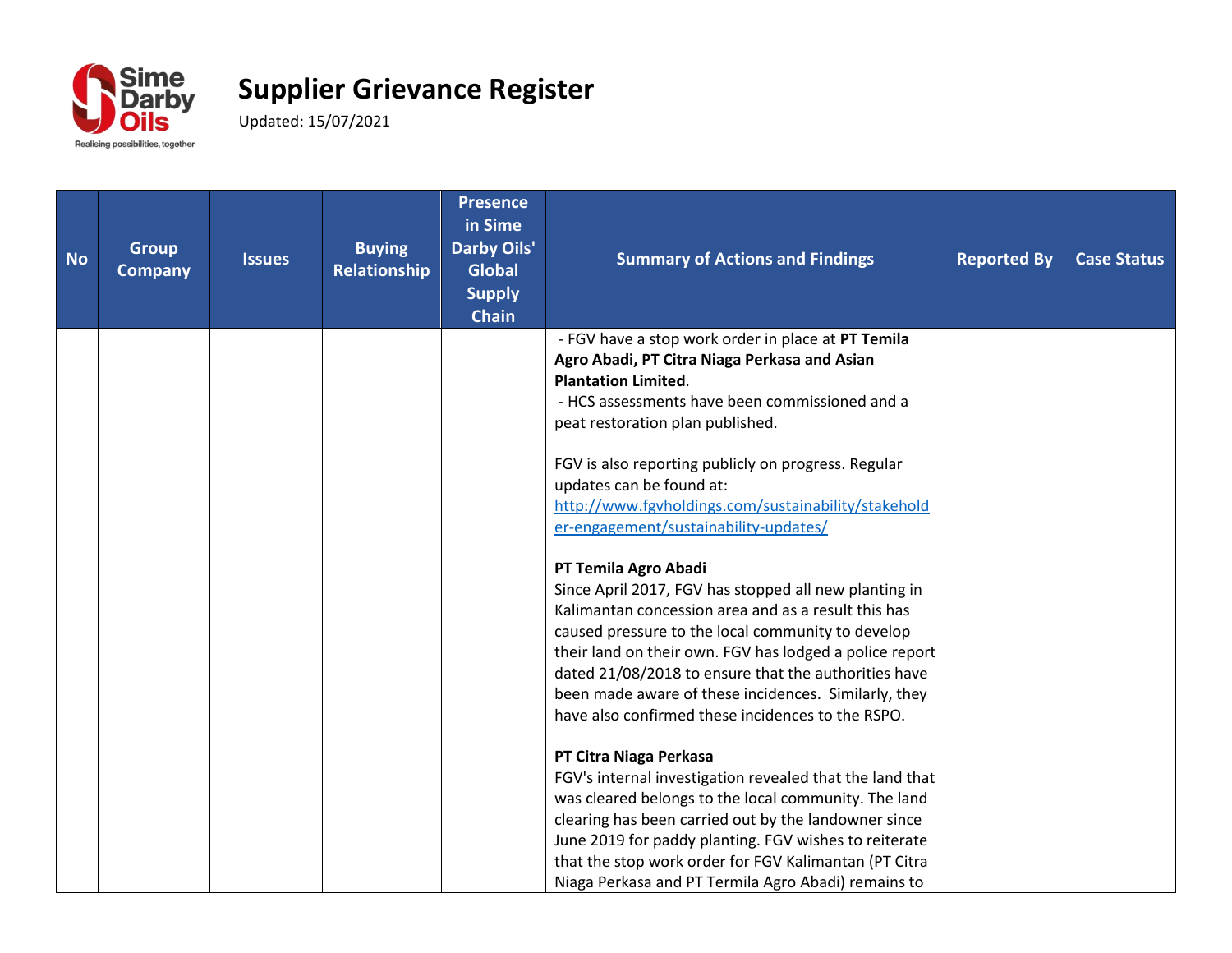

| <b>No</b> | <b>Group</b><br><b>Company</b> | <b>Issues</b> | <b>Buying</b><br>Relationship | <b>Presence</b><br>in Sime<br><b>Darby Oils'</b><br><b>Global</b><br><b>Supply</b><br><b>Chain</b> | <b>Summary of Actions and Findings</b>                                                                                                                                                                                                                                                                                                                                                                                                                                                                                                                                                                                                                                                                                                                                                                                                                                                                                                                                                                                                                                                                                              | <b>Reported By</b> | <b>Case Status</b> |
|-----------|--------------------------------|---------------|-------------------------------|----------------------------------------------------------------------------------------------------|-------------------------------------------------------------------------------------------------------------------------------------------------------------------------------------------------------------------------------------------------------------------------------------------------------------------------------------------------------------------------------------------------------------------------------------------------------------------------------------------------------------------------------------------------------------------------------------------------------------------------------------------------------------------------------------------------------------------------------------------------------------------------------------------------------------------------------------------------------------------------------------------------------------------------------------------------------------------------------------------------------------------------------------------------------------------------------------------------------------------------------------|--------------------|--------------------|
|           |                                |               |                               |                                                                                                    | be in force since May 2017 and since then FGV<br>Kalimantan has not carried out any land clearing<br>except for maintenance of roads, drains and boundary<br>trenches.<br>Sept 24, 2020 - Associated Press reported on a set of<br>allegations of forced labor and human trafficking on<br>the palm oil plantations of FGV Holdings Berhad (FGV).<br>Sept 30, 2020 - U.S. CBP's Office of Trade directed the<br>issuance of a Withhold Release Order (WRO) against<br>palm oil and palm oil products made by FGV based on<br>information that reasonably indicates the use of<br>forced labor. The investigation also raised concerns<br>that forced child labor is potentially being used in<br>FGV's palm oil production process.<br>Nov 13, 2020 - Nov 2020<br>FGV Holdings Berhad (FGV) clarified that they are fully<br>committed to respecting human rights and to<br>upholding labour standards in line with their<br>commitment to the Sustainable Development Goals<br>(SDGs) and to the United Nations Guiding Principles on<br>Business and Human Rights (UNGPs).<br>FGV issued a press statement in response to the WRO |                    |                    |
|           |                                |               |                               |                                                                                                    | issued by U.S. CBP                                                                                                                                                                                                                                                                                                                                                                                                                                                                                                                                                                                                                                                                                                                                                                                                                                                                                                                                                                                                                                                                                                                  |                    |                    |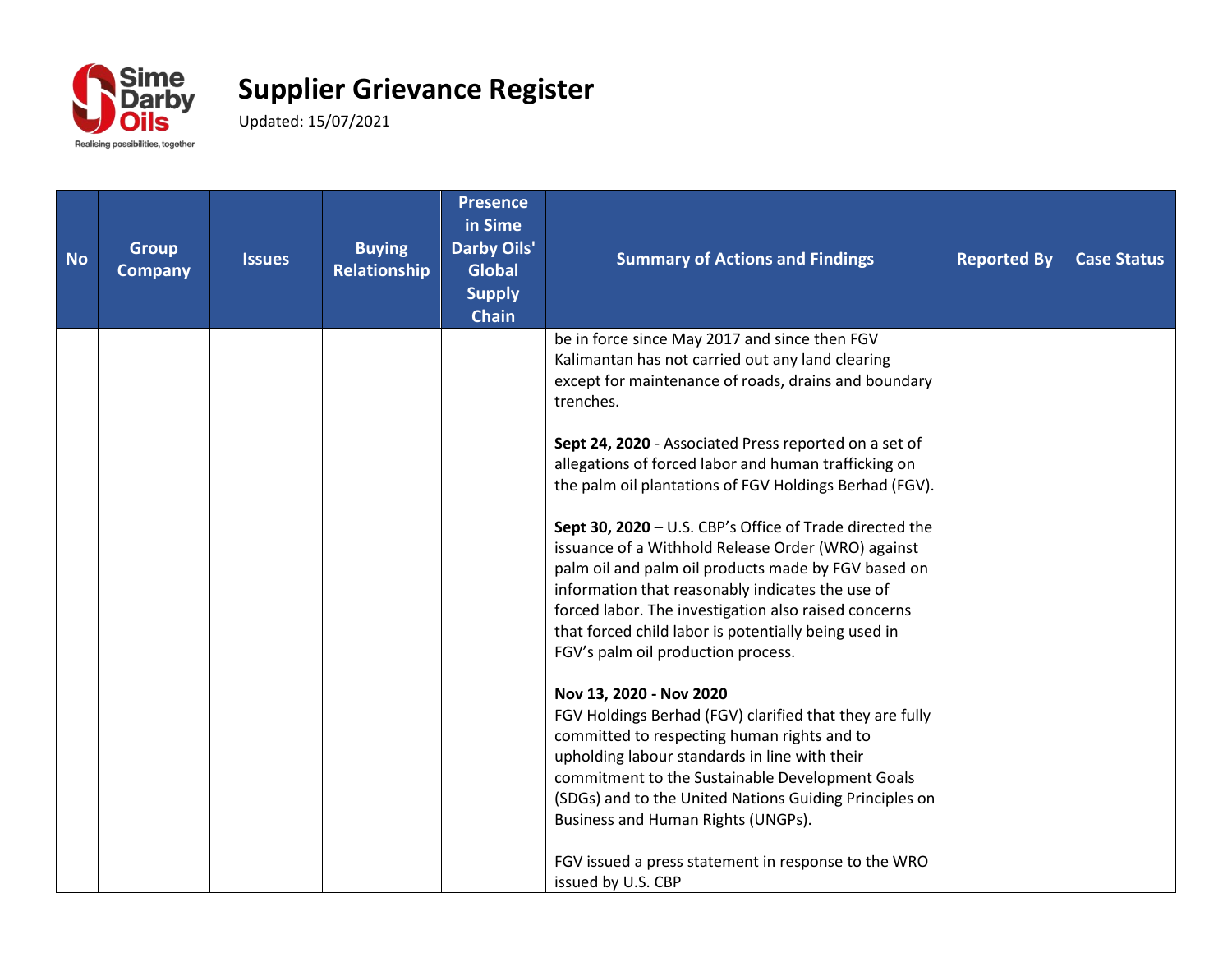

| <b>No</b> | <b>Group</b><br><b>Company</b> | <b>Issues</b> | <b>Buying</b><br>Relationship | <b>Presence</b><br>in Sime<br><b>Darby Oils'</b><br><b>Global</b><br><b>Supply</b><br><b>Chain</b> | <b>Summary of Actions and Findings</b>                                                                                                                                                                                                                                                                                                                                                                                                                                                                                                                                                                                                                                                                                                                                                                                                                                                                                                                                                                                                                                  | <b>Reported By</b> | <b>Case Status</b> |
|-----------|--------------------------------|---------------|-------------------------------|----------------------------------------------------------------------------------------------------|-------------------------------------------------------------------------------------------------------------------------------------------------------------------------------------------------------------------------------------------------------------------------------------------------------------------------------------------------------------------------------------------------------------------------------------------------------------------------------------------------------------------------------------------------------------------------------------------------------------------------------------------------------------------------------------------------------------------------------------------------------------------------------------------------------------------------------------------------------------------------------------------------------------------------------------------------------------------------------------------------------------------------------------------------------------------------|--------------------|--------------------|
|           |                                |               |                               |                                                                                                    | https://www.fgvholdings.com/press_release/fgv-<br>responds-to-cbp-issues-detention-order-on-palm-oil-<br>produced-with-forced-labour-in-malaysia-dated-30-<br>september-2020-by-united-states-customs-and-<br>border-protection/?pagen=2<br>FGV have identified an independent auditor and is<br>finalising the appointment.<br>FGV issued a 2nd press statement in response to the<br>WRO issued by U.S. CBP<br>https://www.fgvholdings.com/press release/fgv-<br>updates-its-steps-to-address-the-withhold-release-<br>order-wro-issued-by-u-s-customs-and-border-<br>protection-cbp/?pagen=1%5C<br>FGV's press release dated 31 March 2021: FGV<br><b>Continues to Enhance Labour Practices to Address</b><br>the Withhold Release Order (WRO) issued by U.S.<br><b>Customs and Border Protection (CBP):</b><br>https://www.fgvholdings.com/press_release/fgv-<br>continues-to-enhance-labour-practices-to-address-<br>the-withhold-release-order-wro-issued-by-u-s-<br>customs-and-border-protection-cbp/?pagen=1<br>Updates on FGV's affiliation to the Fair Labor |                    |                    |
|           |                                |               |                               |                                                                                                    | Association (FLA) including FLA's report on the                                                                                                                                                                                                                                                                                                                                                                                                                                                                                                                                                                                                                                                                                                                                                                                                                                                                                                                                                                                                                         |                    |                    |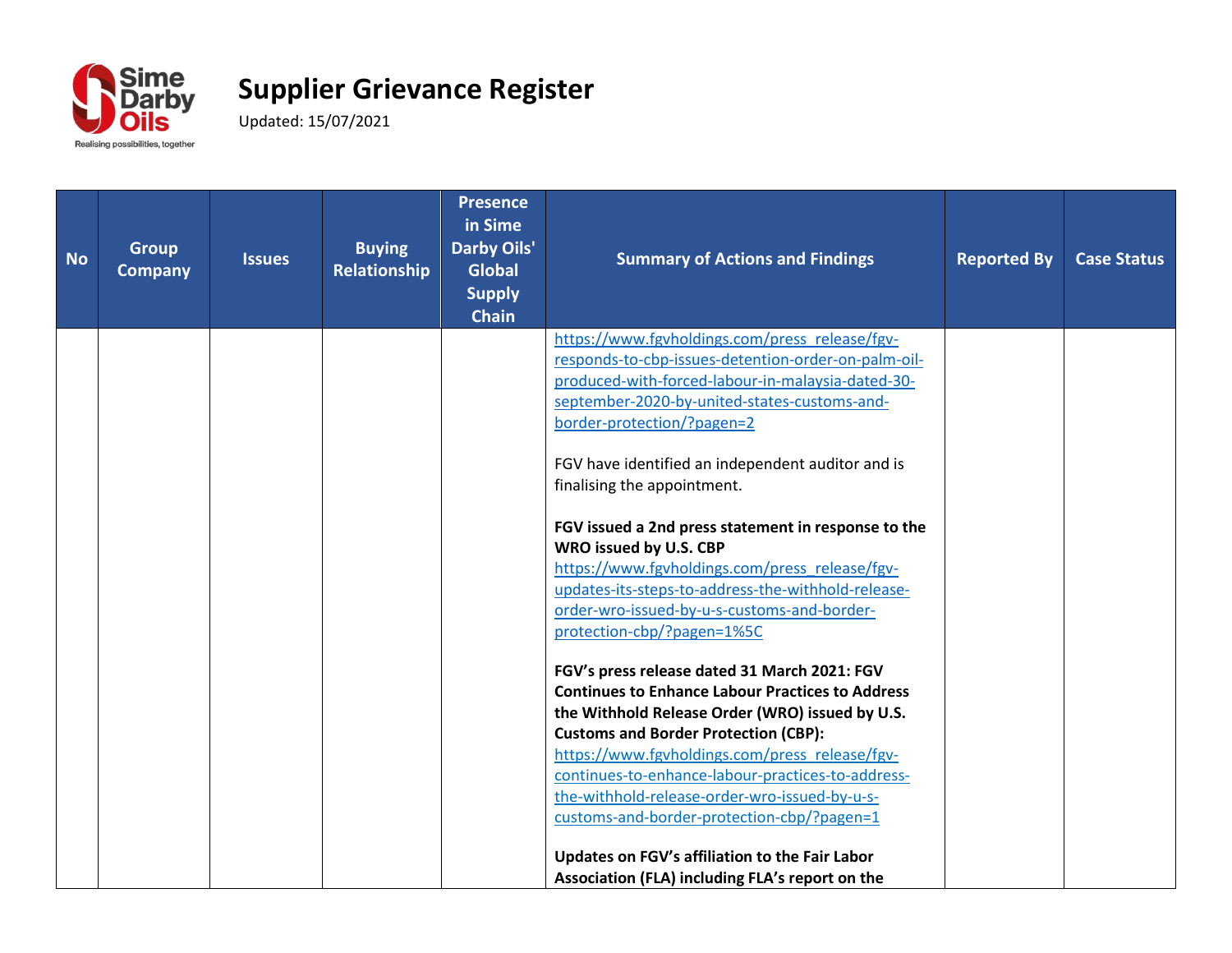

| <b>No</b> | <b>Group</b><br><b>Company</b>                                                                                    | <b>Issues</b>                                                                                                                                     | <b>Buying</b><br>Relationship          | <b>Presence</b><br>in Sime<br><b>Darby Oils'</b><br><b>Global</b><br><b>Supply</b><br><b>Chain</b> | <b>Summary of Actions and Findings</b>                                                                                                                                                                                                                                                                                                                                                                                                                                                                                                                                             | <b>Reported By</b>                                                                                                                                                                                 | <b>Case Status</b>                    |
|-----------|-------------------------------------------------------------------------------------------------------------------|---------------------------------------------------------------------------------------------------------------------------------------------------|----------------------------------------|----------------------------------------------------------------------------------------------------|------------------------------------------------------------------------------------------------------------------------------------------------------------------------------------------------------------------------------------------------------------------------------------------------------------------------------------------------------------------------------------------------------------------------------------------------------------------------------------------------------------------------------------------------------------------------------------|----------------------------------------------------------------------------------------------------------------------------------------------------------------------------------------------------|---------------------------------------|
|           |                                                                                                                   |                                                                                                                                                   |                                        |                                                                                                    | progress of implementation of FGV's action plan on<br>enhancing labour practices (1 April 2021):<br>https://www.fgvholdings.com/wp-<br>content/uploads/2021/04/FLA-Assessment-Report-on-<br>the-Implementation-of-FGV%E2%80%99s-Action-Plan-<br>to-Enhance-Labour.pdf<br>FGV Sustainability Updates (1 July 2021)<br>https://www.fgvholdings.com/wp-<br>content/uploads/2021/07/FGV-Sustainability-<br>Updates-1-July-2021.pdf                                                                                                                                                     |                                                                                                                                                                                                    |                                       |
| 20        | First<br>Resources /<br>PT Fangiono<br>Agro<br>Plantation<br>(PT FAP) /<br>Ciliandry<br>Anky Abadi<br>(CAA) Group | Reports of<br>deforestation<br>in the<br>following<br>operations:<br>$-$ PT<br>Ketapang<br>Agro Lestari<br>- PT Citra<br>Agro Abadi<br>- PT Tirta | Indirect via<br>third party<br>traders | SD Oils<br>Zwijndrecht                                                                             | First Resources / PT Fangiono Agro Plantation (PT FAP)<br>came into our supply chain via third party traders with<br>relevant NDPE commitments. Engagements by third-<br>party trader with the following companies revealed<br>the following:<br>PT Ketapang Agro Lestari - HCS/HCV assessment has<br>been duly conducted prior the land clearing. The land<br>development was guided by the outcome of the<br>HCV/HCS assessment. No HCV/HCS area has been<br>cleared.<br>PT Citra Agro Abadi - Requirements of NDPE Policy<br>shared. CAA has also attended third-party trader's | Greenpeace -<br>Deforestation<br><b>Case Studies</b><br>(December<br>2017)<br>Mighty Earth -<br>Rapid<br>Response<br>Report 9<br>(October<br>2018)<br><b>Mighty Rapid</b><br>Response<br>Report 21 | Ongoing<br>Monitoring &<br>Engagement |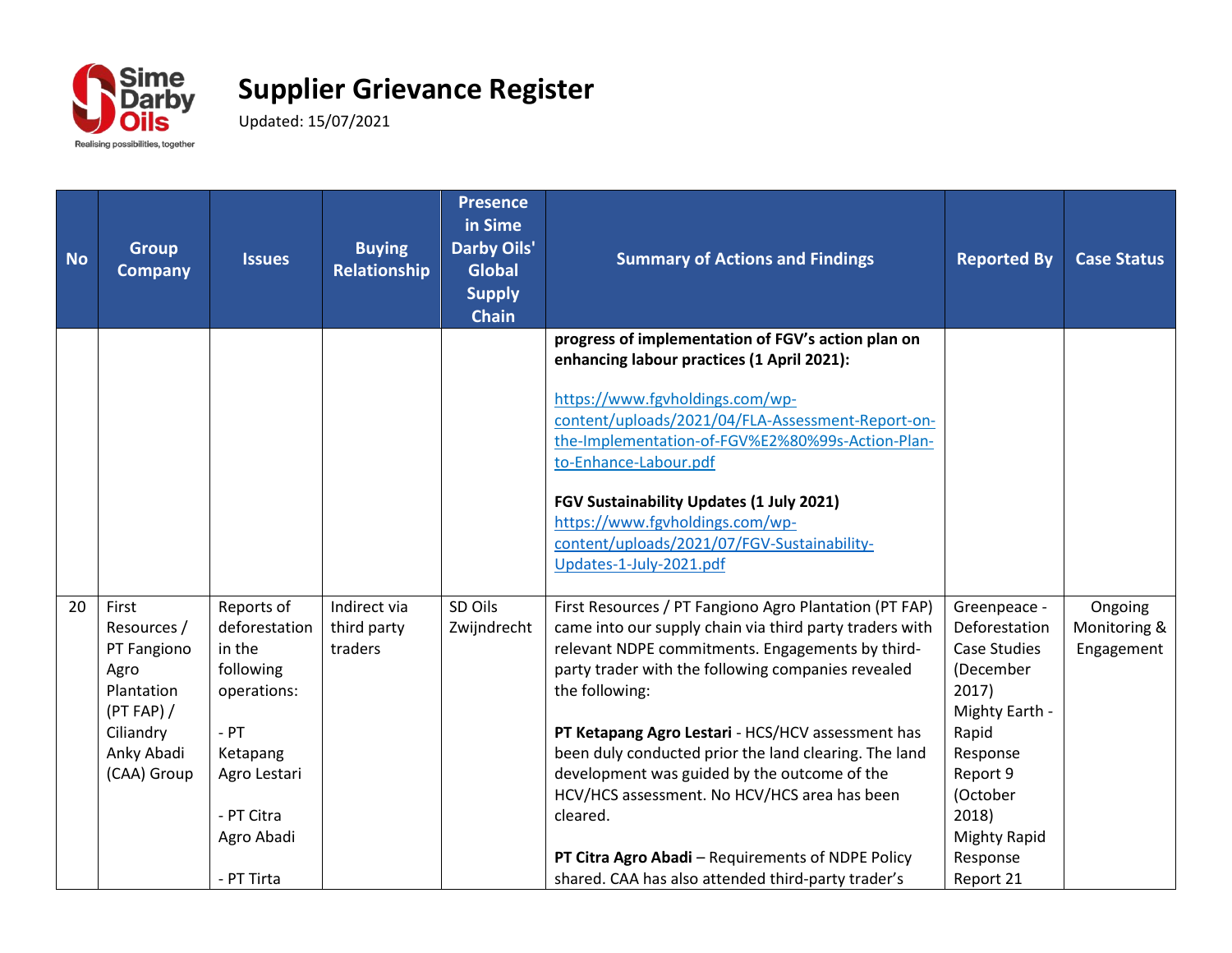

| <b>No</b> | <b>Group</b><br><b>Company</b> | <b>Issues</b>      | <b>Buying</b><br><b>Relationship</b> | <b>Presence</b><br>in Sime<br><b>Darby Oils'</b><br><b>Global</b><br><b>Supply</b><br><b>Chain</b> | <b>Summary of Actions and Findings</b>                                                                         | <b>Reported By</b>          | <b>Case Status</b> |
|-----------|--------------------------------|--------------------|--------------------------------------|----------------------------------------------------------------------------------------------------|----------------------------------------------------------------------------------------------------------------|-----------------------------|--------------------|
|           |                                | Madu Sawit         |                                      |                                                                                                    | three-day training workshop in Jakarta focusing on the<br>implementation of NDPE Policy in July 2017.          | (Nov 2019)<br>Mighty Earth  |                    |
|           |                                | Jaya               |                                      |                                                                                                    | Third-party trader managed to secure commitment                                                                | Rapid                       |                    |
|           |                                | - PT Agrindo       |                                      |                                                                                                    | from CAA to adhere to NDPE policy and to halt further                                                          | Response                    |                    |
|           |                                | Green Lestari      |                                      |                                                                                                    | land clearing. However, our internal monitoring                                                                | Report 22                   |                    |
|           |                                |                    |                                      |                                                                                                    | detected ongoing land clearing activities.                                                                     | (December                   |                    |
|           |                                | $-$ PT<br>Ketapang |                                      |                                                                                                    | Third-party trader's last purchase from CAA was on<br>March 2018.                                              | 2019<br><b>Mighty Earth</b> |                    |
|           |                                | Hijau Lestari      |                                      |                                                                                                    |                                                                                                                | Rapid                       |                    |
|           |                                |                    |                                      |                                                                                                    | PT Tirta Madu Sawit Jaya - the reported land clearing                                                          | Response                    |                    |
|           |                                |                    |                                      |                                                                                                    | was not conducted by the company as it happened                                                                | Report 27                   |                    |
|           |                                |                    |                                      |                                                                                                    | outside their concession boundary.                                                                             | (May 2020)                  |                    |
|           |                                |                    |                                      |                                                                                                    | PT Ketapang Hijau Lestari - High Carbon Stock                                                                  |                             |                    |
|           |                                |                    |                                      |                                                                                                    | assessment at PT Ketapang Hijau Lestari was                                                                    |                             |                    |
|           |                                |                    |                                      |                                                                                                    | completed in 2017 by a registered organization with                                                            |                             |                    |
|           |                                |                    |                                      |                                                                                                    | HCSA. Based on third-party trader's monitoring, there                                                          |                             |                    |
|           |                                |                    |                                      |                                                                                                    | was no land clearing at HCS area identified. FAP Agri<br>has also published their NDPE policy in October 2019. |                             |                    |
|           |                                |                    |                                      |                                                                                                    |                                                                                                                |                             |                    |
|           |                                |                    |                                      |                                                                                                    | PT Agrindo Green Lestari (PT AGL)                                                                              |                             |                    |
|           |                                |                    |                                      |                                                                                                    | PT AGL and other mills belonging to Ciliandry Anky                                                             |                             |                    |
|           |                                |                    |                                      |                                                                                                    | Abadi (CAA) group are not in our supply chain. We are                                                          |                             |                    |
|           |                                |                    |                                      |                                                                                                    | being linked to the reported issues in CAA and PT AGL<br>via allegations that CAA, PT Fangiono Agro Plantation |                             |                    |
|           |                                |                    |                                      |                                                                                                    | and First Resources all belong to the same parent                                                              |                             |                    |
|           |                                |                    |                                      |                                                                                                    | group company. Our third-party trader, via whom PT                                                             |                             |                    |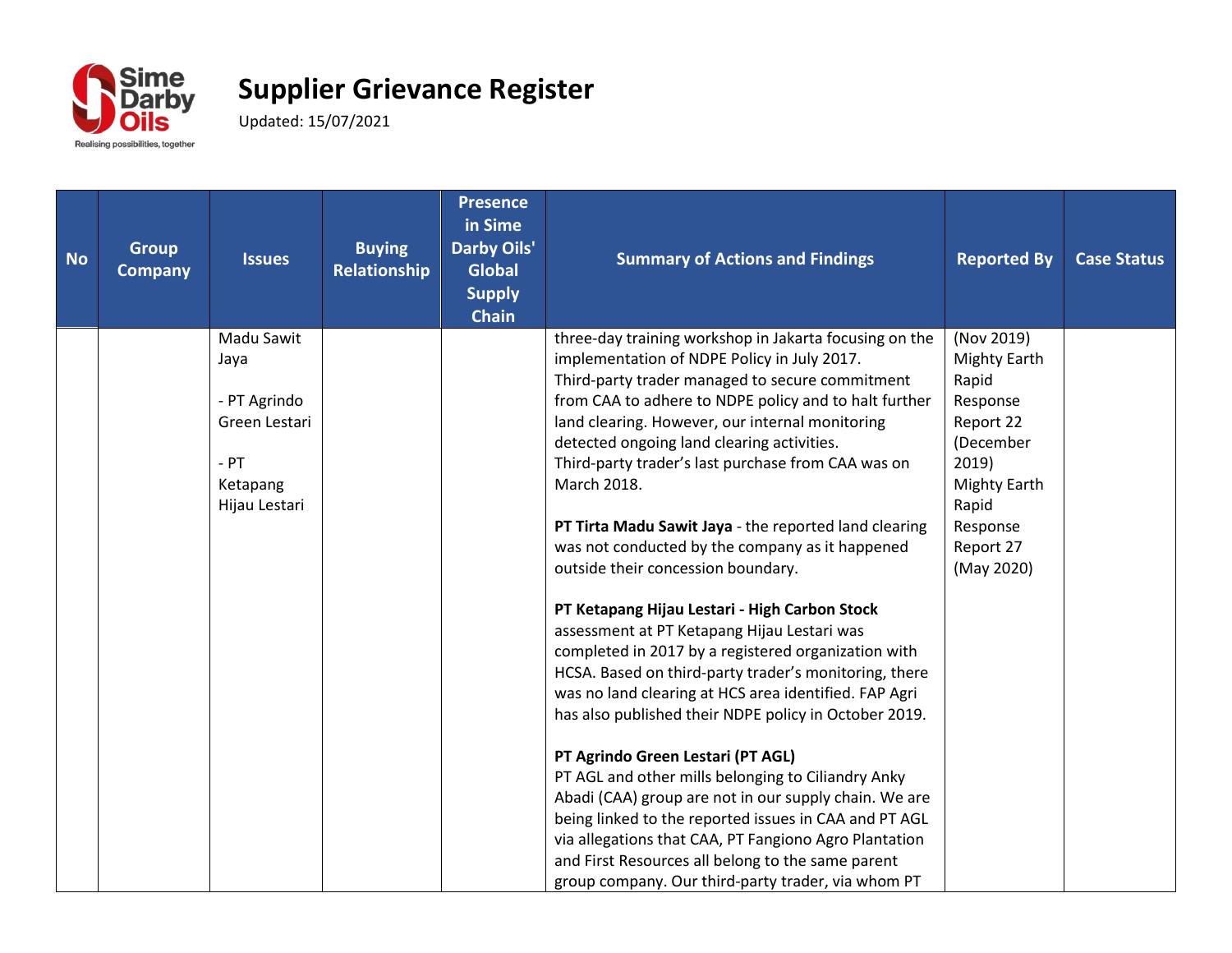

| <b>No</b> | <b>Group</b><br><b>Company</b> | <b>Issues</b> | <b>Buying</b><br>Relationship | <b>Presence</b><br>in Sime<br><b>Darby Oils'</b><br><b>Global</b><br><b>Supply</b><br><b>Chain</b> | <b>Summary of Actions and Findings</b>                                                                                         | <b>Reported By</b>      | <b>Case Status</b> |
|-----------|--------------------------------|---------------|-------------------------------|----------------------------------------------------------------------------------------------------|--------------------------------------------------------------------------------------------------------------------------------|-------------------------|--------------------|
|           |                                |               |                               |                                                                                                    | Fangiono Agro Plantation and First Resources mills<br>enter our supply chain, stopped buying from CAA in<br>2018.              |                         |                    |
|           |                                |               |                               |                                                                                                    | Confirmation is being sought on the potential<br>relationship between CAA, PT Fangiono Agro<br>Plantation and First Resources. |                         |                    |
| 21        | GAMA/                          | Reports of    | Indirect via                  | SD Oils                                                                                            | The operations with reports of deforestation and                                                                               | Greenpeace -            | Resolved           |
|           | <b>GANDA</b>                   | deforestation | third party                   | South Africa                                                                                       | peatland clearing are not specifically in our supply                                                                           | Deforestation           |                    |
|           | Group                          | and peatland  | traders                       |                                                                                                    | chain. However, other affiliated GAMA/GANDA mills                                                                              | <b>Case Studies</b>     |                    |
|           |                                | clearing in   |                               | SD Oils                                                                                            | are. Third party traders have relevant NDPE policies                                                                           | (December               |                    |
|           |                                | the following |                               | Zwijndrecht                                                                                        | and we have been actively monitoring their<br>engagement. Current updates on their progress                                    | 2017)<br>Mighty Earth - |                    |
|           |                                | operations:   |                               |                                                                                                    | include:                                                                                                                       | Rapid                   |                    |
|           |                                | - PT Agrinusa |                               |                                                                                                    |                                                                                                                                | Response                |                    |
|           |                                | Persada       |                               |                                                                                                    | - GAMA/GANDA Group were suspended in June 2018                                                                                 | Report 3                |                    |
|           |                                | Mulia (PT     |                               |                                                                                                    | by our third-party trader. In September 2018,                                                                                  | (February               |                    |
|           |                                | APM)          |                               |                                                                                                    | GAMA/GANDA published a sustainability policy and in                                                                            | 2018)                   |                    |
|           |                                | $-PT$         |                               |                                                                                                    | February 2019 a progress report on the                                                                                         | Environmental           |                    |
|           |                                | Agriprima     |                               |                                                                                                    | implementation of this policy                                                                                                  | Investigation           |                    |
|           |                                | Cipta Persada |                               |                                                                                                    | (http://gamaplantation.com/assets/gama-                                                                                        | Agency -                |                    |
|           |                                | (PT ACP)      |                               |                                                                                                    | files/pressrelease/Feb2019final-                                                                                               | Papua Oil               |                    |
|           |                                | - PT Graha    |                               |                                                                                                    | Gama Plantation Report.pdf). This includes an outline                                                                          | Palm Risk               |                    |
|           |                                | Agro          |                               |                                                                                                    | of recovery plans to address historical clearing.                                                                              | Exposure                |                    |
|           |                                | Nusantara     |                               |                                                                                                    | Following a review of progress made, the suspension                                                                            | Summary                 |                    |
|           |                                | (PT GAN)      |                               |                                                                                                    | on GAMA/GANDA was lifted by our third-party trader                                                                             | (May 2018)              |                    |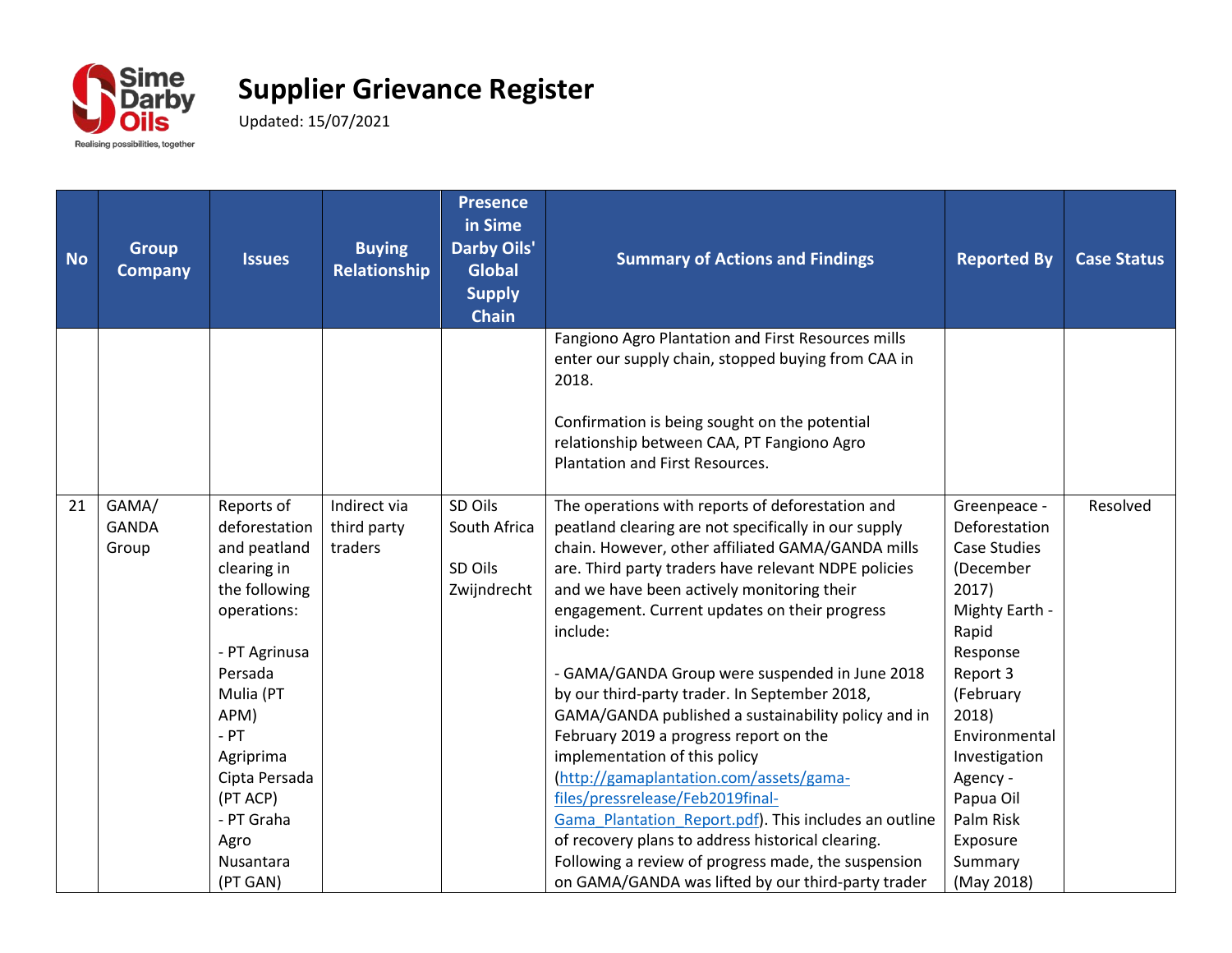

| <b>No</b> | <b>Group</b><br><b>Company</b> | <b>Issues</b>      | <b>Buying</b><br>Relationship | <b>Presence</b><br>in Sime<br><b>Darby Oils'</b><br><b>Global</b><br><b>Supply</b><br><b>Chain</b> | <b>Summary of Actions and Findings</b>                                                     | <b>Reported By</b>      | <b>Case Status</b> |
|-----------|--------------------------------|--------------------|-------------------------------|----------------------------------------------------------------------------------------------------|--------------------------------------------------------------------------------------------|-------------------------|--------------------|
|           |                                | $-$ PT<br>Sumatera |                               |                                                                                                    | in March 2019. We continue to monitor the ongoing<br>progress of their policy commitments. | Mighty Earth -<br>Rapid |                    |
|           |                                | Unggul             |                               |                                                                                                    |                                                                                            | Response                |                    |
|           |                                | Makmur (PT         |                               |                                                                                                    | KPN Progress Report updates - October 2019                                                 | Report 20               |                    |
|           |                                | SUM)               |                               |                                                                                                    | - 1. The Stop Work Order (SWO) is adhered to and                                           | (October                |                    |
|           |                                |                    |                               |                                                                                                    | monitoring is in place.                                                                    | 2019)                   |                    |
|           |                                |                    |                               |                                                                                                    | - 2. A comprehensive NDPE policy is being                                                  | Mighty Earth -          |                    |
|           |                                |                    |                               |                                                                                                    | implemented.<br>- 3. Concession maps are shared at the request of                          | Rapid<br>Response       |                    |
|           |                                |                    |                               |                                                                                                    | interested parties.                                                                        | Report 28               |                    |
|           |                                |                    |                               |                                                                                                    | - 4. Recovery Plans and Remediation work is being                                          | (June 2020)             |                    |
|           |                                |                    |                               |                                                                                                    | implemented which also include various socio-                                              |                         |                    |
|           |                                |                    |                               |                                                                                                    | economic activities for the community.                                                     |                         |                    |
|           |                                |                    |                               |                                                                                                    | - 5. Implementation a traceability system to ensure                                        |                         |                    |
|           |                                |                    |                               |                                                                                                    | the legality of externally purchased FFB                                                   |                         |                    |
|           |                                |                    |                               |                                                                                                    | - 6. ISPO certifications is in progress.                                                   |                         |                    |
|           |                                |                    |                               |                                                                                                    | - 7. A grievance procedure to manage grievances and<br>concerns has been adopted.          |                         |                    |
|           |                                |                    |                               |                                                                                                    | - 8. A Time Bound Action Plan (60 month) is available                                      |                         |                    |
|           |                                |                    |                               |                                                                                                    | on their website.                                                                          |                         |                    |
|           |                                |                    |                               |                                                                                                    | - Further details can be found in this link                                                |                         |                    |
|           |                                |                    |                               |                                                                                                    | http://kpnplantation.com/assets/gama-                                                      |                         |                    |
|           |                                |                    |                               |                                                                                                    | files/pressrelease/2019 Oct KPN -                                                          |                         |                    |
|           |                                |                    |                               |                                                                                                    | 2nd Progress Report - 01112019.pdf                                                         |                         |                    |
|           |                                |                    |                               |                                                                                                    | - Third-party trader's engagement with Gama                                                |                         |                    |
|           |                                |                    |                               |                                                                                                    | confirmed that Gama has imposed a moratorium on                                            |                         |                    |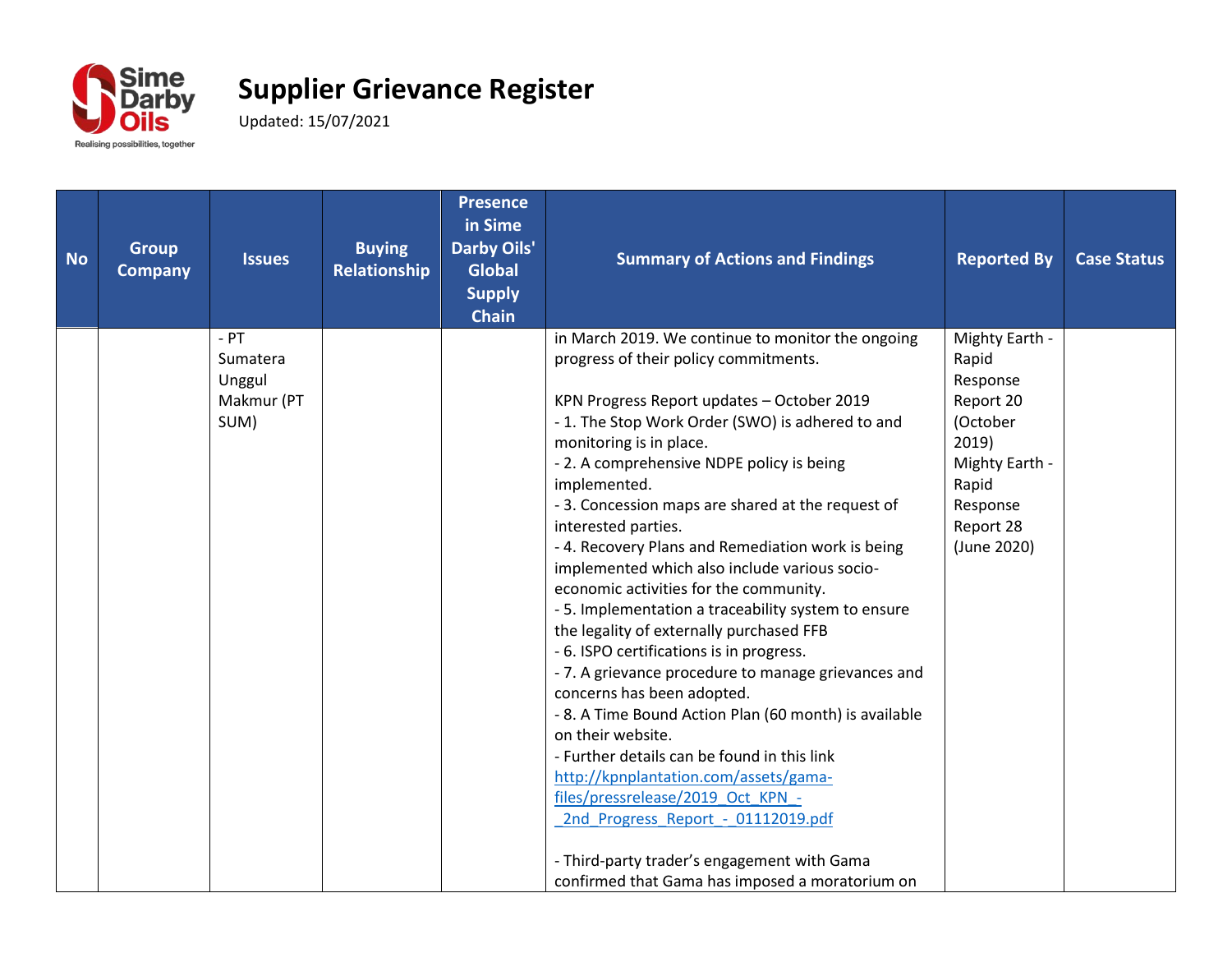

| <b>No</b> | <b>Group</b><br><b>Company</b> | <b>Issues</b>                                                                                                                          | <b>Buying</b><br>Relationship          | <b>Presence</b><br>in Sime<br><b>Darby Oils'</b><br><b>Global</b><br><b>Supply</b><br><b>Chain</b> | <b>Summary of Actions and Findings</b>                                                                                                                                                                                                                                                                                                                                                                                                                                                                                                                                                                                                                                                                                                                              | <b>Reported By</b>                                                                                                                          | <b>Case Status</b> |
|-----------|--------------------------------|----------------------------------------------------------------------------------------------------------------------------------------|----------------------------------------|----------------------------------------------------------------------------------------------------|---------------------------------------------------------------------------------------------------------------------------------------------------------------------------------------------------------------------------------------------------------------------------------------------------------------------------------------------------------------------------------------------------------------------------------------------------------------------------------------------------------------------------------------------------------------------------------------------------------------------------------------------------------------------------------------------------------------------------------------------------------------------|---------------------------------------------------------------------------------------------------------------------------------------------|--------------------|
|           |                                |                                                                                                                                        |                                        |                                                                                                    | land clearing July 2018, no land clearing was carried<br>out since then. The area in question are outside PT<br>Agrinusa Persada Mulia's HGU concession area. The<br>land clearing was carried out by communities for<br>farming and the construction of a road.<br>PT Sumatera Unggul Makmur (PT SUM) - KPN clarified<br>that the land in which the alleged clearing of 11 ha<br>which took place at PT SUM is not owned and<br>controlled by PT SUM. In fact, that site is in the midst<br>of a Villages Boundary Dispute since 2011. The land<br>dispute is between Village Tebas Sungai with Batu<br>Makjage mediated by local District Head (Camat).<br>http://kpnplantation.com/assets/gama-<br>files/pressrelease/MightyEarth_ReportVol28-<br>16June2020.pdf |                                                                                                                                             |                    |
| 22        | Genting<br>Plantations         | Reports of<br>deforestation<br>, peat<br>clearance,<br>illegal<br>planting and<br>land conflicts<br>in the<br>following<br>operations: | Indirect via<br>third party<br>traders | SD Oils<br>Zwijndrecht<br>SD Oils Pasir<br>Gudang<br>SD Oils<br>Carey Island                       | The operations highlighted in reports are not<br>specifically in our supply chain. However, other<br>affiliated Genting Plantation mills are.<br>Third party traders have relevant NDPE policies and<br>we have been actively monitoring their engagement.<br>Current updates on their progress include:<br>- In March 2017, Genting disposed their shareholding<br>in PT Permata Sawit Mandiri (PT PSM). PT PSM had                                                                                                                                                                                                                                                                                                                                                | <b>RSPO</b><br>Complaints -<br>Several (2013<br>$-2018$<br>Environmental<br>Investigation<br>Agency -<br>Papua Oil<br>Palm Risk<br>Exposure | Resolved           |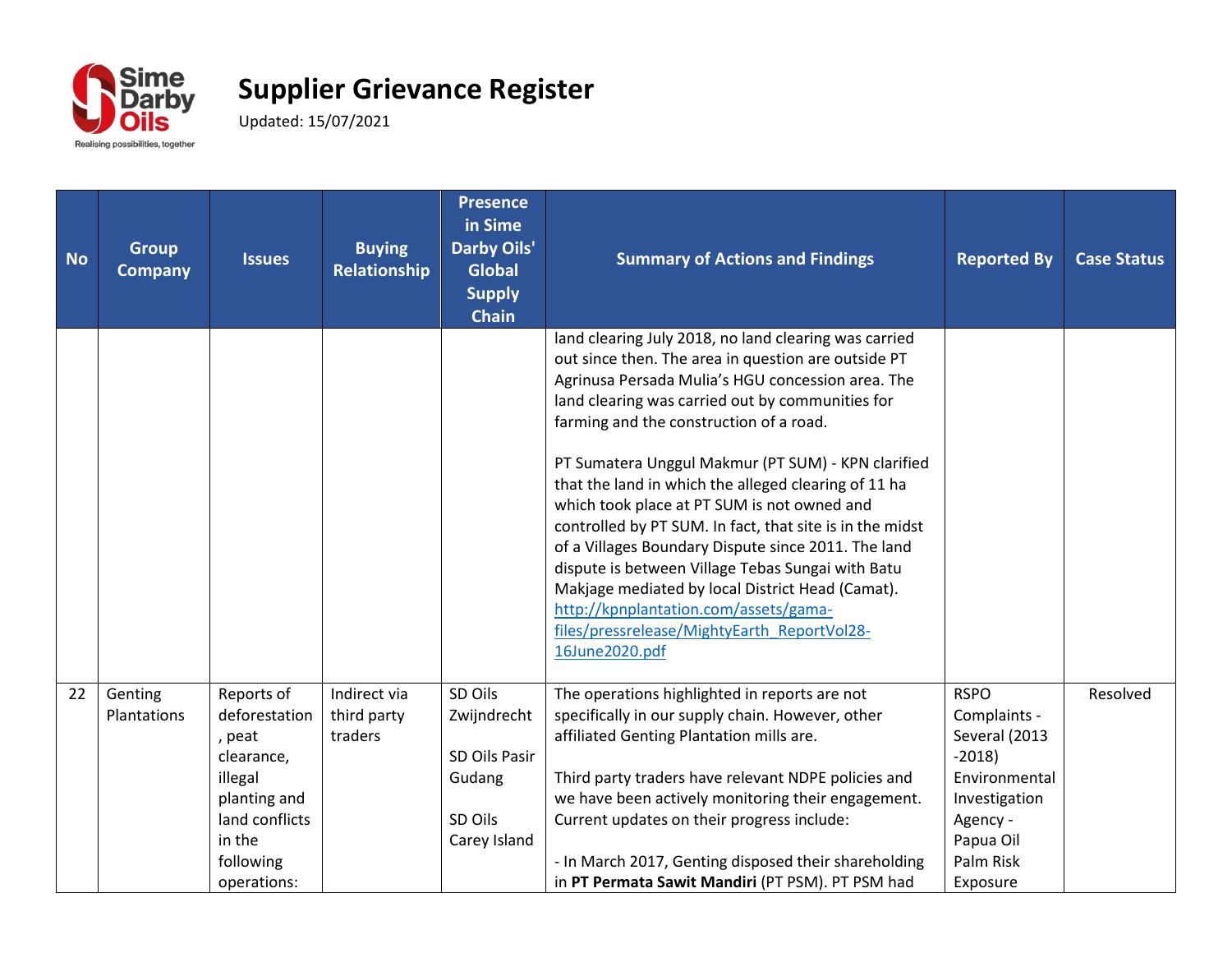

| <b>No</b> | <b>Group</b><br><b>Company</b> | <b>Issues</b>                                                                                                                                                                      | <b>Buying</b><br>Relationship | <b>Presence</b><br>in Sime<br><b>Darby Oils'</b><br><b>Global</b><br><b>Supply</b><br><b>Chain</b> | <b>Summary of Actions and Findings</b>                                                                                                                                                                                                                                                                                                                                                                                                                                                                                                                                                                                                                                                                                                                                                                                                                                                                                                                                                                                                                                                                                                              | <b>Reported By</b>                                                                                                                                          | <b>Case Status</b> |
|-----------|--------------------------------|------------------------------------------------------------------------------------------------------------------------------------------------------------------------------------|-------------------------------|----------------------------------------------------------------------------------------------------|-----------------------------------------------------------------------------------------------------------------------------------------------------------------------------------------------------------------------------------------------------------------------------------------------------------------------------------------------------------------------------------------------------------------------------------------------------------------------------------------------------------------------------------------------------------------------------------------------------------------------------------------------------------------------------------------------------------------------------------------------------------------------------------------------------------------------------------------------------------------------------------------------------------------------------------------------------------------------------------------------------------------------------------------------------------------------------------------------------------------------------------------------------|-------------------------------------------------------------------------------------------------------------------------------------------------------------|--------------------|
|           |                                | - PT Permata<br>Sawit<br>Mandiri<br>- PT Citra<br>Sawit<br>Cemerlang<br>- PT Dwie<br>Warna Karya<br>- PT Kapuas<br>Maju Jaya<br>- PT Susantri<br>Permai<br>- PT Varita<br>Majutama |                               | SD Oils<br>Liverpool<br>SD Oils<br>Langat                                                          | allegedly cleared HCS areas. PT PSM was purchased by<br>Bintang Harapan Desa, but was subsequently sold on<br>in November 2018. Genting Plantations Press<br>Statement https://goldenagri.com.sg/sustainability-<br>dashboard/files/file docs/Hnzrqclarification on psm.<br>pdf<br>- Potential HCS clearing detected on their PT Citra<br>Sawit Cemerlang plantation in West Kalimantan in<br>2019. PT CSC commissioned a High Carbon Stock (HCS)<br>assessment in 2016, which was completed in October<br>2017. The HCS assessment has now been submitted<br>for peer review and a stop work order has been<br>implemented, pending the completion of the peer<br>review process. Monthly monitoring is in place to<br>assess the implementation of the stop work order.<br>- Genting started an HCS Study in PT CSC with<br>AidEnvironment in Nov 2016. The field work stopped<br>in May 2019. The alleged deforestation is not in the<br>HCS area. Supplier has ceased clearing since May<br>2019. The final HCS assessment has been submitted to<br>HCSA Secretariat at the end of May 2019. Peer review<br>was completed in February 2020. See | Summary<br>(May 2018)<br>Mighty Earth -<br>Rapid<br>Response<br>Report 14<br>(April 2019)<br>Mighty Earth -<br>Rapid<br>Response<br>Report 15<br>(May 2019) |                    |
|           |                                |                                                                                                                                                                                    |                               |                                                                                                    | http://highcarbonstock.org/wp-<br>content/uploads/2020/02/2.-HCSA-Peer-Review-<br>Report-PT-CSC-final-130220.pdf                                                                                                                                                                                                                                                                                                                                                                                                                                                                                                                                                                                                                                                                                                                                                                                                                                                                                                                                                                                                                                    |                                                                                                                                                             |                    |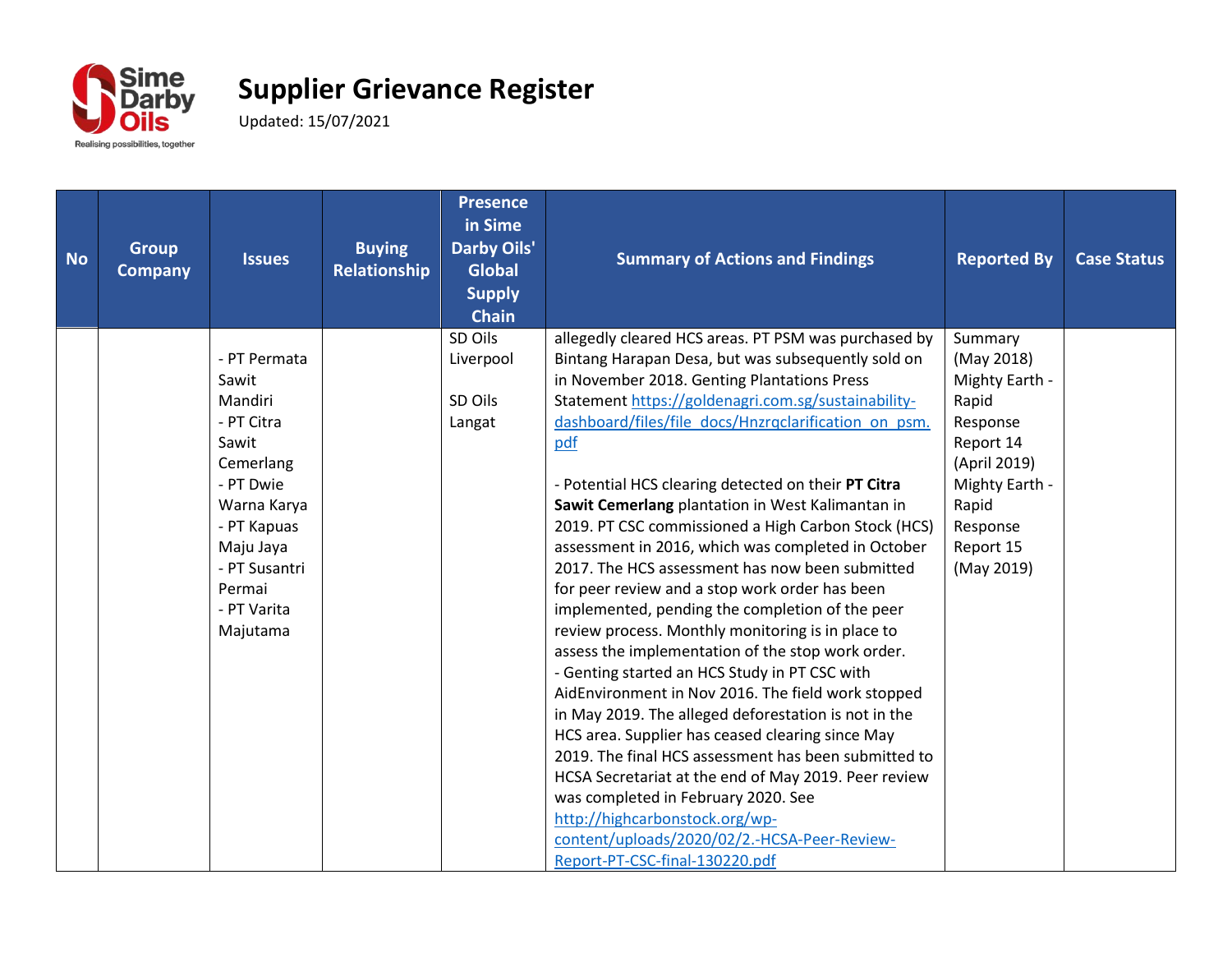

| <b>No</b> | <b>Group</b><br><b>Company</b> | <b>Issues</b> | <b>Buying</b><br>Relationship | <b>Presence</b><br>in Sime<br><b>Darby Oils'</b><br><b>Global</b><br><b>Supply</b><br><b>Chain</b> | <b>Summary of Actions and Findings</b>                                                                                                                                                                                                                                                                                                                                                                                                                                                                                                                                                                                                                                                                  | <b>Reported By</b> | <b>Case Status</b> |
|-----------|--------------------------------|---------------|-------------------------------|----------------------------------------------------------------------------------------------------|---------------------------------------------------------------------------------------------------------------------------------------------------------------------------------------------------------------------------------------------------------------------------------------------------------------------------------------------------------------------------------------------------------------------------------------------------------------------------------------------------------------------------------------------------------------------------------------------------------------------------------------------------------------------------------------------------------|--------------------|--------------------|
|           |                                |               |                               |                                                                                                    | - Cases on PT Dwie Warna, PT Kapuas Maju Jaya and<br>PT Susantri Permai being monitored via the RSPO<br>Complaints panel.<br>PT Susantri Permai<br>https://askrspo.force.com/Complaint/s/case/5009000<br>0028Es0zAAC/detail<br>The complaint was officially closed on 20 Dec 2018.<br>PT Dwie Warna, PT Kapuas Maju Jaya and PT Susantri<br>Permai<br>https://rspo.my.salesforce.com/sfc/p/#90000000YoJi/<br>a/0o000000bsJo/HTROf1NSnR1X7teP4vaRatyWU.Ywx<br>pdLAxiRsjGksGg<br>The complaint was officially closed in Dec 2018.<br>Press Statement by Genting Plantations on PT<br>Susantri Permai<br>https://www.gentingplantations.com/wp-<br>content/uploads/2016/10/2017-Statement-by-PT-<br>SP.pdf |                    |                    |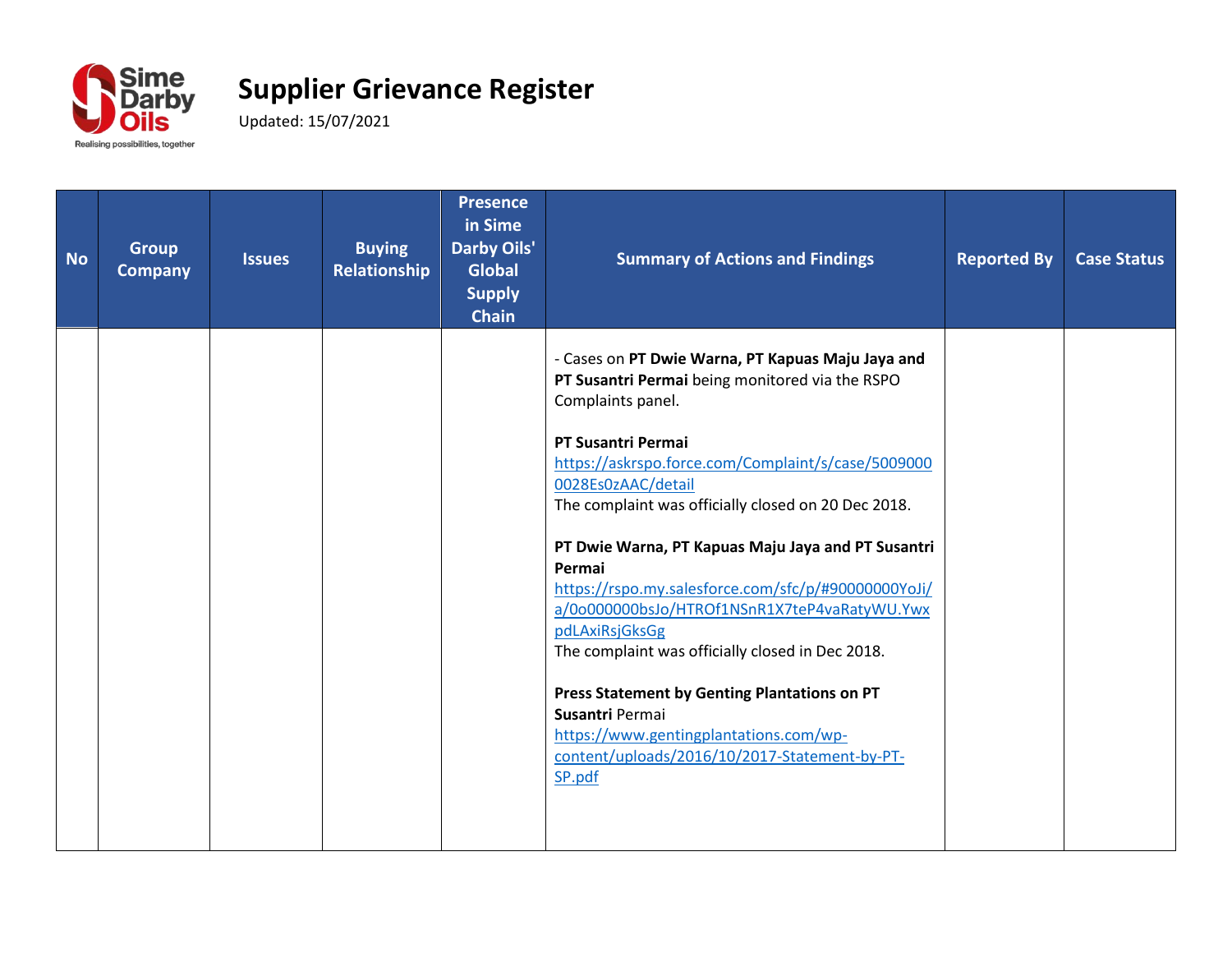

| <b>No</b> | <b>Group</b><br><b>Company</b>  | <b>Issues</b>                                                                                                          | <b>Buying</b><br>Relationship          | <b>Presence</b><br>in Sime<br><b>Darby Oils'</b><br><b>Global</b><br><b>Supply</b><br><b>Chain</b> | <b>Summary of Actions and Findings</b>                                                                                                                                                                                                                                                                                                                                                                                                                                                                                                                                                                                                                                                                                                                                   | <b>Reported By</b>                                                                                                               | <b>Case Status</b> |
|-----------|---------------------------------|------------------------------------------------------------------------------------------------------------------------|----------------------------------------|----------------------------------------------------------------------------------------------------|--------------------------------------------------------------------------------------------------------------------------------------------------------------------------------------------------------------------------------------------------------------------------------------------------------------------------------------------------------------------------------------------------------------------------------------------------------------------------------------------------------------------------------------------------------------------------------------------------------------------------------------------------------------------------------------------------------------------------------------------------------------------------|----------------------------------------------------------------------------------------------------------------------------------|--------------------|
| 23        | Global Palm<br><b>Resources</b> | Reports of<br>deforestation<br>in the<br>following<br>operations:<br>- PT Prakarsa<br>Tani Sejati                      | Indirect via<br>third party<br>traders | SD Oils<br>Zwijndrecht                                                                             | PT Prakarsa Tani Sejati (PT PTS) entered our supply<br>chain via a spot purchase in the 1st quarter 2018.<br>There has been no materials sourced from Global Palm<br>Resources affiliated operations since.<br>Out third party traders have relevant NDPE policies<br>and their updates on engagements, include:<br>- Mighty Earth Rapid Response Report 14 alleged 62ha<br>of deforestation by PT Prakarsa Tani Sejati (PT PTS) in<br>West Kalimantan.<br>- engagement with PT PTS in April 2019 and<br>investigated the alleged deforestation.<br>- the investigation concluded that the location of the<br>clearing detected by Mighty Earth was not located in<br>the PT PTS concession. This was clarified by the third-<br>party trader at: http://bit.ly/2v4XRca. | Mighty Earth -<br>Rapid<br>Response<br>Report 14<br>(April 2019)                                                                 | Resolved           |
| 24        | Goodhope                        | Reports of<br>deforestation<br>in the<br>following<br>operations:<br>- PT Sumber<br>Hasil Prima<br>- PT RIM<br>Capital | Indirect via<br>third party<br>traders | SD Oils<br>Pulau Laut<br>SD Oils<br>South Africa                                                   | The alleged land clearing occurred as a result of land<br>fires on community-owned areas on 20th September<br>2019. The company has submitted a report to local<br>authorities which concluded that the alleged land<br>clearing occurred as a result of land fires on<br>community-owned areas that occurred in the vicinity<br>of PT RIM Capital. PT RIM Capital plans to support<br>conservation of surrounding forest and mitigation of<br>land fires through a number of initiatives which have<br>been outlined.                                                                                                                                                                                                                                                   | <b>Mighty Rapid</b><br>Response<br>Report 19<br>(Sep 2019)<br><b>Mighty Rapid</b><br>Response<br>Report 22<br>(December<br>2019) | Resolved           |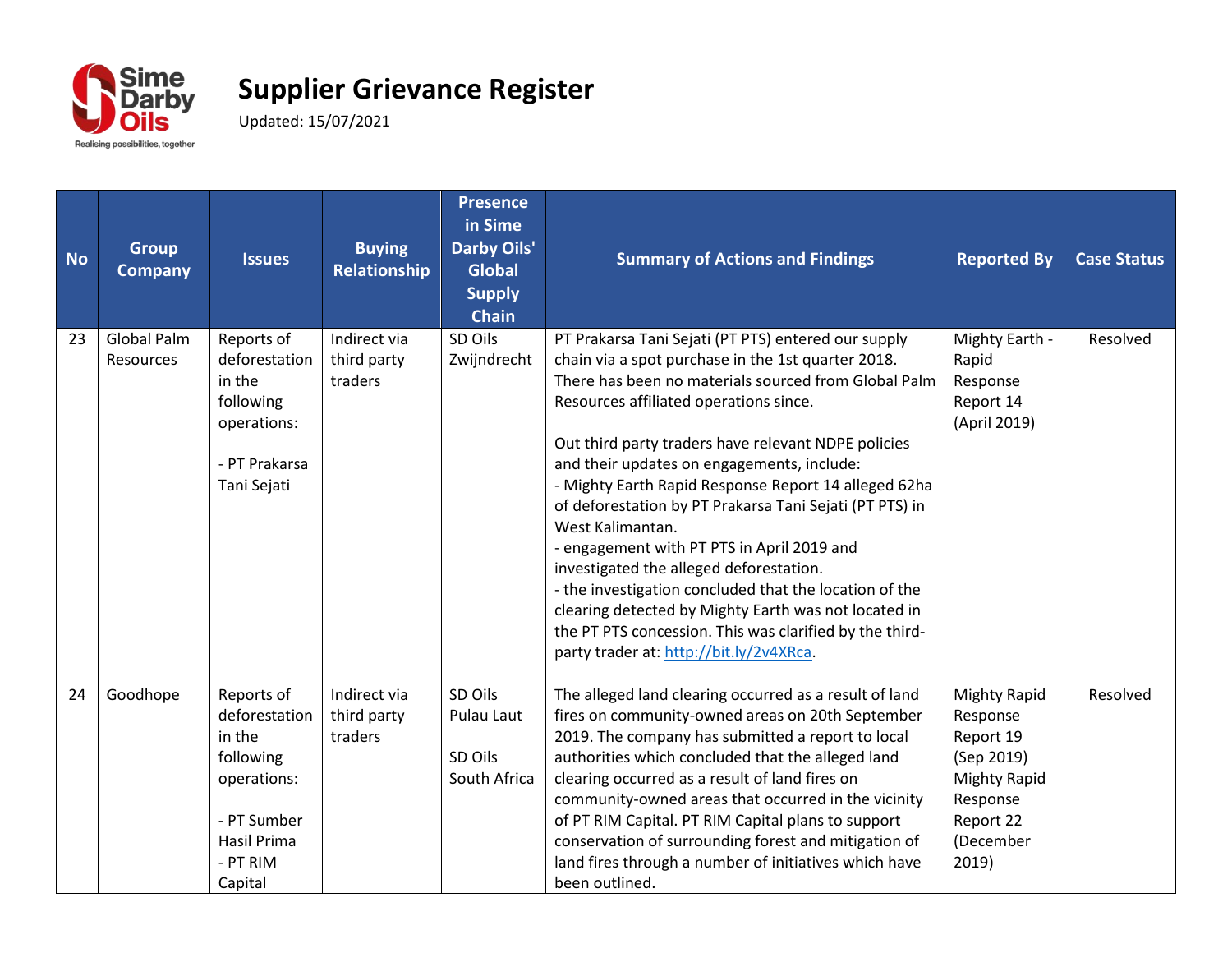

| <b>No</b> | <b>Group</b><br><b>Company</b> | <b>Issues</b>                                                                                                                                                  | <b>Buying</b><br><b>Relationship</b>   | <b>Presence</b><br>in Sime<br><b>Darby Oils'</b><br><b>Global</b><br><b>Supply</b><br><b>Chain</b> | <b>Summary of Actions and Findings</b>                                                                                                                                                                                                                                                                                                                                                                                                                                                                                                                                                                                                                                                                                                                                                                                                                                                                                                                                                                                                                                                                                                                                                                                                                                                              | <b>Reported By</b>                                                                                                                                                                                                 | <b>Case Status</b> |
|-----------|--------------------------------|----------------------------------------------------------------------------------------------------------------------------------------------------------------|----------------------------------------|----------------------------------------------------------------------------------------------------|-----------------------------------------------------------------------------------------------------------------------------------------------------------------------------------------------------------------------------------------------------------------------------------------------------------------------------------------------------------------------------------------------------------------------------------------------------------------------------------------------------------------------------------------------------------------------------------------------------------------------------------------------------------------------------------------------------------------------------------------------------------------------------------------------------------------------------------------------------------------------------------------------------------------------------------------------------------------------------------------------------------------------------------------------------------------------------------------------------------------------------------------------------------------------------------------------------------------------------------------------------------------------------------------------------|--------------------------------------------------------------------------------------------------------------------------------------------------------------------------------------------------------------------|--------------------|
| 25        | Incasi Group                   | Reports of<br>deforestation<br>and peat<br>clearing in:<br>$-$ PT<br>Sumatera<br>Jaya Agro<br>Lestari<br>- PT Arvena<br>Sepakat<br>- PT Makmur<br>Agro Lestari | Indirect via<br>third party<br>traders | SD Oils<br>South Africa<br>SD Oils<br>Zwijndrecht                                                  | The operations with reports of deforestation and<br>peatland clearing are not specifically in our supply<br>chain. However, other affiliated Incasi Group mills are<br>and came into our supply chain via third party traders<br>with relevant NDPE policies. Current updates on their<br>progress include:<br>- Dialogue initiated with PT Sumatra Jaya Agro Lestari<br>(SJAL) in August 2015. PT SJAL agreed to a stop work<br>order from 1 September 2015, pending HCV and HCS<br>assessments.<br>- In October 2018, Mighty Earth published a report on<br>land clearing activities at SJAL. It was discovered that<br>SJAL had accidentally cleared the area. SJAL<br>immediately ceased the land clearing and reiterated<br>their commitment to a moratorium on clearing,<br>pending HCV and HCS assessments.<br>- SJAL is expected to submit a recovery/rehabilitation<br>plan commensurate with the scale of their non-<br>compliant development. Monthly monitoring is<br>conducted by our third-party traders.<br>- Investigation on reported clearing by PT Arvena<br>Sepakat revealed that the land clearing was not<br>conducted by Arvena Sepakat. The area was illegally<br>encroached and cleared by communities of Kelompok<br>Sinaga. Police report has been lodged on the illegal | Mighty Earth -<br>Rapid<br>Response<br>Report 10<br>(November<br>2018)<br>Mighty Earth -<br>Rapid<br>Response<br>Report 17<br>(July 2019)<br>Mighty Earth -<br>Rapid<br>Response<br>Report 23<br>(January<br>2020) | Resolved           |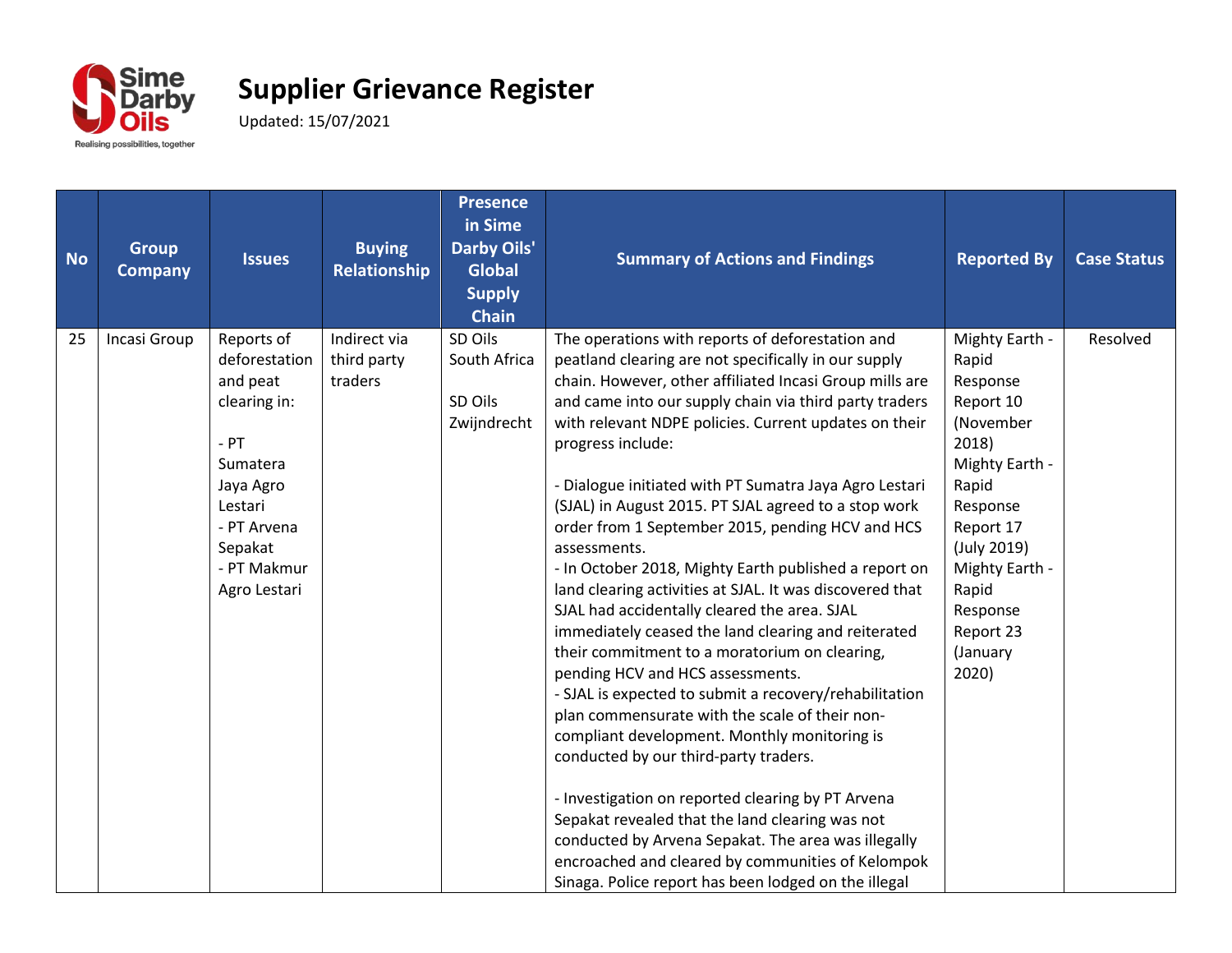

| <b>No</b> | <b>Group</b><br><b>Company</b> | <b>Issues</b>                                                                                                                                                                                                                                                 | <b>Buying</b><br><b>Relationship</b>   | <b>Presence</b><br>in Sime<br><b>Darby Oils'</b><br><b>Global</b><br><b>Supply</b><br><b>Chain</b>   | <b>Summary of Actions and Findings</b>                                                                                                                                                                                                                                                                                                                                                                                                                                                                                                                                                                                                                                                                                                                                                                                                                                                                                                                                           | <b>Reported By</b>                                                                                                                                                                                                                         | <b>Case Status</b> |
|-----------|--------------------------------|---------------------------------------------------------------------------------------------------------------------------------------------------------------------------------------------------------------------------------------------------------------|----------------------------------------|------------------------------------------------------------------------------------------------------|----------------------------------------------------------------------------------------------------------------------------------------------------------------------------------------------------------------------------------------------------------------------------------------------------------------------------------------------------------------------------------------------------------------------------------------------------------------------------------------------------------------------------------------------------------------------------------------------------------------------------------------------------------------------------------------------------------------------------------------------------------------------------------------------------------------------------------------------------------------------------------------------------------------------------------------------------------------------------------|--------------------------------------------------------------------------------------------------------------------------------------------------------------------------------------------------------------------------------------------|--------------------|
|           |                                |                                                                                                                                                                                                                                                               |                                        |                                                                                                      | encroachment.<br>- PT Makmur Agro Lestari as reported by Mighty Earth<br>Report 23, located in Central Kalimantan, is not owned<br>by Incasi Group. Incasi Group owns a similarly named<br>company PT Makmur Agro Lestari, which is located in<br>West Kalimantan.                                                                                                                                                                                                                                                                                                                                                                                                                                                                                                                                                                                                                                                                                                               |                                                                                                                                                                                                                                            |                    |
| 26        | IOI                            | Reports of<br>deforestation<br>, peat<br>clearing,<br>illegal road<br>construction,<br>labour issues<br>and land<br>conflicts in<br>the following<br>operations:<br>- IOI Pamol<br>- IOI Pelita<br>$-$ PT<br>Kalimantan<br>Prima Agro<br>Mandiri (PT<br>KPAM) | Indirect via<br>third party<br>traders | SD Oils Pasir<br>Gudang<br>SD Oils<br>Zwijndrecht<br>SD Oils<br>Liverpool<br>SD Oils<br>Carey Island | IOI came into our supply chain via third party traders<br>with relevant NDPE policies and we have been<br>monitoring their engagement with IOI.<br>- In April 2016, RSPO confirms that IOI RSPO<br>certification is suspended. IOI announced in May 2016<br>that it is challenging the suspension.<br>- In letters dated 14 Mar and 28 Apr 2016, the RSPO<br>Complaints Panel stated the conditions for lifting IOI<br>Group's RSPO certification suspension. IOI issued a<br>statement claiming saying it has met CP conditions<br>and is developing more robust sustainability policy.<br>Consequently, on 6/6/16, IOI announced it would<br>withdraw the legal challenge against the RSPO.<br>- IOI Group's suspension from trading RSPO CSPO shall<br>remain in place until IOI Group and complainants<br>jointly declare in writing to RSPO that aforementioned<br>demands are adequately settled through fact-based<br>negotiation, guided by RSPO's Impact Unit, overseen | Local<br>communities -<br><b>RSPO</b><br>complaint<br>(March 2010)<br>AidEnvironme<br>nt - RSPO<br>complaint<br>(April 2015)<br>Finnwatch -<br>Working<br>Conditions at<br>the IOI<br>Group's Oil<br>Palm Estates<br>in Malaysia<br>report | Resolved           |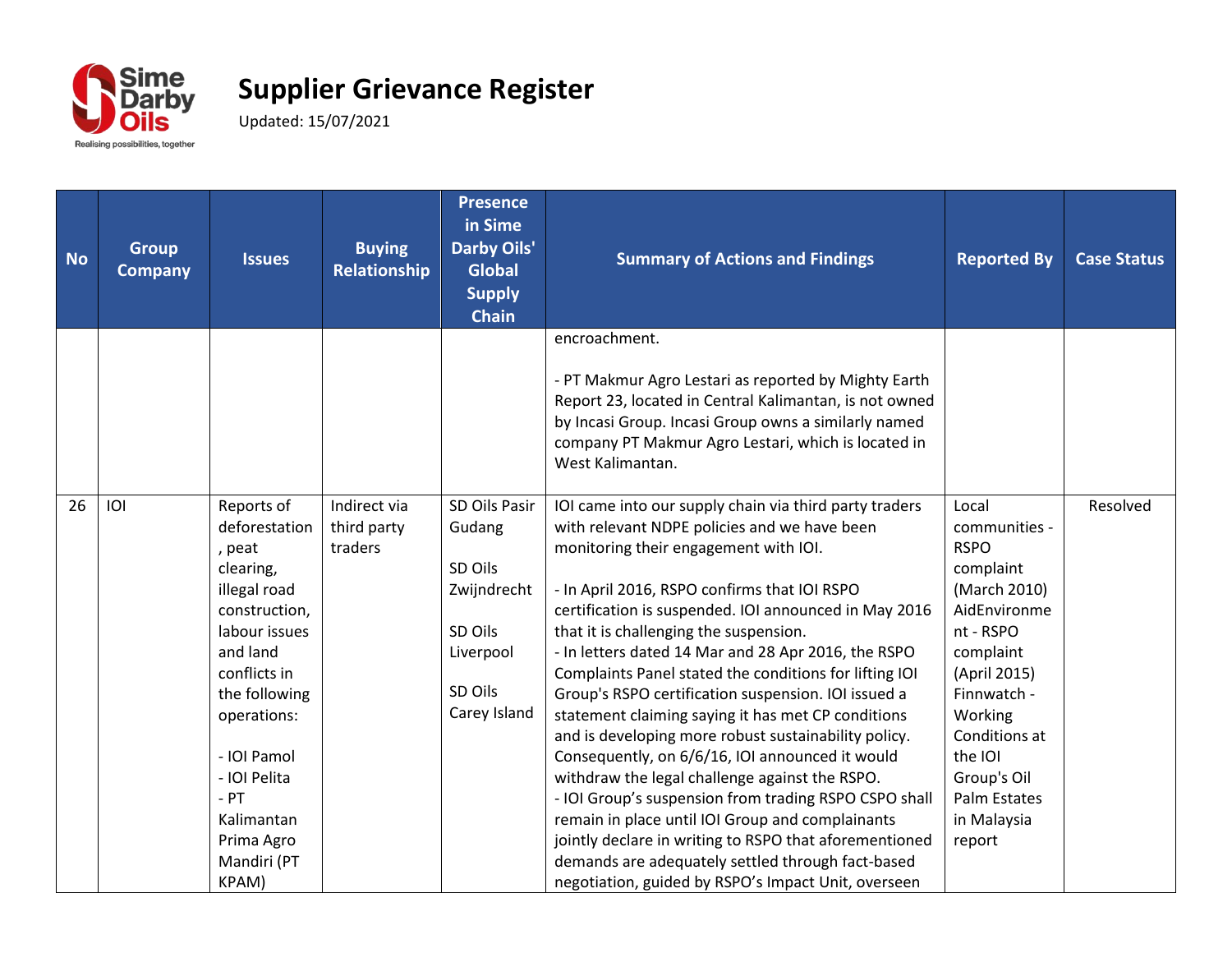

| <b>No</b> | <b>Group</b><br><b>Company</b> | <b>Issues</b>                                                                                                                                                                                                           | <b>Buying</b><br>Relationship | <b>Presence</b><br>in Sime<br><b>Darby Oils'</b><br><b>Global</b><br><b>Supply</b><br><b>Chain</b> | <b>Summary of Actions and Findings</b>                                                                                                                                                                                                                                                                                                                                                                                                                                                                                                                                                                                                                                                                                    | <b>Reported By</b>                                                                                                                                                                                                | <b>Case Status</b>           |
|-----------|--------------------------------|-------------------------------------------------------------------------------------------------------------------------------------------------------------------------------------------------------------------------|-------------------------------|----------------------------------------------------------------------------------------------------|---------------------------------------------------------------------------------------------------------------------------------------------------------------------------------------------------------------------------------------------------------------------------------------------------------------------------------------------------------------------------------------------------------------------------------------------------------------------------------------------------------------------------------------------------------------------------------------------------------------------------------------------------------------------------------------------------------------------------|-------------------------------------------------------------------------------------------------------------------------------------------------------------------------------------------------------------------|------------------------------|
|           |                                | - PT Sukses<br>Karya Sawit<br>- PT Berkat<br>Nabati Sawit<br>- PT Bumi<br>Sawit<br>Sejahtera<br>- PT Sawit<br>Nabati Agro                                                                                               |                               |                                                                                                    | the RSPO Complaints Panel and subject to potential<br>appeal through independent review by RSPO's Board<br>of Governors.<br>- The complaint was officially closed on 8 Oct 2018.<br>IOI is also actively reporting on its sustainability issues.<br>Current updates on the progress is available at:<br>https://www.ioigroup.com/Content/S/S_Grievance_U<br>pdate                                                                                                                                                                                                                                                                                                                                                         | (November<br>2016)                                                                                                                                                                                                |                              |
| 27        | Jhonlin<br>Group               | Reports of<br>deforestation<br>, peat<br>clearing, land<br>conflicts,<br>labour issues<br>and excessive<br>use of force<br>in the<br>following<br>operations:<br>$-$ PT<br>Senabangun<br>Aneka<br>Pertiwi<br>- PT Kurun | <b>Direct</b><br>purchases    | SD Oils<br>Pulau Laut<br>SD Oils<br>Rantau KCP<br>SD Oils<br>Bintulu                               | The operations highlighted in reports are not<br>specifically in our supply chain, however other mills<br>affiliated with the Jhonlin Group are.<br>Following engagements with the Jhonlin Group, they<br>have agreed to issue a stop work order in their oil<br>palm concessions. We are now providing guidance on<br>the High Conservation Value and High Carbon Stock<br>assessments that need to be conducted before further<br>development commences. At the moment, Jhonlin<br>Group's oil palm plantations are also in different<br>stages of Indonesian Sustainable Palm Oil (ISPO)<br>certification.<br>Monthly monitoring of progress is currently in place.<br>Investigations into the clearing reported in PT | Mighty Earth -<br>Rapid<br>Response<br>Report 9<br>(October<br>2018)<br>Mighty Earth -<br>Rapid<br>Response<br>Report 11<br>(December<br>2018)<br>Mighty Earth -<br>Rapid<br>Response<br>Report 17<br>(July 2019) | No Longer in<br>Supply Chain |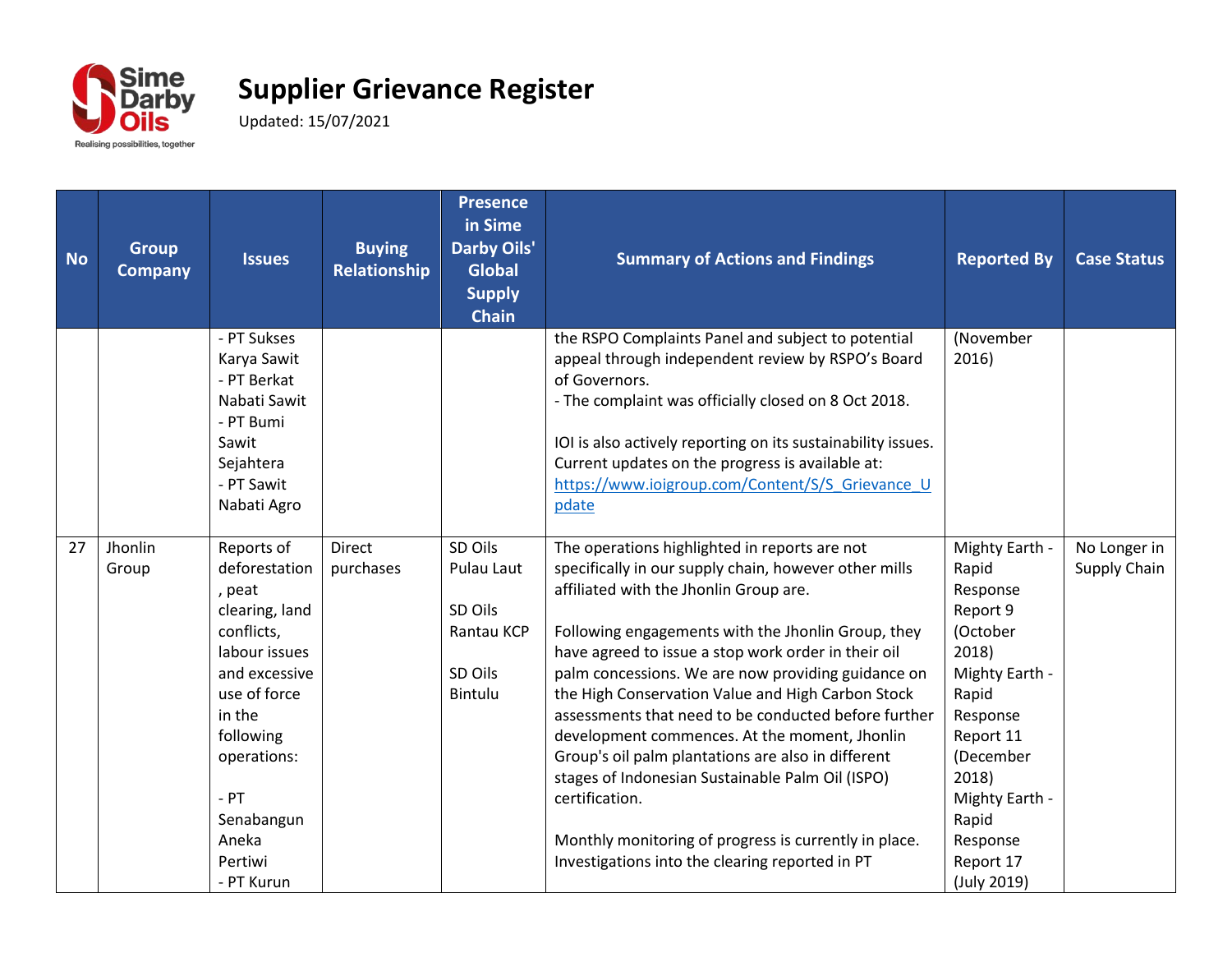

| <b>No</b> | <b>Group</b><br><b>Company</b>         | <b>Issues</b>                                                                                                               | <b>Buying</b><br><b>Relationship</b>   | <b>Presence</b><br>in Sime<br><b>Darby Oils'</b><br><b>Global</b><br><b>Supply</b><br><b>Chain</b> | <b>Summary of Actions and Findings</b>                                                                                                                                                                                                                                                                                                                                                                                                                                                                                                                                                                      | <b>Reported By</b>                                                     | <b>Case Status</b> |
|-----------|----------------------------------------|-----------------------------------------------------------------------------------------------------------------------------|----------------------------------------|----------------------------------------------------------------------------------------------------|-------------------------------------------------------------------------------------------------------------------------------------------------------------------------------------------------------------------------------------------------------------------------------------------------------------------------------------------------------------------------------------------------------------------------------------------------------------------------------------------------------------------------------------------------------------------------------------------------------------|------------------------------------------------------------------------|--------------------|
|           |                                        | Sumber<br>Rezeki                                                                                                            |                                        |                                                                                                    | Senabangun Aneka Pertiwi and PT Kurun Sumber<br>Rezeki are also ongoing.<br>Since June 2021, the Jhonlin Group are no longer in<br>our supply chain.                                                                                                                                                                                                                                                                                                                                                                                                                                                        |                                                                        |                    |
| 28        | Kalimantan<br>Sawit<br>Kusuma<br>Group | Reports of<br>deforestation<br>and peat<br>clearing, in<br>the following<br>operations:<br>- PT Fajar<br>Saudara<br>Lestari | Indirect via<br>third party<br>traders | SD Oils<br>South Africa                                                                            | Kalimantan Sawit Kusuma came into our supply chain<br>via third party traders with have relevant NDPE<br>policies and procedures.<br>Our third-party trader that engaged with Kalimantan<br>Sawit Kusuma Group advised that the land clearing in<br>question at Fajar Saudara Lestari (PT FSL) was caused<br>by fire incidents trigged by extreme dry weather<br>conditions in Indonesia. Fire outside PT FSL concession<br>area has spread into their concession and cause the<br>fire in PT FSL during the dry period.<br>Kalimantan Sawit Kusuma is no longer in our supply<br>chain since January 2021. | Mighty Earth -<br>Rapid<br>Response<br>Report 22<br>(December<br>2019) | Resolved           |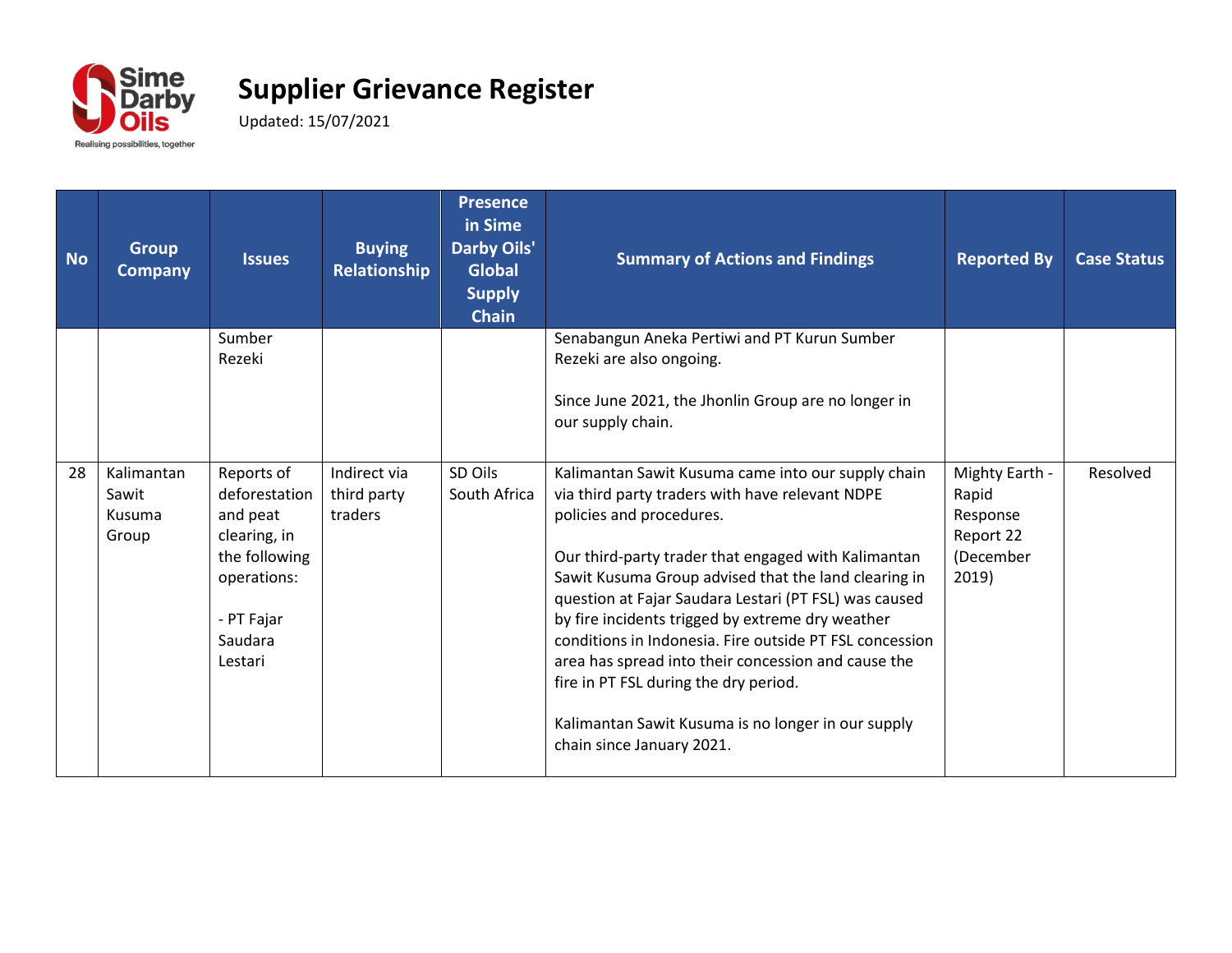

| <b>No</b> | <b>Group</b><br><b>Company</b> | <b>Issues</b>                                                                                                                                           | <b>Buying</b><br>Relationship          | <b>Presence</b><br>in Sime<br><b>Darby Oils'</b><br><b>Global</b><br><b>Supply</b><br><b>Chain</b> | <b>Summary of Actions and Findings</b>                                                                                                                                                                                                                                                                                                                                                                                                              | <b>Reported By</b>                                              | <b>Case Status</b> |
|-----------|--------------------------------|---------------------------------------------------------------------------------------------------------------------------------------------------------|----------------------------------------|----------------------------------------------------------------------------------------------------|-----------------------------------------------------------------------------------------------------------------------------------------------------------------------------------------------------------------------------------------------------------------------------------------------------------------------------------------------------------------------------------------------------------------------------------------------------|-----------------------------------------------------------------|--------------------|
| 29        | Kencana Agri                   | Potential<br>deforestation<br>in:<br>- PT Agro<br>Sawit Mas<br>Lestari                                                                                  | Indirect via<br>third party<br>traders | SD Oils<br>Bintulu<br>SD Oils<br>Rantau KCP<br>SD Oils<br>Zwijndrecht                              | Kencana Agri Group came into our supply chain via<br>third party traders with relevant NDPE policies. The<br>operation highlighted is not specifically in our supply<br>chain, however other mills affiliated with the Kencana<br>Agri Group are.<br>Upon investigation, the clearing reported by Mighty<br>Earth at PT Agro Sawit Mas Lestari was confirmed to<br>be located outside of their operations.                                          | Mighty Earth -<br>Rapid<br>Response<br>Report 17<br>(July 2019) | Resolved           |
| 30        | Kirana<br>Megatara<br>Group    | Potential<br>deforestation<br>detected.<br>Reports of<br>land<br>prepared for<br>clearing<br>(stacking<br>lines) in PT<br>Putra<br>Katingan<br>Pratama. | Indirect via<br>third party<br>traders | SD Oils<br>Zwijndrecht<br>SD Oils<br>South Africa                                                  | Kirana Megatara mills are not in our supply chain. Our<br>link to Kirana Megatara is via TAP mills in our supply<br>chain. We also do not source directly from TAP, but via<br>a third-party trader. ME alleges that TAP companies<br>(PT Etam Bersama Lestari and PT Dwi Lestari Jaya) are<br>sourcing from Kirana Megatara. Our third-party trader<br>has investigated and confirmed with TAP that they are<br>not sourcing from Kirana Megatara. | Mighty Earth -<br>Rapid<br>Response<br>Report 17<br>(July 2019) | Resolved           |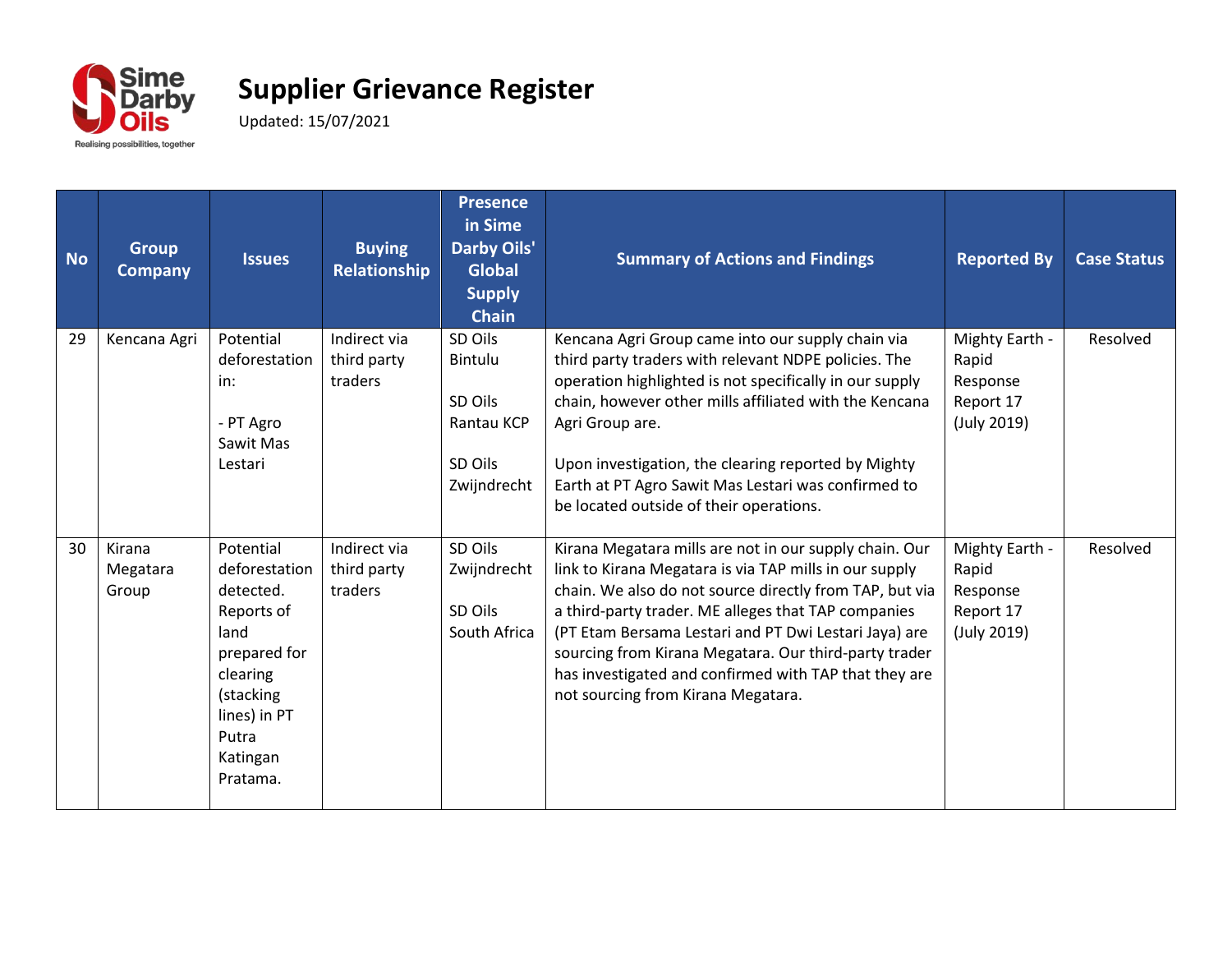

| <b>No</b> | <b>Group</b><br><b>Company</b> | <b>Issues</b>                                                               | <b>Buying</b><br>Relationship          | <b>Presence</b><br>in Sime<br><b>Darby Oils'</b><br><b>Global</b><br><b>Supply</b><br><b>Chain</b>                                                                            | <b>Summary of Actions and Findings</b>                                                                                                                                                                                                                                                                                                                                                                                             | <b>Reported By</b>                                             | <b>Case Status</b> |
|-----------|--------------------------------|-----------------------------------------------------------------------------|----------------------------------------|-------------------------------------------------------------------------------------------------------------------------------------------------------------------------------|------------------------------------------------------------------------------------------------------------------------------------------------------------------------------------------------------------------------------------------------------------------------------------------------------------------------------------------------------------------------------------------------------------------------------------|----------------------------------------------------------------|--------------------|
| 31        | <b>KLK Berhad</b>              | Reports of<br>peat clearing<br>in:<br>- PT Menteng<br>Jaya Sawit<br>Perdana | Indirect via<br>third party<br>traders | SD Oils<br>Liverpool<br>SD Oils<br>Pulau Laut<br>SD Oils<br>Langat<br>SD Oils<br>Carey Island<br>SD Oils Pasir<br>Gudang<br>SD Oils<br>South Africa<br>SD Oils<br>Zwijndrecht | PT Menteng Jaya Sawit Perdana is not in our supply<br>chain, however other KLK mills are.<br>The clearing detected by Mighty Earth was in a<br>Community Forest Plantation that was gazetted by the<br>Indonesian authorities. This is an area that KLK has no<br>control over.<br>KLK's public response on this allegation is available on<br>their website:<br>https://www.klk.com.my/sustainability/market-<br>place/grievance/ | Mighty Earth -<br>Rapid<br>Response<br>Report 18<br>(Aug 2019) | Resolved           |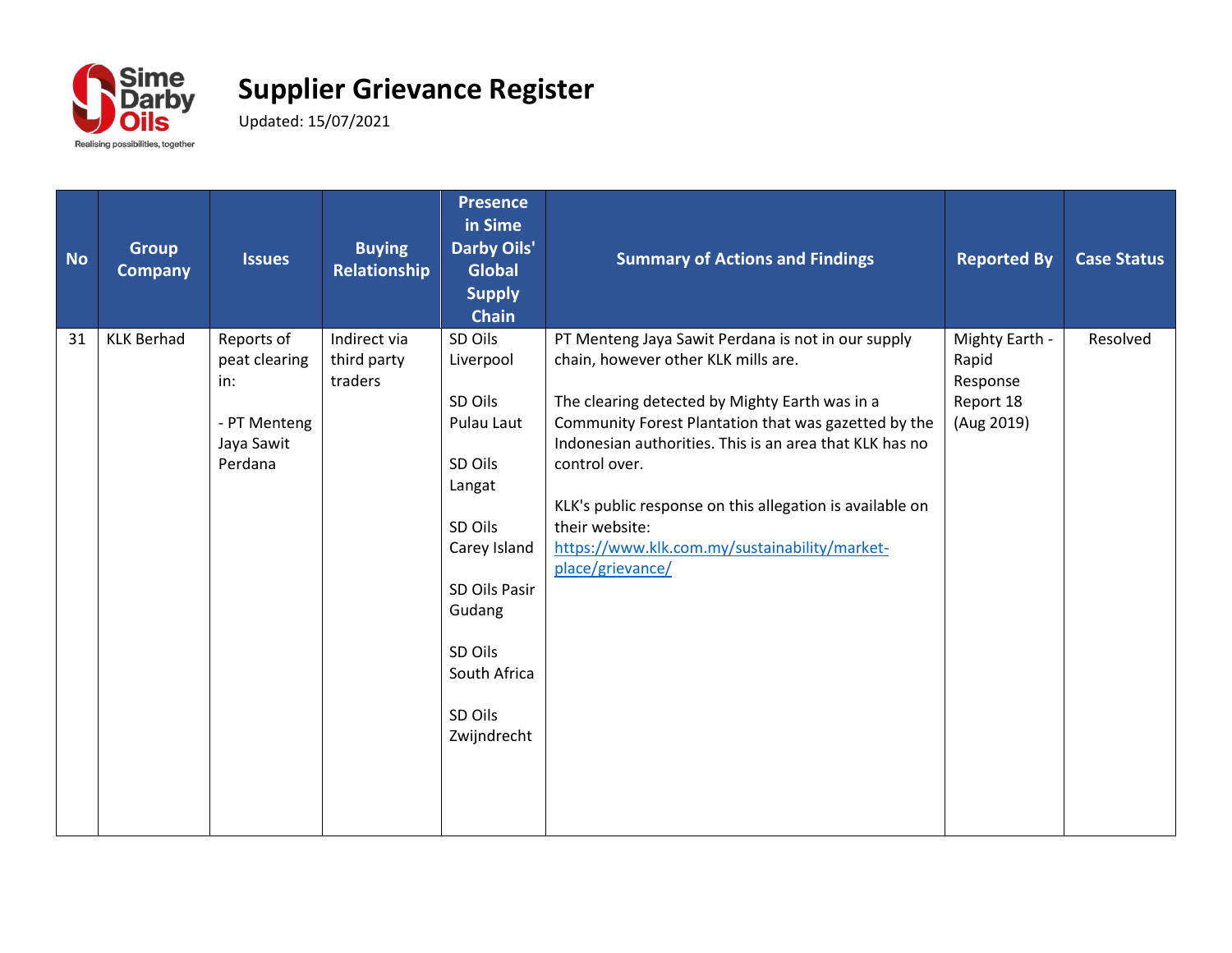

| <b>No</b> | <b>Group</b><br><b>Company</b>              | <b>Issues</b>                                                                                               | <b>Buying</b><br>Relationship          | <b>Presence</b><br>in Sime<br><b>Darby Oils'</b><br><b>Global</b><br><b>Supply</b><br><b>Chain</b> | <b>Summary of Actions and Findings</b>                                                                                                                                                                                                                                                                                                                                                                                                                                                                                                                                                                             | <b>Reported By</b>                                                                                                                                                                                                                                                                                                                                     | <b>Case Status</b> |
|-----------|---------------------------------------------|-------------------------------------------------------------------------------------------------------------|----------------------------------------|----------------------------------------------------------------------------------------------------|--------------------------------------------------------------------------------------------------------------------------------------------------------------------------------------------------------------------------------------------------------------------------------------------------------------------------------------------------------------------------------------------------------------------------------------------------------------------------------------------------------------------------------------------------------------------------------------------------------------------|--------------------------------------------------------------------------------------------------------------------------------------------------------------------------------------------------------------------------------------------------------------------------------------------------------------------------------------------------------|--------------------|
| 32        | Matahari<br>Kahuripan<br>Lestari<br>(Makin) | Reports of<br>deforestation<br>in:<br>- PT Krida<br>Dharma<br>Kahuripan<br>- PT Mekar<br>Karya<br>Kahuripan | Indirect via<br>third party<br>traders | SD Oils<br>Zwijndrecht                                                                             | PT Krida Dharma Kahuripan and PT Mekar Karya<br>Kahuripan are not specifically in our supply chain,<br>however other mills affiliated with Makin are. Makin<br>came into our supply chain via third party traders with<br>relevant NDPE policies. Update of engagement as<br>follows:<br>- PT Krida Dharma Kahuripan clearing was not<br>conducted by Makin. Makin returned the location<br>permit for the concession to the local government in<br>2017.<br>- Makin clarified that as a business, PT Mekar Karya<br>Kahuripan was shut down in 2016. The clearing<br>detected was not related to the Makin Group. | Mighty Earth -<br>Rapid<br>Response<br>Report 5 (June<br>2018)<br>Mighty Earth -<br>Rapid<br>Response<br>Report 6 (July<br>2018)<br>Mighty Earth -<br>Rapid<br>Response<br>Report 11<br>(December<br>2018)<br>Mighty Earth -<br>Rapid<br>Response<br>Report 12<br>(January<br>2019)<br>Mighty Earth -<br>Rapid<br>Response<br>Report 17<br>(July 2019) | Resolved           |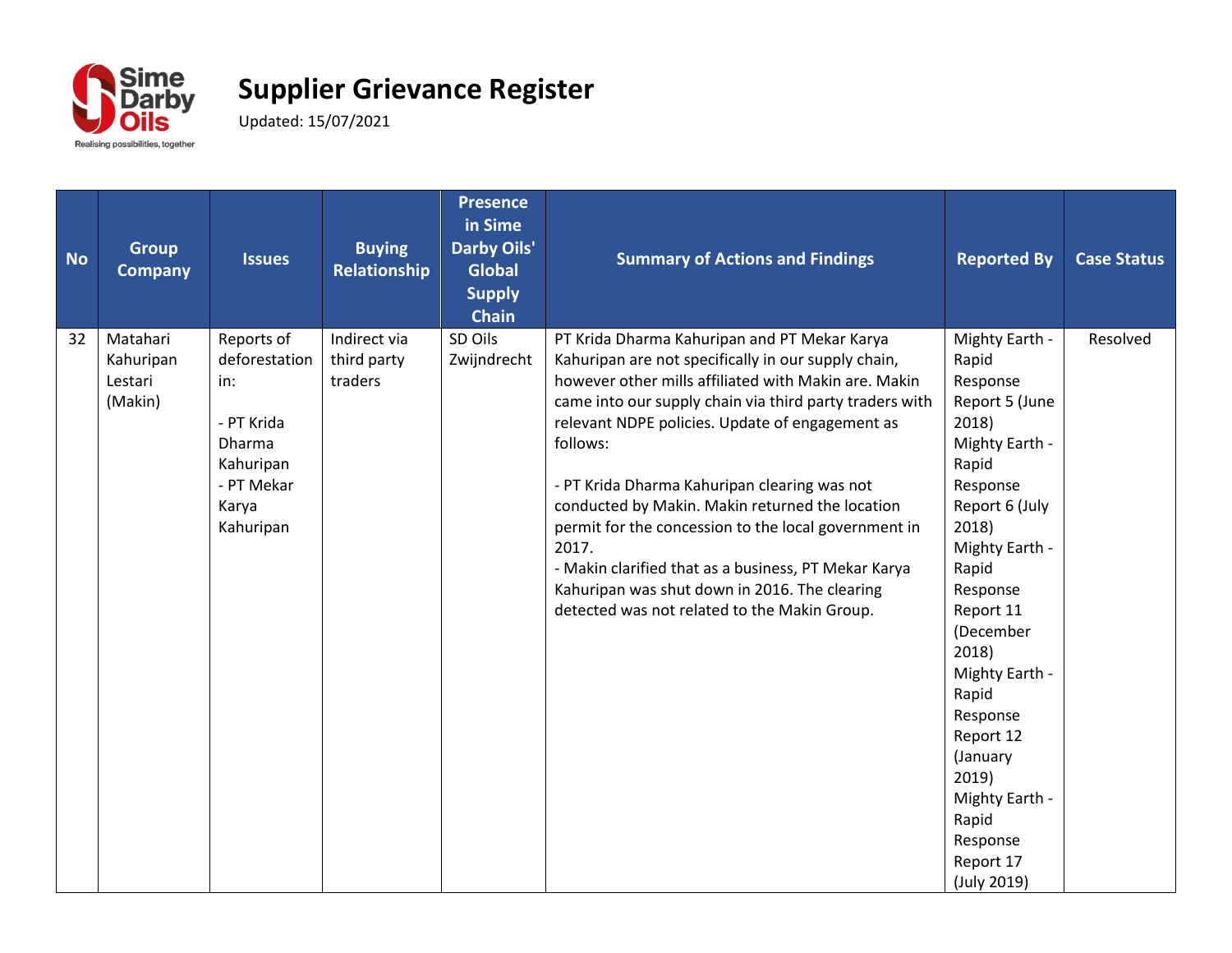

| <b>No</b> | <b>Group</b><br><b>Company</b>                    | <b>Issues</b>                                                                                  | <b>Buying</b><br>Relationship          | <b>Presence</b><br>in Sime<br><b>Darby Oils'</b><br><b>Global</b><br><b>Supply</b><br><b>Chain</b> | <b>Summary of Actions and Findings</b>                                                                                                                                                                                                                                                                                                                                                                                                                                                                                                                                                                                                                                                                                                                                                                                                                                                                                                                                                                                                                                                                                                                    | <b>Reported By</b>                                                                                                                                                                                                                               | <b>Case Status</b>                    |
|-----------|---------------------------------------------------|------------------------------------------------------------------------------------------------|----------------------------------------|----------------------------------------------------------------------------------------------------|-----------------------------------------------------------------------------------------------------------------------------------------------------------------------------------------------------------------------------------------------------------------------------------------------------------------------------------------------------------------------------------------------------------------------------------------------------------------------------------------------------------------------------------------------------------------------------------------------------------------------------------------------------------------------------------------------------------------------------------------------------------------------------------------------------------------------------------------------------------------------------------------------------------------------------------------------------------------------------------------------------------------------------------------------------------------------------------------------------------------------------------------------------------|--------------------------------------------------------------------------------------------------------------------------------------------------------------------------------------------------------------------------------------------------|---------------------------------------|
| 33        | Medco<br>Group (new<br>owner<br>Capitol<br>Group) | Reports of<br>deforestation<br>and land<br>conflicts in<br>PT Medco<br>Papua Hijau<br>Selaras. | Indirect via<br>third party<br>traders | SD Oils<br>Zwijndrecht                                                                             | PT Medco Papua Hijau Selaras entered SD Oils supply<br>chain via a third-party trader who have relevant NDPE<br>policies.<br>PT Medco Papua Hijau Selaras has been divested to<br>another party called Capitol Group. Despite the<br>divestment third-party has continued to engage with<br>Medco Group.<br>Third-party trader who engaged with Capitol Group<br>informed that HCV/HCS has already been conducted<br>by qualified assessor and finalised in February 2020.<br>The company has clarified that their land clearing was<br>guided by the outcome of the assessments. Field<br>verification was earlier planned but only completed in<br>June 2020 due to covid-19 restrictive movement<br>order. Assessment report is in progress.<br>Further investigation conducted by the third-party<br>trader revealed that the land clearance was a result of<br>pressure from the community to develop areas for<br>plasma smallholders programme. Several field<br>assessments have been conducted thereafter to<br>determine the details or the affected areas and<br>location. The full field details were finally completed in<br>September 2020. | Environmental<br>Investigation<br>Agency -<br>Papua Oil<br>Palm Risk<br>Exposure<br>Summary<br>(May 2018)<br>Mighty Earth -<br>Rapid<br>Response<br>Report 25<br>(March 2020)<br>Mighty Earth -<br>Rapid<br>Response<br>Report 29<br>(July 2020) | Ongoing<br>Monitoring &<br>Engagement |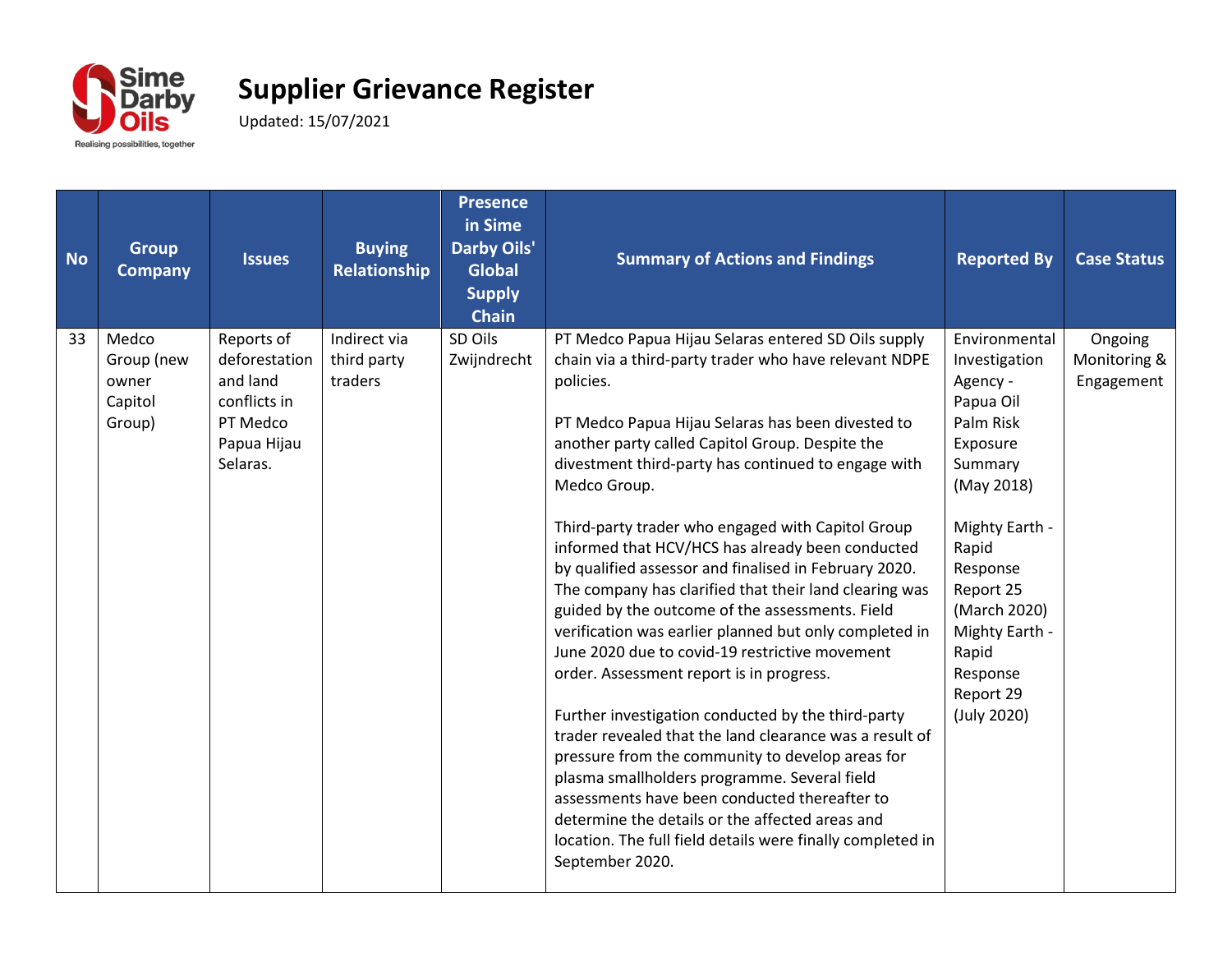

| <b>No</b> | <b>Group</b><br><b>Company</b>    | <b>Issues</b>                                                                            | <b>Buying</b><br>Relationship          | <b>Presence</b><br>in Sime<br><b>Darby Oils'</b><br><b>Global</b><br><b>Supply</b><br><b>Chain</b> | <b>Summary of Actions and Findings</b>                                                                                                                                                                                                                                                                                                                                                                                                                                                                                                                                                                                                                                                                                                                                                                                                                         | <b>Reported By</b>                                                                                    | <b>Case Status</b> |
|-----------|-----------------------------------|------------------------------------------------------------------------------------------|----------------------------------------|----------------------------------------------------------------------------------------------------|----------------------------------------------------------------------------------------------------------------------------------------------------------------------------------------------------------------------------------------------------------------------------------------------------------------------------------------------------------------------------------------------------------------------------------------------------------------------------------------------------------------------------------------------------------------------------------------------------------------------------------------------------------------------------------------------------------------------------------------------------------------------------------------------------------------------------------------------------------------|-------------------------------------------------------------------------------------------------------|--------------------|
|           |                                   |                                                                                          |                                        |                                                                                                    | PT MPHS has agreed to rehabilitate the pockets of<br>land clearing that were identified in the HCV/HCS<br>assessment reports. Engagement with the<br>communities on alternative plasma plans are ongoing,<br>as the communities want the area to be cleared for<br>plasma. PT MPHS also committed to submit the<br>HCV/HCS assessment reports to be peer reviewed<br>while observing a strict moratorium on further land<br>clearance, which has been put in place since<br>September 2020. Management plans for HCV/HCS<br>areas have also been prepared to ensure these areas<br>are protected and to prevent similar incidences from<br>reoccurring.<br>Our third-party trader will continue to monitor and<br>engage PT MPHS closely, while continuing to guide<br>them through the peer review process as well as in<br>developing a rehabilitation plan. |                                                                                                       |                    |
| 34        | Musirawas /<br>Asam Jawa<br>Group | Reports of<br>peat clearing<br>in PT Sumur<br>Pandanwangi<br>Reports of<br>deforestation | Indirect via<br>third party<br>traders | SD Oils<br>South Africa                                                                            | PT Sumur Pandanwangi is not specifically in our supply<br>chain, however other mills affiliated with the<br>Musirawas / Asam Jawa Group potentially are via<br>third-party traders with relevant NDPE policies and<br>commitments.<br>We are investigating the allegation.                                                                                                                                                                                                                                                                                                                                                                                                                                                                                                                                                                                     | Mighty Earth -<br>Rapid<br>Response<br>Report 6 (July<br>2018)<br>Mighty Earth -<br>Rapid<br>Response | Investigating      |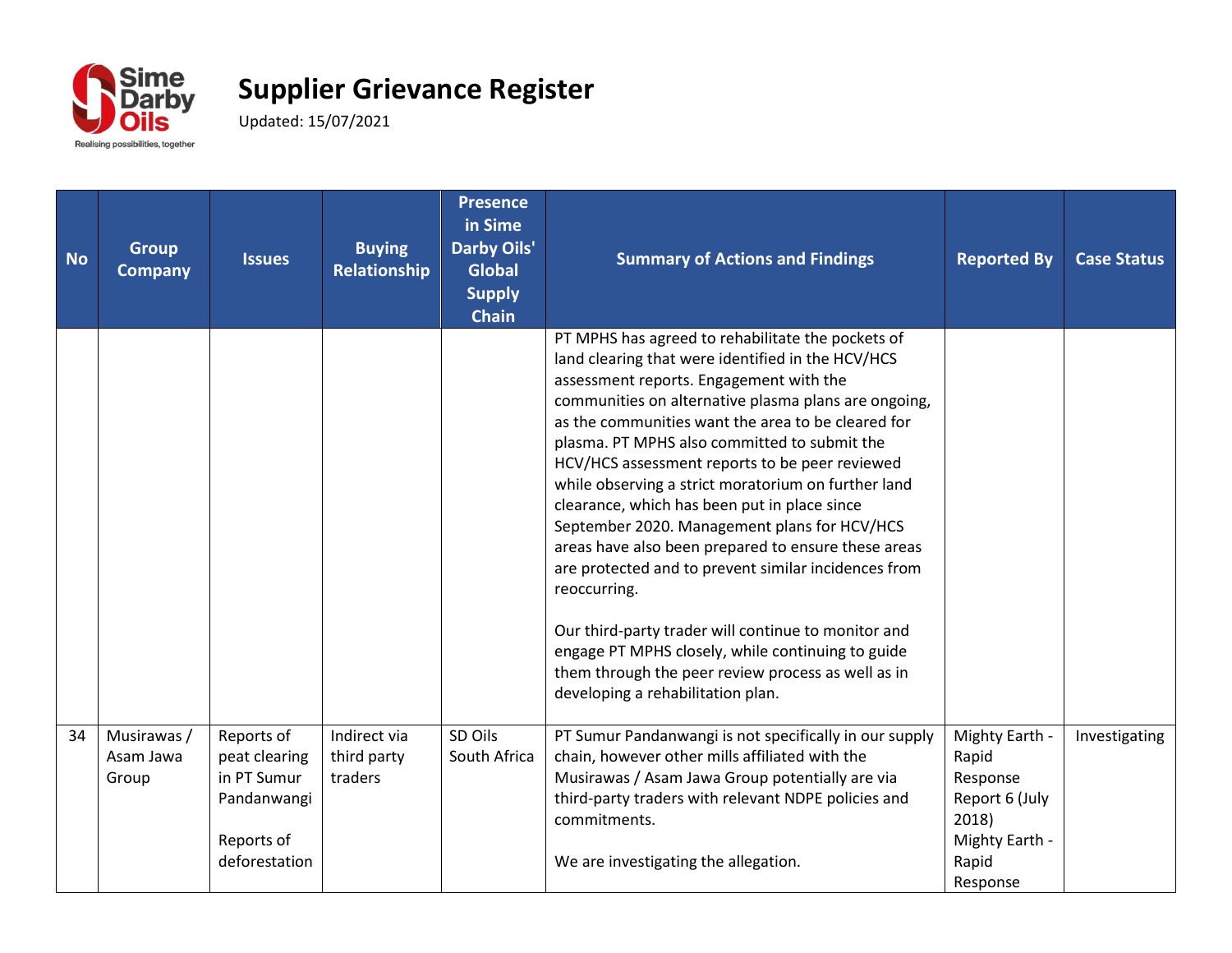

| <b>No</b> | <b>Group</b><br><b>Company</b>                   | <b>Issues</b>                                                     | <b>Buying</b><br>Relationship          | <b>Presence</b><br>in Sime<br><b>Darby Oils'</b><br><b>Global</b><br><b>Supply</b><br><b>Chain</b> | <b>Summary of Actions and Findings</b>                                                                                                                                                                                                                                                                                                                                                                                                                                                                                                  | <b>Reported By</b>                                                                                                                                                          | <b>Case Status</b> |
|-----------|--------------------------------------------------|-------------------------------------------------------------------|----------------------------------------|----------------------------------------------------------------------------------------------------|-----------------------------------------------------------------------------------------------------------------------------------------------------------------------------------------------------------------------------------------------------------------------------------------------------------------------------------------------------------------------------------------------------------------------------------------------------------------------------------------------------------------------------------------|-----------------------------------------------------------------------------------------------------------------------------------------------------------------------------|--------------------|
|           |                                                  | in PT Uni<br>Primacom.                                            |                                        |                                                                                                    |                                                                                                                                                                                                                                                                                                                                                                                                                                                                                                                                         | Report 10<br>(November<br>2018)<br>Mighty Earth -<br>Rapid<br>Response<br>Report 11<br>(December<br>2018)<br>Mighty Earth -<br>Rapid<br>Response<br>Report 33<br>(May 2021) |                    |
| 35        | Nurdin<br>Tampubolon<br>Corporation<br>(NT Corp) | Reports of<br>deforestation<br>in PT Bintang<br>Sakti<br>Lenggana | Indirect via<br>third party<br>traders | SD Oils<br>South Africa                                                                            | PT Bintang Sakti Lenggana is not specifically in our<br>supply chain. NT Corp came into our supply chain via a<br>third-party trader with relevant NDPE policies. We<br>have initiated engagement with them on this case.<br>Third-party trader informed that preliminary<br>investigation reveals that PT Bintang Sakti Lenggana is<br>not under the management control of NT Corp.<br>Following investigations, third-party trader confirmed<br>that the area where clearing was detected, is not<br>related to oil palm development. | Mighty Earth -<br>Rapid<br>Response<br>Report 19<br>(Sep 2019)                                                                                                              | Resolved           |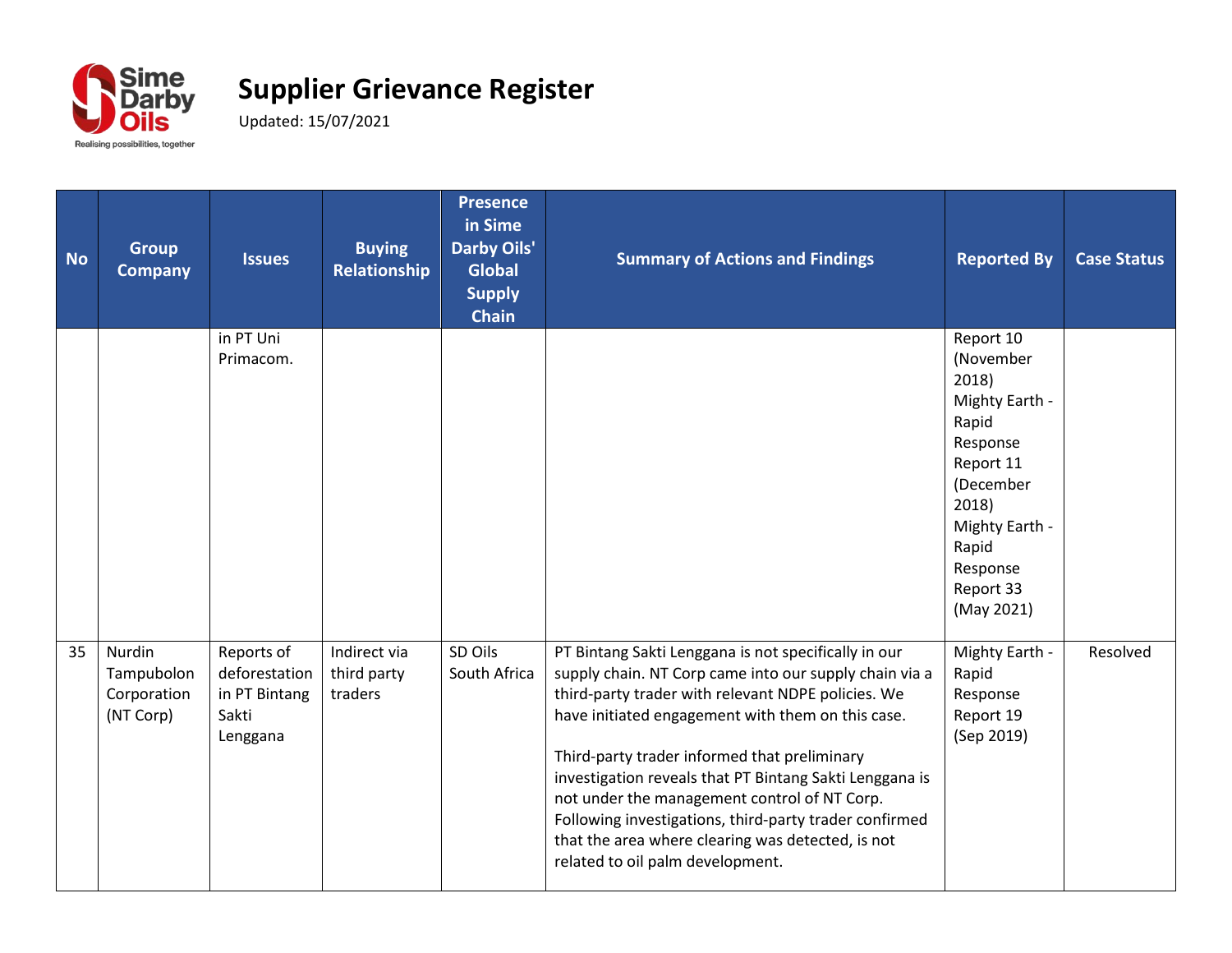

| <b>No</b> | <b>Group</b><br><b>Company</b>                                                                                           | <b>Issues</b>                                                                             | <b>Buying</b><br>Relationship          | <b>Presence</b><br>in Sime<br><b>Darby Oils'</b><br><b>Global</b><br><b>Supply</b><br><b>Chain</b> | <b>Summary of Actions and Findings</b>                                                                                                                                                                                                                                                                                                                                                                                                                                                                                        | <b>Reported By</b>                                                    | <b>Case Status</b>           |
|-----------|--------------------------------------------------------------------------------------------------------------------------|-------------------------------------------------------------------------------------------|----------------------------------------|----------------------------------------------------------------------------------------------------|-------------------------------------------------------------------------------------------------------------------------------------------------------------------------------------------------------------------------------------------------------------------------------------------------------------------------------------------------------------------------------------------------------------------------------------------------------------------------------------------------------------------------------|-----------------------------------------------------------------------|------------------------------|
| 36        | Peputra<br>Group                                                                                                         | Potential<br>deforestation<br>in:<br>- PT Marita<br>Makmur Jaya                           | Indirect via<br>third party<br>traders | SD Oils<br>South Africa<br>SD Oils<br>Zwijndrecht                                                  | PT Marita Makmur Jaya is not specifically in our supply<br>chain, however other potentially affiliated mills are.<br>Peputra Group came into our supply chain via third<br>party traders with relevant NDPE policies. We have<br>initiated engagement with them on this case. They are<br>currently investigating the links between PT Marita<br>Makmur Jaya and the Peputra Group.<br>Upon investigation, third-party trader informed that<br>PT Marita Makmur Jaya is not under the management<br>control of Peputra Group. | Mighty Earth -<br>Rapid<br>Response<br>Report 12<br>(January<br>2019) | Resolved                     |
| 37        | Perbadanan<br>Kemajuan<br>Pertanian<br>Negari<br>Pahang<br>(PKPP)<br>(owner of<br><b>LKPP</b><br>Corporation<br>Sdn Bhd) | Reports of<br>deforestation<br>in:<br><b>PKPP</b><br>Plantation<br>Sdn Bhd<br>(Cherating) | Indirect via<br>third party<br>traders | SD Oils<br>Zwijndrecht<br>SD Oils<br>Langat<br>SD Oils Pasir<br>Gudang<br>SD Oils<br>Carey Island  | - LKPP/PKPP came into our supply chain via 2 third<br>party traders with relevant NDPE Policies.<br>- PKPP published an NDPE Policy in Jan 2021<br>(https://ndpe.pkpp.gov.my/).<br>- However, both traders have confirmed that they<br>have stopped purchases from LKPP/PKPP.                                                                                                                                                                                                                                                 | <b>Mighty Rapid</b><br>Response<br>Report 31<br>(Nov 2020)            | No Longer in<br>Supply Chain |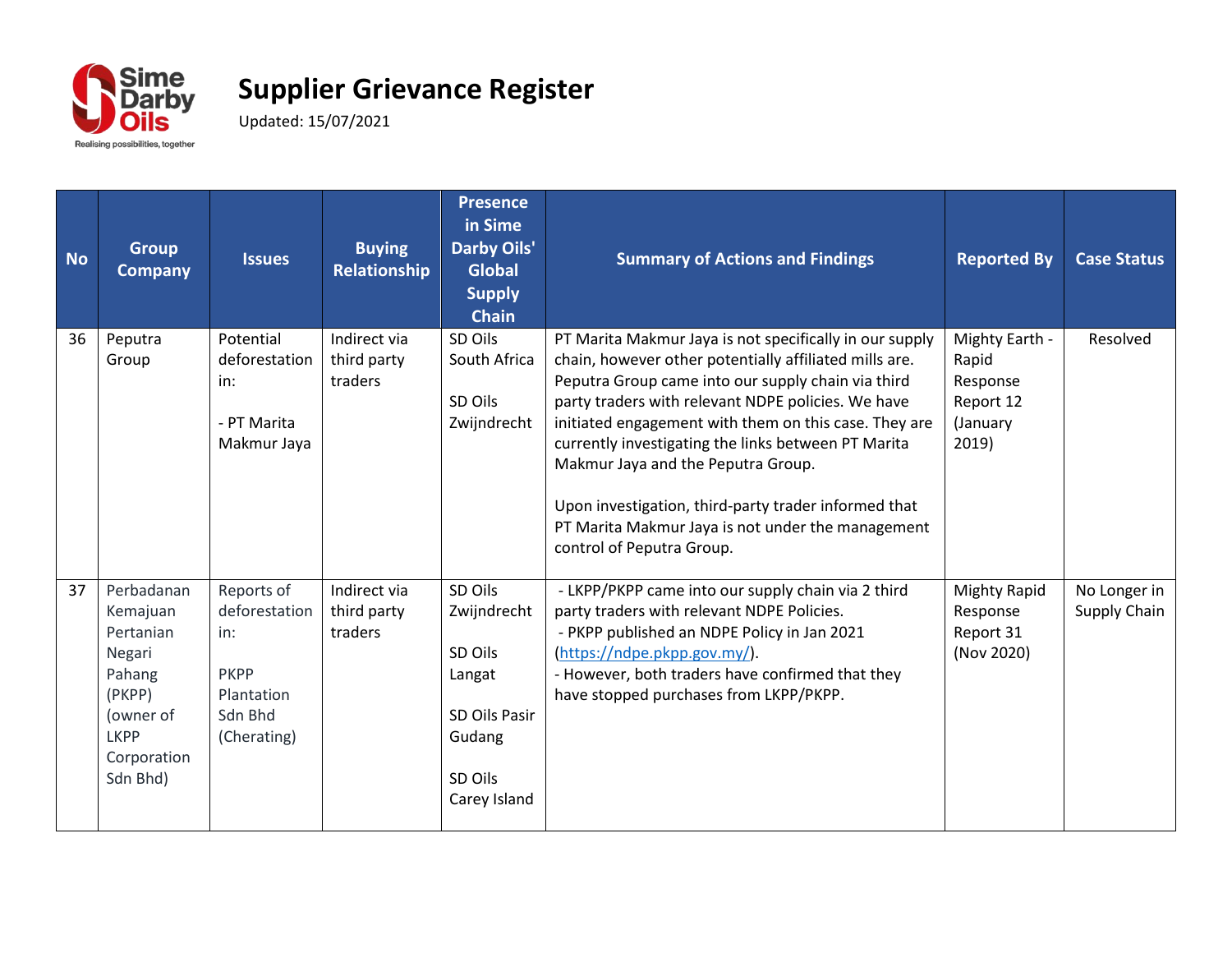

| <b>No</b> | <b>Group</b><br><b>Company</b>    | <b>Issues</b>                                                                       | <b>Buying</b><br>Relationship                                            | <b>Presence</b><br>in Sime<br><b>Darby Oils'</b><br><b>Global</b><br><b>Supply</b><br><b>Chain</b> | <b>Summary of Actions and Findings</b>                                                                                                                                                                                                                                                                                                                                                                                                                                                                                                       | <b>Reported By</b>                                             | <b>Case Status</b>                    |
|-----------|-----------------------------------|-------------------------------------------------------------------------------------|--------------------------------------------------------------------------|----------------------------------------------------------------------------------------------------|----------------------------------------------------------------------------------------------------------------------------------------------------------------------------------------------------------------------------------------------------------------------------------------------------------------------------------------------------------------------------------------------------------------------------------------------------------------------------------------------------------------------------------------------|----------------------------------------------------------------|---------------------------------------|
| 38        | Perkebunan<br>Nusantara<br>(PTPN) | Reports of<br>deforestation<br>in:<br>$-$ PT<br>Perkebunan<br>Nusantara II<br>Prafi | Indirect via<br>third party<br>traders                                   | SD Oils<br>South Africa<br>SD Oils<br>Zwijndrecht                                                  | Mighty Earth Rapid Response Report 15 alleges 18ha<br>of forests cleared by PT Perkebunan II Prafi in West<br>Papua. This operation is not specifically in our supply<br>chain. However, a potentially affiliated company, PT<br>Perkebunan Nusantara XIII (Pelahari), is in our supply<br>chain via a third-party trader. Trader has relevant<br>NDPE policies.<br>Third-party trader advised that the results from their<br>engagement and investigation reveals that PT<br>Perkebunan Nusantara II Prafi has been divested since<br>2014. | Mighty Earth -<br>Rapid<br>Response<br>Report 15<br>(May 2019) | No Longer in<br>Supply Chain          |
| 39        | Pinehill<br><b>Pacific Bhd</b>    | Reports of<br>deforestation<br>in:<br>- PT Makmur<br>Jaya Malindo                   | <b>Direct</b><br>purchases                                               | SD Oils Pasir<br>Gudang<br>SD Oils Port<br>Klang<br>SD Oils<br>Biodiesel                           | PT Makmur Jaya Malindo is not specifically in our<br>supply chain, however a previously affiliated mill<br>called Benta (Perak) Plantation is. Pinehill Pacific has<br>since disposed Benta (Perak) Plantation mill in 3Q<br>2019. Therefore, Pinehill Pacific is no longer in Sime<br>Darby Plantation's supply chain.                                                                                                                                                                                                                      | Mighty Earth -<br>Rapid<br>Response<br>Report 18<br>(Aug 2019) | No Longer in<br>Supply Chain          |
| 40        | Prosper / Tee<br>family           | Reports of<br>deforestation<br>and land<br>conflicts in<br>Bewani Oil               | <b>Direct</b><br>purchases and<br>indirect via<br>third party<br>traders | SD Oils<br>Biodiesel<br>SD Oils Pasir<br>Gudang                                                    | Bewani Oil Palm Plantations are not specifically in our<br>supply chain, however other mills affiliated with<br>Prosper/Tee family are.<br>Third party traders have relevant NDPE policies and                                                                                                                                                                                                                                                                                                                                               | Greenpeace -<br>Final<br>Countdown<br>Report                   | Ongoing<br>Monitoring &<br>Engagement |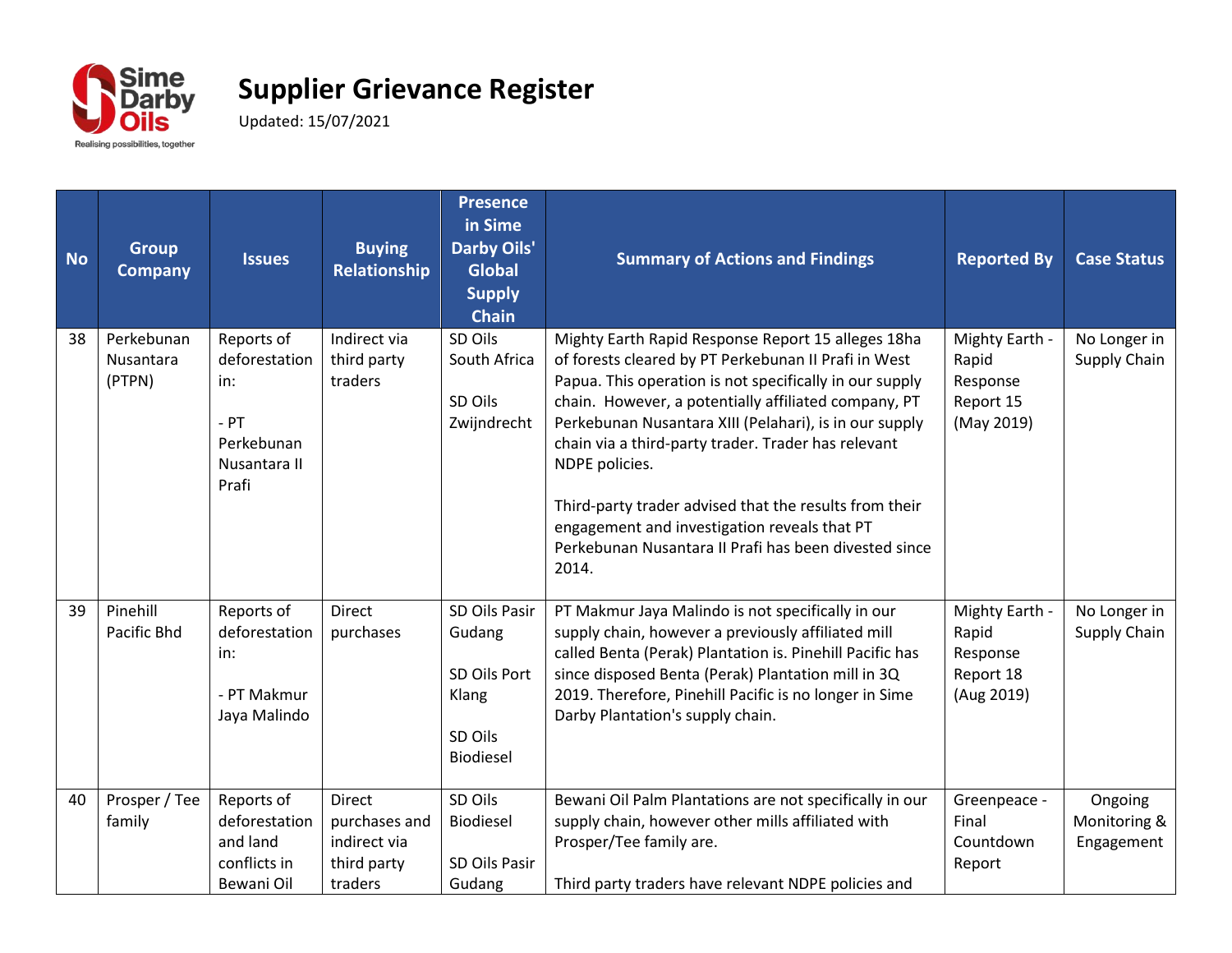

| <b>No</b> | <b>Group</b><br><b>Company</b> | <b>Issues</b>        | <b>Buying</b><br>Relationship | <b>Presence</b><br>in Sime<br><b>Darby Oils'</b><br><b>Global</b><br><b>Supply</b><br><b>Chain</b> | <b>Summary of Actions and Findings</b>                                                                                                                                                                                                                                                                                                                                                                                                                                                                                                                                                                                                                                                                                                                                                                                                                                                                                                                                                                                                                                                                                                                                                     | <b>Reported By</b>  | <b>Case Status</b> |
|-----------|--------------------------------|----------------------|-------------------------------|----------------------------------------------------------------------------------------------------|--------------------------------------------------------------------------------------------------------------------------------------------------------------------------------------------------------------------------------------------------------------------------------------------------------------------------------------------------------------------------------------------------------------------------------------------------------------------------------------------------------------------------------------------------------------------------------------------------------------------------------------------------------------------------------------------------------------------------------------------------------------------------------------------------------------------------------------------------------------------------------------------------------------------------------------------------------------------------------------------------------------------------------------------------------------------------------------------------------------------------------------------------------------------------------------------|---------------------|--------------------|
|           |                                | Palm<br>Plantations. |                               | SD Oils<br>Langat<br>SD Oils<br>Zwijndrecht<br>SD Oils<br>Carey Island                             | we have initiated engagement with them on this case.<br>It has been advised that the minority shareholder in<br>the Prosper Group with shareholding in the Bewani Oil<br>Palm Plantation has divested from the project. There<br>are no longer any links between the Prosper Group<br>and the Bewani Oil Palm Plantation.<br>The Prosper Group have also initiated steps for NDPE<br>policies and implementation in their operations and<br>third-party sourcing.<br>In November 2019, Prosper on behalf of their<br>shareholder director concerned has prepared a LUCA<br>and has acknowledged liability for the historical land<br>clearing in PNG. They have agreed to undertake<br>conservation programme as a recovery plan.<br>Prosper commissioned Global Environment Centre<br>(GEC) to look into a Recovery Plan and have recently<br>shared their proposed Recovery Plan. The first phase<br>of the recovery plan aims to support protection and<br>rehabilitation of an initial area of lowland and peat<br>swamp forest in part of Bukit Belata (extension) Forest<br>Reserve. The first step of the project is underway,<br>where the work of satellite analysis has started. | (September<br>2018) |                    |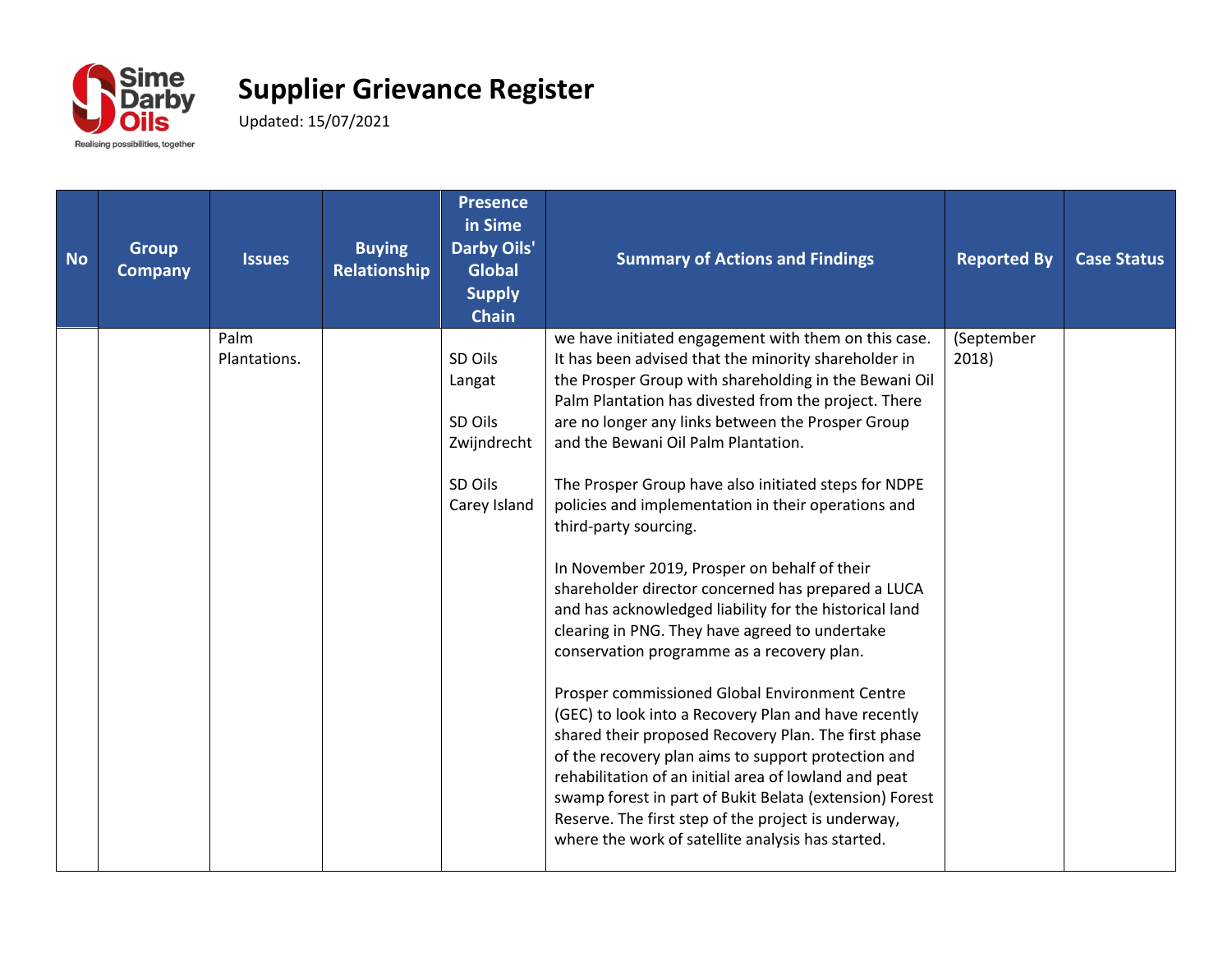

| <b>No</b> | <b>Group</b><br><b>Company</b>               | <b>Issues</b>                                                                                                                             | <b>Buying</b><br>Relationship          | <b>Presence</b><br>in Sime<br><b>Darby Oils'</b><br><b>Global</b><br><b>Supply</b><br><b>Chain</b> | <b>Summary of Actions and Findings</b>                                                                                                                                                                                                                                                                                                                                                                                                                                                                                                                                        | <b>Reported By</b>                                                                                                                                  | <b>Case Status</b>           |
|-----------|----------------------------------------------|-------------------------------------------------------------------------------------------------------------------------------------------|----------------------------------------|----------------------------------------------------------------------------------------------------|-------------------------------------------------------------------------------------------------------------------------------------------------------------------------------------------------------------------------------------------------------------------------------------------------------------------------------------------------------------------------------------------------------------------------------------------------------------------------------------------------------------------------------------------------------------------------------|-----------------------------------------------------------------------------------------------------------------------------------------------------|------------------------------|
| 41        | PT Berlian<br>Inti Mekar<br>Rengat<br>(BIMR) | Reports of<br>deforestation<br>and clearing<br>in Tesso Nilo<br>and Bukit<br>Tigapuluh<br>national<br>parks                               | Indirect via<br>third party<br>traders | SD Oils<br>South Africa<br>SD Oils<br>Zwijndrecht                                                  | PT BIMR came into our supply chain via third party<br>traders with relevant NDPE policies and we have been<br>actively monitoring their engagement. Current<br>updates on their progress include:<br>- a verification report was conducted by CORE<br>(Consortium of Resource Experts; ProForest and<br>Daemeter) in 2016 and a time-bound action plan was<br>developed.<br>- Eyes on the Forest's Enough is Enough 2018 report<br>states that PT Berlian Inti Mekar Rengat has not<br>received illegal FFB from Tesso Nilo and Bukit<br>Tigapuluh national parks since 2014. | Eyes on the<br>Forest -<br>Enough is<br>Enough<br>Report (June<br>2018)                                                                             | Resolved                     |
| 42        | PT Delima<br>Makmur                          | Reports of<br>community<br>conflicts and<br>links to PT<br>Sisirau<br>(suspended<br>by the RSPO<br>for clearing<br>orangutan<br>habitat). | Indirect via<br>third party<br>traders | SD Oils<br>South Africa                                                                            | PT Delima Makmur came into our supply chain via<br>third party traders with relevant NDPE policies and<br>procedures.<br>PT Delima Makmur s is no longer in SDO's supply chain<br>as our third-party trader has ceased sourcing from<br>them.                                                                                                                                                                                                                                                                                                                                 | Leuser Watch<br>Website<br>RAN-<br>Community<br>Struggles for<br>Land Rights<br>and<br>Livelihoods in<br>Singkil-<br>Bengkung<br>region Nov<br>2019 | No Longer in<br>Supply Chain |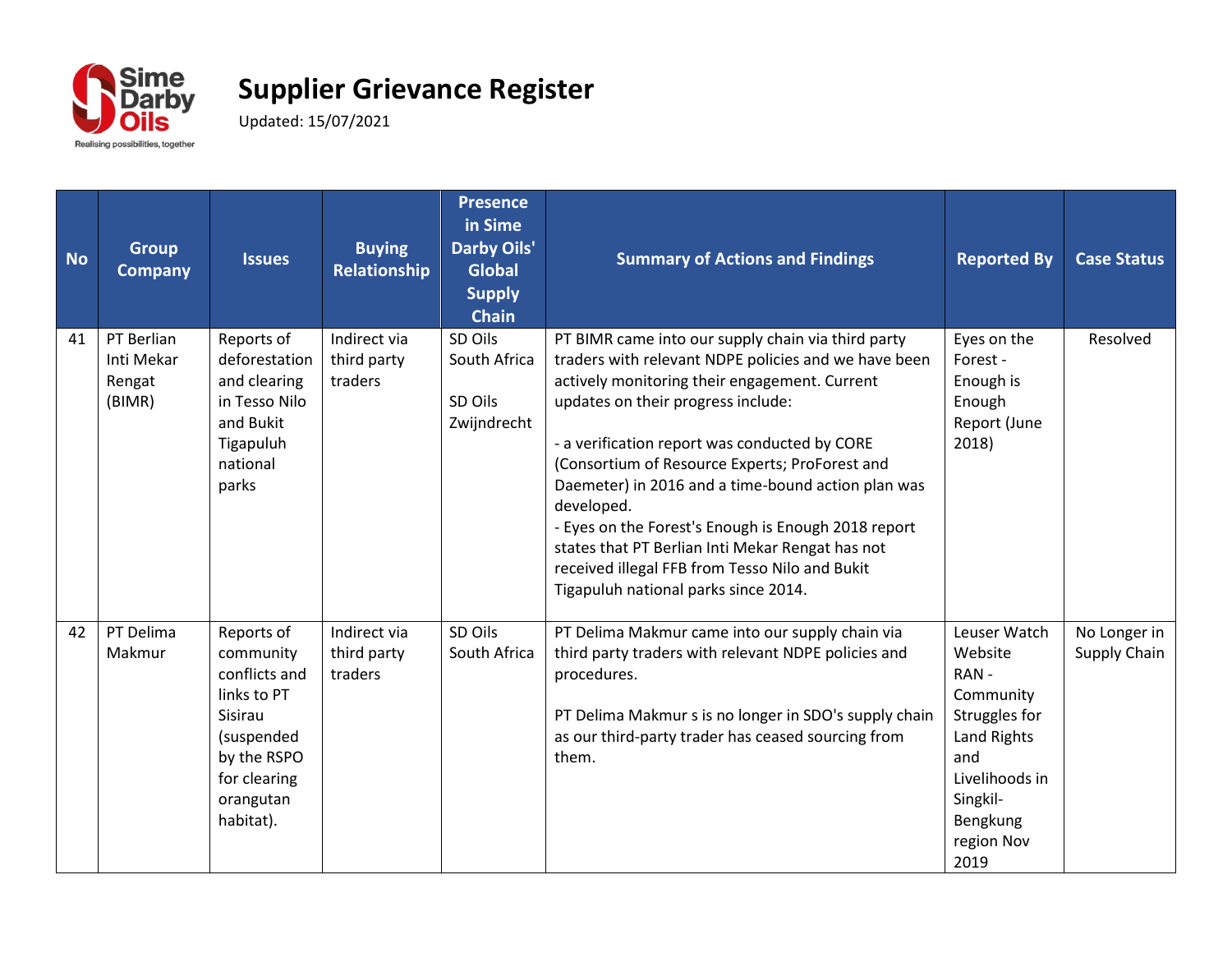

| <b>No</b> | <b>Group</b><br><b>Company</b>                                     | <b>Issues</b>                                                                                               | <b>Buying</b><br>Relationship          | <b>Presence</b><br>in Sime<br><b>Darby Oils'</b><br><b>Global</b><br><b>Supply</b><br><b>Chain</b> | <b>Summary of Actions and Findings</b>                                                                                                                                                                                                                                                                                                                                                                                                                                                                                                                                                                                                                           | <b>Reported By</b>                                                                                                                             | <b>Case Status</b> |
|-----------|--------------------------------------------------------------------|-------------------------------------------------------------------------------------------------------------|----------------------------------------|----------------------------------------------------------------------------------------------------|------------------------------------------------------------------------------------------------------------------------------------------------------------------------------------------------------------------------------------------------------------------------------------------------------------------------------------------------------------------------------------------------------------------------------------------------------------------------------------------------------------------------------------------------------------------------------------------------------------------------------------------------------------------|------------------------------------------------------------------------------------------------------------------------------------------------|--------------------|
| 43        | PT Ensem<br>Lestari                                                | Reports of<br>links to<br>deforestation<br>in the Leuser<br>Ecosystem<br>via 3rd party<br><b>FFB</b>        | Indirect via<br>third party<br>traders | SD Oils<br>South Africa                                                                            | PT Ensem Lestari came into our supply chain via third<br>party traders with relevant NDPE policies and<br>procedures.<br>Engagement by our third-party trader revealed that PT<br>Ensem Lestari have been working on their traceability<br>and NDPE action plan through their direct suppliers.<br>There have not been any new reports of land clearing<br>since the 2018 report.                                                                                                                                                                                                                                                                                | Leuser Watch<br>Website<br>RAN-<br>Deforestation<br>and Fires<br>Continue to<br>Destroy<br>Precious<br>Indonesian<br>Rainforests<br>April 2018 | Resolved           |
| 44        | PT Inti<br>Indosawit<br>Subur Ukui 1<br>and 2 (PT<br>IISU 1 and 2) | Reports of<br>deforestation<br>and clearing<br>in Tesso Nilo<br>and Bukit<br>Tigapuluh<br>national<br>parks | Indirect via<br>third party<br>traders | SD Oils<br>Zwijndrecht                                                                             | PT Inti Indosawit Subur Ukui 1 & 2 came into our<br>supply chain via third party traders with relevant NDPE<br>policies and procedures. Current updates on their<br>progress include:<br>- PT Inti Indosawit Subur Ukui 1 & 2 acknowledge that<br>a third party trader had supplied FFB sourced from the<br>area concerned and suspended the trader in May<br>2018.<br>- They have improved the Traceability Master<br>Database of their entire third party supply chain which<br>enables them to monitor the source of incoming<br>supplies.<br>- Suppliers are also required to sign a statement that<br>commits FFB suppliers to source only from legal areas | Eyes on the<br>Forest -<br>Enough is<br>Enough<br>Report (June<br>2018)                                                                        | Resolved           |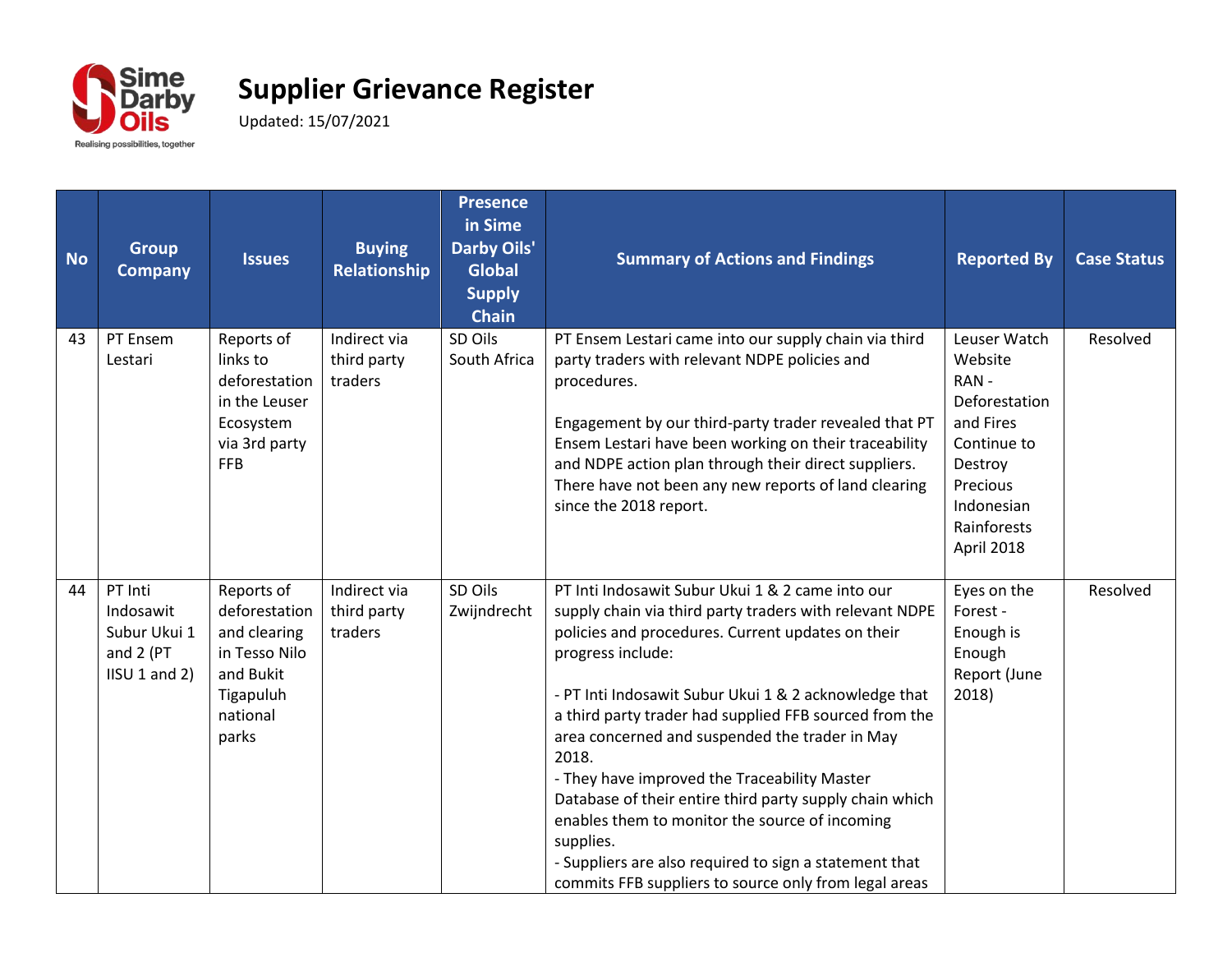

| <b>No</b> | <b>Group</b><br><b>Company</b> | <b>Issues</b>                                                                                               | <b>Buying</b><br>Relationship          | <b>Presence</b><br>in Sime<br><b>Darby Oils'</b><br><b>Global</b><br><b>Supply</b><br><b>Chain</b> | <b>Summary of Actions and Findings</b>                                                                                                                                                                                                                                                                                                                                                                                                                                                                                                                                                                                                                                                                                                                                                                                    | <b>Reported By</b>                                                      | <b>Case Status</b> |
|-----------|--------------------------------|-------------------------------------------------------------------------------------------------------------|----------------------------------------|----------------------------------------------------------------------------------------------------|---------------------------------------------------------------------------------------------------------------------------------------------------------------------------------------------------------------------------------------------------------------------------------------------------------------------------------------------------------------------------------------------------------------------------------------------------------------------------------------------------------------------------------------------------------------------------------------------------------------------------------------------------------------------------------------------------------------------------------------------------------------------------------------------------------------------------|-------------------------------------------------------------------------|--------------------|
|           |                                |                                                                                                             |                                        |                                                                                                    | and to prevent the inclusion of illegal FFB in their<br>supply to the mills belonging to PT Inti Indosawit<br>Subur Ukui 1 & 2.<br>See their response at:<br>https://www.apicalgroup.com/sustainability/grievanc<br>es/tnnp-eof-2018/                                                                                                                                                                                                                                                                                                                                                                                                                                                                                                                                                                                     |                                                                         |                    |
| 45        | PT Makmur<br>Andalan<br>Sawit  | Reports of<br>deforestation<br>and clearing<br>in Tesso Nilo<br>and Bukit<br>Tigapuluh<br>national<br>parks | Indirect via<br>third party<br>traders | SD Oils<br>Zwijndrecht                                                                             | PT Makmur Andalan Sawit came into our supply chain<br>via third party traders with relevant NDPE policies and<br>procedures. Current updates on their progress include:<br>- facilitating a verification visit by TFT, and agreement<br>on an action plan in 2016.<br>- agreement to participate in a traceability to<br>plantation pilot project in 2017.<br>- 100% traceability to plantation for supplies is<br>expected to be achieved by end July 2019. This will<br>allow them to demonstrate that supplies do not<br>originate from Tesso Nilo and Bukit Tigapuluh national<br>parks.<br>MAS confirms no illegal FFB was received and<br>monitoring is in place to block such FFB into their<br>supply chain. They have joined WWF "HALT"<br>programme and have since achieved 100% traceability<br>to plantation. | Eyes on the<br>Forest -<br>Enough is<br>Enough<br>Report (June<br>2018) | Resolved           |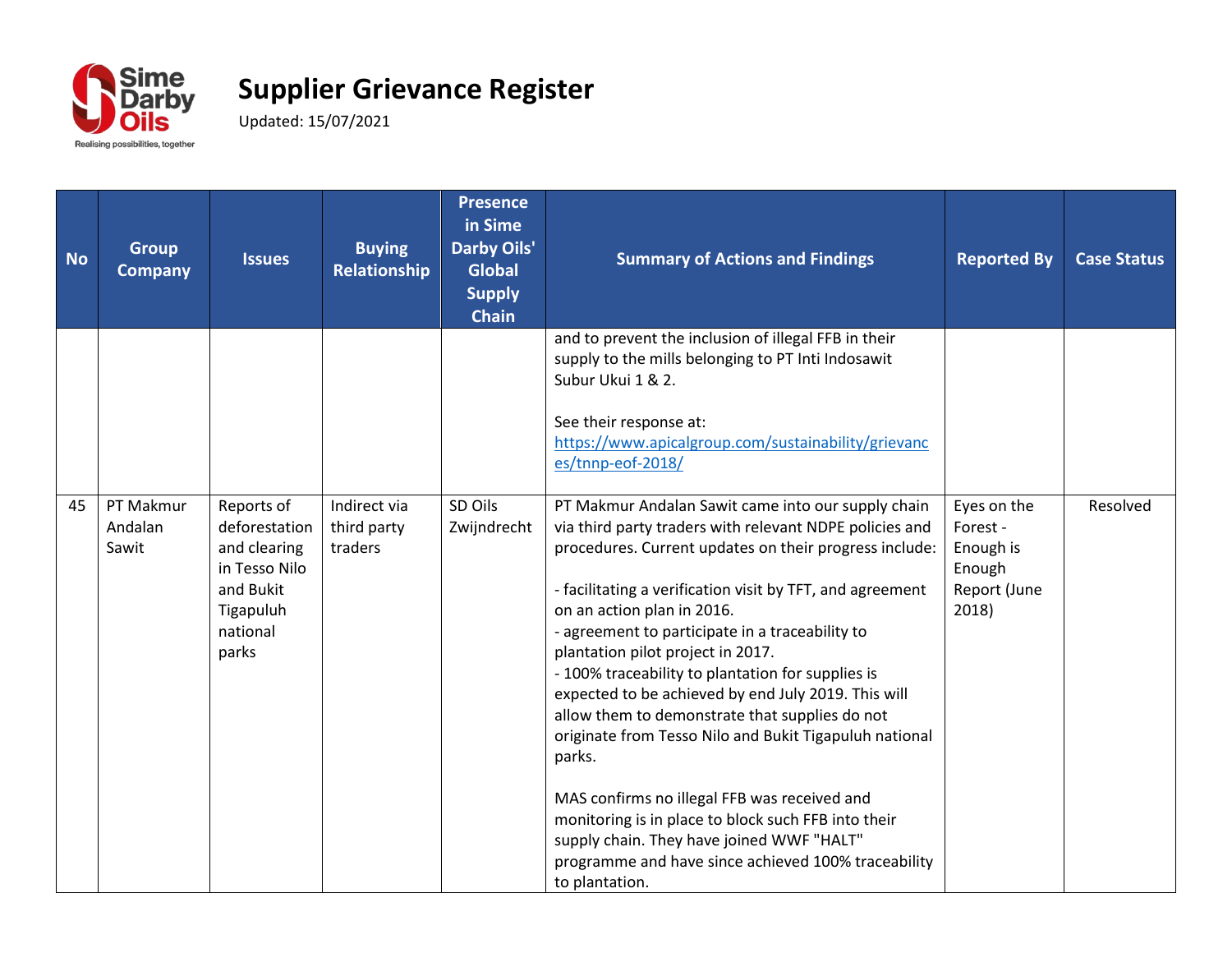

| <b>No</b> | <b>Group</b><br><b>Company</b>                | <b>Issues</b>                                                                                               | <b>Buying</b><br>Relationship          | <b>Presence</b><br>in Sime<br><b>Darby Oils'</b><br><b>Global</b><br><b>Supply</b><br><b>Chain</b> | <b>Summary of Actions and Findings</b>                                                                                                                                                                                      | <b>Reported By</b>                                                                                                                                          | <b>Case Status</b>           |
|-----------|-----------------------------------------------|-------------------------------------------------------------------------------------------------------------|----------------------------------------|----------------------------------------------------------------------------------------------------|-----------------------------------------------------------------------------------------------------------------------------------------------------------------------------------------------------------------------------|-------------------------------------------------------------------------------------------------------------------------------------------------------------|------------------------------|
| 46        | PT Mitra<br>Unggul<br>Pusaka Segati<br>(MUPS) | Reports of<br>deforestation<br>and clearing<br>in Tesso Nilo<br>and Bukit<br>Tigapuluh<br>national<br>parks | Indirect via<br>third party<br>traders | SD Oils<br>Zwijndrecht                                                                             | Eyes on the Forest's Enough is Enough 2018 report<br>states that PT Mitra Unggul Pusaka Segati has not<br>received illegal FFB from Tesso Nilo and Bukit<br>Tigapuluh national parks since 2012.                            | Eyes on the<br>Forest -<br>Enough is<br>Enough<br>Report (June<br>2018)                                                                                     | Resolved                     |
| 47        | PT Nafasindo                                  | Allegations of<br>community<br>conflicts                                                                    | Indirect via<br>third party<br>traders | SD Oils<br>South Africa                                                                            | PT Nafasindo came into our supply chain via third<br>party traders with relevant NDPE policies and<br>procedures.<br>Third-party trader informed that they have not been<br>purchasing from PT Nafasindo since January 2020 | Leuser Watch<br>Website<br>RAN-<br>Community<br>Struggles for<br>Land Rights<br>and<br>Livelihoods in<br>Singkil-<br>Bengkung<br>region<br>November<br>2019 | No Longer in<br>Supply Chain |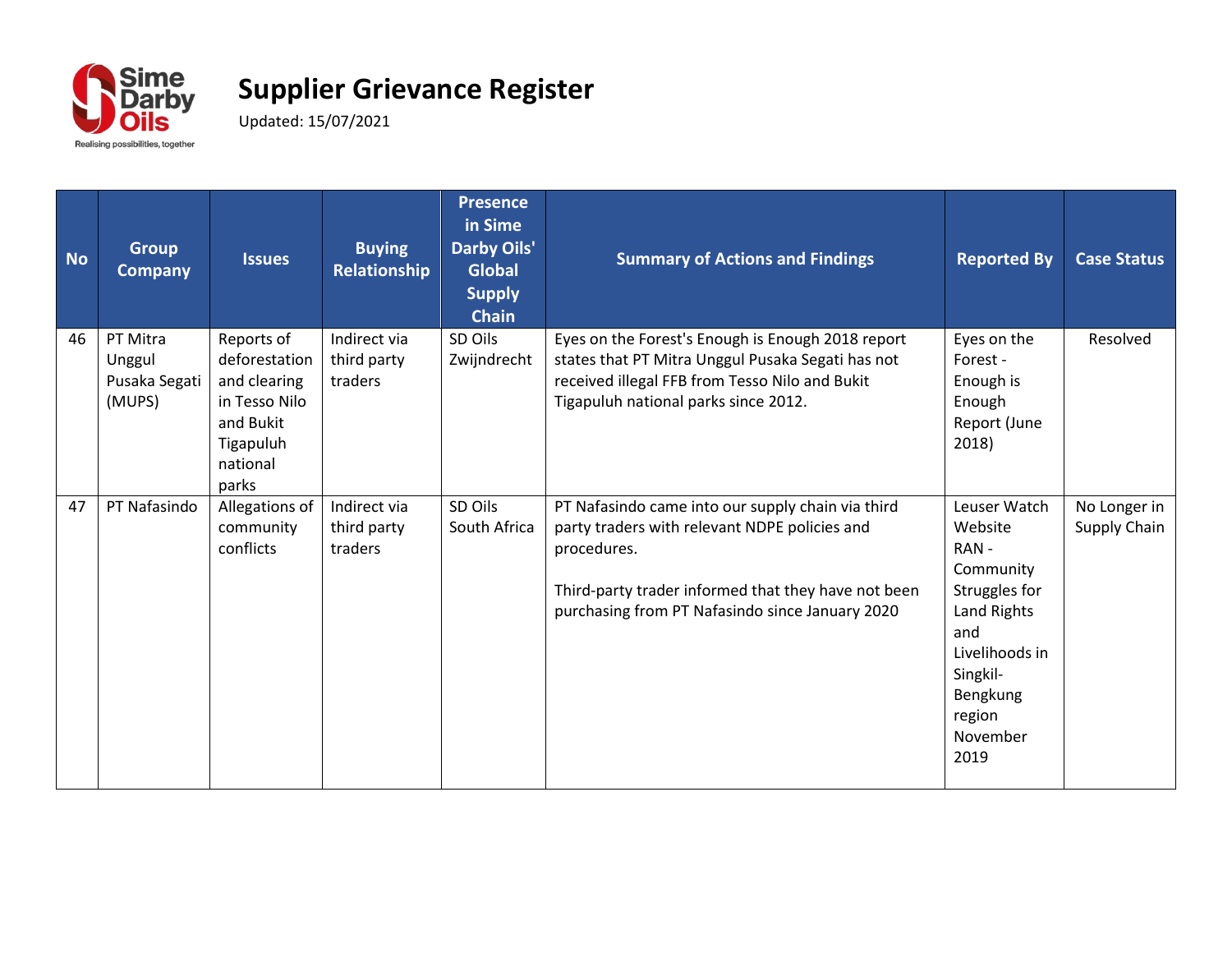

| <b>No</b> | <b>Group</b><br><b>Company</b>    | <b>Issues</b>                                                                                                       | <b>Buying</b><br><b>Relationship</b>   | <b>Presence</b><br>in Sime<br><b>Darby Oils'</b><br><b>Global</b><br><b>Supply</b><br><b>Chain</b> | <b>Summary of Actions and Findings</b>                                                                                                                                                                                                                                                                                                                                                                                                                                                                                                                                                                                                    | <b>Reported By</b>                                                                                                                         | <b>Case Status</b>           |
|-----------|-----------------------------------|---------------------------------------------------------------------------------------------------------------------|----------------------------------------|----------------------------------------------------------------------------------------------------|-------------------------------------------------------------------------------------------------------------------------------------------------------------------------------------------------------------------------------------------------------------------------------------------------------------------------------------------------------------------------------------------------------------------------------------------------------------------------------------------------------------------------------------------------------------------------------------------------------------------------------------------|--------------------------------------------------------------------------------------------------------------------------------------------|------------------------------|
| 48        | PT Palma<br>Serasih               | Reports of<br>deforestation<br>in the<br>following<br>operation:<br>- PT Global<br>Primatama<br>Mandiri<br>(Area 2) | <b>Direct</b><br>purchases             | SD Oils<br>Pulau Laut                                                                              | PT Global Primatama Mandiri is not specifically in our<br>supply chain, however an affiliated mill of PT Palma<br>Serasih is. The supply entered our supply chain via a<br>spot purchase in end 2019/early 2020. They have not<br>entered our supply chain since these spot purchases.                                                                                                                                                                                                                                                                                                                                                    | Mighty Earth -<br>Rapid<br>Response<br>Report 13<br>(February<br>2019)<br>Mighty Earth -<br>Rapid<br>Response<br>Report 26<br>(April 2020) | No Longer in<br>Supply Chain |
| 49        | PT Peputra<br>Supra Jaya<br>(PSJ) | Reports of<br>deforestation<br>and clearing<br>in Tesso Nilo<br>and Bukit<br>Tigapuluh<br>national<br>parks         | Indirect via<br>third party<br>traders | SD Oils<br>Zwijndrecht<br>SD Oils<br>South Africa                                                  | PT PSJ came into our supply chain via third party<br>traders with relevant NDPE policies and procedures.<br>Key highlights include:<br>- verification visit by third party suppliers in 2016.<br>- it was verified that the fire stated in EOF's report<br>took place outside PSJ's concession. Despite this, PSJ<br>agreed to enhance its fire prevention and<br>management system.<br>- agreed to a traceability to plantation pilot project at<br>their mills in 2017.<br>- PT Peputra Supra Jaya expected to achieve<br>traceability to plantation for 100% of supplies by end<br>July 2019. This will allow them to demonstrate that | Eyes on the<br>Forest -<br>Enough is<br>Enough<br>Report (June<br>2018)                                                                    | Resolved                     |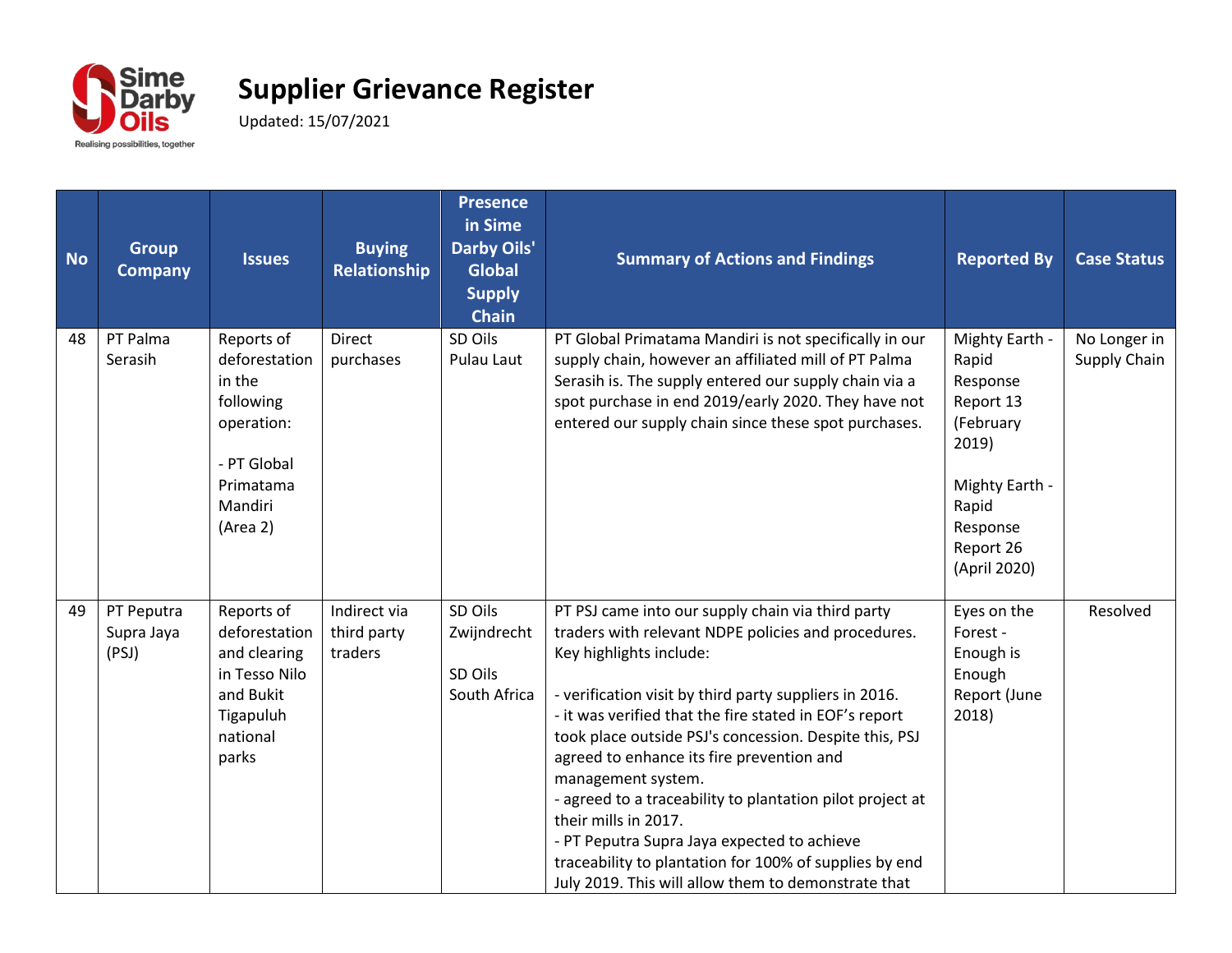

| <b>No</b> | <b>Group</b><br><b>Company</b>             | <b>Issues</b>                                                                                        | <b>Buying</b><br>Relationship          | <b>Presence</b><br>in Sime<br><b>Darby Oils'</b><br><b>Global</b><br><b>Supply</b><br><b>Chain</b> | <b>Summary of Actions and Findings</b>                                                                                                                                                                                                                                                                                                                                                                                                                                                                                      | <b>Reported By</b>                                                                                                                             | <b>Case Status</b> |
|-----------|--------------------------------------------|------------------------------------------------------------------------------------------------------|----------------------------------------|----------------------------------------------------------------------------------------------------|-----------------------------------------------------------------------------------------------------------------------------------------------------------------------------------------------------------------------------------------------------------------------------------------------------------------------------------------------------------------------------------------------------------------------------------------------------------------------------------------------------------------------------|------------------------------------------------------------------------------------------------------------------------------------------------|--------------------|
|           |                                            |                                                                                                      |                                        |                                                                                                    | supplies do not originate from Tesso Nilo and Bukit<br>Tigapuluh national parks.<br>- Eyes on the Forest's Enough is Enough 2018 report<br>states that PT Peputra Supra Jaya has not received<br>illegal FFB from Tesso Nilo and Bukit Tigapuluh<br>national parks since 2015.<br>Third-party trader who engaged with PT PSJ updated<br>that PT PSJ has since achieved 100% traceability to<br>plantation using the third-party trader's special<br>development programme called Collaboration for<br>Transformation (CFT). |                                                                                                                                                |                    |
| 50        | PT Runding<br>Putra<br>Persada (PT<br>RPP) | Reports of<br>links to<br>deforestation<br>in the Leuser<br>Ecosystem<br>via 3rd party<br><b>FFB</b> | Indirect via<br>third party<br>traders | SD Oils<br>South Africa                                                                            | PT RPP came into our supply chain via third party<br>traders with relevant NDPE policies and procedures.<br>Third-party trader conducted a field visit to verify the<br>FFB supply from Loat Bangko and confirmed that the<br>FFB was not supplied to PT Runding Putra Persada<br>during the 2018 deforestation period.                                                                                                                                                                                                     | Leuser Watch<br>Website<br>RAN-<br>Deforestation<br>and Fires<br>Continue to<br>Destroy<br>Precious<br>Indonesian<br>Rainforests<br>April 2018 | Resolved           |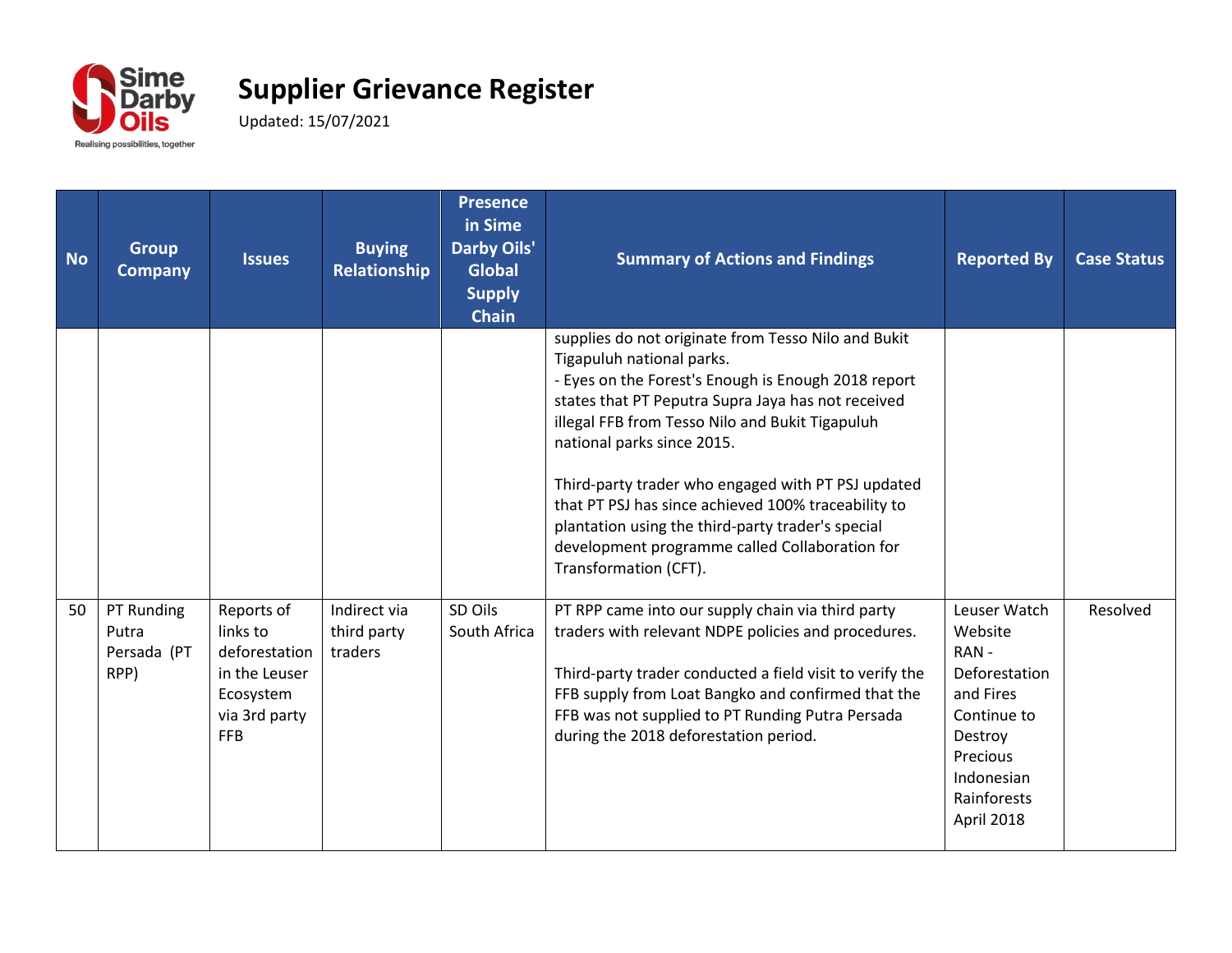

| <b>No</b> | <b>Group</b><br><b>Company</b>        | <b>Issues</b>                                                                                               | <b>Buying</b><br><b>Relationship</b>   | <b>Presence</b><br>in Sime<br><b>Darby Oils'</b><br><b>Global</b><br><b>Supply</b><br><b>Chain</b> | <b>Summary of Actions and Findings</b>                                                                                                                                                                                                                                                                                                                                                                                                                                                                                                                                                                                                                                                                                                                        | <b>Reported By</b>                                                      | <b>Case Status</b>           |
|-----------|---------------------------------------|-------------------------------------------------------------------------------------------------------------|----------------------------------------|----------------------------------------------------------------------------------------------------|---------------------------------------------------------------------------------------------------------------------------------------------------------------------------------------------------------------------------------------------------------------------------------------------------------------------------------------------------------------------------------------------------------------------------------------------------------------------------------------------------------------------------------------------------------------------------------------------------------------------------------------------------------------------------------------------------------------------------------------------------------------|-------------------------------------------------------------------------|------------------------------|
| 51        | PT<br>Saraswanti<br>Utama             | Reports of<br>deforestation<br>and peat<br>clearing in:<br>$-$ PT<br>Saraswanti<br>Agro Estate              | <b>Direct</b><br>purchases             | SD Oils<br>Bintulu<br>SD Oils<br>Rantau KCP                                                        | PT Saraswanti Agro Estate is not specifically in our<br>supply chain. However, other operations affiliated<br>with the parent company, PT Saraswanti Utama, were<br>in our supply chain via spot purchases.<br>No further spot purchases from the Saraswanti Group<br>have been made since February 2019.                                                                                                                                                                                                                                                                                                                                                                                                                                                     | Foresthints -<br>Palm Oil News<br>Post (February<br>2019)               | No Longer in<br>Supply Chain |
| 52        | PT Sawit Mas<br>Nusantara<br>(PT SMN) | Reports of<br>deforestation<br>and clearing<br>in Tesso Nilo<br>and Bukit<br>Tigapuluh<br>national<br>parks | Indirect via<br>third party<br>traders | SD Oils<br>Zwijndrecht<br>SD Oils<br>South Africa                                                  | PT SMN came into our supply chain via third party<br>traders with relevant NDPE policies and procedures.<br>Current updates on their progress include:<br>- PT SMN has denied allegations of deforestation in<br>national parks.<br>- Upon investigation insufficient evidence was found<br>to substantiate the allegations.<br>- It was confirmed that PT SMN's sources of FFB does<br>not include concessions indicated by Eyes on the<br>Forest.<br>- 100% traceability to plantation for supplies is<br>expected to be achieved by end July 2019. This will<br>allow them to demonstrate that supplies do not<br>originate from Tesso Nilo and Bukit Tigapuluh national<br>parks.<br>Update February 2020:<br>- PT SMN have achieved 100% traceability to | Eyes on the<br>Forest -<br>Enough is<br>Enough<br>Report (June<br>2018) | Resolved                     |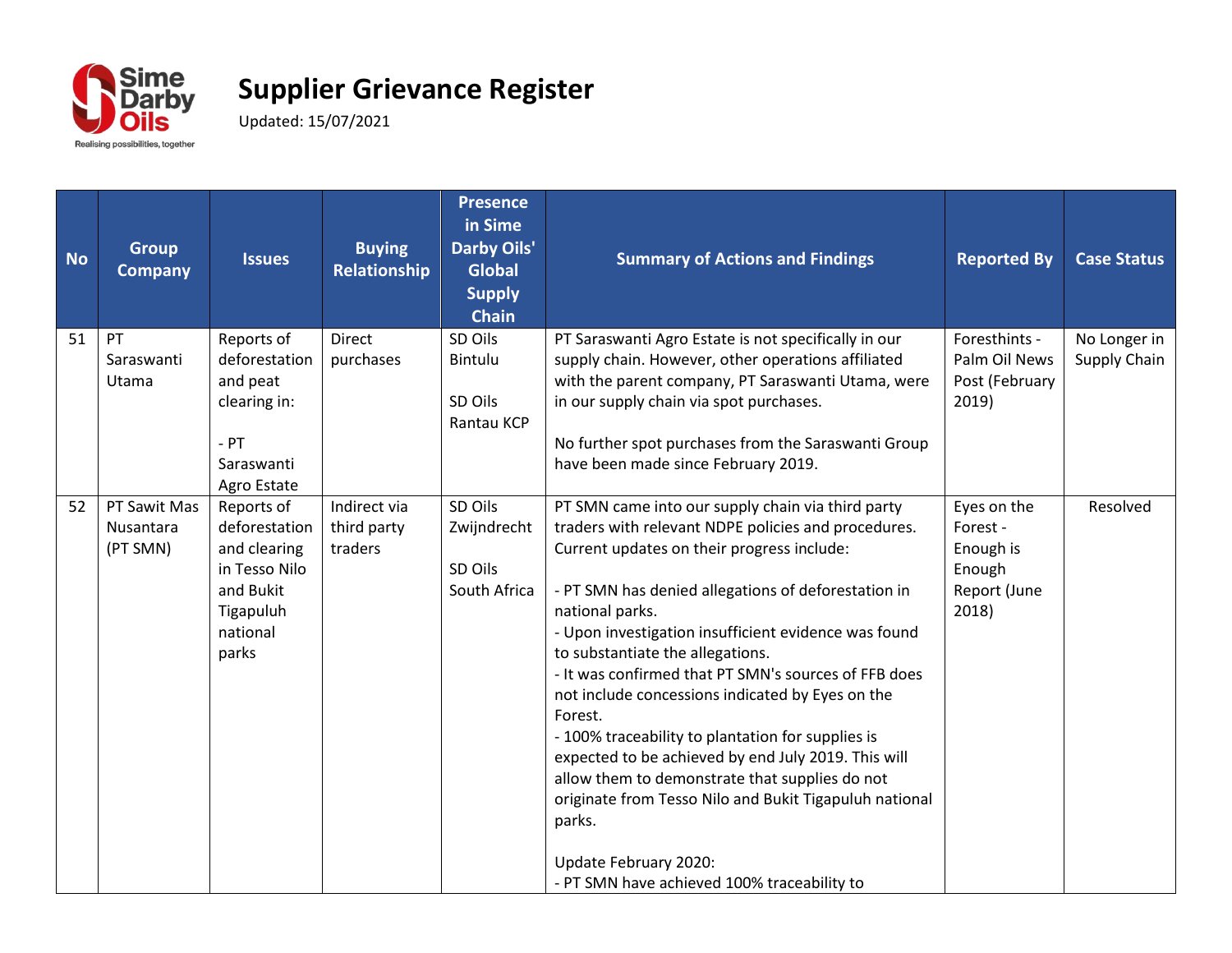

| <b>No</b> | <b>Group</b><br><b>Company</b>          | <b>Issues</b>                                                                      | <b>Buying</b><br>Relationship          | <b>Presence</b><br>in Sime<br><b>Darby Oils'</b><br><b>Global</b><br><b>Supply</b><br><b>Chain</b> | <b>Summary of Actions and Findings</b>                                                                                                                                                                                                                                                                                                                                                                                                                                                                                                                                                                                                                                                                                                                                                                                                                                                                                                                                                                                                                                                  | <b>Reported By</b>                                                                       | <b>Case Status</b>           |
|-----------|-----------------------------------------|------------------------------------------------------------------------------------|----------------------------------------|----------------------------------------------------------------------------------------------------|-----------------------------------------------------------------------------------------------------------------------------------------------------------------------------------------------------------------------------------------------------------------------------------------------------------------------------------------------------------------------------------------------------------------------------------------------------------------------------------------------------------------------------------------------------------------------------------------------------------------------------------------------------------------------------------------------------------------------------------------------------------------------------------------------------------------------------------------------------------------------------------------------------------------------------------------------------------------------------------------------------------------------------------------------------------------------------------------|------------------------------------------------------------------------------------------|------------------------------|
|           |                                         |                                                                                    |                                        |                                                                                                    | plantations to prove they are not sourcing FFB from<br>illegal sources.                                                                                                                                                                                                                                                                                                                                                                                                                                                                                                                                                                                                                                                                                                                                                                                                                                                                                                                                                                                                                 |                                                                                          |                              |
| 53        | PT Surya<br>Panen Subur<br>$\mathbf{H}$ | Reports of<br>deforestation<br>and peat<br>clearing in<br>the Leuser<br>Ecosystem. | Indirect via<br>third party<br>traders | SD Oils<br>South Africa                                                                            | PT SPS II came into our supply chain via third party<br>traders with relevant NDPE policies and procedures.<br>Current updates on their progress include:<br>- PT SPS II committed to a moratorium on peatland<br>clearing in 2015 and have been implementing best<br>management practices for peatland plantations.<br>- Our third party trader's monitoring of PT SPS II's<br>operations has identified pockets of land clearing in<br>their concession, which has been due to community<br>encroachment. PT SPS II themselves have continued to<br>maintain a moratorium on the area.<br>- To deal with the illegal encroachment, PT SPS II has<br>reported the following actions:<br>1. Engagement with surroundings communities.<br>2. Reached out to Government Land Authority<br>requesting for enforcement of PT SPS II's land use<br>right.<br>3. Conducted land Tenure Study/Participatory<br>mapping.<br>4. Filed police reports on the ongoing illegal<br>encroachment.<br>5. Transparently reported the encroachment/illegal<br>occupation issues to the Governor of Aceh. | Rainforest<br>Action<br>Network - Last<br>Place on Earth<br>Report<br>(November<br>2014) | No Longer in<br>Supply Chain |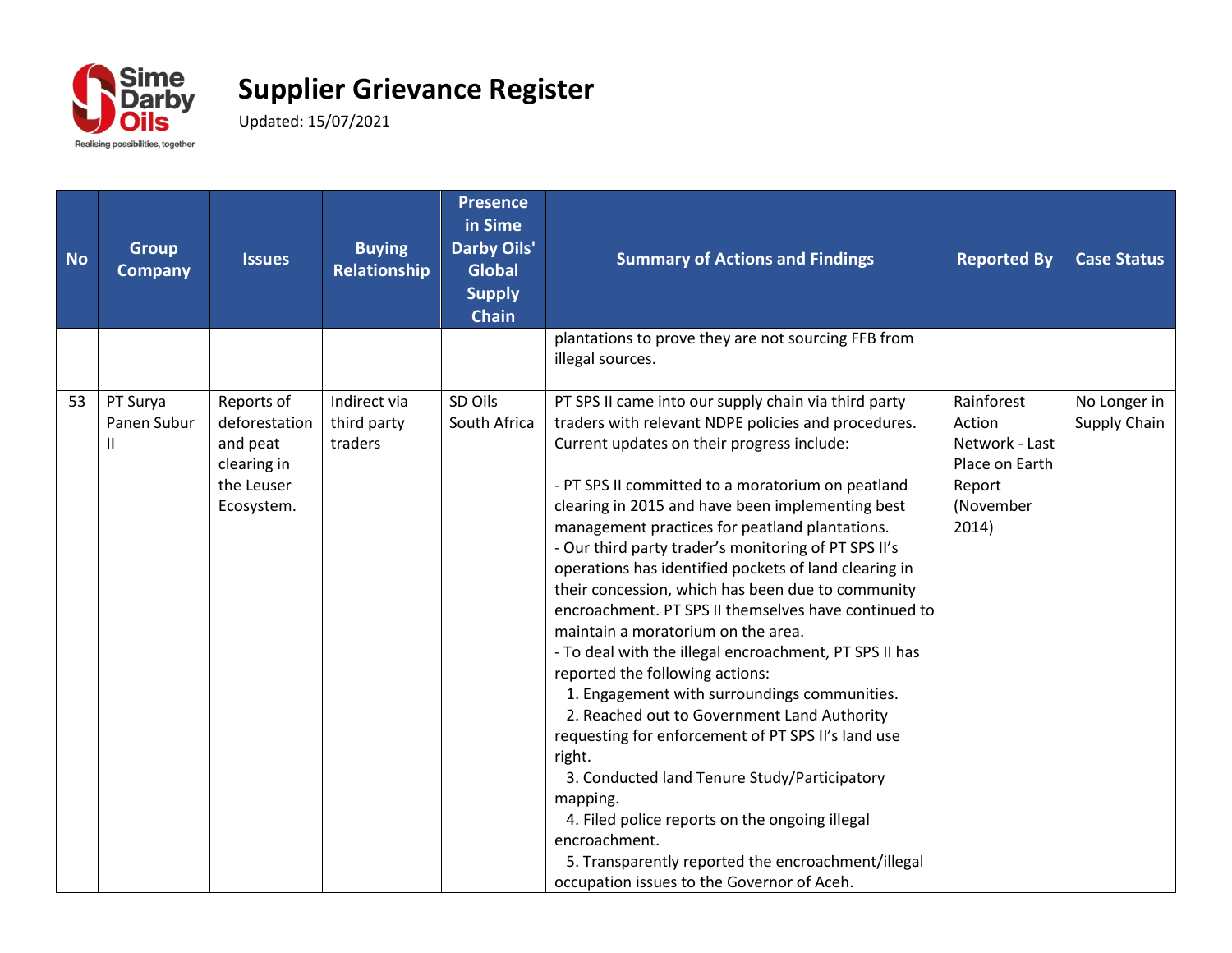

| <b>No</b> | <b>Group</b><br><b>Company</b> | <b>Issues</b> | <b>Buying</b><br><b>Relationship</b> | <b>Presence</b><br>in Sime<br><b>Darby Oils'</b><br><b>Global</b><br><b>Supply</b><br><b>Chain</b> | <b>Summary of Actions and Findings</b>                                                                                                                                                                                                                                                                                                                                                                                                                                                                                                                                                                                                                                                                                                                                                                                                                                                                                                                                                                                                                                                                          | <b>Reported By</b> | <b>Case Status</b> |
|-----------|--------------------------------|---------------|--------------------------------------|----------------------------------------------------------------------------------------------------|-----------------------------------------------------------------------------------------------------------------------------------------------------------------------------------------------------------------------------------------------------------------------------------------------------------------------------------------------------------------------------------------------------------------------------------------------------------------------------------------------------------------------------------------------------------------------------------------------------------------------------------------------------------------------------------------------------------------------------------------------------------------------------------------------------------------------------------------------------------------------------------------------------------------------------------------------------------------------------------------------------------------------------------------------------------------------------------------------------------------|--------------------|--------------------|
|           |                                |               |                                      |                                                                                                    | - On the 13th July 2018, officials from the Indonesia<br>Ministry of Environment and Forestry (KLHK)<br>conducted a field verification to SPS II, where the<br>officials visited disputed area including area allegedly<br>cleared by illegal encroachers.<br>- On land conflicts, PT SPS II is working with TFT to<br>seeking resolution with the local communities. A<br>Collaboration For Transformation programme was<br>launched in 2017 to address the land tenure issues<br>between PT SPS II and the local communities.<br>- On the use of fire for land clearing, there have been a<br>few mistakes:<br>1. In 2016, PT SPS II were found not guilty by the<br>Indonesian High Court for the allegation of use of fire<br>for land clearing.<br>2. In June 2018, officers from PT SPS II were<br>convicted for using fire to clear peatland<br>(http://aceh.tribunnews.com/2018/06/26/jaksa-<br>tahan-manajer-kebun-pt-sps)<br>- Third party trader continues to support the progress<br>made by PT SPS II but has decided to stop purchasing<br>from them in June 2018. No longer in our supply chain. |                    |                    |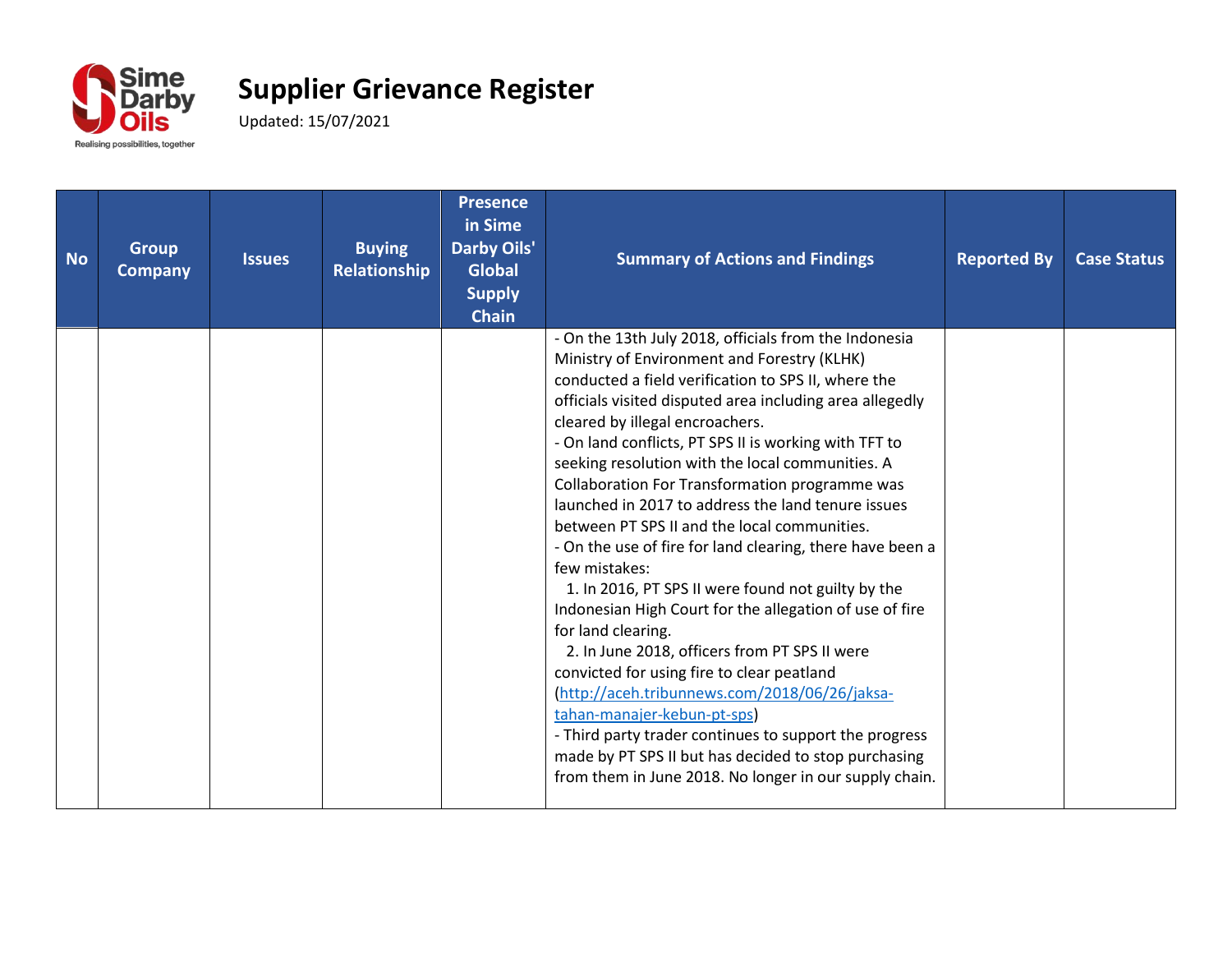

| <b>No</b> | <b>Group</b><br><b>Company</b> | <b>Issues</b>                                                                                                                                                                                             | <b>Buying</b><br>Relationship          | <b>Presence</b><br>in Sime<br><b>Darby Oils'</b><br><b>Global</b><br><b>Supply</b><br><b>Chain</b>  | <b>Summary of Actions and Findings</b>                                                                                                                                                                                                                                                                                                               | <b>Reported By</b>                                                                                                                                                                          | <b>Case Status</b> |
|-----------|--------------------------------|-----------------------------------------------------------------------------------------------------------------------------------------------------------------------------------------------------------|----------------------------------------|-----------------------------------------------------------------------------------------------------|------------------------------------------------------------------------------------------------------------------------------------------------------------------------------------------------------------------------------------------------------------------------------------------------------------------------------------------------------|---------------------------------------------------------------------------------------------------------------------------------------------------------------------------------------------|--------------------|
| 54        | <b>QL Resources</b>            | Potential<br>deforestation<br>detected in<br>PT Pipit<br>Mutiara<br>Indah.<br>Reports of<br>land<br>prepared for<br>clearing<br>(stacking<br>lines) in the<br>PT Pipit<br>Mutiara<br>Indah<br>concession. | Indirect via<br>third party<br>traders | SD Oils<br>South Africa                                                                             | QL Resources came into our supply chain via third<br>party traders with relevant NDPE policies and<br>procedures.<br>Based on detailed review of documentation, reports<br>and letter of commitment from QL Group, our third-<br>party supplier lifted the suspension on QL Group in<br>April 2020.                                                  | Mighty Earth -<br>Rapid<br>Response<br>Report 21<br>(Nov 2019)<br><b>Mighty Rapid</b><br>Response<br>Report 27<br>(May 2020)<br><b>Mighty Rapid</b><br>Response<br>Report 28<br>(June 2020) | Resolved           |
| 55        | Rimbunan<br>Hijau              | Reports of<br>deforestation<br>and peat<br>clearing in<br>operations in<br>Papua New<br>Guinea and<br>Sarawak,<br>including:                                                                              | Indirect via<br>third party<br>traders | SD Oils<br>Bintulu<br>direct<br>purchases -<br>no direct<br>purchase<br>from RH<br>after 1Q<br>2019 | Gilford Ltd, Rimbunan Hijau's operation in Papua New<br>Guinea is not specifically in our supply chain. However,<br>other affiliated mills from Rimbunan Hijau's Malaysian<br>operations are.<br>Third party traders have relevant NDPE policies and<br>we are initiating engagement with them on this case.<br>Current report on progress includes: | Greenpeace -<br>Final<br>Countdown<br>Report<br>(September<br>2018)<br>Mighty Earth -<br>Rapid<br>Response                                                                                  | Resolved           |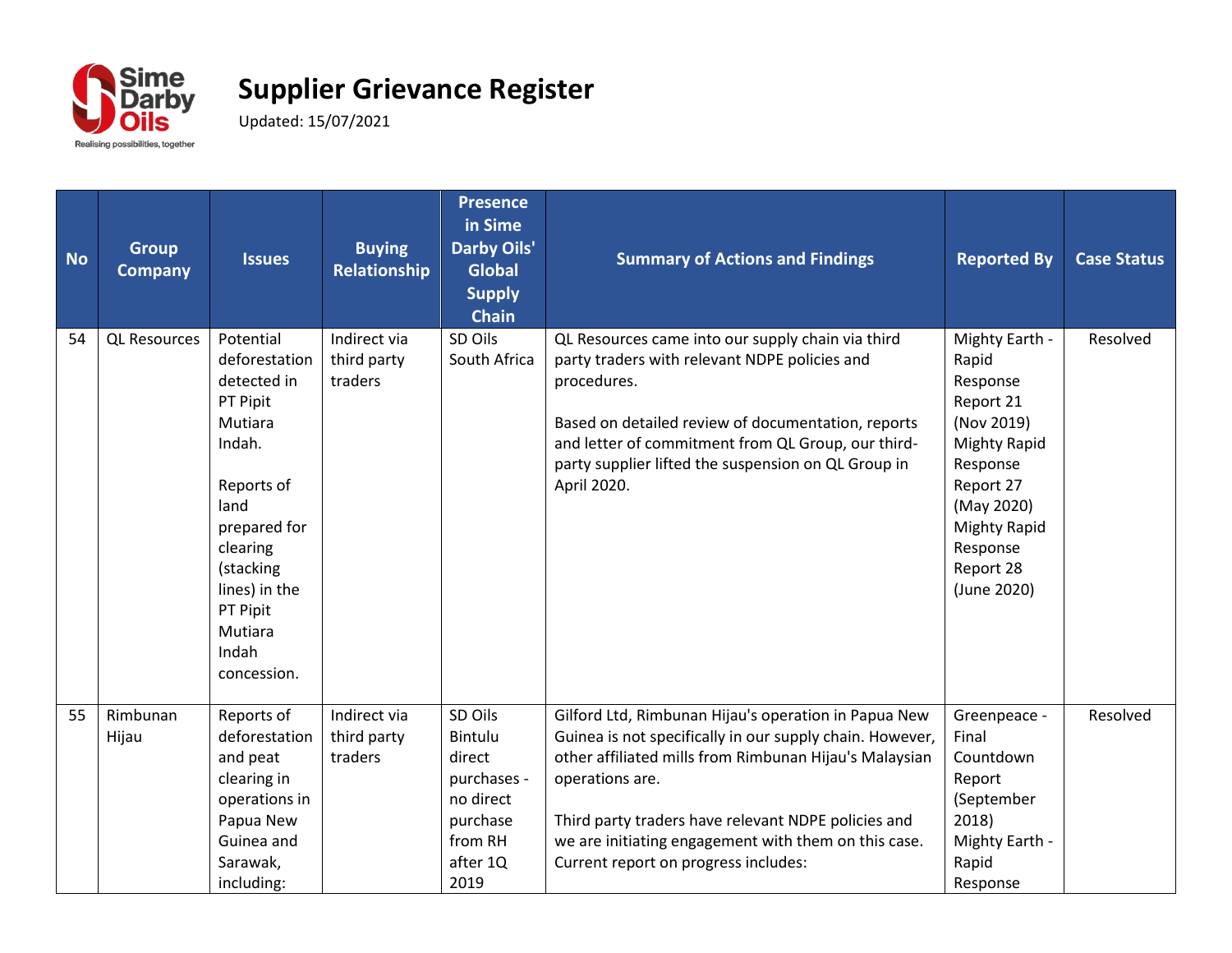

| <b>No</b> | <b>Group</b><br><b>Company</b> | <b>Issues</b> | <b>Buying</b><br>Relationship | <b>Presence</b><br>in Sime<br><b>Darby Oils'</b><br><b>Global</b><br><b>Supply</b><br><b>Chain</b> | <b>Summary of Actions and Findings</b>                  | <b>Reported By</b> | <b>Case Status</b> |
|-----------|--------------------------------|---------------|-------------------------------|----------------------------------------------------------------------------------------------------|---------------------------------------------------------|--------------------|--------------------|
|           |                                |               |                               |                                                                                                    | - engagement with Rimbunan Hijau initiated in           | Report 12          |                    |
|           |                                | - Erajaya     |                               | SD Oils                                                                                            | September 2018.                                         | (January           |                    |
|           |                                | Synergy Sdn   |                               | South Africa                                                                                       | - Gilford Ltd, Rimbunan Hijau's operations in Papua     | 2019)              |                    |
|           |                                | <b>Bhd</b>    |                               |                                                                                                    | New Guinea, committed to adhering to an NDPE policy     | Mighty Earth -     |                    |
|           |                                | - Jaya Tiasa, |                               | SD Oils                                                                                            | and shared relevant information for further             | Rapid              |                    |
|           |                                | LPF/0024      |                               | Zwijndrecht                                                                                        | investigation.                                          | Response           |                    |
|           |                                | - Poh Zhen    |                               |                                                                                                    | - third party trader in the process of analysing the    | Report 17          |                    |
|           |                                | Sdn Bhd       |                               |                                                                                                    | information provided and may verify with a field visit. | (July 2019)        |                    |
|           |                                | - Rimbunan    |                               |                                                                                                    | - moratorium on further clearing is in place while      | Mighty Earth -     |                    |
|           |                                | Sawit,        |                               |                                                                                                    | engagement is ongoing.                                  | Rapid              |                    |
|           |                                | $-RH$         |                               |                                                                                                    |                                                         | Response           |                    |
|           |                                | Plantation    |                               |                                                                                                    | Investigating cases in Sarawak, Malaysia that were      | Report 18          |                    |
|           |                                | (Selangor     |                               |                                                                                                    | highlighted by Mighty Earth in their Rapid Response     | (Aug 2019)         |                    |
|           |                                | Estate),      |                               |                                                                                                    | Reports.                                                | Mighty Earth -     |                    |
|           |                                | <b>RHPOM</b>  |                               |                                                                                                    |                                                         | Rapid              |                    |
|           |                                | - Woodijaya   |                               |                                                                                                    | February 3, 2020 - Third-party trader's investigation   | Response           |                    |
|           |                                | Sdn Bhd       |                               |                                                                                                    | and engagement with Rimbunan Hijau reveals the          | Report 19          |                    |
|           |                                | -Timrest Sdn  |                               |                                                                                                    | following updates:                                      | (Sep 2019)         |                    |
|           |                                | <b>Bhd</b>    |                               |                                                                                                    |                                                         | Mighty Earth -     |                    |
|           |                                | - PJP Pelita  |                               |                                                                                                    | • Erajaya Synergy Sdn Bhd - Land clearing was           | Rapid              |                    |
|           |                                | Lundu         |                               |                                                                                                    | reported in several areas based on the RRR 18. While a  | Response           |                    |
|           |                                | Plantation    |                               |                                                                                                    | small portion was cleared for non-palm planting         | Report 21          |                    |
|           |                                | Sdn Bhd mill  |                               |                                                                                                    | related operation, most of the area was illegally       | (Nov 2019)         |                    |
|           |                                | $-$ LPF 0026  |                               |                                                                                                    | cleared by local communities.                           | Mighty Earth -     |                    |
|           |                                |               |                               |                                                                                                    | • Jaya Tiasa Holdings Berhad - The land clearing is not | Rapid              |                    |
|           |                                |               |                               |                                                                                                    | related to oil palm development.                        | Response           |                    |
|           |                                |               |                               |                                                                                                    | . Poh Zhen Sdn Bhd - the reported land clearing is not  |                    |                    |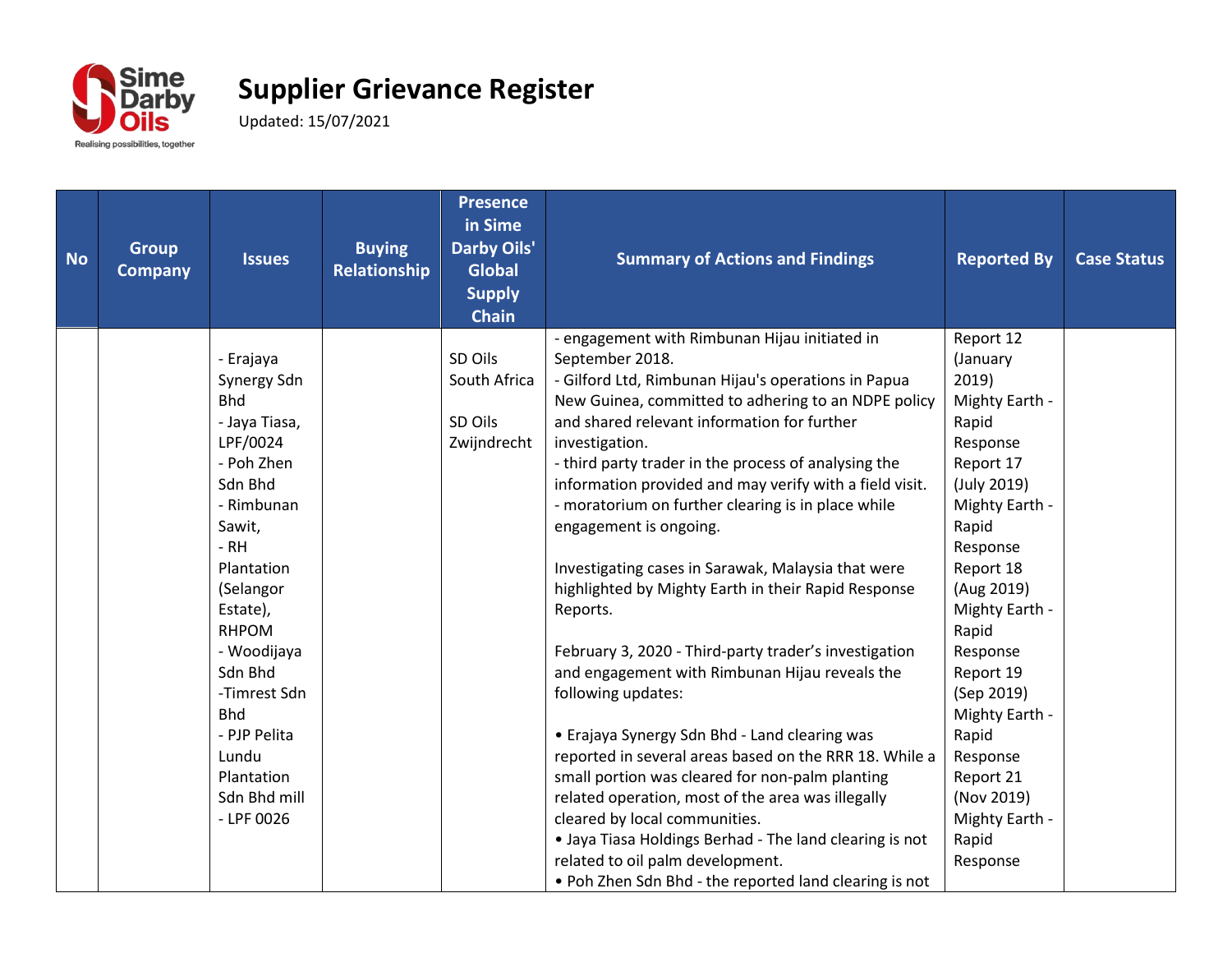

| <b>No</b> | <b>Group</b><br><b>Company</b> | <b>Issues</b> | <b>Buying</b><br><b>Relationship</b> | <b>Presence</b><br>in Sime<br><b>Darby Oils'</b><br><b>Global</b><br><b>Supply</b><br><b>Chain</b> | <b>Summary of Actions and Findings</b>                                                                                                                                                                                                                                                                                                                                                                                                                                                                                                                                                                                                                                                                                                                                                                                                                                                                                                                                                                                                                                                                                                 | <b>Reported By</b>                                                                          | <b>Case Status</b> |
|-----------|--------------------------------|---------------|--------------------------------------|----------------------------------------------------------------------------------------------------|----------------------------------------------------------------------------------------------------------------------------------------------------------------------------------------------------------------------------------------------------------------------------------------------------------------------------------------------------------------------------------------------------------------------------------------------------------------------------------------------------------------------------------------------------------------------------------------------------------------------------------------------------------------------------------------------------------------------------------------------------------------------------------------------------------------------------------------------------------------------------------------------------------------------------------------------------------------------------------------------------------------------------------------------------------------------------------------------------------------------------------------|---------------------------------------------------------------------------------------------|--------------------|
|           |                                |               |                                      |                                                                                                    | related to oil palm development.<br>• Simunjan Estate - Land clearing was not done by the<br>company, it was illegal encroachment by surrounding<br>communities.<br>• RH Plantation (Selangor Estate) - The land clearing is<br>not related to oil palm development.<br>. Woodijaya Sdn Bhd - The area in question is an NCR<br>land, where the 4ha clearance was done by<br>communities for the planting of pineapple.<br>• Timrest Sdn Bhd - Land clearing was not conducted<br>by the company, it happened outside their concession<br>boundary.<br>• PJP Pelita Lundu Plantation Sdn Bhd mill - The<br>alleged clearing on Lot N17 was not carried out by the<br>company. This particular area (LOT N17) is still owned<br>by the local smallholders as it has not been<br>surrendered yet. The land clearing is reported to be<br>done by local smallholders.<br>. Poh Zhen - The alleged clearing at Poh Zhen has<br>been verified to be not related to oil palm.<br><b>LPF 0026</b><br>- Our third-party trader has verified this allegation and<br>confirmed that the land clearing is not related to oil<br>palm development. | Report 29<br>(July 2020)<br>Mighty Earth -<br>Rapid<br>Response<br>Report 34<br>(June 2021) |                    |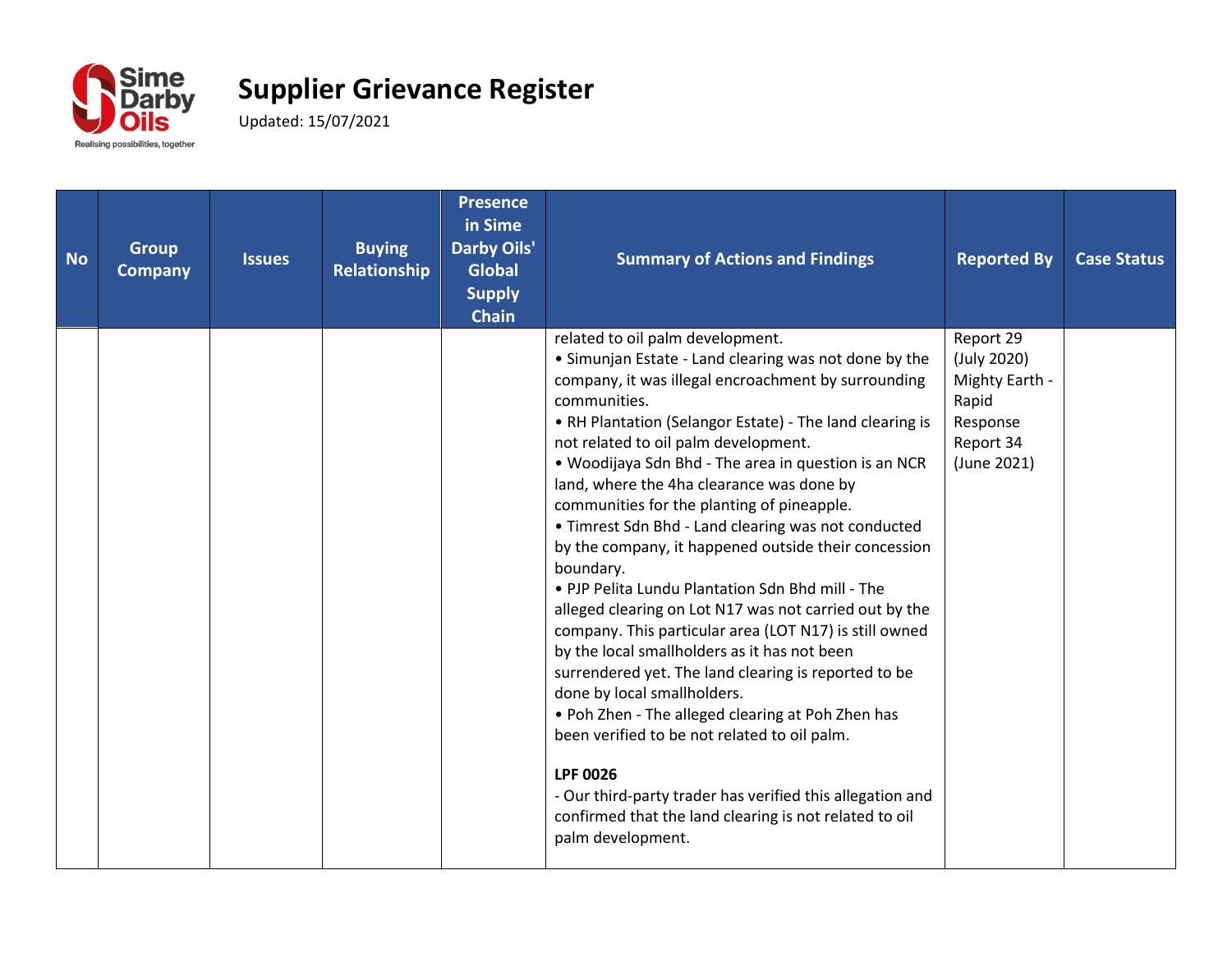

| <b>Group</b><br><b>No</b><br><b>Company</b>                                                | <b>Issues</b>                                                                                                                                                                                                                                                          | <b>Buying</b><br>Relationship          | <b>Presence</b><br>in Sime<br><b>Darby Oils'</b><br><b>Global</b><br><b>Supply</b><br><b>Chain</b> | <b>Summary of Actions and Findings</b>                                                                                                                                                                                                                                                                                                                                                                                                                                                                                 | <b>Reported By</b>                                                                                                                                                                                                                                                                                                                                                           | <b>Case Status</b>           |
|--------------------------------------------------------------------------------------------|------------------------------------------------------------------------------------------------------------------------------------------------------------------------------------------------------------------------------------------------------------------------|----------------------------------------|----------------------------------------------------------------------------------------------------|------------------------------------------------------------------------------------------------------------------------------------------------------------------------------------------------------------------------------------------------------------------------------------------------------------------------------------------------------------------------------------------------------------------------------------------------------------------------------------------------------------------------|------------------------------------------------------------------------------------------------------------------------------------------------------------------------------------------------------------------------------------------------------------------------------------------------------------------------------------------------------------------------------|------------------------------|
| Salim Group<br>56<br>, peat<br>$-$ PT<br>BAPP)<br>Agro<br>CAP)<br>Rendra<br>DRM)<br>Wasior | Reports of<br>deforestation<br>clearance<br>and land<br>conflicts in<br>the following<br>operations:<br>Anekareksa<br>International<br>- PT Bintuni<br>Agro Prima<br>Perkasa (PT<br>- PT Cahaya<br>Pratama (PT<br>- PT Duta<br>Mulya (PT<br>- PT Menara<br>- PT Rimbun | Indirect via<br>third party<br>traders | SD Oils<br>Zwijndrecht<br>SD Oils<br>South Africa                                                  | The Salim Group were historically in the supply chain<br>of our Sime Darby Hudson & Knight refinery via a<br>third-party trader who stopped buying from them in<br>2017.<br>The Salim Group re-entered our supply chain in 1Q<br>2018 via two spot purchases from different third-party<br>traders. This time in the supply chain of our Sime<br>Darby Unimills refinery. These third-party traders have<br>NDPE policies in place and the Salim Group has not<br>entered our supply chain since these spot purchases. | Mighty Earth -<br>Rapid<br>Response<br>Report 1<br>(November<br>2017)<br>Greenpeace -<br>Deforestation<br><b>Case Studies</b><br>(December<br>2017)<br>Environmental<br>Investigation<br>Agency -<br>Papua Oil<br>Palm Risk<br>Exposure<br>Summary<br>(May 2018)<br>Rainforest<br>Action<br>Network -<br>Salim Report<br>(April 2018)<br>Mighty Earth -<br>Rapid<br>Response | No Longer in<br>Supply Chain |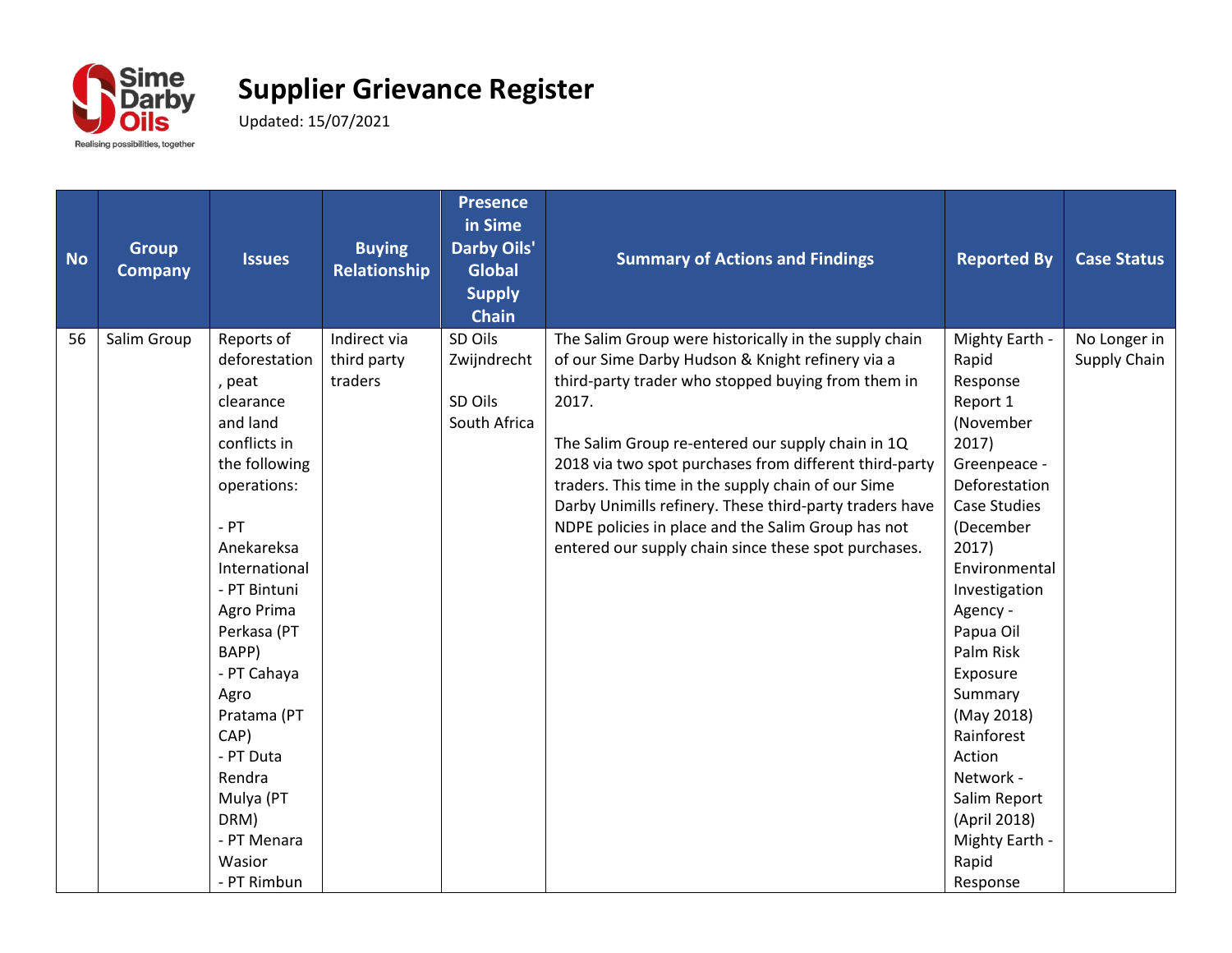

| <b>No</b> | <b>Group</b><br><b>Company</b>       | <b>Issues</b>                                                                                                                                                          | <b>Buying</b><br>Relationship                                            | <b>Presence</b><br>in Sime<br><b>Darby Oils'</b><br><b>Global</b><br><b>Supply</b><br><b>Chain</b> | <b>Summary of Actions and Findings</b>                                                                                                                                                                                                                                                                                                                                                                                                                                                                                                                                         | <b>Reported By</b>                                                                                                                                                        | <b>Case Status</b>           |
|-----------|--------------------------------------|------------------------------------------------------------------------------------------------------------------------------------------------------------------------|--------------------------------------------------------------------------|----------------------------------------------------------------------------------------------------|--------------------------------------------------------------------------------------------------------------------------------------------------------------------------------------------------------------------------------------------------------------------------------------------------------------------------------------------------------------------------------------------------------------------------------------------------------------------------------------------------------------------------------------------------------------------------------|---------------------------------------------------------------------------------------------------------------------------------------------------------------------------|------------------------------|
|           |                                      | Sawit Papua<br>- PT Salim<br>Ivomas<br>Pratama Tbk<br>(SIMP)<br>- PT Subur<br>Karunia Raya<br>-PT Agro<br>Subur Permai<br>(PT ASP)                                     |                                                                          |                                                                                                    |                                                                                                                                                                                                                                                                                                                                                                                                                                                                                                                                                                                | Report 6 (July<br>2018)<br>Mighty Earth -<br>Rapid<br>Response<br>Report 9<br>(October<br>2018)<br>Mighty Earth -<br>Rapid<br>Response<br>Report #20<br>(October<br>2019) |                              |
| 57        | Samling /<br>Glenealy<br>Plantations | Reports of<br>deforestation<br>in Myanmar<br><b>Stark</b><br>Prestige<br>Plantation<br>(MSPP),<br>operations in<br>Sarawak,<br>Malaysia and<br>in North<br>Kalimantan, | <b>Direct</b><br>purchases and<br>indirect via<br>third party<br>traders | SD Oils<br>Bintulu<br>SD Oils<br>Carey Island<br><b>KCP</b><br>SD Oils<br>Zwijndrecht              | Myanmar Stark Prestige Plantation specifically is not in<br>our supply chain, however other mills affiliated with<br>Samling / Glenealy Plantations are.<br>Current updates on progress of their engagement with<br>Samling / Glenealy include:<br>- they are not sourcing from their operations in Papua<br>New Guinea or Myanmar. Supplies come from<br>operations in Malaysia.<br>- moratorium on new developments agreed to,<br>pending relevant HCV and HCS assessments.<br>- Dec 2017 MSPP commissioned Montrose<br>Environmental which is also a registered assessor to | Greenpeace -<br>Deforestation<br><b>Case Studies</b><br>(December<br>2017)<br>Environmental<br>Investigation<br>Agency -<br>Papua Oil<br>Palm Risk<br>Exposure<br>Summary | No Longer in<br>Supply Chain |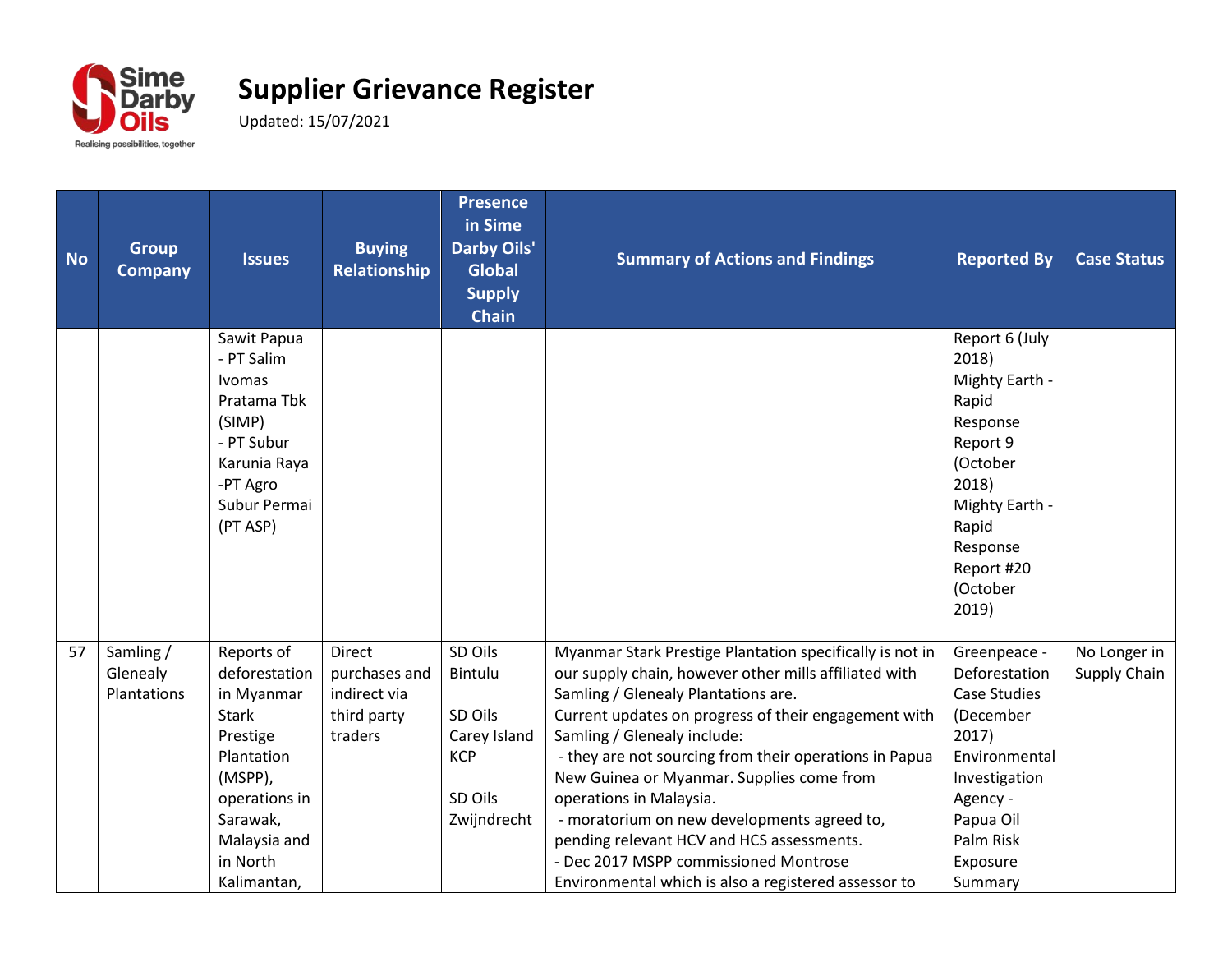

| <b>No</b> | <b>Group</b><br><b>Company</b> | <b>Issues</b>     | <b>Buying</b><br>Relationship | <b>Presence</b><br>in Sime<br><b>Darby Oils'</b><br><b>Global</b><br><b>Supply</b><br><b>Chain</b> | <b>Summary of Actions and Findings</b>                    | <b>Reported By</b> | <b>Case Status</b> |
|-----------|--------------------------------|-------------------|-------------------------------|----------------------------------------------------------------------------------------------------|-----------------------------------------------------------|--------------------|--------------------|
|           |                                | Indonesia.        |                               |                                                                                                    | carry out a HCV study and they are licensed to do so in   | (May 2018)         |                    |
|           |                                |                   |                               |                                                                                                    | Myanmar.                                                  | Greenpeace -       |                    |
|           |                                | - Tunas           |                               |                                                                                                    | - HCV report's recommendation was adhered to by           | Final              |                    |
|           |                                | <b>Borneo</b>     |                               |                                                                                                    | MSPP until the asset was disposed towards the end         | Countdown          |                    |
|           |                                | Plantations       |                               |                                                                                                    | 2018/early 2019 by the Group.                             | Report             |                    |
|           |                                | - Syarikat        |                               |                                                                                                    |                                                           | (September         |                    |
|           |                                | Samling           |                               |                                                                                                    | Updates on deforestation in Kalimantan:                   | 2018)              |                    |
|           |                                | <b>Timber Sdn</b> |                               |                                                                                                    | - Reports of deforestation in Kalimantan, Indonesia by    | Mighty Earth -     |                    |
|           |                                | <b>Bhd</b>        |                               |                                                                                                    | PT Tunas Borneo Plantation, is not associated with the    | Rapid              |                    |
|           |                                | - Samling         |                               |                                                                                                    | Samling Group. The area highlighted is outside of the     | Response           |                    |
|           |                                | Lana LPF          |                               |                                                                                                    | Samling Groups concession. Based on the information       | Report 11          |                    |
|           |                                | 0006              |                               |                                                                                                    | and photos evidence, the area is currently occupied by    | (December          |                    |
|           |                                | - Samling         |                               |                                                                                                    | local communities which has conducted the land            | 2018)              |                    |
|           |                                | Jelalong LPF      |                               |                                                                                                    | clearing. It was also noted that substantial land         | Mighty Earth -     |                    |
|           |                                | 0007              |                               |                                                                                                    | clearing was conducted by a mining company                | Rapid              |                    |
|           |                                | $-$ LPF 008       |                               |                                                                                                    | operating in the area.                                    | Response           |                    |
|           |                                | Marudi &          |                               |                                                                                                    |                                                           | Report 13          |                    |
|           |                                | <b>Batu Belah</b> |                               |                                                                                                    | Updates on deforestation in Sarawak:                      | (March 2019)       |                    |
|           |                                |                   |                               |                                                                                                    | - Syarikat Samling Timber Sdn Bhd (LPF 0014) as           | Mighty Earth -     |                    |
|           |                                |                   |                               |                                                                                                    | highlighted by Mighty Earth's rapid response report 17    | Rapid              |                    |
|           |                                |                   |                               |                                                                                                    | is for Industrial Tree Planting and that they have no oil | Response           |                    |
|           |                                |                   |                               |                                                                                                    | palm estate in the stated location.                       | Report 15          |                    |
|           |                                |                   |                               |                                                                                                    |                                                           | (May 2019)         |                    |
|           |                                |                   |                               |                                                                                                    | - Samling Lana LPF 0006 and LPF 008 Marudi & Batu         | Mighty Earth -     |                    |
|           |                                |                   |                               |                                                                                                    | Belah as highlighted in Mighty Earth's rapid response     | Rapid              |                    |
|           |                                |                   |                               |                                                                                                    | reports 11, 13, 15, 16, and 17 were not related to oil    | Response           |                    |
|           |                                |                   |                               |                                                                                                    | palm plantations. Clearing detected were related to       | Report 16          |                    |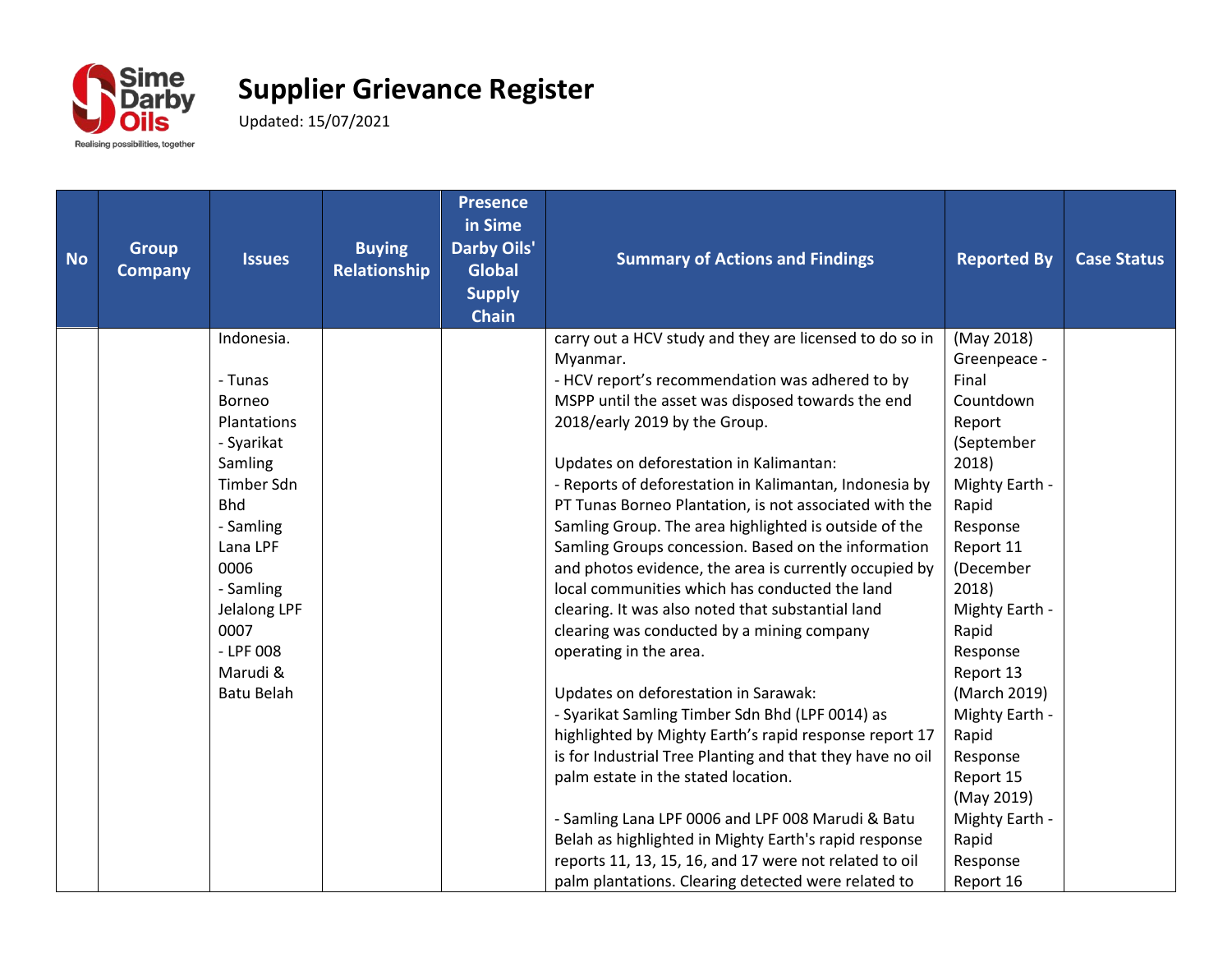

| <b>No</b> | <b>Group</b><br><b>Company</b> | <b>Issues</b> | <b>Buying</b><br><b>Relationship</b> | <b>Presence</b><br>in Sime<br>Darby Oils'<br><b>Global</b><br><b>Supply</b><br><b>Chain</b> | <b>Summary of Actions and Findings</b>                                                                                                                                                                                                                                                                                                                                                                                                                                                                                                                                                                                                                                                                                                                                                                                                                                                                                                                                                                                                                                                                                                                                                                        | <b>Reported By</b>                                                                                                                                                                                                                                                                                                                                 | <b>Case Status</b> |
|-----------|--------------------------------|---------------|--------------------------------------|---------------------------------------------------------------------------------------------|---------------------------------------------------------------------------------------------------------------------------------------------------------------------------------------------------------------------------------------------------------------------------------------------------------------------------------------------------------------------------------------------------------------------------------------------------------------------------------------------------------------------------------------------------------------------------------------------------------------------------------------------------------------------------------------------------------------------------------------------------------------------------------------------------------------------------------------------------------------------------------------------------------------------------------------------------------------------------------------------------------------------------------------------------------------------------------------------------------------------------------------------------------------------------------------------------------------|----------------------------------------------------------------------------------------------------------------------------------------------------------------------------------------------------------------------------------------------------------------------------------------------------------------------------------------------------|--------------------|
|           |                                |               |                                      |                                                                                             | the harvesting of tree plantation species.<br>- On reports of deforestation in Jelalong LPF 0007<br>concession, below are the findings:<br>• Samling Jelalong LPF 0007 Part 1 - Encroachment by<br>communities and made police report made.<br>• Samling Jelalong LPF 0007 Part 2 - photo evidences<br>show the same area was again encroached by<br>communities around Long Tisam. This was investigated<br>and police report lodged.<br>• Samling Jelalong LPF 0007 Part 3 - The deforested<br>area is outside of Samling's concession.<br>• On the land clearing highlighted in Mighty Earth<br>Report 24, direct engagement with Samling Group<br>clarified that Marudi LPF is a reforestation area and no<br>oil palm has been planted or will be planted within the<br>LPF.<br>• Marudi LPF is certified under the Malaysian Timber<br>Certification Scheme.<br>. Within the area identified in ME Report 24, there are<br>areas planted with rubber which is a project<br>sponsored by the Government under RISDA for Long<br>Panai local community. Other areas are for<br>Reforestation under our Group's Licensed Planted<br>Forest (LPF) area.<br>• Glenealy Plantations are amenable to having an | (June 2019)<br>Mighty Earth -<br>Rapid<br>Response<br>Report 17<br>(June 2019)<br>Mighty Earth -<br>Rapid<br>Response<br>Report 18<br>(Aug 2019)<br>Mighty Earth -<br>Rapid<br>Response<br>Report 24 (Jan<br>2020)<br>Mighty Earth -<br>Rapid<br>Response<br>Report 26<br>(Apr 2020)<br><b>Mighty Rapid</b><br>Response<br>Report 27<br>(May 2020) |                    |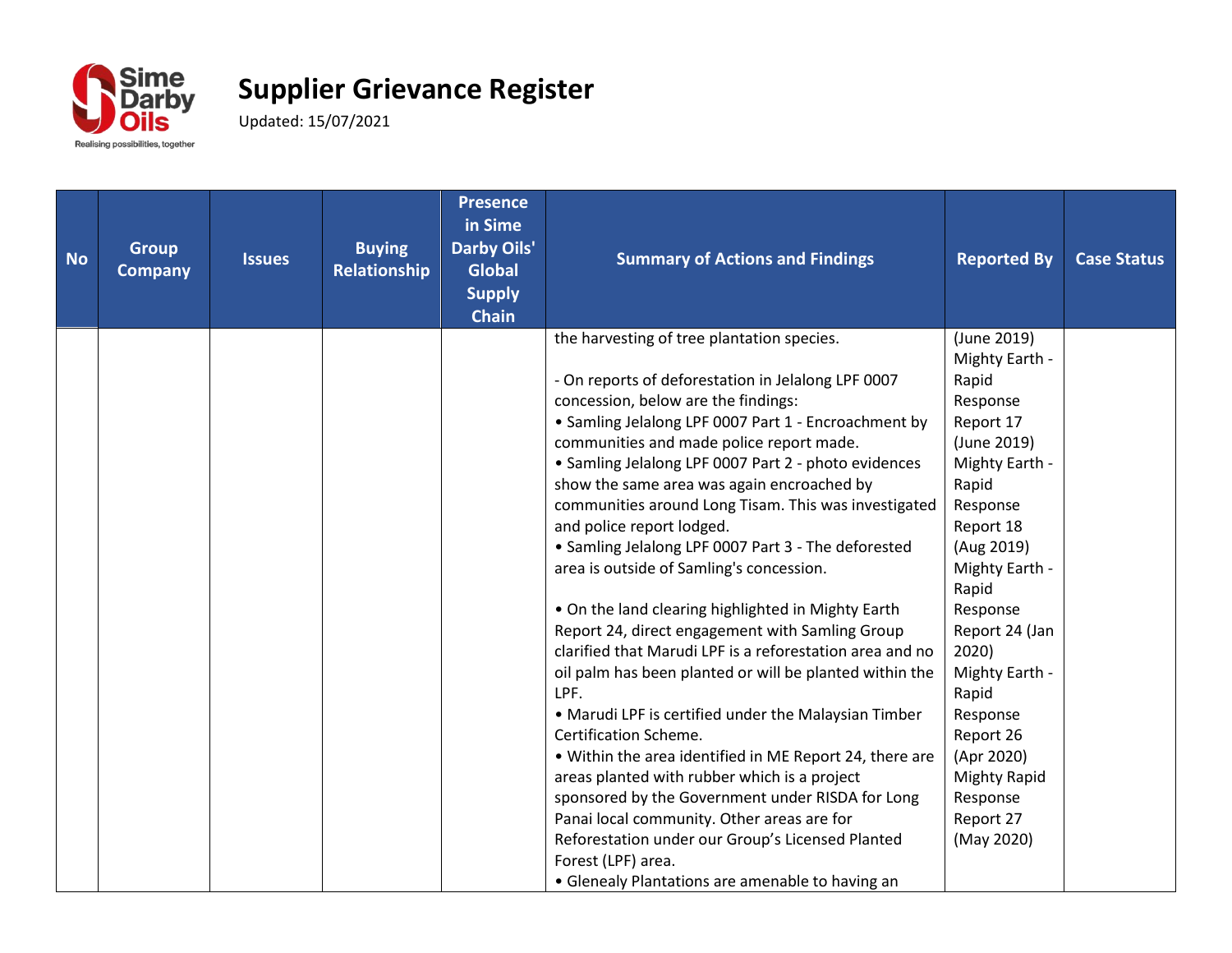

| <b>No</b> | <b>Group</b><br><b>Company</b>              | <b>Issues</b>                                                                                                                                                                                                  | <b>Buying</b><br>Relationship          | <b>Presence</b><br>in Sime<br><b>Darby Oils'</b><br><b>Global</b><br><b>Supply</b><br><b>Chain</b> | <b>Summary of Actions and Findings</b>                                                                                                                                                                                                                                                                                                                                                                                                                                                                                                                                                                                                                                                                                               | <b>Reported By</b>                                                                                                                                                                                                    | <b>Case Status</b> |
|-----------|---------------------------------------------|----------------------------------------------------------------------------------------------------------------------------------------------------------------------------------------------------------------|----------------------------------------|----------------------------------------------------------------------------------------------------|--------------------------------------------------------------------------------------------------------------------------------------------------------------------------------------------------------------------------------------------------------------------------------------------------------------------------------------------------------------------------------------------------------------------------------------------------------------------------------------------------------------------------------------------------------------------------------------------------------------------------------------------------------------------------------------------------------------------------------------|-----------------------------------------------------------------------------------------------------------------------------------------------------------------------------------------------------------------------|--------------------|
|           |                                             |                                                                                                                                                                                                                |                                        |                                                                                                    | NDPE policy of which they are working with a<br>consultant on this.<br>• Glenealy Plantations have agreed to disclose their oil<br>palm boundary maps provided an NDA from SD Oils is<br>in place.<br>Due to specific requests by key customers to remove<br>Glenealy Plantation mills from their supply chains,<br>there will be no further purchases from Samling after<br>April 2020, until concerns can be resolved.                                                                                                                                                                                                                                                                                                             |                                                                                                                                                                                                                       |                    |
| 58        | Shin Yang<br>Group /<br>Sarawak Oil<br>Palm | Reports of<br>deforestation<br>/peat<br>clearing in<br>operations in<br>Sarawak,<br>Malaysia and<br>the following<br>operations:<br>- Dataran<br>Linau Sdn<br><b>Bhd</b><br>- Shin Yang<br>OP Planting<br>Area | Indirect via<br>third party<br>traders | SD Oils<br>Zwijndrecht                                                                             | The highlighted mills are not specifically in our supply<br>chain, however other mills affiliated with Shin Yang<br>Group/SOP are. Third party traders have relevant<br>NDPE policies and commitments. Current updates<br>from their engagement with Sarawak Oil Palm (SOP)<br>include:<br>- Acknowledgement that SOP had non-compliances in<br>their operations between 2016 - 2017.<br>- In 2018, SOP expressed commitment to NDPE and<br>third party traders have been supporting them in their<br>journey towards implementing a holistic action plan<br>across their supply chain, which in phases will also<br>look into their third party sourcing.<br>- Priority is to ensure new clearings comply with NDPE<br>commitments. | Mighty Earth -<br>Rapid<br>Response<br>Report 4 (May<br>2018)<br>Mighty Earth -<br>Rapid<br>Response<br>Report 13<br>(March 2019)<br>Mighty Earth -<br>Rapid<br>Response<br>Report 15<br>(May 2019)<br>Mighty Earth - | Resolved           |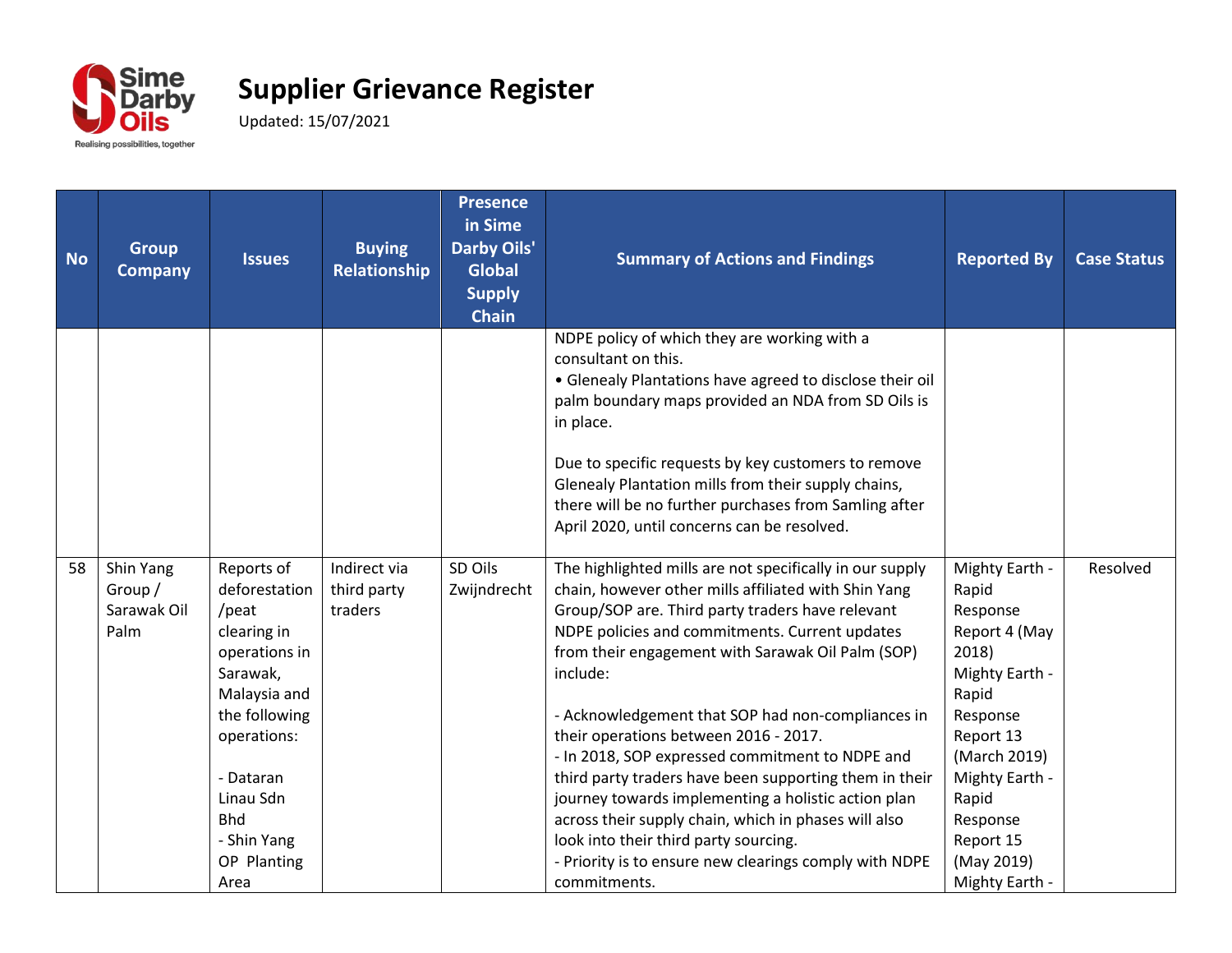

| <b>No</b> | <b>Group</b><br><b>Company</b> | <b>Issues</b>                                                                                                           | <b>Buying</b><br>Relationship | <b>Presence</b><br>in Sime<br><b>Darby Oils'</b><br><b>Global</b><br><b>Supply</b><br><b>Chain</b> | <b>Summary of Actions and Findings</b>                                                                                                                                                                                                                                                                                                                                                                                                                                                                                                                                                                                                                                                                                                                                                                                                                                                                                                                                                                                                                                                                                                                                                                                            | <b>Reported By</b>                                                                                                                                                                | <b>Case Status</b> |
|-----------|--------------------------------|-------------------------------------------------------------------------------------------------------------------------|-------------------------------|----------------------------------------------------------------------------------------------------|-----------------------------------------------------------------------------------------------------------------------------------------------------------------------------------------------------------------------------------------------------------------------------------------------------------------------------------------------------------------------------------------------------------------------------------------------------------------------------------------------------------------------------------------------------------------------------------------------------------------------------------------------------------------------------------------------------------------------------------------------------------------------------------------------------------------------------------------------------------------------------------------------------------------------------------------------------------------------------------------------------------------------------------------------------------------------------------------------------------------------------------------------------------------------------------------------------------------------------------|-----------------------------------------------------------------------------------------------------------------------------------------------------------------------------------|--------------------|
|           |                                | (LPF/0018)<br>- Dataran<br>Seping Sdn<br>Bhd (Adam<br>Oil Palm<br>Estate)<br>- Linau Sinar<br>(Linau<br>Mewah<br>Group) |                               |                                                                                                    | - In March 2018, their Sepakau mill and supply base<br>underwent an assessment by third party traders'<br>consultants and in September 2018, an NDPE<br>workshop was hosted for their team and third-party<br>suppliers.<br>- With reference to the Rapid Response Report #13<br>that highlights 10ha of peat clearance in Belaga,<br>Sarawak, our third-party trader is reviewing planning<br>studies that indicate that the area is on mineral soil<br>and not peat.<br>- SOP has initiated engagement with their supplier on<br>Rapid Response Report 17 that highlighted<br>preparatory stacking activity.<br>- On the SOP/Shin Yang cases, SOP has confirmed the<br>following with evidence presented:<br>- Clearing in Dataran Linau Sdn Bhd - third-party<br>trader updated that site visit found that the clearing<br>identified by Mighty Earth is not within Shin Yang's<br>operations. Shin Yang has also shared with SOP their<br>concession maps and details were shared with the<br>third-party trader.<br>- Clearing in Dataran Seping (Rapid Response Report<br>#20) were done by local communities intending to<br>plant paddy. The management has met the<br>community to prevent further encroachment into the | Rapid<br>Response<br>Report 17<br>(July 2019)<br>Mighty Earth -<br>Rapid<br>Response<br>Report 18<br>(Aug 2019)<br>Mighty Earth -<br>Rapid<br>Response<br>Report 20 (Oct<br>2019) |                    |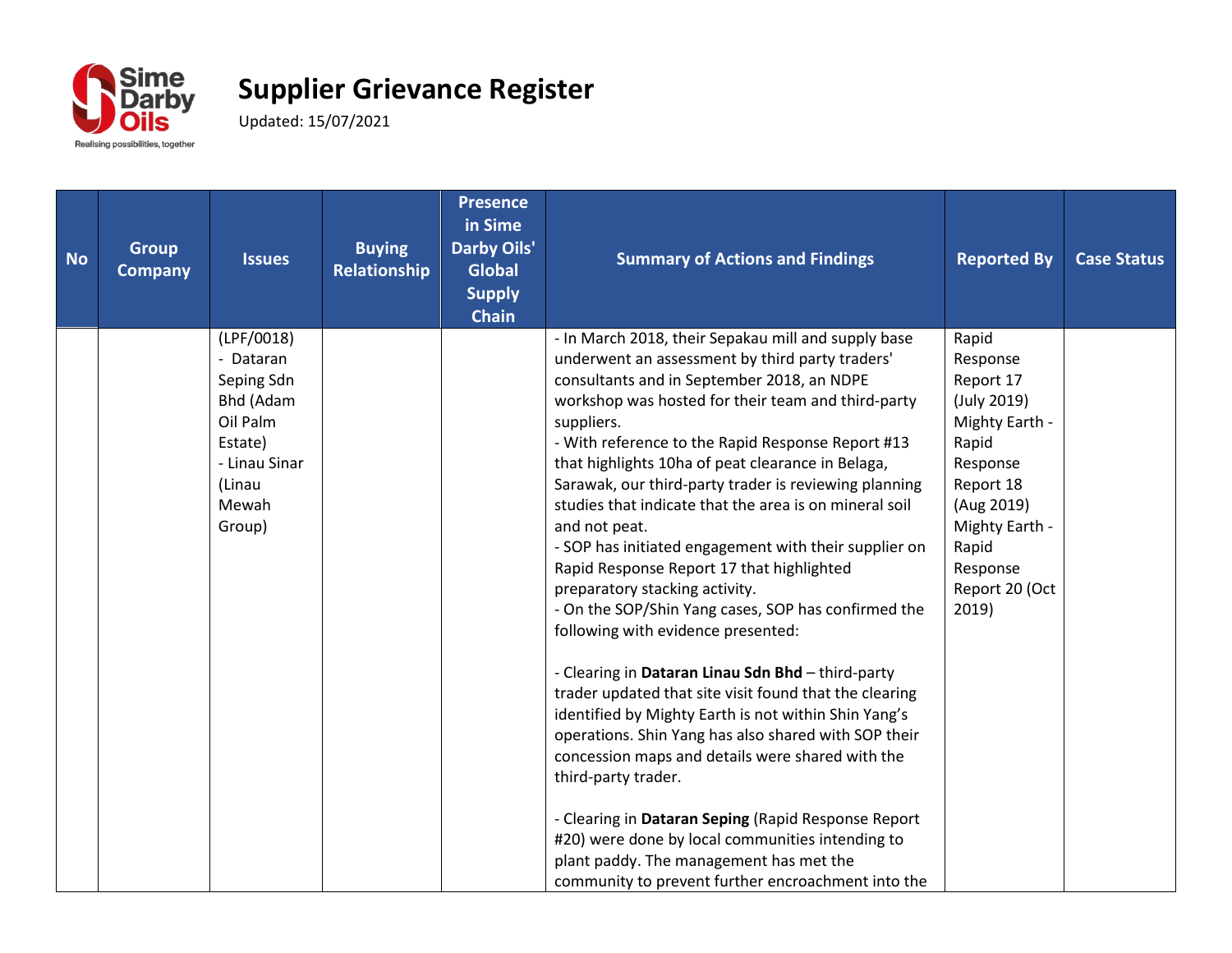

| <b>No</b> | <b>Group</b><br><b>Company</b> | <b>Issues</b> | <b>Buying</b><br><b>Relationship</b> | <b>Presence</b><br>in Sime<br><b>Darby Oils'</b><br><b>Global</b><br><b>Supply</b><br><b>Chain</b> | <b>Summary of Actions and Findings</b>                                                                                                                                                                                                                                                                                                                                                                                                                                   | <b>Reported By</b> | <b>Case Status</b> |
|-----------|--------------------------------|---------------|--------------------------------------|----------------------------------------------------------------------------------------------------|--------------------------------------------------------------------------------------------------------------------------------------------------------------------------------------------------------------------------------------------------------------------------------------------------------------------------------------------------------------------------------------------------------------------------------------------------------------------------|--------------------|--------------------|
|           |                                |               |                                      |                                                                                                    | concession area.<br>- Peat development in Linau Sinar (Rapid Response<br>Report #13) - Site visit was conducted and allegations<br>that the clearing was on peat was found to be<br>inaccurate. The EIA also states there is no peat in the<br>concession.<br>• SOP advised Shin Yang to conduct a HCV assessment<br>and this has been completed with preliminary report<br>shared.<br>• SOP will hold Shin Yang accountable to follow the<br><b>HCV</b> recommendations |                    |                    |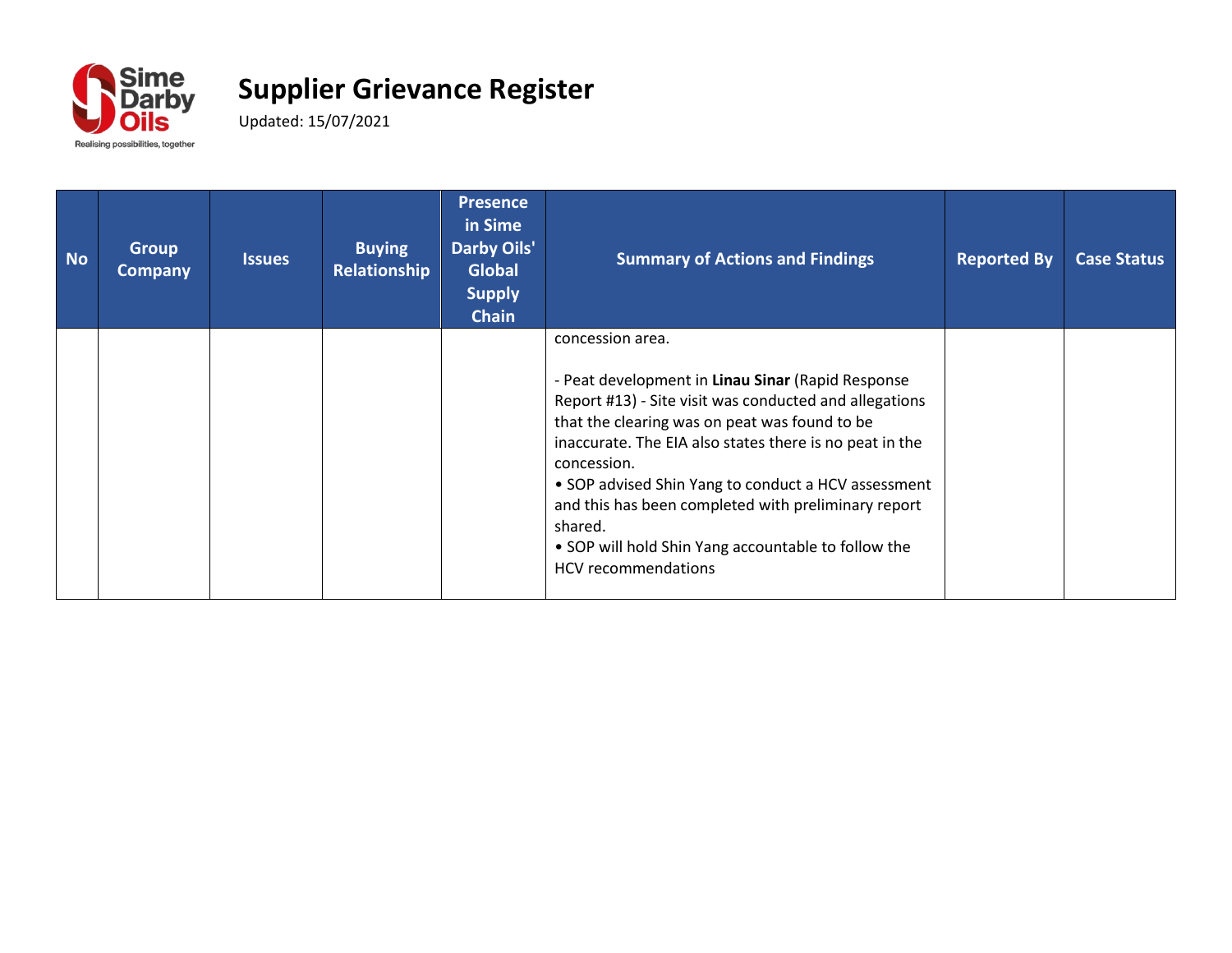

| <b>No</b> | <b>Group</b><br><b>Company</b>         | <b>Issues</b>                                                                                                                                                                                            | <b>Buying</b><br><b>Relationship</b> | <b>Presence</b><br>in Sime<br><b>Darby Oils'</b><br><b>Global</b><br><b>Supply</b><br><b>Chain</b> | <b>Summary of Actions and Findings</b>                                                                                                                                                                                                                                                                                                                                                                                                                                                                                                                                                                                                                                                                                                                                                                                                                                                                                             | <b>Reported By</b>                                                       | <b>Case Status</b> |
|-----------|----------------------------------------|----------------------------------------------------------------------------------------------------------------------------------------------------------------------------------------------------------|--------------------------------------|----------------------------------------------------------------------------------------------------|------------------------------------------------------------------------------------------------------------------------------------------------------------------------------------------------------------------------------------------------------------------------------------------------------------------------------------------------------------------------------------------------------------------------------------------------------------------------------------------------------------------------------------------------------------------------------------------------------------------------------------------------------------------------------------------------------------------------------------------------------------------------------------------------------------------------------------------------------------------------------------------------------------------------------------|--------------------------------------------------------------------------|--------------------|
| 59        | Sime Darby<br>Plantation<br><b>Bhd</b> | Alleged<br>occurrence<br>of<br>deforestation<br>within Sime<br>Darby<br>Plantation's<br>(SDP)<br>boundary at<br>Sime Darby<br>Plantation<br><b>Bhd</b><br>(Derawan,<br>SOU 33) in<br>Bintulu,<br>Sarawak |                                      |                                                                                                    | Pursuant to the report, our desktop verification on the<br>coordinates (3.353, 113.39) showed that it falls<br>outside of SDP's operational area; approximately 100<br>meters away from our Rajawali Estate boundary. This<br>was followed by an on- site verification which further<br>confirmed that the deforested area mentioned in the<br>report directed to a neighbouring third party local<br>agricultural company.<br>Full press statement response as follow<br>http://www.simedarbyplantation.com/media/press-<br>releases/statement-response-rapid-response-palm-oil-<br>report-19-mighty-earth<br>23 December 2019: The RSPO has now published the<br>boundaries of Sime Darby's concessions in Sarawak,<br>which includes Derawan SOU 33 area. Following<br>further engagement with Mighty Earth regarding the<br>issue of the concession boundary, this matter has<br>been resolved to Mighty Earth's satisfaction. | Mighty Earth -<br>Rapid<br>Response<br>Report #19<br>(September<br>2019) | Resolved           |
|           |                                        |                                                                                                                                                                                                          |                                      |                                                                                                    |                                                                                                                                                                                                                                                                                                                                                                                                                                                                                                                                                                                                                                                                                                                                                                                                                                                                                                                                    |                                                                          |                    |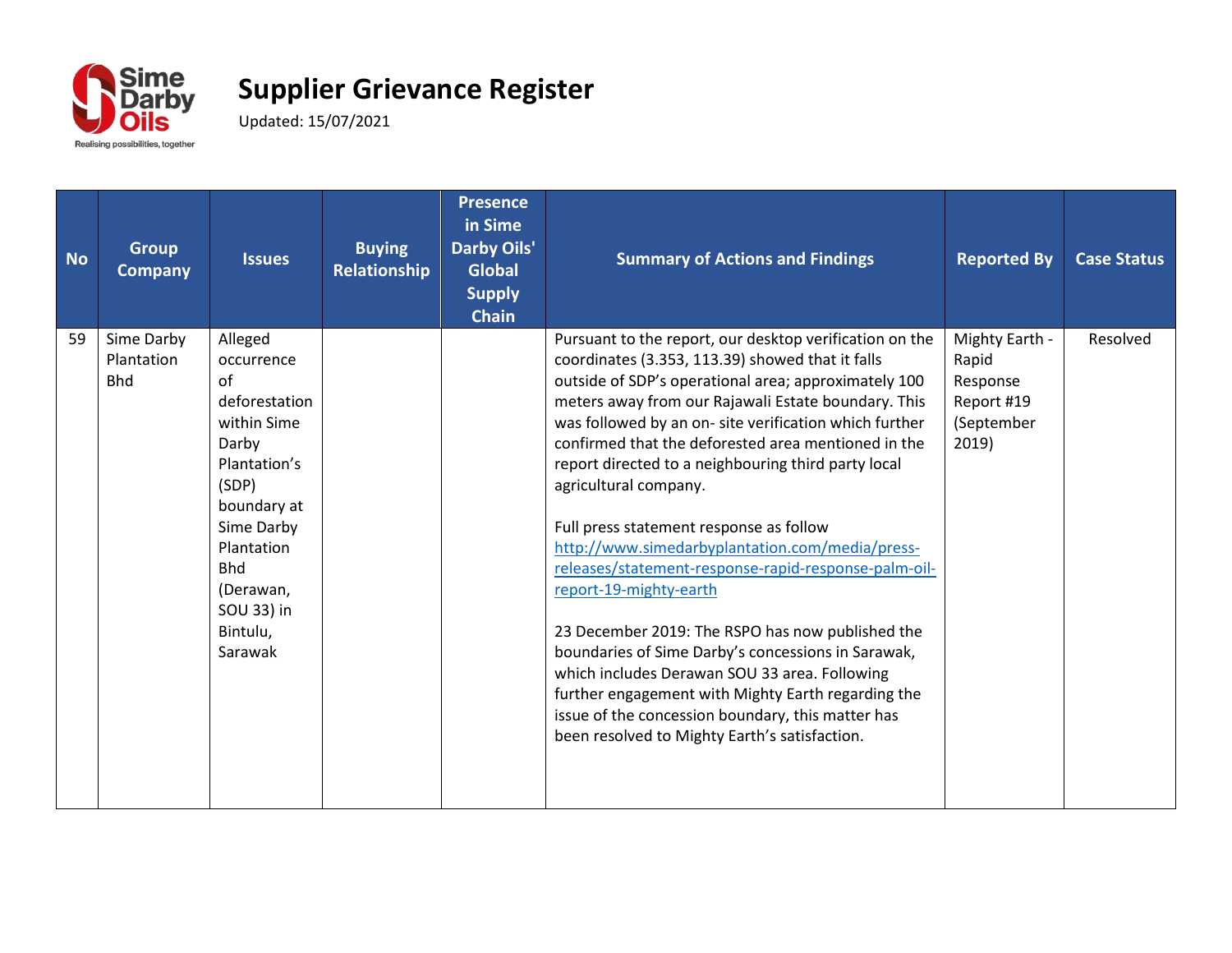

| <b>No</b> | <b>Group</b><br><b>Company</b>         | <b>Issues</b>                                                                                                                                               | <b>Buying</b><br>Relationship          | <b>Presence</b><br>in Sime<br><b>Darby Oils'</b><br><b>Global</b><br><b>Supply</b><br><b>Chain</b> | <b>Summary of Actions and Findings</b>                                                                                                                                                                                                                                                                                                                                                                                           | <b>Reported By</b>                                          | <b>Case Status</b>                    |
|-----------|----------------------------------------|-------------------------------------------------------------------------------------------------------------------------------------------------------------|----------------------------------------|----------------------------------------------------------------------------------------------------|----------------------------------------------------------------------------------------------------------------------------------------------------------------------------------------------------------------------------------------------------------------------------------------------------------------------------------------------------------------------------------------------------------------------------------|-------------------------------------------------------------|---------------------------------------|
| 60        | Sime Darby<br>Plantation<br><b>Bhd</b> | Complaints<br>of social<br>issues<br>levelled<br>against PT<br>Mitra Austral<br>Sejahtera II<br>(PT MAS II)<br>by Project<br>Affected<br>Community<br>(PAC) |                                        |                                                                                                    | On-going complaint is captured in RSPO Complaints<br>Panel. Updates can be found in this link<br>https://askrspo.force.com/Complaint/s/case/5009000<br>0028ErzsAAC/<br>As of 25 June 2019, PT MAS has ceased to be a<br>subsidiary of Sime Darby Plantation as we have<br>effectively disposed our interest in the company to PT<br>Inti Nusa Sejahtera.                                                                         | <b>RSPO</b><br>Complaints<br>Panel (31 Oct<br>2012)         | Ongoing<br>Monitoring &<br>Engagement |
| 61        | Sin Tek Huat<br>(STH Group)            | Report of<br>deforestation<br>in:<br>- PT Makmur<br>Bersama Asia<br>(PT MBA)                                                                                | Indirect via<br>third party<br>traders | SD Oils<br>South Africa<br>SD Oils<br>Zwijndrecht                                                  | PT MBA is not specifically in our supply chain, however<br>other mills affiliated with STH Group are. Supplies<br>from STH Group are via third party traders who have<br>NDPE policies and commitments. Engaging with third<br>party trader on this case.<br>Results of third-party trader's engagement with STH<br>Group concluded that the reported deforestation is<br>outside PT Makmur Bersama Asia concession<br>boundary. | <b>Mighty Rapid</b><br>Response<br>Report #20<br>(Oct 2019) | Resolved                              |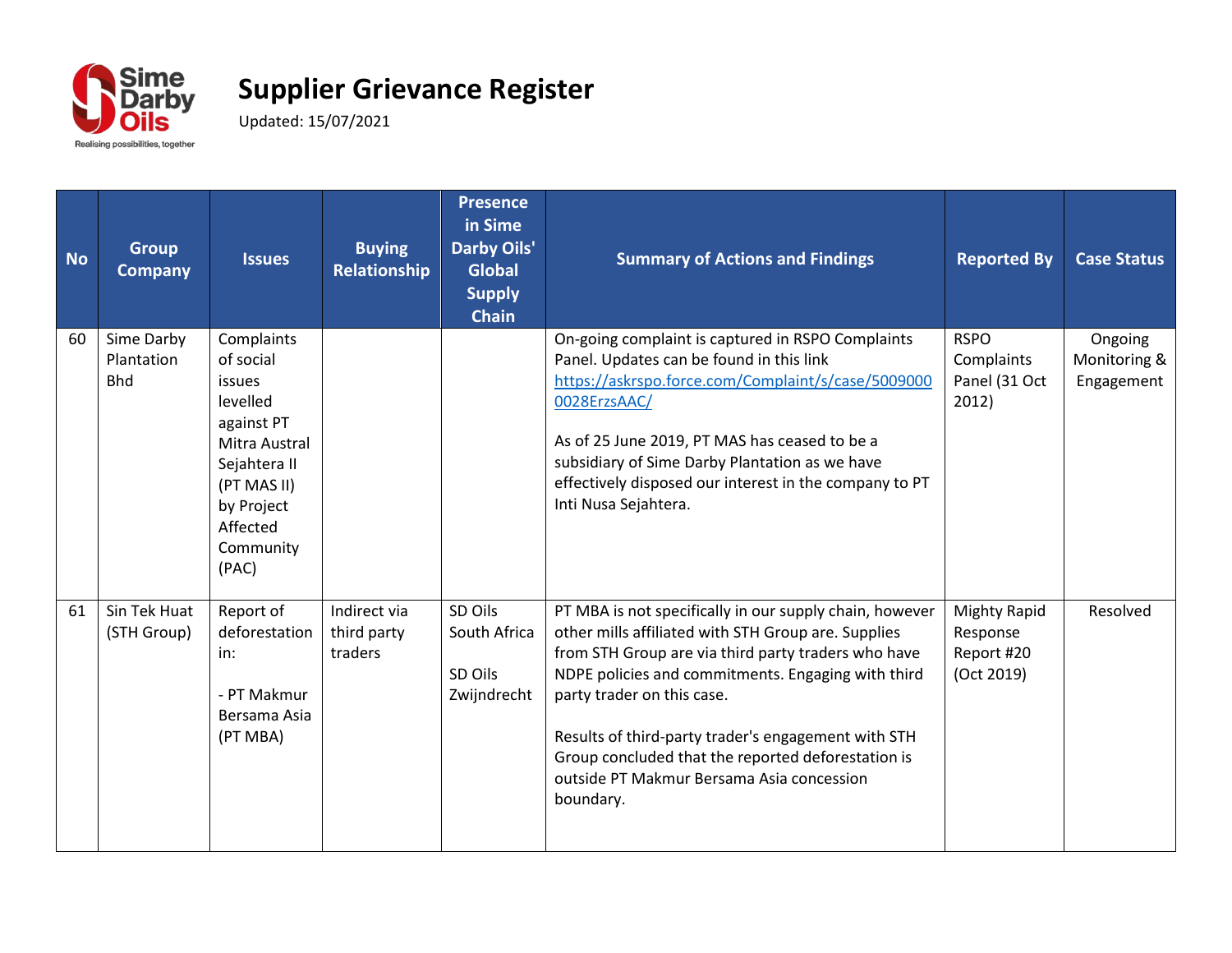

| <b>No</b> | <b>Group</b><br><b>Company</b> | <b>Issues</b>                                                | <b>Buying</b><br>Relationship          | <b>Presence</b><br>in Sime<br><b>Darby Oils'</b><br><b>Global</b><br><b>Supply</b><br><b>Chain</b> | <b>Summary of Actions and Findings</b>                                                                                                                                                                                                                                                                                                                                                                                                                                                                                                                                                                                                                                                                                                                                                                                                                                                                                                                                                                                                                                                                                                                                                        | <b>Reported By</b>                                         | <b>Case Status</b> |
|-----------|--------------------------------|--------------------------------------------------------------|----------------------------------------|----------------------------------------------------------------------------------------------------|-----------------------------------------------------------------------------------------------------------------------------------------------------------------------------------------------------------------------------------------------------------------------------------------------------------------------------------------------------------------------------------------------------------------------------------------------------------------------------------------------------------------------------------------------------------------------------------------------------------------------------------------------------------------------------------------------------------------------------------------------------------------------------------------------------------------------------------------------------------------------------------------------------------------------------------------------------------------------------------------------------------------------------------------------------------------------------------------------------------------------------------------------------------------------------------------------|------------------------------------------------------------|--------------------|
| 62        | <b>SIPEF</b>                   | Reports of<br>deforestation<br>in:<br>PT Agro<br>Muara Rupit | Indirect via<br>third party<br>traders | SD Oils<br>Zwijndrecht<br>SD Oils<br>Liverpool                                                     | PT Agro Muara Rupit is not specifically in our supply<br>chain, however other mills affiliated with SIPEF are.<br>Supplies from SIPEF came into our supply chain via<br>third party traders who have NDPE policies and<br>commitments.<br>SIPEF responded to the allegation<br>(https://bit.ly/3o3gQ06), stating that the development<br>detcetd by Mighty Earth has not undergone an<br>Integrated HCV-HCS Assessment given it relates to a<br>NPP of 2014 and it was not required at the time. A<br>Land Use Risk Identification (LURI) was conducted by<br>an independent assessor and accepted by the RSPO in<br>April 2020. The LURI shows that all of the clearings<br>identified by Mighty Earth are wholly within the area<br>identified as "Low Risk".<br>SIPEF notes that from the evidence provided, none of<br>the reported cleared areas overlap with either the<br>HCV or any of the HCS areas. SIPEF also informed our<br>third-party trader that the area cleared is covered by<br>rubber vegetation.<br>Status of the PT AMR peer review (area I & II) has been<br>completed and the result is already available publicly<br>at the HCSA website. See https://bit.ly/3lGld1A | <b>Mighty Rapid</b><br>Response<br>Report 32 (Jan<br>2021) | Resolved           |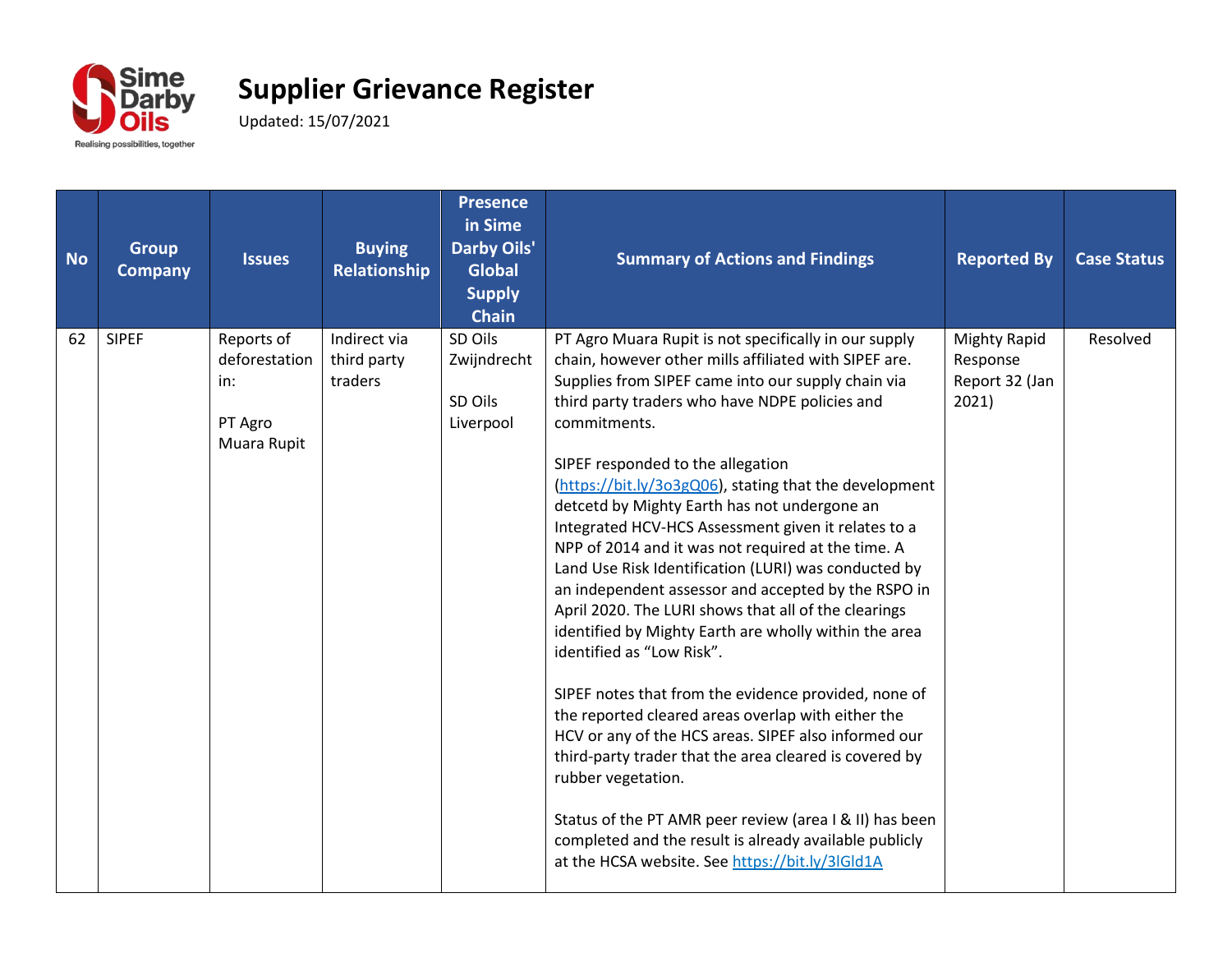

| <b>No</b> | <b>Group</b><br><b>Company</b>              | <b>Issues</b>                                                                                                                       | <b>Buying</b><br><b>Relationship</b>   | <b>Presence</b><br>in Sime<br><b>Darby Oils'</b><br><b>Global</b><br><b>Supply</b><br><b>Chain</b> | <b>Summary of Actions and Findings</b>                                                                                                                                                                                                                                                                                                                                                                                                                                                                                                                                                                                                                                                                                                                                                                                                                                                                                                                                                                      | <b>Reported By</b>                                             | <b>Case Status</b>                    |
|-----------|---------------------------------------------|-------------------------------------------------------------------------------------------------------------------------------------|----------------------------------------|----------------------------------------------------------------------------------------------------|-------------------------------------------------------------------------------------------------------------------------------------------------------------------------------------------------------------------------------------------------------------------------------------------------------------------------------------------------------------------------------------------------------------------------------------------------------------------------------------------------------------------------------------------------------------------------------------------------------------------------------------------------------------------------------------------------------------------------------------------------------------------------------------------------------------------------------------------------------------------------------------------------------------------------------------------------------------------------------------------------------------|----------------------------------------------------------------|---------------------------------------|
| 63        | Ta Ann /<br>Sarawak<br>Plantation<br>Berhad | Reports of<br>deforestation<br>in:<br>- Ladang<br>Selezu Sdn<br><b>Bhd</b><br>Reports of<br>violence in:<br>- Niah Palm<br>Oil Mill | Indirect via<br>third party<br>traders | SD Oils<br>Zwijndrecht<br>SD Oils<br>South Africa                                                  | Ladang Selezu is not specifically in our supply chain,<br>however other Ta Ann mills are.<br>Third party suppliers have relevant NDPE policies and<br>programmes. Updates on their engagement with Ta<br>Ann include:<br>- commitment to adhere to NDPE policy obtained and<br>concession maps shared for investigation.<br>- Moratorium on clearing achieved.<br>- Field verification scheduled for July 2019.<br>As part of the investigation, third-party trader's team<br>has conducted a field assessment from 22-27 July to<br>verify the allegation. The field assessment has verified<br>that the deforestation happened outside Ladang<br>Selezu's concession boundaries.<br><b>Niah Palm Oil Mill:</b><br>The incident occurred on 7 February 2021, involving,<br>Neileson Digat Anak Regi, a former employee of Niah<br>Palm Oil Mill (NPOM), Sarawak Plantation Berhad<br>$(SPB)$ .<br>Neilson is alleged to have entered staff quarters on 7<br>February 2021 after a verbal confrontation and | Mighty Earth -<br>Rapid<br>Response<br>Report 15<br>(May 2019) | Ongoing<br>Monitoring &<br>Engagement |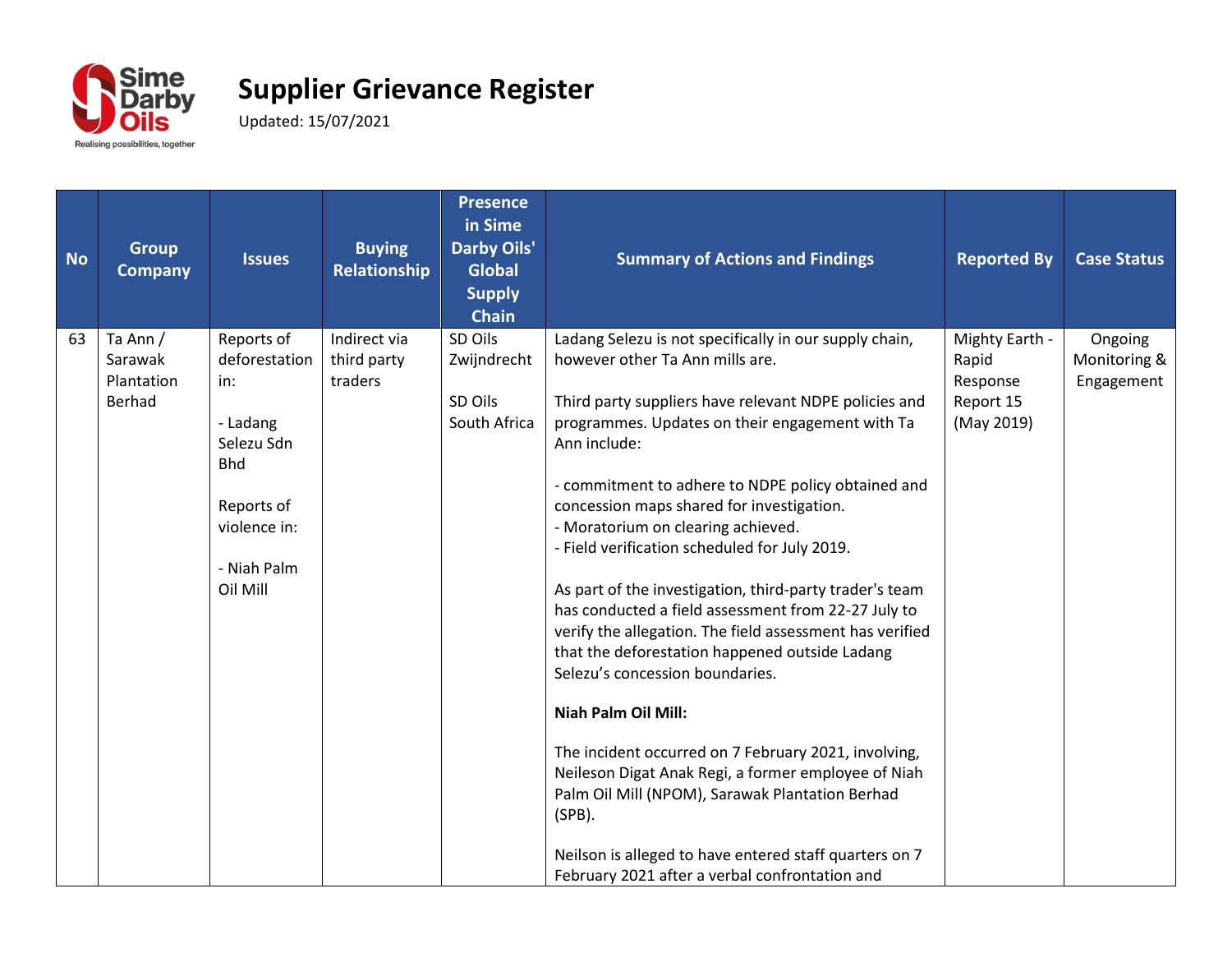

| <b>No</b> | <b>Group</b><br><b>Company</b> | <b>Issues</b> | <b>Buying</b><br><b>Relationship</b> | <b>Presence</b><br>in Sime<br><b>Darby Oils'</b><br><b>Global</b><br><b>Supply</b><br><b>Chain</b> | <b>Summary of Actions and Findings</b>                                                                                                                                                                                                                                                                                                                                                                                                                                                                                                                                                                                                                                                                                                                                                                                                                                                                                                                                                                                                                                                                                                                   | <b>Reported By</b> | <b>Case Status</b> |
|-----------|--------------------------------|---------------|--------------------------------------|----------------------------------------------------------------------------------------------------|----------------------------------------------------------------------------------------------------------------------------------------------------------------------------------------------------------------------------------------------------------------------------------------------------------------------------------------------------------------------------------------------------------------------------------------------------------------------------------------------------------------------------------------------------------------------------------------------------------------------------------------------------------------------------------------------------------------------------------------------------------------------------------------------------------------------------------------------------------------------------------------------------------------------------------------------------------------------------------------------------------------------------------------------------------------------------------------------------------------------------------------------------------|--------------------|--------------------|
|           |                                |               |                                      |                                                                                                    | despite being informed that no visitors were allowed<br>on the premises due to COVID-19 lockdown. He was<br>asked to leave by the company staff but is alleged to<br>have physically assaulted a guard and engaged in a<br>fight on his way out. Nieleson was handed over to the<br>police station and a report was filed against him. On<br>the same day, he also lodged a police report claiming<br>that he was beaten without reason, resulting in bodily<br>pain.<br>Following this incident, local community members and<br>Nieleson's grandfather imprisoned and beat up<br>company security guards at the main entrance of a<br>SPB estate on 9 February 2021. The said guards<br>proceeded to lodge a police report on 10 February.<br>The police department, Polis Diraja Malaysia (PDRM)<br>has issued a media release on the case. PDRM has also<br>made several arrests and the cases are still under<br>investigation.<br>As part of efforts to prevent similar incidents from<br>happening, our third-party supplier will be assisting<br>SPB with the development of relevant policies, in<br>demonstrating a commitment to non-violence. |                    |                    |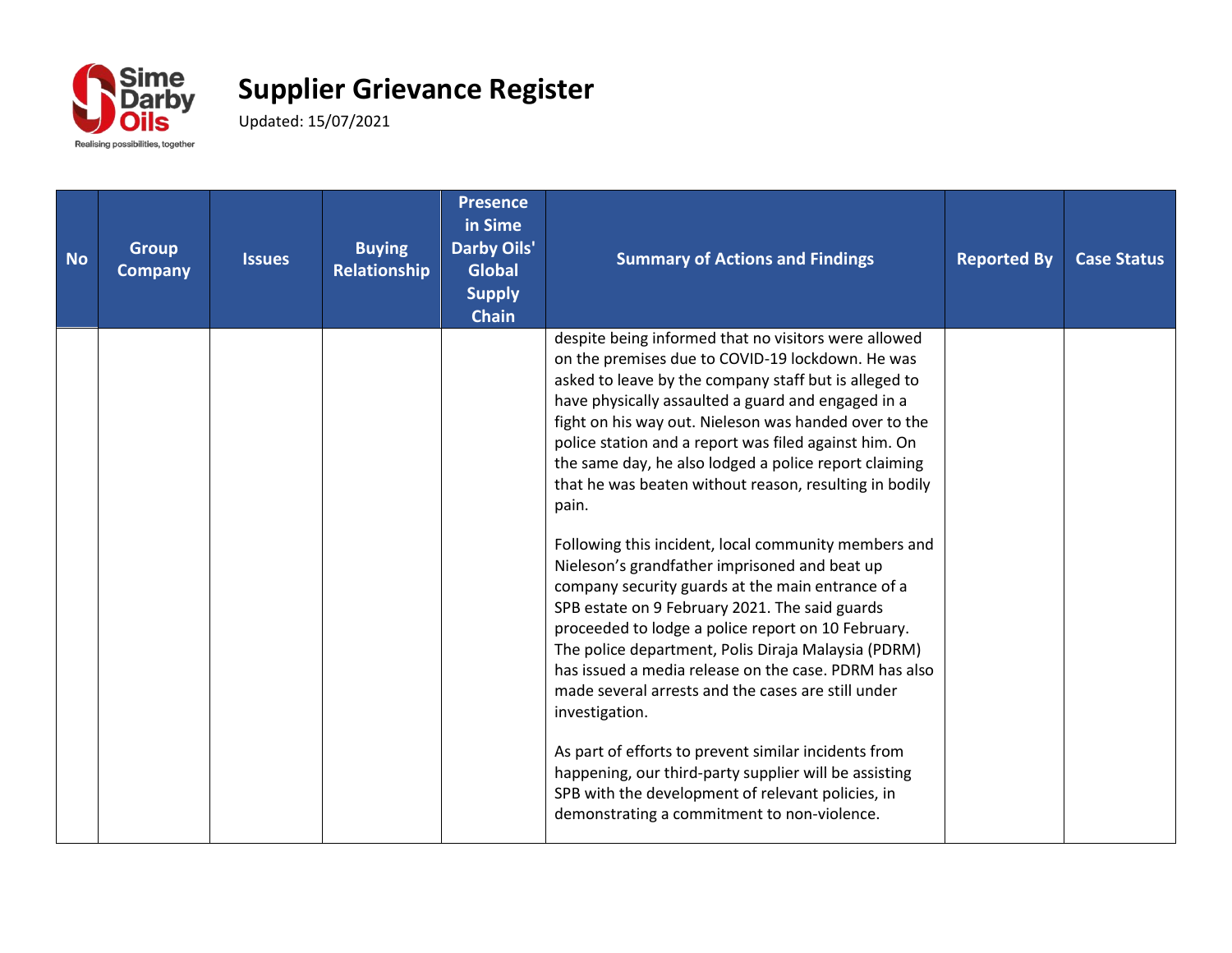

| <b>No</b> | <b>Group</b><br><b>Company</b> | <b>Issues</b>                                                                                                                                                                                                                    | <b>Buying</b><br><b>Relationship</b>                              | <b>Presence</b><br>in Sime<br><b>Darby Oils'</b><br><b>Global</b><br><b>Supply</b><br><b>Chain</b>               | <b>Summary of Actions and Findings</b>                                                                                                                                                                                                                                                                                                                                                                                                                                                                                                                                                                                                                                                                                                                                                                                                                                                                                                               | <b>Reported By</b>                                                                                                                                                                                                                              | <b>Case Status</b>                    |
|-----------|--------------------------------|----------------------------------------------------------------------------------------------------------------------------------------------------------------------------------------------------------------------------------|-------------------------------------------------------------------|------------------------------------------------------------------------------------------------------------------|------------------------------------------------------------------------------------------------------------------------------------------------------------------------------------------------------------------------------------------------------------------------------------------------------------------------------------------------------------------------------------------------------------------------------------------------------------------------------------------------------------------------------------------------------------------------------------------------------------------------------------------------------------------------------------------------------------------------------------------------------------------------------------------------------------------------------------------------------------------------------------------------------------------------------------------------------|-------------------------------------------------------------------------------------------------------------------------------------------------------------------------------------------------------------------------------------------------|---------------------------------------|
| 64        | Teladan<br>Prima               | Reports of<br>deforestation<br>in:<br>- PT Tanjung<br>Buyu Perkasa                                                                                                                                                               | Indirect via<br>third party<br>traders                            | SD Oils<br>South Africa                                                                                          | Supplies from Teladan Prima came into our supply<br>chain via third party traders who have NDPE policies<br>and commitments.<br>Engagement with Teladan Prima revealed that the<br>alleged land clearing is not conducted by the company<br>and happened outside their concession boundary. This<br>has been verified from their concession maps.                                                                                                                                                                                                                                                                                                                                                                                                                                                                                                                                                                                                    | Mighty Earth -<br>Rapid<br>Response<br>Report 26<br>(April 2020)                                                                                                                                                                                | Resolved                              |
| 65        | <b>TH</b><br>Plantations       | Reports of<br>deforestation<br>and peat<br>clearing in:<br>- PT Persada<br>Kencana<br>Prima (PT<br>PKP)<br>- Hydroflow<br>Sdn Bhd<br>- Ladang<br>Tabung Haji<br>- TH Pelita<br>Meludam<br>Sdn Bhd<br>- TH Pelita<br>Simunjan Sdn | Direct<br>purchases and<br>indirect via<br>third party<br>traders | SD Oils<br>Bintulu<br>SD Oils<br>Carey Island<br><b>KCP</b><br>SD Oils<br>Zwijndrecht<br>SD Oils Pasir<br>Gudang | The highlighted operations are not specifically in our<br>supply chain, however other mills affiliated with TH<br>Plantations are. Current updates include:<br>- Moratorium on land clearing at PT Persada Kencana<br>Prima (PT PKP) is in place. Agreement for HCV and HCS<br>assessments before any development.<br>- Advised on the presence of a logging company in the<br>area with an overlapping claim on the concession (Hak<br>Izin Lokasi), who have been responsible for most of<br>the clearing (September 2017 - February 2018).<br>- On the report issued by Chain Reaction Research<br>dated 27th July 2018 alleging breach of moratorium in<br>PT PKP, TH Plantations have clarified that activities<br>were related to stacking work in areas previously<br>cleared and overgrown. The restacking works were put<br>on hold until this issue was clarified with stakeholders.<br>This includes a field investigation by third party | Greenpeace -<br>Deforestation<br><b>Case Studies</b><br>(December<br>2017)<br>Chain<br>Reaction<br>Research<br>Report (July<br>2018)<br>Mighty Earth -<br>Rapid<br>Response<br>Report 14<br>(April 2019)<br>Mighty Earth -<br>Rapid<br>Response | Ongoing<br>Monitoring &<br>Engagement |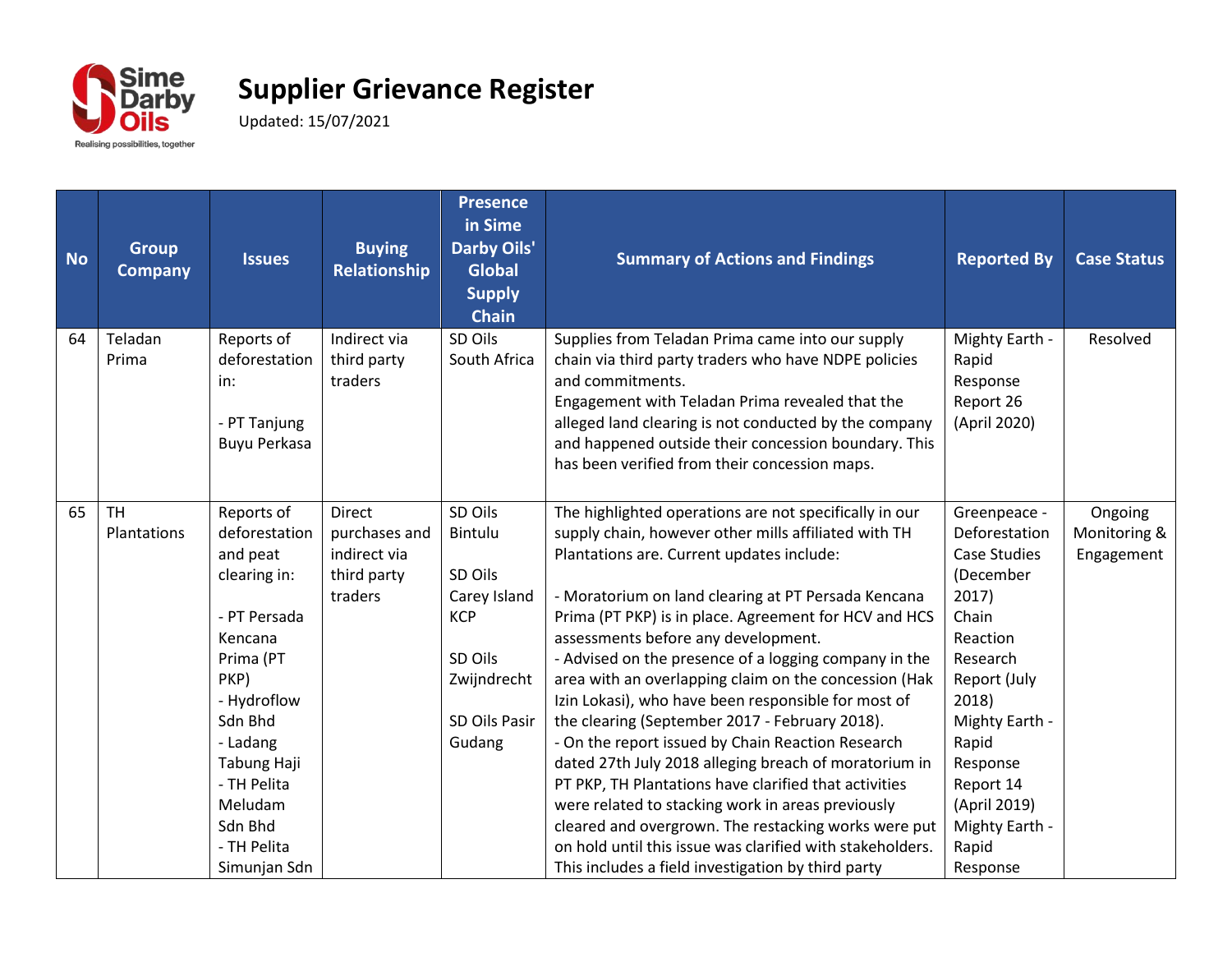

| <b>Group</b><br><b>Company</b> | <b>Issues</b> | <b>Buying</b><br>Relationship                     | <b>Presence</b><br>in Sime<br><b>Darby Oils'</b><br><b>Global</b><br><b>Supply</b><br><b>Chain</b> | <b>Summary of Actions and Findings</b>                  | <b>Reported By</b>                                                                                                                                                                                                                                                                                                                                                                                                                                                                                                                                                                                                                                                                                                                                                                                                                          | <b>Case Status</b>                                                               |
|--------------------------------|---------------|---------------------------------------------------|----------------------------------------------------------------------------------------------------|---------------------------------------------------------|---------------------------------------------------------------------------------------------------------------------------------------------------------------------------------------------------------------------------------------------------------------------------------------------------------------------------------------------------------------------------------------------------------------------------------------------------------------------------------------------------------------------------------------------------------------------------------------------------------------------------------------------------------------------------------------------------------------------------------------------------------------------------------------------------------------------------------------------|----------------------------------------------------------------------------------|
|                                | - Mukim       |                                                   |                                                                                                    | - PT PKP hired an independent assessor to conduct       | (May 2019)                                                                                                                                                                                                                                                                                                                                                                                                                                                                                                                                                                                                                                                                                                                                                                                                                                  |                                                                                  |
|                                |               |                                                   |                                                                                                    |                                                         |                                                                                                                                                                                                                                                                                                                                                                                                                                                                                                                                                                                                                                                                                                                                                                                                                                             |                                                                                  |
|                                | Reserve)      |                                                   |                                                                                                    | included mapping of the target area. A proposed         | Response                                                                                                                                                                                                                                                                                                                                                                                                                                                                                                                                                                                                                                                                                                                                                                                                                                    |                                                                                  |
|                                | Jerantut,     |                                                   |                                                                                                    | rehabilitation plan will be established if new land was | Report 18                                                                                                                                                                                                                                                                                                                                                                                                                                                                                                                                                                                                                                                                                                                                                                                                                                   |                                                                                  |
|                                |               |                                                   |                                                                                                    |                                                         |                                                                                                                                                                                                                                                                                                                                                                                                                                                                                                                                                                                                                                                                                                                                                                                                                                             |                                                                                  |
|                                |               |                                                   |                                                                                                    |                                                         |                                                                                                                                                                                                                                                                                                                                                                                                                                                                                                                                                                                                                                                                                                                                                                                                                                             |                                                                                  |
|                                |               |                                                   |                                                                                                    | to uphold their commitment to a moratorium.             | Research                                                                                                                                                                                                                                                                                                                                                                                                                                                                                                                                                                                                                                                                                                                                                                                                                                    |                                                                                  |
|                                |               |                                                   |                                                                                                    |                                                         | Report (April                                                                                                                                                                                                                                                                                                                                                                                                                                                                                                                                                                                                                                                                                                                                                                                                                               |                                                                                  |
|                                |               |                                                   |                                                                                                    |                                                         |                                                                                                                                                                                                                                                                                                                                                                                                                                                                                                                                                                                                                                                                                                                                                                                                                                             |                                                                                  |
|                                |               |                                                   |                                                                                                    |                                                         |                                                                                                                                                                                                                                                                                                                                                                                                                                                                                                                                                                                                                                                                                                                                                                                                                                             |                                                                                  |
|                                |               |                                                   |                                                                                                    |                                                         |                                                                                                                                                                                                                                                                                                                                                                                                                                                                                                                                                                                                                                                                                                                                                                                                                                             |                                                                                  |
|                                |               |                                                   |                                                                                                    | evidence that the clearing detected occurred outside    |                                                                                                                                                                                                                                                                                                                                                                                                                                                                                                                                                                                                                                                                                                                                                                                                                                             |                                                                                  |
|                                |               |                                                   |                                                                                                    | of Hydroflow's concession boundary.                     |                                                                                                                                                                                                                                                                                                                                                                                                                                                                                                                                                                                                                                                                                                                                                                                                                                             |                                                                                  |
|                                |               |                                                   |                                                                                                    |                                                         |                                                                                                                                                                                                                                                                                                                                                                                                                                                                                                                                                                                                                                                                                                                                                                                                                                             |                                                                                  |
|                                |               |                                                   |                                                                                                    |                                                         |                                                                                                                                                                                                                                                                                                                                                                                                                                                                                                                                                                                                                                                                                                                                                                                                                                             |                                                                                  |
|                                |               |                                                   |                                                                                                    |                                                         |                                                                                                                                                                                                                                                                                                                                                                                                                                                                                                                                                                                                                                                                                                                                                                                                                                             |                                                                                  |
|                                |               |                                                   |                                                                                                    | of their operations.                                    |                                                                                                                                                                                                                                                                                                                                                                                                                                                                                                                                                                                                                                                                                                                                                                                                                                             |                                                                                  |
|                                |               |                                                   |                                                                                                    | - TH Plantation confirmed that land clearing at PT PKP  |                                                                                                                                                                                                                                                                                                                                                                                                                                                                                                                                                                                                                                                                                                                                                                                                                                             |                                                                                  |
|                                |               |                                                   |                                                                                                    |                                                         |                                                                                                                                                                                                                                                                                                                                                                                                                                                                                                                                                                                                                                                                                                                                                                                                                                             |                                                                                  |
|                                |               |                                                   |                                                                                                    |                                                         |                                                                                                                                                                                                                                                                                                                                                                                                                                                                                                                                                                                                                                                                                                                                                                                                                                             |                                                                                  |
|                                |               | <b>Bhd</b><br>Tembeling<br>(Yong Forest<br>Pahang |                                                                                                    |                                                         | suppliers.<br>assessment of the area of contention, together with<br>third party supplier's team. The field assessment<br>cleared. The field assessment was carried out between<br>15 and 19 October 2018.<br>- Monthly monitoring indicates that PT PKP continues<br>- Mighty Earth Rapid Response Reports 14 and 15<br>allege deforestation and peat clearing in two TH<br>Plantation operations in Sarawak, Malaysia. Upon<br>engagement, it was determined with documentary<br>- Mighty Earth Rapid Response Report 18 alleges peat<br>clearing by TH Pelita Meludam in Sarawak.<br>Engagement with TH Plantation revealed with map<br>evidence indicates that the clearing occurred outside<br>had stopped since June 2019.<br>- Ladang Tabung Haji is not specifically in our supply<br>chain but a few affiliated mills are. The GPS | Report 15<br>Mighty Earth -<br>Rapid<br>(Aug 2019)<br>Chain<br>Reaction<br>2020) |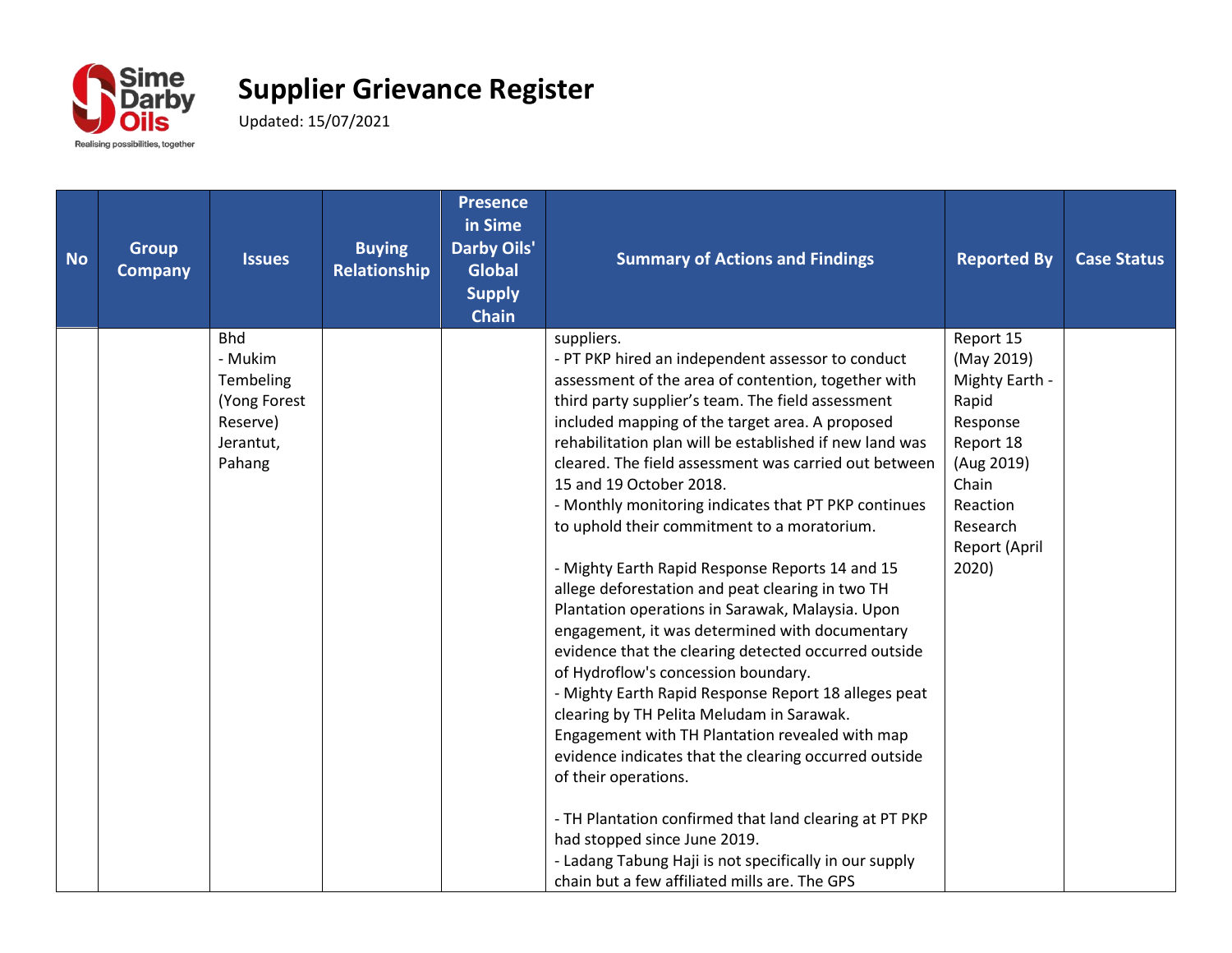

| <b>No</b> | <b>Group</b><br><b>Company</b> | <b>Issues</b> | <b>Buying</b><br>Relationship | <b>Presence</b><br>in Sime<br><b>Darby Oils'</b><br><b>Global</b><br><b>Supply</b><br><b>Chain</b> | <b>Summary of Actions and Findings</b>                                                                                                                                                                                                                                                                                                                                                                                                                                                                                                                                                                                                                                                                                                                                                                                                                                                                                                                                                                                                                                                                                                                                                                                                              | <b>Reported By</b> | <b>Case Status</b> |
|-----------|--------------------------------|---------------|-------------------------------|----------------------------------------------------------------------------------------------------|-----------------------------------------------------------------------------------------------------------------------------------------------------------------------------------------------------------------------------------------------------------------------------------------------------------------------------------------------------------------------------------------------------------------------------------------------------------------------------------------------------------------------------------------------------------------------------------------------------------------------------------------------------------------------------------------------------------------------------------------------------------------------------------------------------------------------------------------------------------------------------------------------------------------------------------------------------------------------------------------------------------------------------------------------------------------------------------------------------------------------------------------------------------------------------------------------------------------------------------------------------|--------------------|--------------------|
|           |                                |               |                               |                                                                                                    | coordinates for Ladang Tabung Haji pointed to a<br>Ladang Sebauh an estate under the stable of Ladang<br>Sawit Bintulu Sdn. Bhd., a joint venture company<br>between TH Plantation and a local based company. TH<br>Plantations confirmed that Ladang Sebauh has been<br>disposed to a third party since 2008 and therefore no<br>longer part of TH Plantations.<br>TH Plantation has confirmed that clearing activity<br>covering 6 ha is outside TH Pelita Simunjan concession.<br>Mukim Tembeling (Yong Forest Reserve) - In our<br>engagement with THP, it was clarified that the<br>company which owns the land which was cleared is<br>Deru Semangat Sdn Bhd (DSSB), a joint venture<br>company between Lembaga Tabung Haji and a<br>member of the Pahang Royal family. Lembaga Tabung<br>Haji (LTH) owns 55% in DSSB whilst THP does not own<br>any shares in DSSB. THP merely acts as a management<br>agent and does not have management control over<br>the operation of DSSB. THP has conveyed its decision<br>to terminate the Management Agreement to DSSB in<br>2019 and is in the process of finalising the termination<br>of their Management Agreement with DSSB.<br>Meanwhile THP have ceased all oil palm development<br>in DSSB. |                    |                    |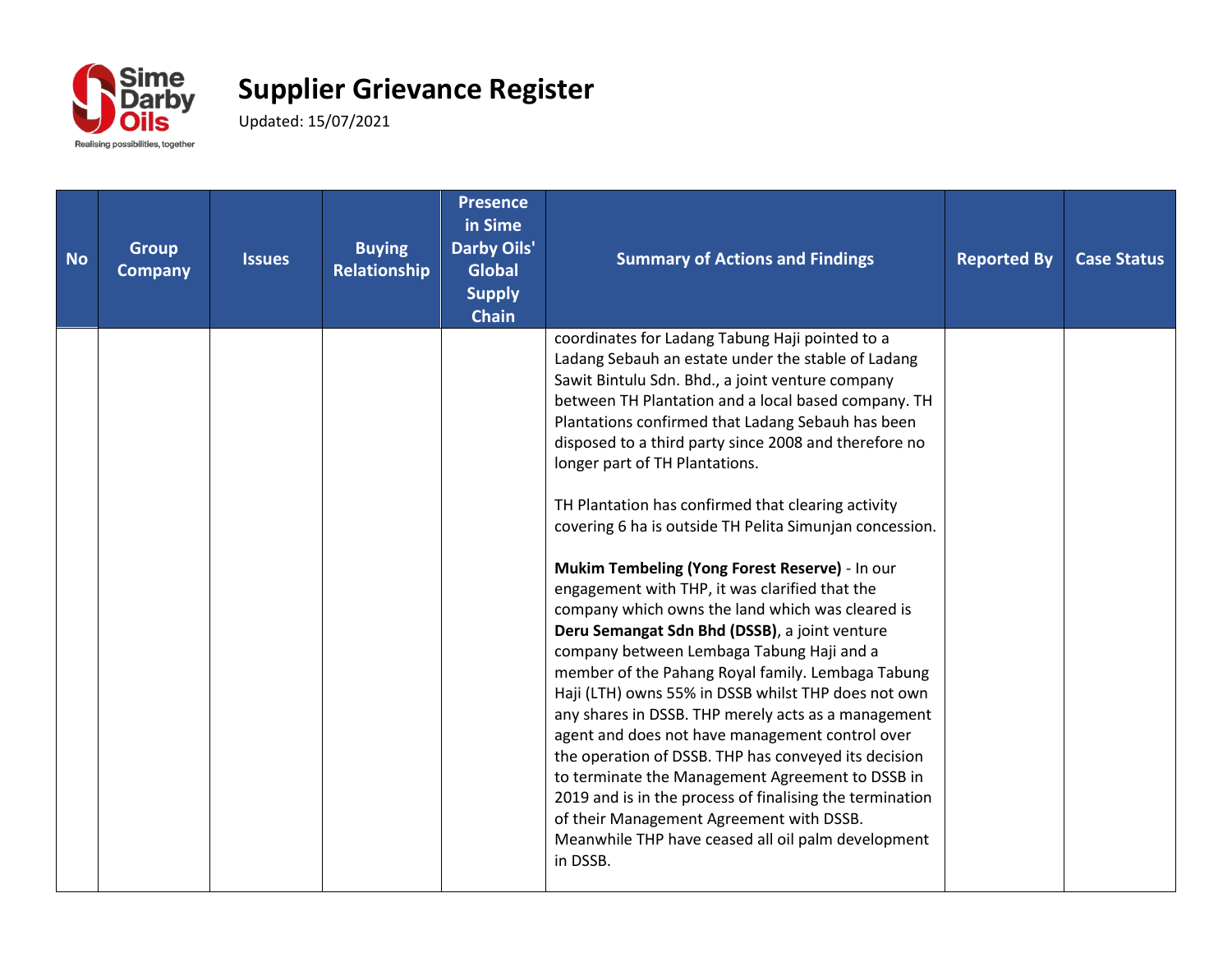

| <b>No</b> | <b>Group</b><br><b>Company</b> | <b>Issues</b>                                                                                           | <b>Buying</b><br><b>Relationship</b>   | <b>Presence</b><br>in Sime<br><b>Darby Oils'</b><br><b>Global</b><br><b>Supply</b><br><b>Chain</b> | <b>Summary of Actions and Findings</b>                                                                                                                                                                                                                                                                                                                                                                                                                                                                                                                                                                                                                                                                   | <b>Reported By</b>                                             | <b>Case Status</b> |
|-----------|--------------------------------|---------------------------------------------------------------------------------------------------------|----------------------------------------|----------------------------------------------------------------------------------------------------|----------------------------------------------------------------------------------------------------------------------------------------------------------------------------------------------------------------------------------------------------------------------------------------------------------------------------------------------------------------------------------------------------------------------------------------------------------------------------------------------------------------------------------------------------------------------------------------------------------------------------------------------------------------------------------------------------------|----------------------------------------------------------------|--------------------|
|           |                                |                                                                                                         |                                        |                                                                                                    | THP has terminated the management agreement with<br>DSSB, effective from 15th January 2021. THP is<br>working with another third-party supplier to finalize<br>THP Group's total liability area. The third-party<br>supplier is also assisting THP in developing a recovery<br>plan. Their first discussion took place on 26th February<br>2021.<br>No further direct purchases from TH Plantation have<br>been made since October 2020. However, TH<br>Plantations still enters our supply chin indirectly via<br>spot purchases.<br>TH Plantation has committed to a NDPE policy which<br>has been uploaded on their website<br>http://www.thplantations.my/doc/THP Sustainability<br>%20Policy v2.pdf |                                                                |                    |
| 66        | Tradewinds                     | Potential<br>deforestation<br>detected by<br>Trans<br>Kenyalang<br>Sdn Bhd, in<br>Sarawak,<br>Malaysia. | Indirect via<br>third party<br>traders | SD Oils<br>Bintulu<br>SD Oils Port<br>Klang<br>SD Oils<br>Biodiesel                                | Third party traders have relevant NDPE commitments<br>and programmes. Maps of the concession has been<br>shared with third party traders for investigation.<br>Identified clearing was found to be outside of the<br>Tradewinds concession.                                                                                                                                                                                                                                                                                                                                                                                                                                                              | Mighty Earth -<br>Rapid<br>Response<br>Report 18<br>(Aug 2019) | Resolved           |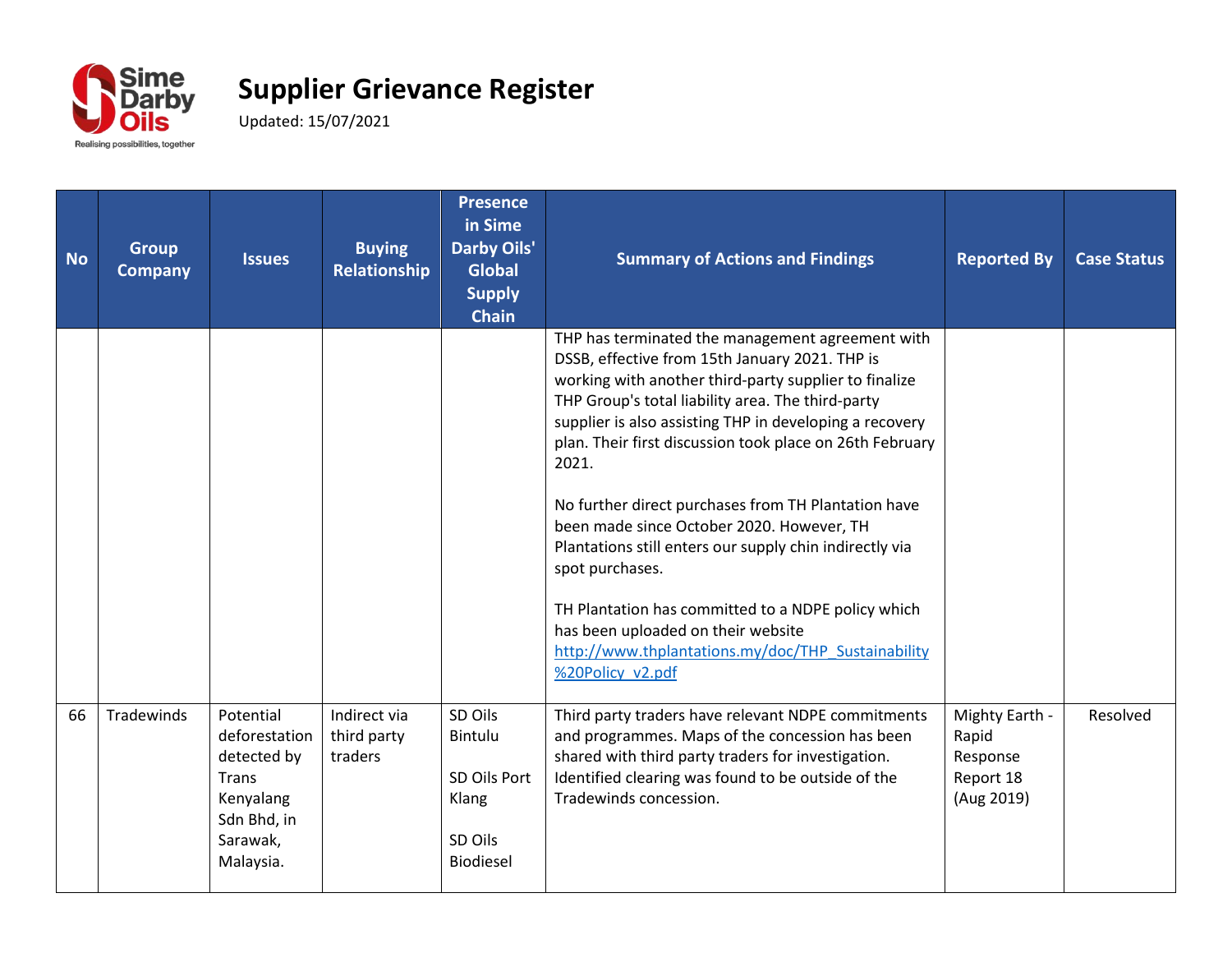

| <b>No</b> | <b>Group</b><br><b>Company</b>    | <b>Issues</b>                                                                                  | <b>Buying</b><br>Relationship          | <b>Presence</b><br>in Sime<br><b>Darby Oils'</b><br><b>Global</b><br><b>Supply</b><br><b>Chain</b>                    | <b>Summary of Actions and Findings</b>                                                                                                                                                                                                                                                                                                                                                                                                                                                                                                                                               | <b>Reported By</b>                                                                                                                       | <b>Case Status</b> |
|-----------|-----------------------------------|------------------------------------------------------------------------------------------------|----------------------------------------|-----------------------------------------------------------------------------------------------------------------------|--------------------------------------------------------------------------------------------------------------------------------------------------------------------------------------------------------------------------------------------------------------------------------------------------------------------------------------------------------------------------------------------------------------------------------------------------------------------------------------------------------------------------------------------------------------------------------------|------------------------------------------------------------------------------------------------------------------------------------------|--------------------|
|           |                                   |                                                                                                |                                        | SD Oils<br>Carey Island<br><b>KCP</b><br>SD Oils Pasir<br>Gudang<br>SD Oils<br>South Africa<br>SD Oils<br>Zwijndrecht |                                                                                                                                                                                                                                                                                                                                                                                                                                                                                                                                                                                      |                                                                                                                                          |                    |
| 67        | Triputra Agro<br>Persada<br>Group | Reports of<br>deforestation<br>in:<br>- PT Dwiwira<br>Lestari Jaya<br>- PT Brahma<br>Binabakti | Indirect via<br>third party<br>traders | SD Oils<br>Zwijndrecht<br>SD Oils<br>South Africa                                                                     | Triputra Agro Persada is indirectly in our suply chain<br>via third party traders with relevant NDPE policies and<br>commitments.<br>PT Dwiwira Lestari Jaya<br>HCV and HCS assessments conducted at PT Dwiwira<br>Lestari Jaya in 2014 and 2016, show that the 56ha area<br>highlighted in the Mighty Earth Rapid Response Report<br>#12, was not located within their concession.<br>PT Brahma Binabakti<br>Our third-party trader has verified this allegation and<br>confirmed that the land clearing happened outside of<br>PT Brahma Binabakti's concession boundary. For more | Mighty Earth -<br>Rapid<br>Response<br>Report 12<br>(January<br>2019)<br>Mighty Earth -<br>Rapid<br>Response<br>Report 34<br>(June 2021) | Resolved           |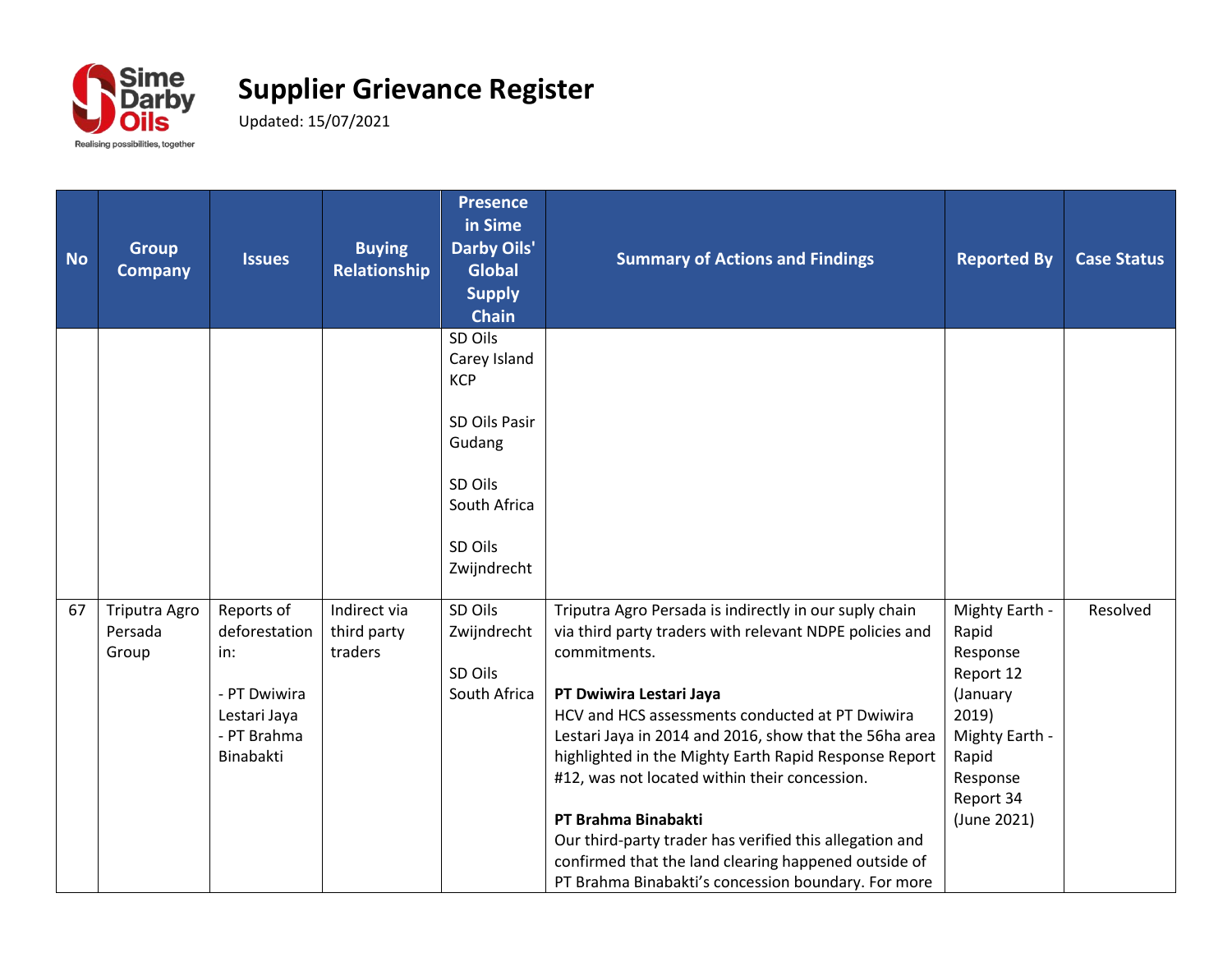

| <b>No</b> | <b>Group</b><br><b>Company</b>            | <b>Issues</b>                                                              | <b>Buying</b><br>Relationship          | <b>Presence</b><br>in Sime<br><b>Darby Oils'</b><br><b>Global</b><br><b>Supply</b><br><b>Chain</b> | <b>Summary of Actions and Findings</b>                                                                                                                                                                                                                                                                                                                                                                                                                                                                                                                                                                           | <b>Reported By</b>                                                    | <b>Case Status</b> |
|-----------|-------------------------------------------|----------------------------------------------------------------------------|----------------------------------------|----------------------------------------------------------------------------------------------------|------------------------------------------------------------------------------------------------------------------------------------------------------------------------------------------------------------------------------------------------------------------------------------------------------------------------------------------------------------------------------------------------------------------------------------------------------------------------------------------------------------------------------------------------------------------------------------------------------------------|-----------------------------------------------------------------------|--------------------|
|           |                                           |                                                                            |                                        |                                                                                                    | details, please refer to Triputra Agro Persada's official<br>response here.                                                                                                                                                                                                                                                                                                                                                                                                                                                                                                                                      |                                                                       |                    |
| 68        | <b>TSH</b><br>Resources<br><b>Bhd</b>     | Reports of<br>deforestation<br>in PT<br>Bulungan<br>Citra Agro<br>Persada. | Indirect via<br>third party<br>traders | SD Oils<br>South Africa<br>SD Oils<br>Zwijndrecht                                                  | PT Bulungan Citra Agro Persada is not specifically in<br>our supply chain, however other mills affiliated to its<br>parent company are. Supplies from TSH Resources Bhd<br>are predominantly via a third-party trader who have<br>NDPE policies and commitments.<br>TSH has commissioned Malaysian Environmental<br>Consultants (MEC) to verify the allegation. It was<br>concluded that the land use change was caused by fire<br>spread into the concession from neighbouring area. As<br>a RSPO member, TSH strictly adheres to no burn<br>policy, and do not use fire for their land clearing<br>activities. | <b>Mighty Rapid</b><br>Response<br>Report 21<br>(Nov 2019)            | Resolved           |
| 69        | Union<br>Sampoerna<br>Triputra<br>Persada | Reports of<br>deforestation<br>in PT<br>Harapan<br>Hibrida<br>Kalbar       | Indirect via<br>third party<br>traders | SD Oils<br>Zwijndrecht                                                                             | Supplies from Union Sampoerna Triputra Persada<br>came into our supply chain via third party traders who<br>have NDPE policies and commitments. Engagements<br>with Union Sampoerna Triputra Persada clarified that<br>the clearing detected was outside of PT Harapan<br>Hibrida Kalbar concession.                                                                                                                                                                                                                                                                                                             | Mighty Earth -<br>Rapid<br>Response<br>Report 23<br>(January<br>2020) | Resolved           |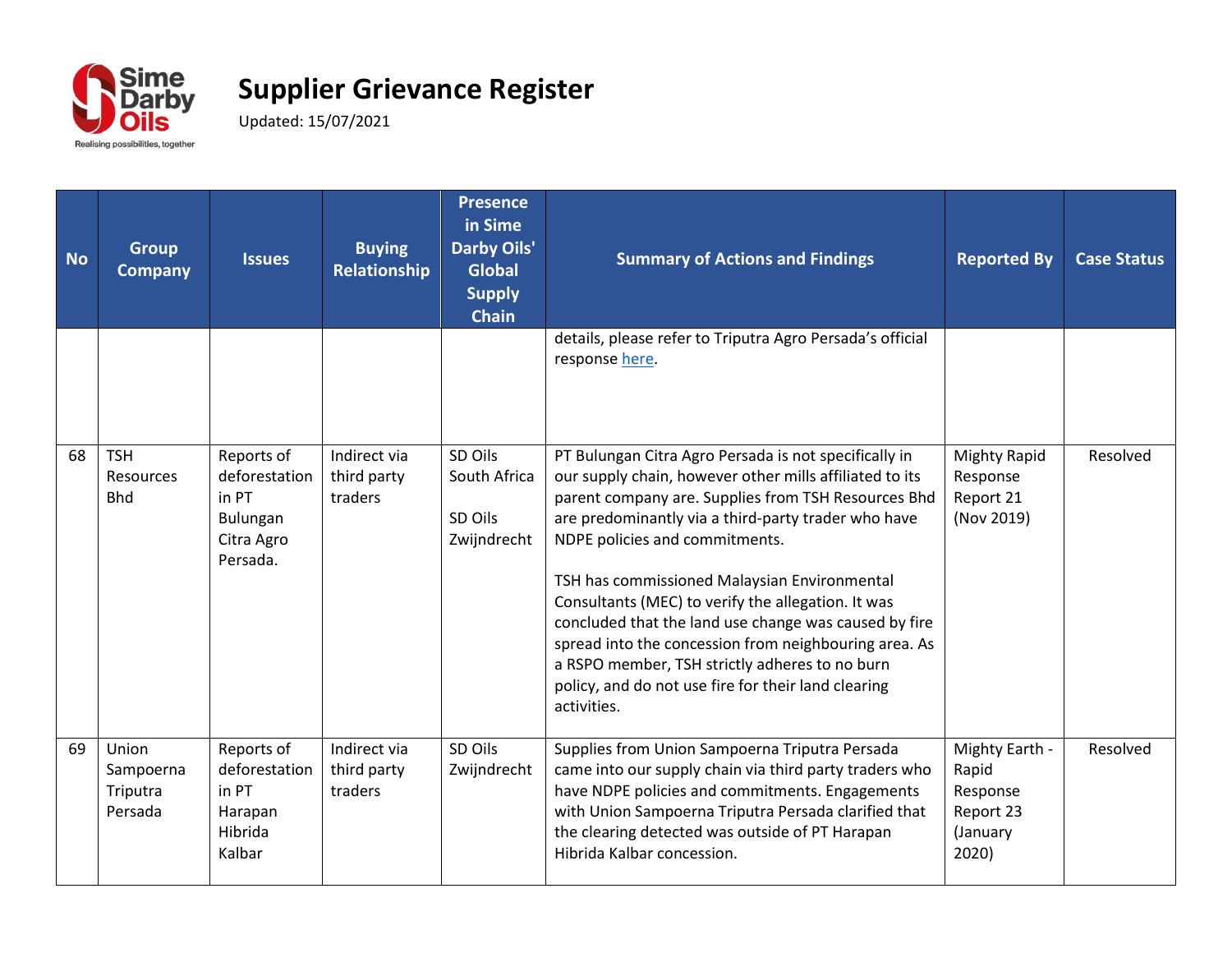

| <b>No</b> | <b>Group</b><br><b>Company</b> | <b>Issues</b>                                              | <b>Buying</b><br>Relationship          | <b>Presence</b><br>in Sime<br><b>Darby Oils'</b><br><b>Global</b><br><b>Supply</b><br><b>Chain</b> | <b>Summary of Actions and Findings</b>                                                                                                                                                                                                                                                                                                                                                                                                                                                                                                                                                                                                                                                                                                                                                                                                                                                             | <b>Reported By</b>                                                                                                                  | <b>Case Status</b>           |
|-----------|--------------------------------|------------------------------------------------------------|----------------------------------------|----------------------------------------------------------------------------------------------------|----------------------------------------------------------------------------------------------------------------------------------------------------------------------------------------------------------------------------------------------------------------------------------------------------------------------------------------------------------------------------------------------------------------------------------------------------------------------------------------------------------------------------------------------------------------------------------------------------------------------------------------------------------------------------------------------------------------------------------------------------------------------------------------------------------------------------------------------------------------------------------------------------|-------------------------------------------------------------------------------------------------------------------------------------|------------------------------|
|           |                                |                                                            |                                        |                                                                                                    |                                                                                                                                                                                                                                                                                                                                                                                                                                                                                                                                                                                                                                                                                                                                                                                                                                                                                                    |                                                                                                                                     |                              |
| 70        | Widya<br>Corporation           | Reports of<br>deforestation<br>in PT Mulia<br>Inti Perkasa | Indirect via<br>third party<br>traders | SD Oils<br>South Africa                                                                            | PT Mulia Inti Perkasa is not specifically in our supply<br>chain, however a mill affiliated to its parent company<br>is. The supplies from Widya Corporation are via a<br>third-party trader who have NDPE policies and<br>commitments.<br>We have started engagements to investigate the<br>allegations.<br>Third-party trader who engaged with MIP updated<br>that MIP has conducted the necessary assessments<br>which include HCS and HCV. The area identified in the<br>report is outside the HCV/HCS area. MIP has agreed to<br>submit their HCS report for peer review. They are in<br>the process of discussing with their assessor to comply<br>the same. Third-party trader confirmed that<br>concession maps have been shared with them for<br>verification that clearing detected is outside<br>boundaries. It is also reported that MIP has ceased<br>their land clearing activities. | Mighty Earth -<br>Rapid<br>Response<br>Report 25<br>(March 2020)<br>Mighty Earth -<br>Rapid<br>Response<br>Report 29<br>(July 2020) | No Longer in<br>Supply Chain |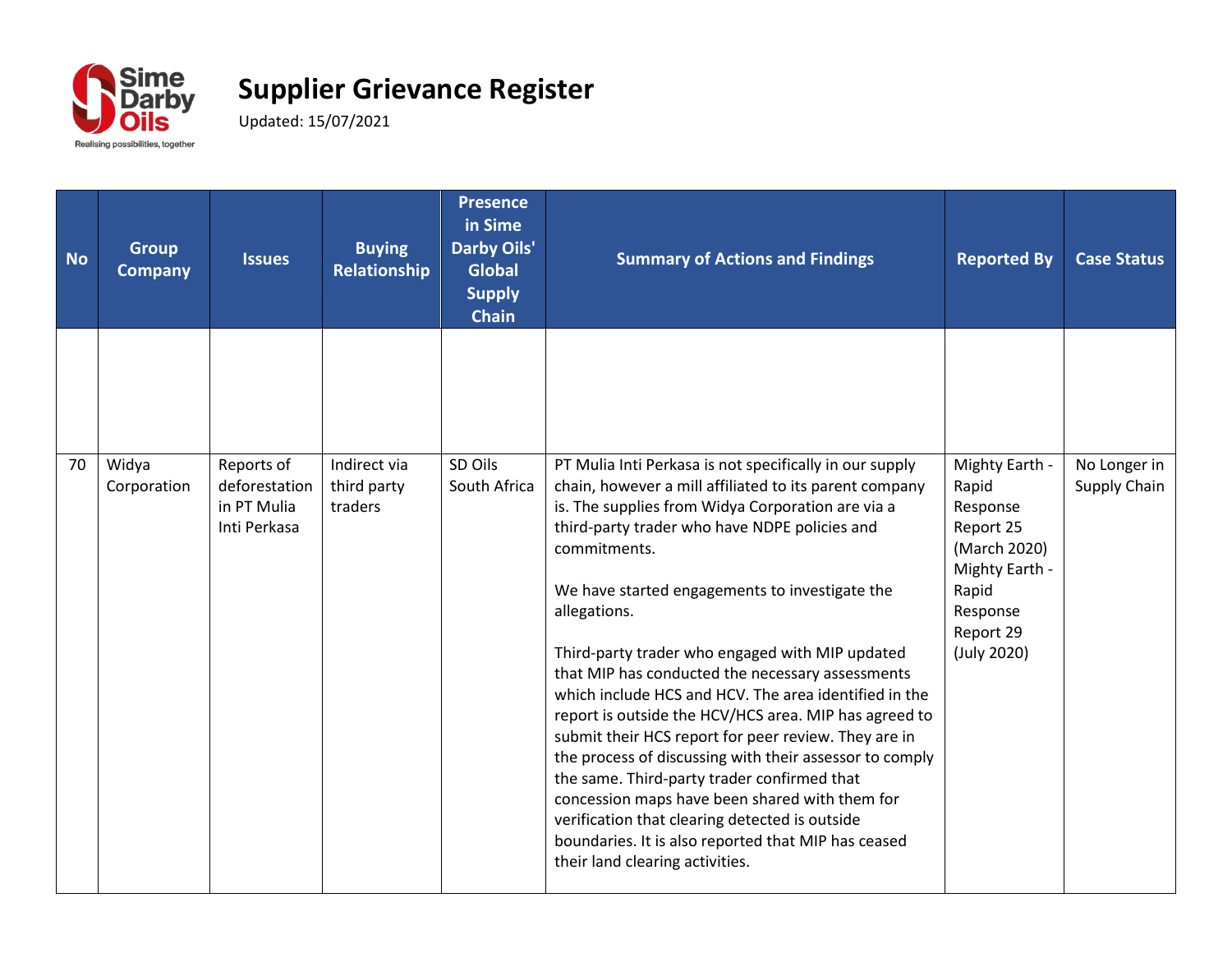

| <b>No</b> | <b>Group</b><br><b>Company</b>                                      | <b>Issues</b>                                                                                                                                                                         | <b>Buying</b><br>Relationship                                     | <b>Presence</b><br>in Sime<br><b>Darby Oils'</b><br><b>Global</b><br><b>Supply</b><br><b>Chain</b> | <b>Summary of Actions and Findings</b>                                                                                                                                                                                                                                                      | <b>Reported By</b>                                              | <b>Case Status</b> |
|-----------|---------------------------------------------------------------------|---------------------------------------------------------------------------------------------------------------------------------------------------------------------------------------|-------------------------------------------------------------------|----------------------------------------------------------------------------------------------------|---------------------------------------------------------------------------------------------------------------------------------------------------------------------------------------------------------------------------------------------------------------------------------------------|-----------------------------------------------------------------|--------------------|
|           |                                                                     |                                                                                                                                                                                       |                                                                   |                                                                                                    | Widya Corporation is no longer in our supply chain<br>since January 2021.                                                                                                                                                                                                                   |                                                                 |                    |
| 71        | <b>Wings Group</b><br>Indonesia /<br>Kutuari<br><b>Family Group</b> | Reports of<br>deforestation<br>in PT Gawi<br>Makmur<br>Kalimantan                                                                                                                     | Indirect via<br>third party<br>traders                            | SD Oils<br>Zwijndrecht                                                                             | Wings Agro is in our supply chain indirectly via third<br>party traders with relevant NDPE policies and<br>commitments. We are investigating this allegation.                                                                                                                               | Mighty Earth -<br>Rapid<br>Response<br>Report 34<br>(June 2021) | Investigating      |
| 72        | Woodman<br>Group                                                    | Reports of<br>deforestation<br>and peat<br>clearing in<br>Sarawak,<br>Malaysia --<br>- (Baram<br>estate, part<br>of LPF/0004)<br>- Adong and<br>Liku estates<br>(part of LPF<br>0004) | Direct<br>purchases and<br>indirect via<br>third party<br>traders | SD Oils<br>Bintulu<br>SD Oils<br>Zwijndrecht<br>SD Oils<br>South Africa                            | Supplies from Woodman Group came into our supply<br>chain via third party traders who have NDPE policies<br>and commitments. Engagements with Woodman<br>Group clarified that the clearing detected in the<br>Baram, Adong and Liku concessions are not related to<br>oil palm development. | Mighty Earth -<br>Rapid<br>Response<br>Report 18<br>(Aug 2019)  | Resolved           |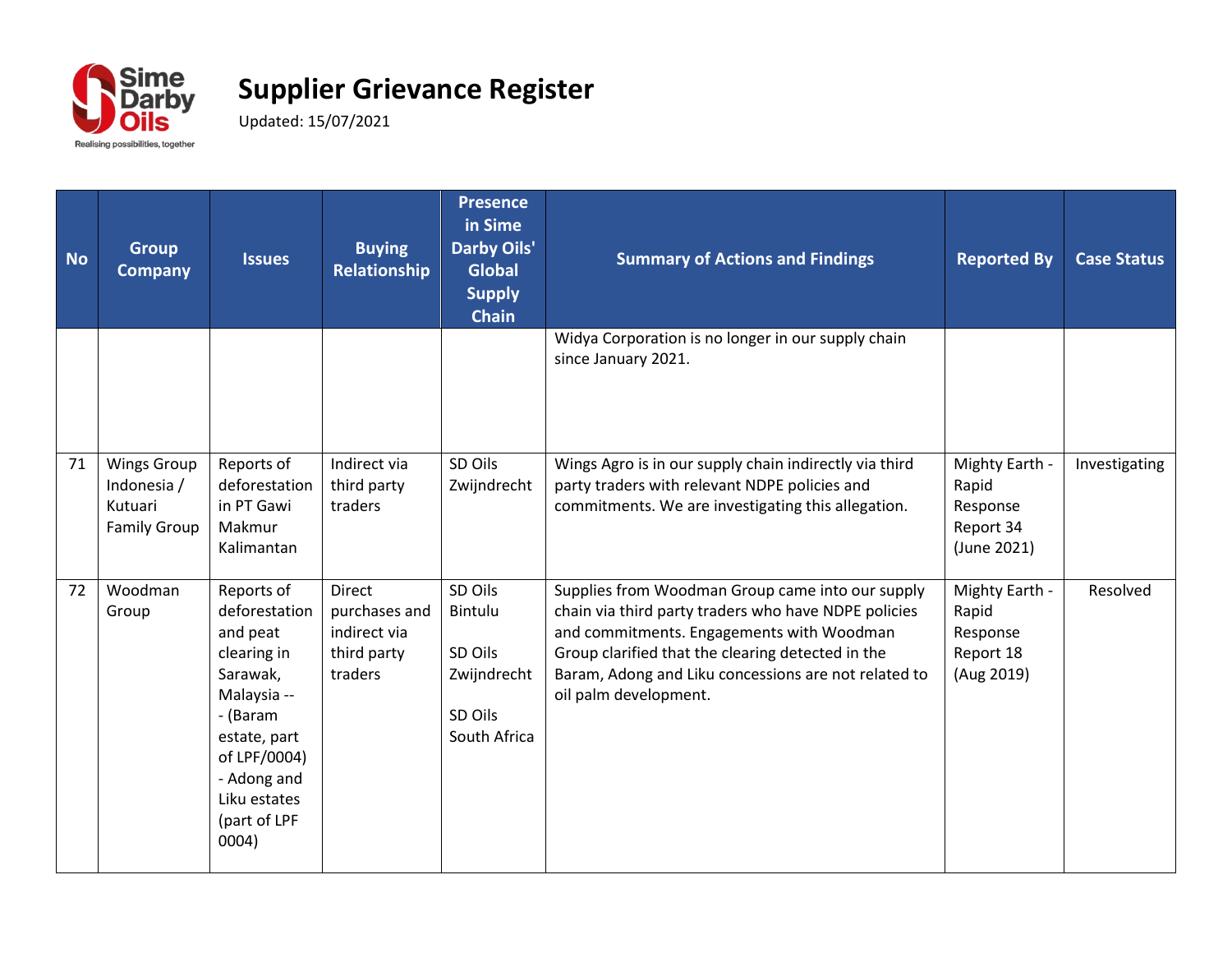

| <b>No</b> | <b>Group</b><br><b>Company</b> | <b>Issues</b>                                                                                                                                     | <b>Buying</b><br>Relationship          | <b>Presence</b><br>in Sime<br><b>Darby Oils'</b><br><b>Global</b><br><b>Supply</b><br><b>Chain</b> | <b>Summary of Actions and Findings</b>                                                                                                                                                                                                                                                                                                                                                                                                                                                                                                                                   | <b>Reported By</b>                                                | <b>Case Status</b>                    |
|-----------|--------------------------------|---------------------------------------------------------------------------------------------------------------------------------------------------|----------------------------------------|----------------------------------------------------------------------------------------------------|--------------------------------------------------------------------------------------------------------------------------------------------------------------------------------------------------------------------------------------------------------------------------------------------------------------------------------------------------------------------------------------------------------------------------------------------------------------------------------------------------------------------------------------------------------------------------|-------------------------------------------------------------------|---------------------------------------|
| 73        | <b>WTK</b>                     | Reports of<br>deforestation<br>and peat<br>clearing by<br>Southwind<br>Plantation, in<br>Sarawak,<br>Malaysia.                                    | Indirect via<br>third party<br>traders | SD Oils<br>Zwijndrecht<br>SD Oils<br>South Africa                                                  | Supplies from WTK came into our supply chain via<br>third party traders who have NDPE policies and<br>commitments. Engagement initiated on clearing<br>detected in Rapid Response Report 17. Updates<br>include:<br>- Third-party trader who engaged with WTK concluded<br>that WTK is not involved in the land clearing.<br>- The land clearing happened either outside their<br>concession boundary or within "Native Dispute Land".<br>- A Police report has been lodged by WTK on the illegal<br>clearing within the "Native Dispute Land" inside their<br>boundary. | Mighty Earth -<br>Rapid<br>Response<br>Report 17<br>(July 2019)   | Resolved                              |
| 74        | Yayasan<br>Pahang (YP)         | Reports of<br>peat clearing<br>and stacking<br>lines in the<br>the YP<br>Plantation<br>Sdn Bhd<br>concession in<br>Bebar,<br>Pahang,<br>Malaysia. | Indirect via<br>third party<br>traders | SD Oils Pasir<br>Gudang<br>SD Oils<br>Biodiesel<br>SD Oils<br>Langat<br>SD Oils<br>Carey Island    | Supplies from Yayasan Pahang came into our supply<br>chain indirectly via a third-party trader with relevant<br>NDPE policies and commitments.<br>From our engagement with YP Plantation, YP<br>Plantation is committed to sustainable production of<br>oil palm. The Board of YP Plantation Sdn Bhd had on<br>17th August 2020 issued a stop work order and at the<br>same time approved the implementation of a Group-<br>wide NDPE policy.<br>YP formally appointed the Global Environment Centre<br>(GEC) in January 2021 to assist them in implementing             | Mighty Earth -<br>Rapid<br>Response<br>Report 30<br>(August 2020) | Ongoing<br>Monitoring &<br>Engagement |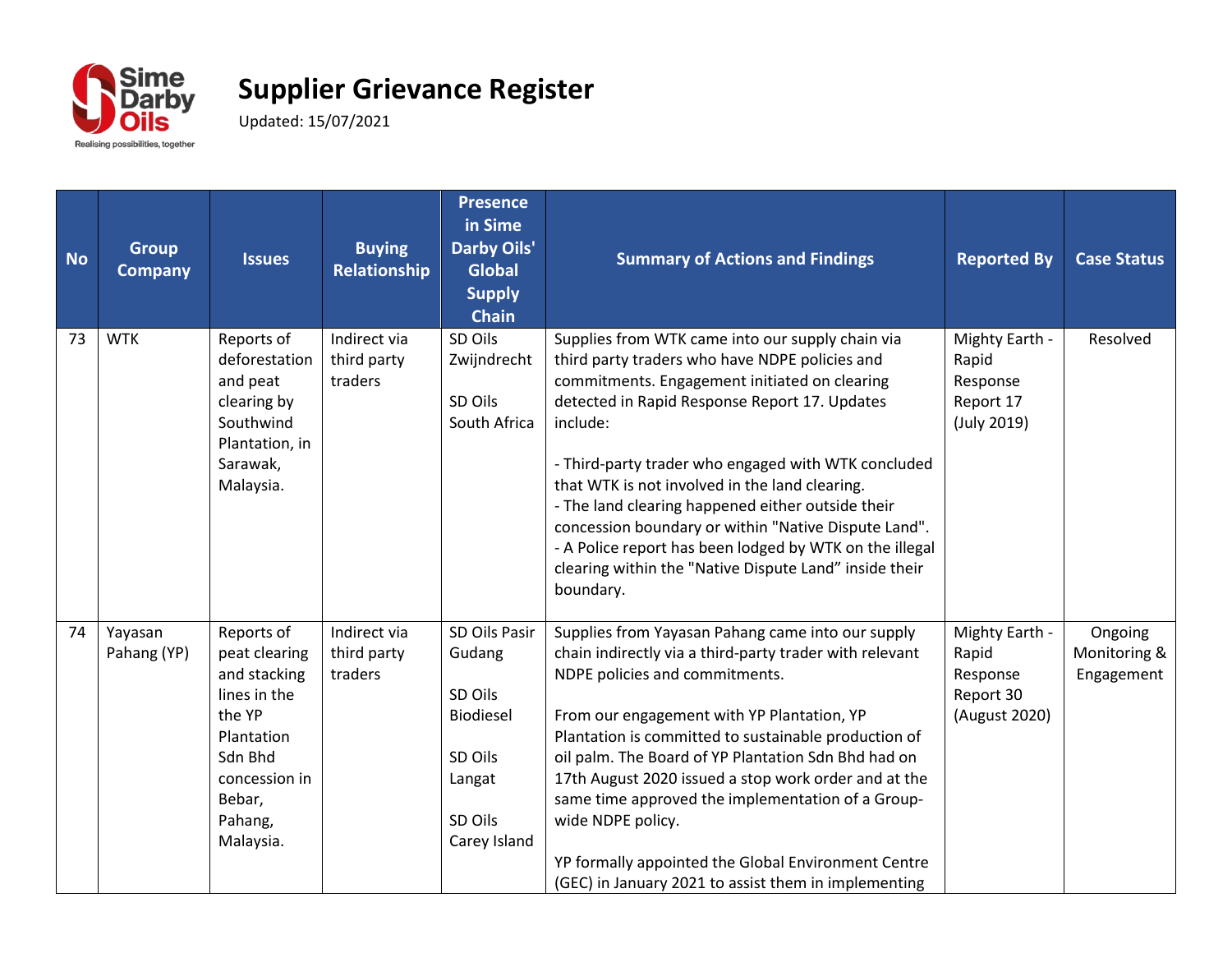

## **Supplier Grievance Register**

Updated: 15/07/2021

| <b>No</b> | <b>Group</b><br><b>Company</b>                               | <b>Issues</b>                                                                                                                                 | <b>Buying</b><br>Relationship          | <b>Presence</b><br>in Sime<br><b>Darby Oils'</b><br><b>Global</b><br><b>Supply</b><br><b>Chain</b> | <b>Summary of Actions and Findings</b>                                                                                                                                                                                                                                                                                                                                                                                                                                                                                                                                                                            | <b>Reported By</b>                                                    | <b>Case Status</b> |
|-----------|--------------------------------------------------------------|-----------------------------------------------------------------------------------------------------------------------------------------------|----------------------------------------|----------------------------------------------------------------------------------------------------|-------------------------------------------------------------------------------------------------------------------------------------------------------------------------------------------------------------------------------------------------------------------------------------------------------------------------------------------------------------------------------------------------------------------------------------------------------------------------------------------------------------------------------------------------------------------------------------------------------------------|-----------------------------------------------------------------------|--------------------|
|           |                                                              |                                                                                                                                               |                                        |                                                                                                    | their Recovery Project. On 23rd February 2021, GEC<br>signed an MOU with the Pahang State Government to<br>support conservation of forest and peatlands in<br>Pahang, including the establishment of recovery<br>projects in the Southeast Pahang Peatland Landscape<br>(SEPPL).<br>We will continue to monitor the progress at YP<br>Plantation.                                                                                                                                                                                                                                                                 |                                                                       |                    |
| 75        | Yayasan<br>Pelajaran<br>Johor (Johor<br>State<br>Government) | Reports of<br>deforestation<br>in the YPJ<br><b>Plantations</b><br>Sdn Bhd<br>(Ladang SSI<br>Sg Ara)<br>concession,<br>in Johor,<br>Malaysia. | Indirect via<br>third party<br>traders | SD Oils Pasir<br>Gudang<br>SD Oils<br>Zwijndrecht<br>SD Oils<br>Carey Island<br>SD Oils<br>Langat  | Supplies from YPJ Plantations came into our supply<br>chain via third party traders with relevant NDDPE<br>policies and commitments.<br>Our third-party trader that engaged with YPJ<br>Plantations have verified this case and updated the<br>following:<br>- The total concession area of Sungai Ara is less than<br>90ha, whereby the entire concession was largely<br>cleared prior to 2019. The remaining area of less than<br>5 ha which was developed in January 2019 is a<br>combination of mixed scrub with pioneer species.<br>- There was no further land clearing in Sungai Ara post<br>January 2019. | Mighty Earth -<br>Rapid<br>Response<br>Report 32<br>(January<br>2021) | Resolved           |